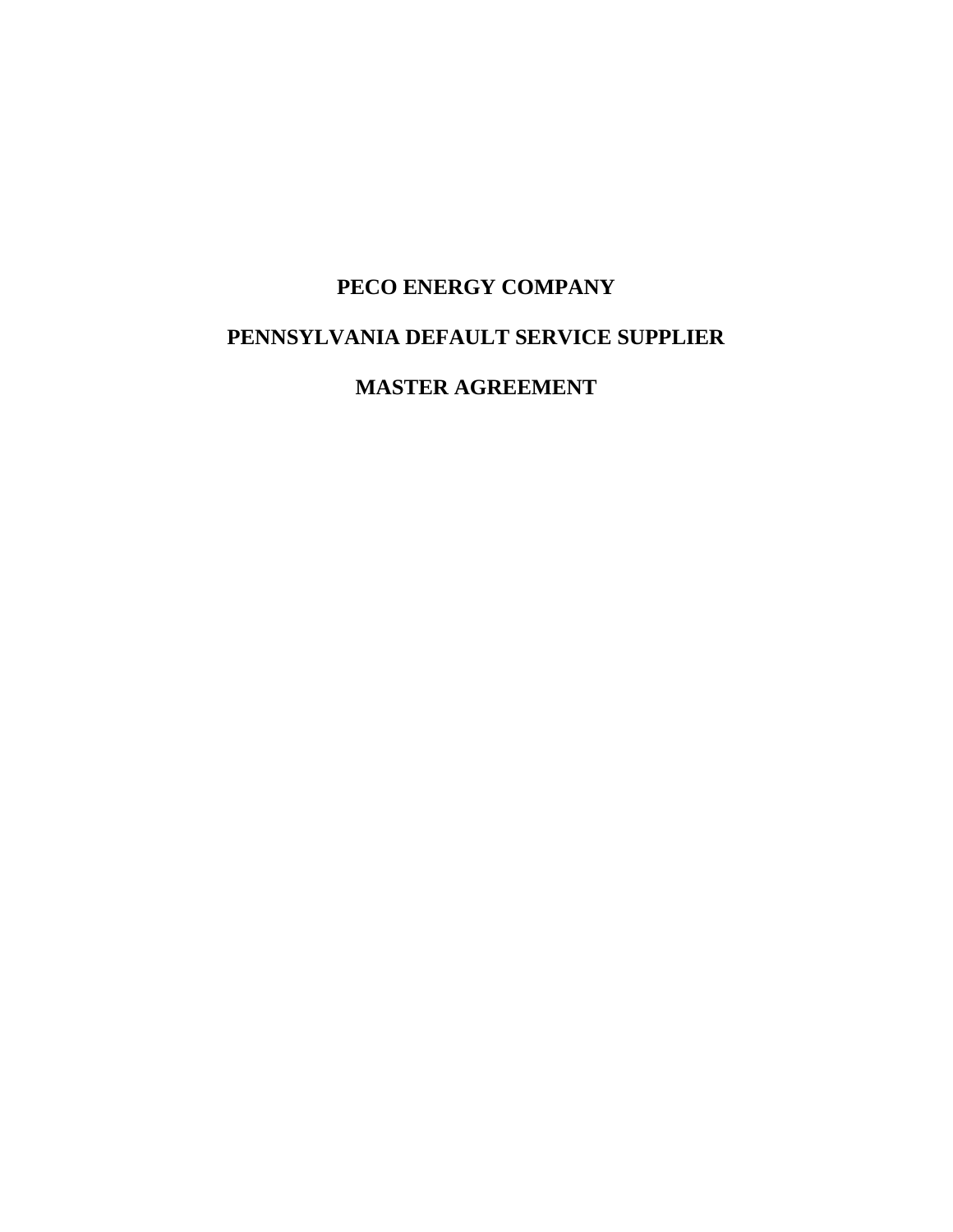# **TABLE OF CONTENTS**

|                   | PENNSYLVANIA DEFAULT SERVICE SUPPLIER MASTER                 |  |
|-------------------|--------------------------------------------------------------|--|
| <b>ARTICLE 1:</b> |                                                              |  |
| <b>ARTICLE 2:</b> |                                                              |  |
| 2.1               | Capacity In Which Company Is Entering Into This Agreement 12 |  |
| 2.2               |                                                              |  |
| 2.3               |                                                              |  |
| 2.4               |                                                              |  |
| 2.5               |                                                              |  |
| 2.5               |                                                              |  |
| 2.6               |                                                              |  |
| 2.7               |                                                              |  |
| 2.8               |                                                              |  |
| 2.9               |                                                              |  |
| 2.10              |                                                              |  |
| 2.11              |                                                              |  |
| <b>ARTICLE 3:</b> |                                                              |  |
| 3.1               |                                                              |  |
| 3.2               |                                                              |  |
| 3.3               |                                                              |  |
|                   | <b>ARTICLE 4: COMMENCEMENT AND TERMINATION OF</b>            |  |
| 4.1               |                                                              |  |
| 4.2               |                                                              |  |
| 4.3               |                                                              |  |
| 4.4               |                                                              |  |
|                   |                                                              |  |
| 5.1               |                                                              |  |
| 5.2               |                                                              |  |
| 5.3               |                                                              |  |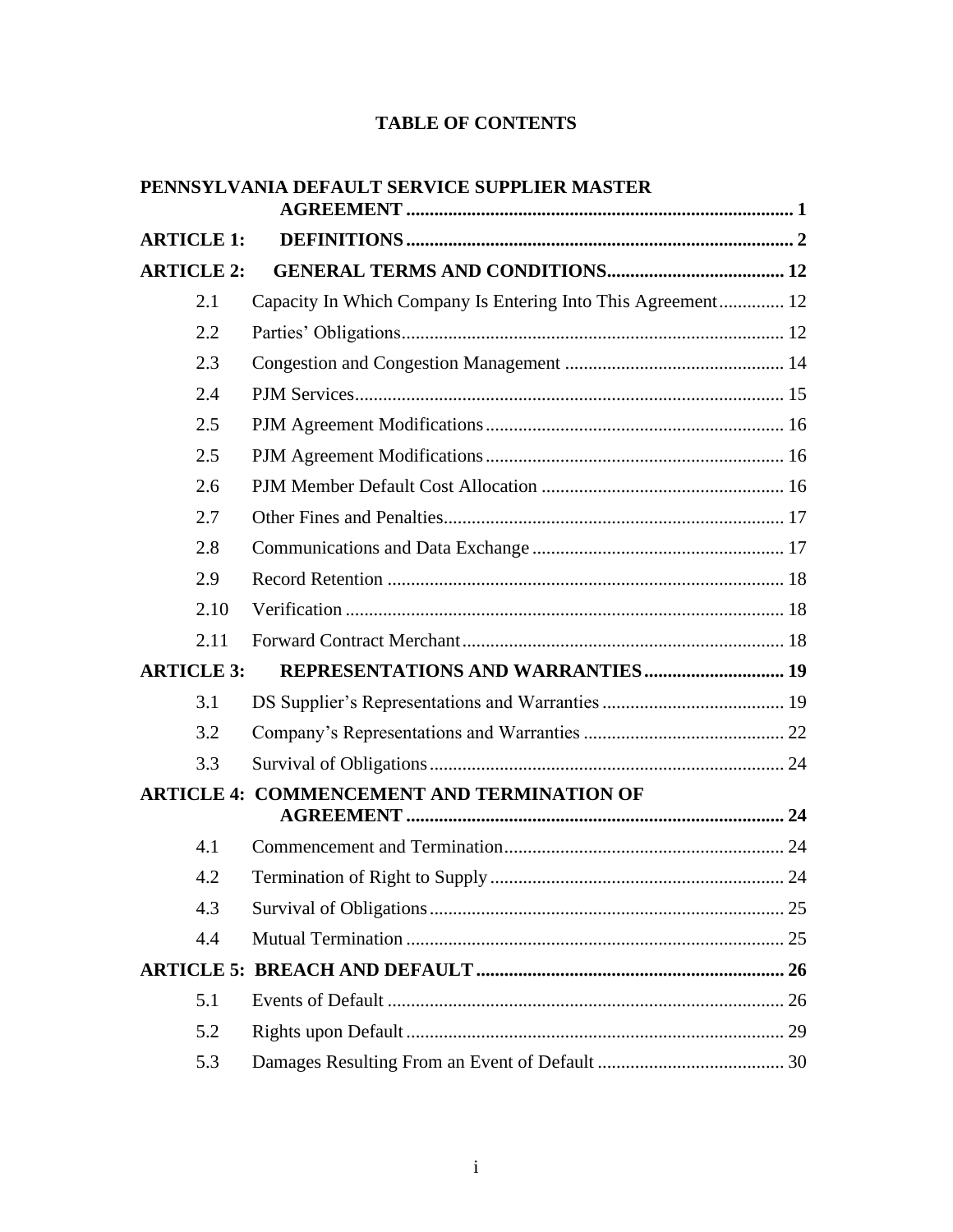|                    | 5.4  | Declaration of an Early Termination Date and Calculation of                  |  |
|--------------------|------|------------------------------------------------------------------------------|--|
|                    | 5.5  |                                                                              |  |
|                    | 5.6  | Setoff of Payment Obligations of the Non-Defaulting Party 37                 |  |
|                    | 5.7  |                                                                              |  |
| <b>ARTICLE 6:</b>  |      |                                                                              |  |
|                    | 6.1  |                                                                              |  |
|                    | 6.2  |                                                                              |  |
|                    | 6.3  |                                                                              |  |
|                    | 6.4  |                                                                              |  |
|                    | 6.5  |                                                                              |  |
|                    | 6.6  |                                                                              |  |
|                    | 6.7  |                                                                              |  |
|                    | 6.8  |                                                                              |  |
|                    | 6.9  |                                                                              |  |
|                    | 6.10 |                                                                              |  |
|                    | 6.11 |                                                                              |  |
|                    | 6.12 |                                                                              |  |
| <b>ARTICLE 7:</b>  |      | PROCEDURES FOR ENERGY SCHEDULING,<br><b>CAPACITY RESOURCE SUBMISSION AND</b> |  |
|                    | 7.1  |                                                                              |  |
|                    | 7.2  |                                                                              |  |
|                    | 7.3  |                                                                              |  |
| <b>ARTICLE 8:</b>  |      | THE ENERGY SETTLEMENT/RECONCILIATION                                         |  |
|                    | 8.1  |                                                                              |  |
|                    | 8.2  |                                                                              |  |
| <b>ARTICLE 9:</b>  |      |                                                                              |  |
|                    | 9.1  |                                                                              |  |
|                    | 9.2  |                                                                              |  |
|                    | 9.3  | The DS Supplier Payment of Obligations to the Company  54                    |  |
| <b>ARTICLE 10:</b> |      |                                                                              |  |
|                    | 10.1 |                                                                              |  |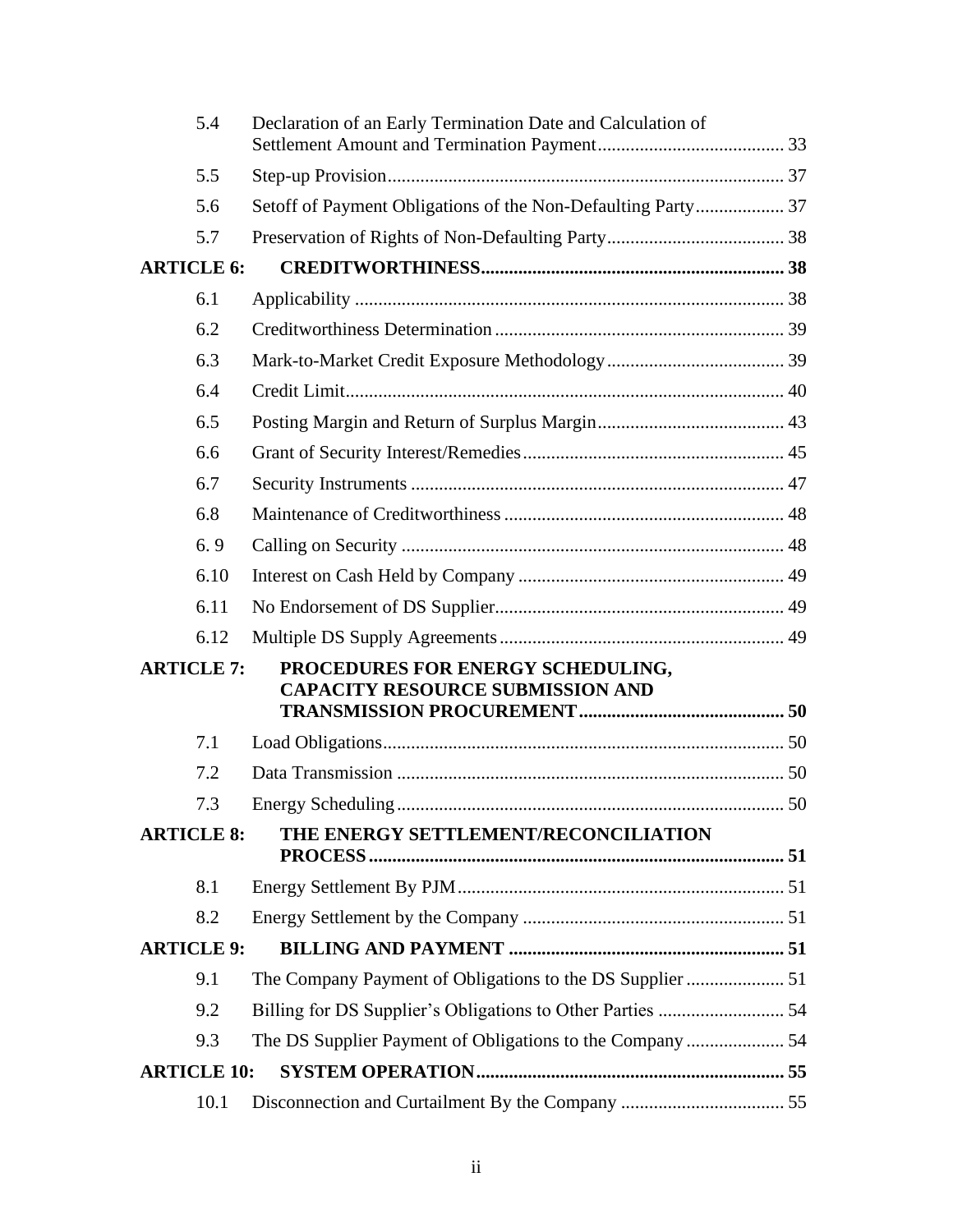|                    | 10.2  |                                                                |  |
|--------------------|-------|----------------------------------------------------------------|--|
|                    | 10.3  |                                                                |  |
|                    | 10.4  |                                                                |  |
|                    | 10.5  |                                                                |  |
| <b>ARTICLE 11:</b> |       |                                                                |  |
|                    | 11.1  |                                                                |  |
|                    | 11.2  | Recourse to Agencies or Courts of Competent Jurisdiction  58   |  |
| <b>ARTICLE 12:</b> |       | REGULATORY AUTHORIZATIONS AND                                  |  |
|                    | 12.1  |                                                                |  |
|                    | 12.2  |                                                                |  |
|                    | 12.3  | Energy Efficiency, Conservation, and Retail Market Programs 60 |  |
| <b>ARTICLE 13:</b> |       | <b>LIMITATION OF REMEDIES, LIABILITY AND</b>                   |  |
|                    |       |                                                                |  |
|                    | 13.1  |                                                                |  |
|                    | 13.2  |                                                                |  |
| <b>ARTICLE 14:</b> |       |                                                                |  |
|                    | 14.1  |                                                                |  |
|                    | 14.2  |                                                                |  |
| <b>ARTICLE 15:</b> |       |                                                                |  |
|                    | 15.1  |                                                                |  |
|                    | 15.2  |                                                                |  |
| <b>ARTICLE 16:</b> |       |                                                                |  |
|                    |       |                                                                |  |
|                    | 16.2  |                                                                |  |
|                    | 16.3  |                                                                |  |
|                    | 16.4  |                                                                |  |
|                    | 16.5  |                                                                |  |
|                    | 16.6  |                                                                |  |
|                    | 16.7  |                                                                |  |
|                    | 16.8  |                                                                |  |
|                    | 16.9  |                                                                |  |
|                    | 16.10 |                                                                |  |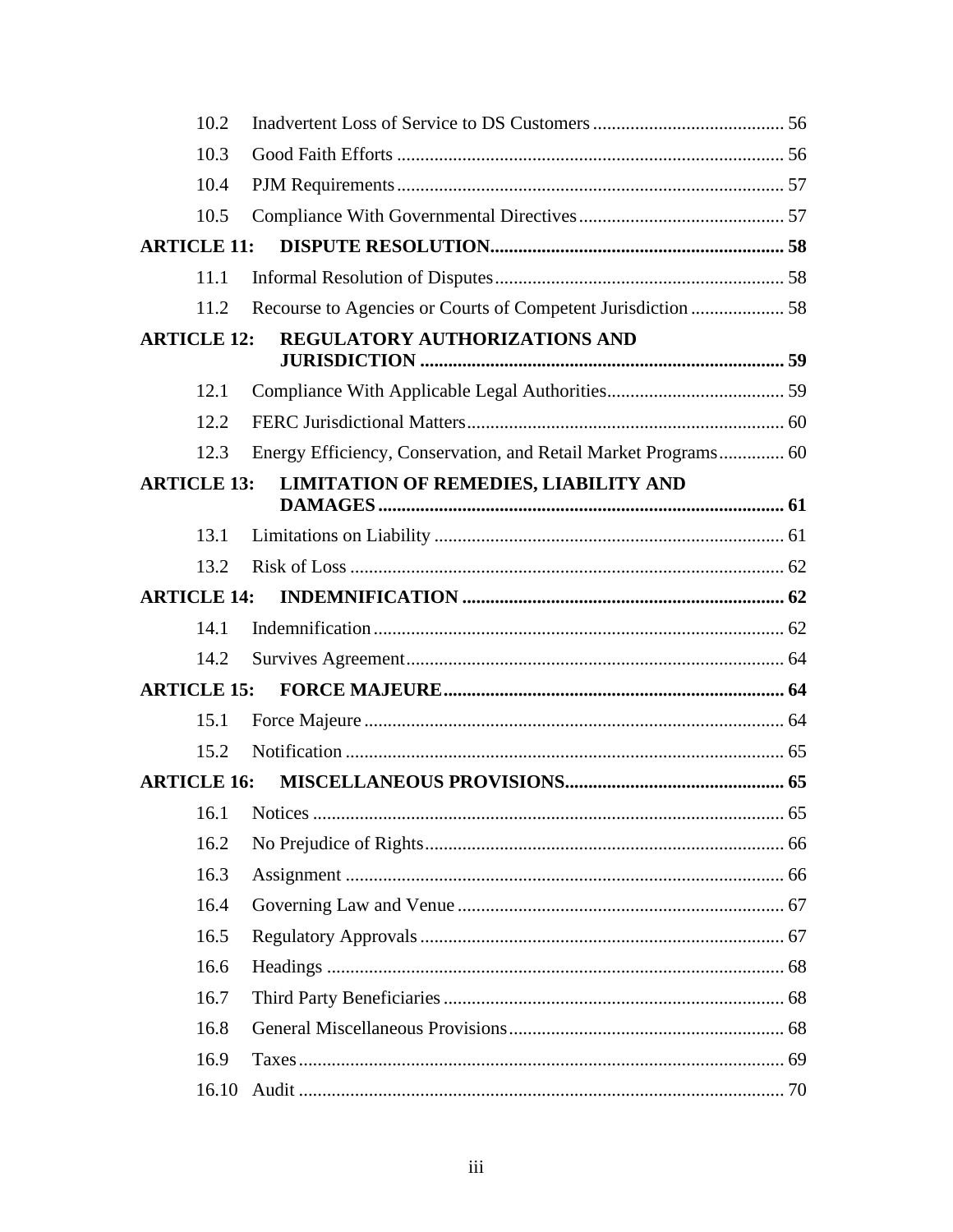| APPENDIX A - MAXIMUM UNSECURED CREDIT                                                                                          |  |
|--------------------------------------------------------------------------------------------------------------------------------|--|
| <b>APPENDIX B - BUYER'S EXPOSURE CALCULATION</b><br><b>INFORMATION</b>                                                         |  |
| <b>APPENDIX C - DS SUPPLY SPECIFICATIONS</b>                                                                                   |  |
| <b>EXHIBIT 1 - TRANSACTION CONFIRMATION</b>                                                                                    |  |
| <b>EXHIBIT 2 - FORM OF NOTICE</b>                                                                                              |  |
| <b>EXHIBIT 3 - FORM OF PJM DECLARATION OF AUTHORITY</b>                                                                        |  |
| <b>APPENDIX D - RESPONSIBILITIES FOR P.IM BILLING LINE ITEMS</b><br>AS DEFINED IN APPLICABLE PJM AGREEMENT OR<br><b>MANUAL</b> |  |
| APPENDIX E - DS SUPPLIER'S OBLIGATIONS FOR AEPS<br><b>COMPLIANCE</b>                                                           |  |
| <b>APPENDIX F - LETTER OF CREDIT DOCUMENTATION</b>                                                                             |  |
| APPENDIX G GUARANTY                                                                                                            |  |
| APPENDIX H GENERATION SUPPLY REPORT                                                                                            |  |
|                                                                                                                                |  |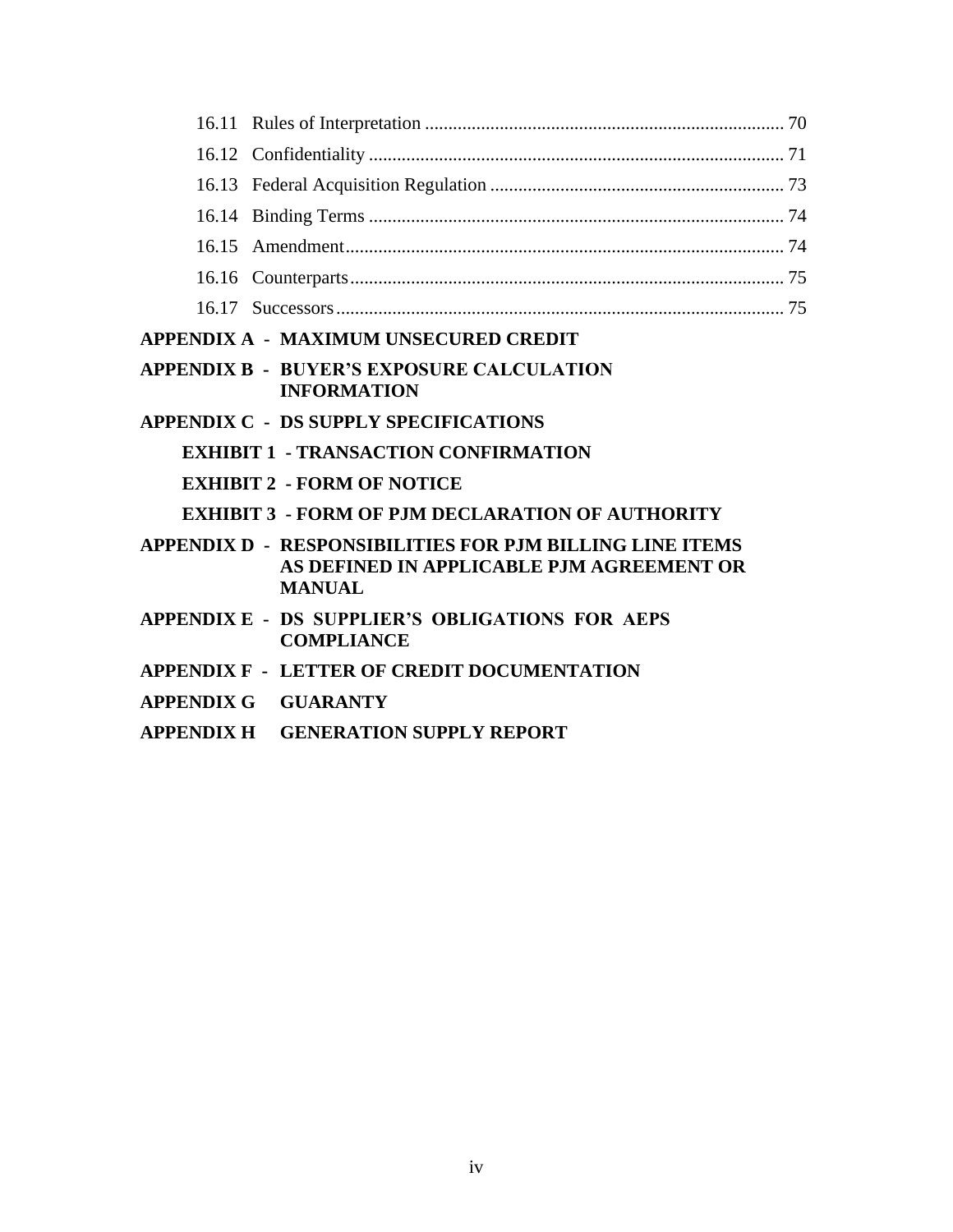# **PENNSYLVANIA DEFAULT SERVICE SUPPLIER MASTER AGREEMENT**

**THIS DEFAULT SERVICE SUPPLIER MASTER AGREEMENT**, made and entered into this \_\_\_\_\_ day of \_\_\_\_\_\_\_\_\_\_, \_\_\_\_ ("Effective Date") by and between PECO ENERGY COMPANY (the "Company" and "Buyer"), a corporation and a public utility organized and existing under the laws of the Commonwealth of Pennsylvania and **[INSERT NAME OF SUPPLIER]** ("DS Supplier"), the Company and the DS Supplier hereinafter sometimes referred to collectively as the "Parties", or individually as a "Party",

#### **WITNESSETH**:

WHEREAS, the Company is an electric public utility engaged, inter alia, in providing retail electric service within its service territory located in the Commonwealth of Pennsylvania; and

**WHEREAS,** the Pennsylvania Public Utility Commission ("PaPUC" or "Commission") Orders issued pursuant to the Electricity Generation Customer Choice and Competition Act, 66 Pa.C.S. §§ 2801-2812, direct Buyer to supply electric service to Default Service Load within Buyer's Pennsylvania franchise service territory; and

**WHEREAS**, the PaPUC has found that, for periods further identified in Appendix C and Transaction Confirmation(s) under this Agreement it would serve the public interest for the Company to secure Default Service Supply ("DS Supply") through a competitive procurement process ("DS Solicitation") and the PaPUC has approved such a process; and

**WHEREAS**, the Company has conducted and completed a successful DS Solicitation for the provision of DS Supply, and the DS Supplier was one of the winning bidders in the DS Solicitation; and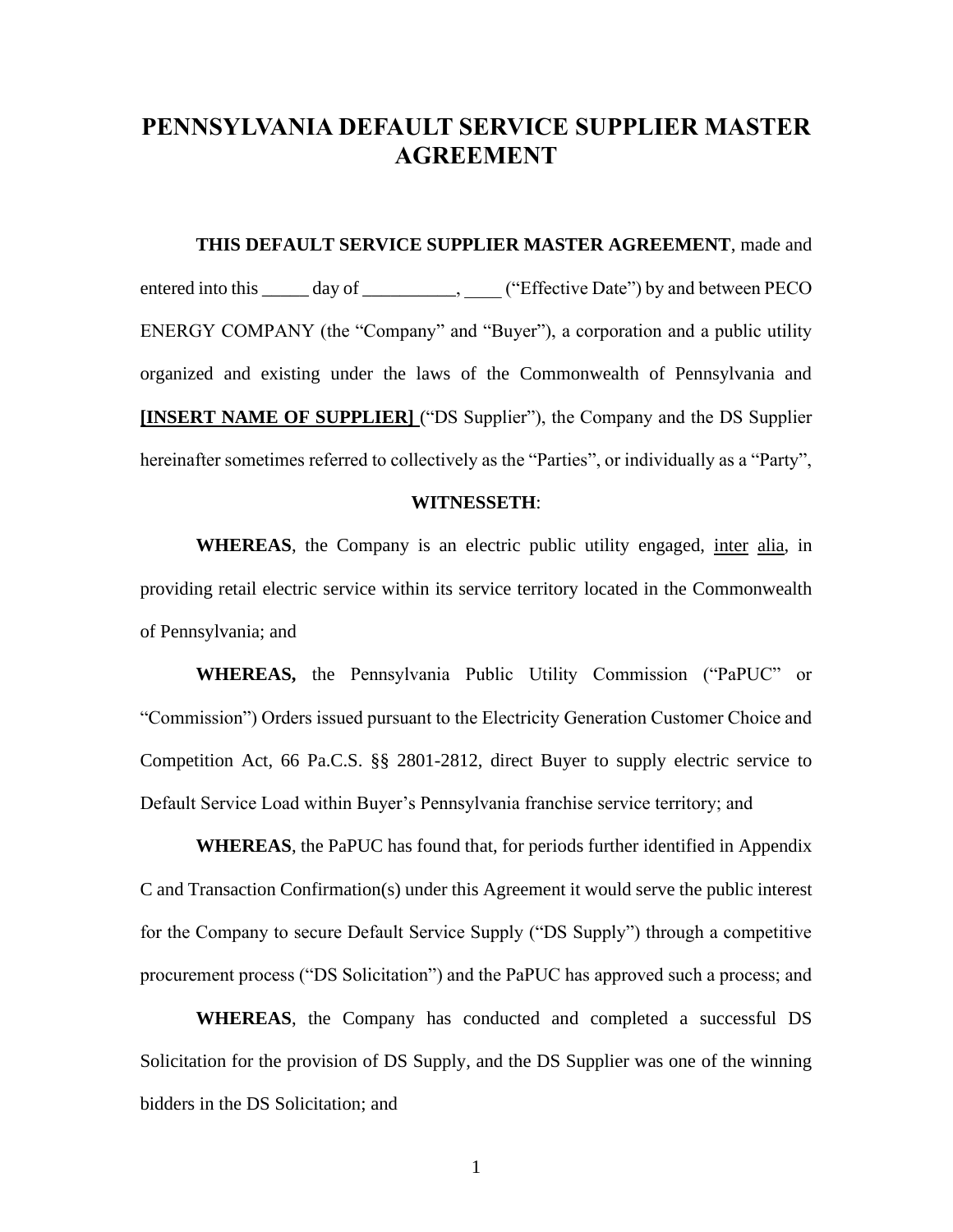**WHEREAS**, pursuant to the competitive bidding procedures of the DS Solicitation, the Company and the DS Supplier desire to enter into this Agreement setting forth their respective rights and obligations concerning the provision of DS Supply.

**NOW, THEREFORE**, in consideration of the mutual covenants and promises set forth below, and for other good and valuable consideration, the receipt and sufficiency of which are hereby acknowledged, the Parties hereto, intending to be legally bound, hereby covenant, promise and agree as follows:

# **ARTICLE 1: DEFINITIONS**

Any capitalized or abbreviated term not elsewhere defined in this Agreement shall

have the definition set forth in this Article.

**Alternative Energy Credit or "AEC"** – Shall have the meaning ascribed thereto in the AEPS Act.

**AEPS Act** – The Pennsylvania Alternative Energy Portfolio Standards Act, 73 P.S. §§ 1648.1-1648.8.

**Affiliate –** Shall mean, with respect to any entity, any other entity that, directly or indirectly, through one or more intermediaries, controls, or is controlled by, or is under common control with, such entity. For this purpose, "control" means the direct or indirect ownership of fifty percent (50%) or more of the outstanding capital stock or other equity interests having ordinary voting power.

**Allocated AECs** – Shall mean the types and amounts of AECs specified on Appendix E and a Transaction Confirmation.

**Alternative Energy Portfolio Standards or "AEPS"** – Standards requiring that a certain amount of electric energy sold to retail electric customers in the Commonwealth of Pennsylvania be comprised of electricity generated from alternative energy sources, as measured by AECs, in accordance with the requirements of the AEPS Act and provisions of the Electricity Generation Customer Choice and Competition Act, 66 Pa.C.S. §§ 2812- 14, in effect on the Effective Date including, without limitation, any subsequent increases in Tier I requirements under 66 Pa.C.S. § 2814.

**Ancillary Services** – Shall have the meaning ascribed thereto in the PJM Agreements.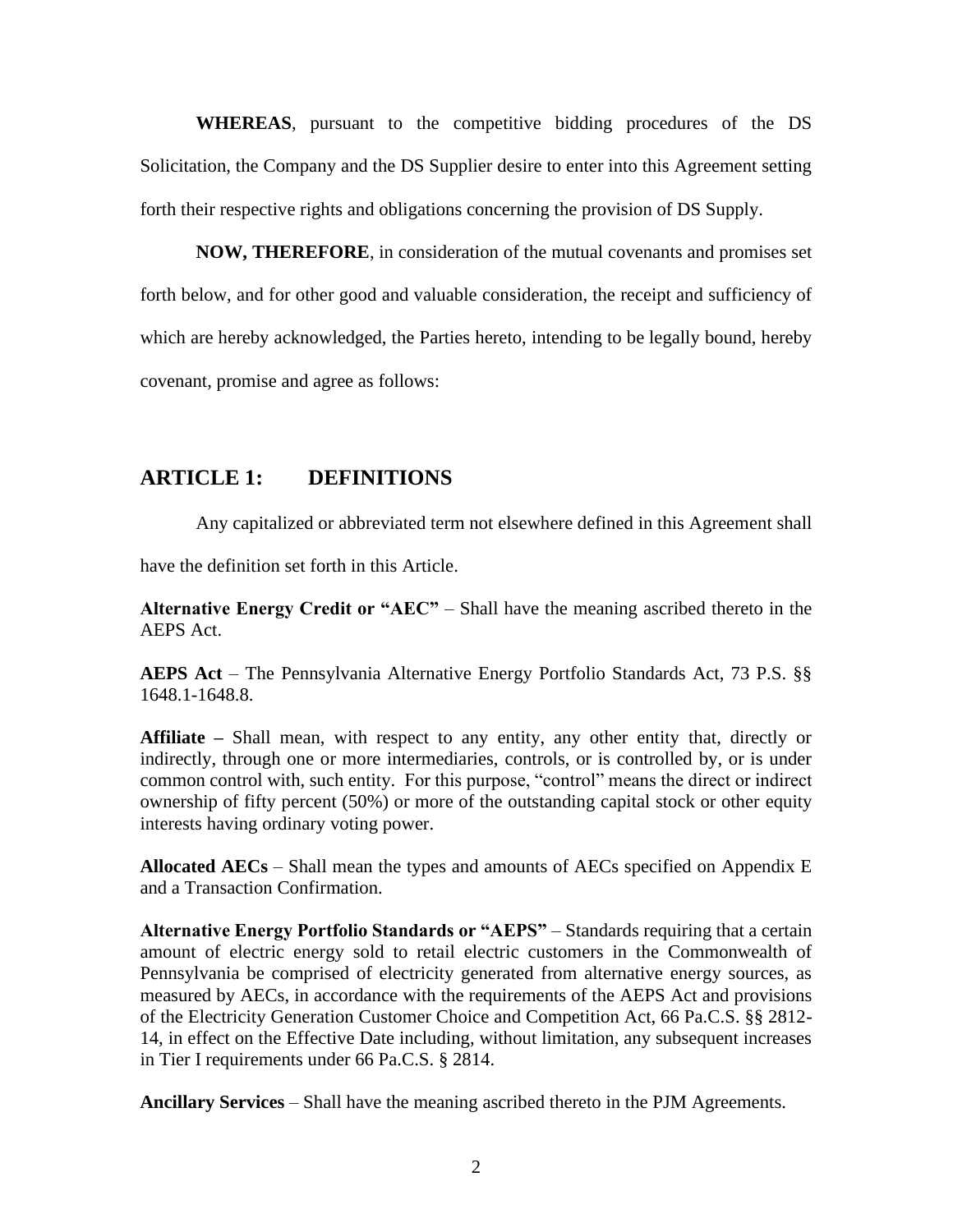**Applicable Legal Authorities** – Those federal and Pennsylvania statutes and administrative rules and regulations that govern the electric utility industry in Pennsylvania, as they may be amended from time to time.

**Auction Revenue Rights or "ARRs"** – The current or any successor congestion management mechanisms as may be employed by PJM (whether set forth in the PJM Agreements or elsewhere) for the purpose of allocating financial congestion hedges or financial transmission auction revenue rights. As currently defined by PJM, ARRs are entitlements allocated annually by PJM which entitle the holder to receive an allocation of the revenues from the annual auction of financial transmission rights conducted by PJM pursuant to the PJM Agreements.

**Bankruptcy Code** – Those laws of the United States of America related to bankruptcy, codified and enacted as Title 11 of the United States Code, entitled "Bankruptcy" and found at 11 U.S.C. § 101 et seq., as such laws may be amended, modified, replaced or superseded from time to time.

**Billing Month** – Each calendar month during the term of this Agreement.

**Business Day** – Any day on which the Company's and PJM's corporate offices are open for business and commercial banks are not authorized or required to close in New York, New York.

**Capacity** – "Unforced Capacity" as set forth in the PJM Agreements, or any successor, measurement of the capacity obligation of a Load Serving Entity as may be employed in PJM (whether set forth in the PJM Agreements or elsewhere).

**Charge** – Any fee, charge or other amount that is billable by the Company to the DS Supplier under this Agreement.

**Commercial Class –** Group of Rate Schedules that comprise the Commercial Class for DS Supply and itemized in Appendix C.

**Company** – PECO Energy Company.

**Costs** – With respect to the Non-Defaulting Party, brokerage fees, commissions and other similar transaction costs and expenses reasonably incurred by such Party either in terminating any arrangement pursuant to which it has hedged its obligations or entering into new arrangements which replace Transaction(s) under this Agreement; and all reasonable attorneys' fees and expenses incurred by the Non-Defaulting Party in connection with the termination of this Agreement.

**Customer** – Any person or entity who enters a contractual agreement with the Company to receive retail electric service including, without limitation, all persons or entities taking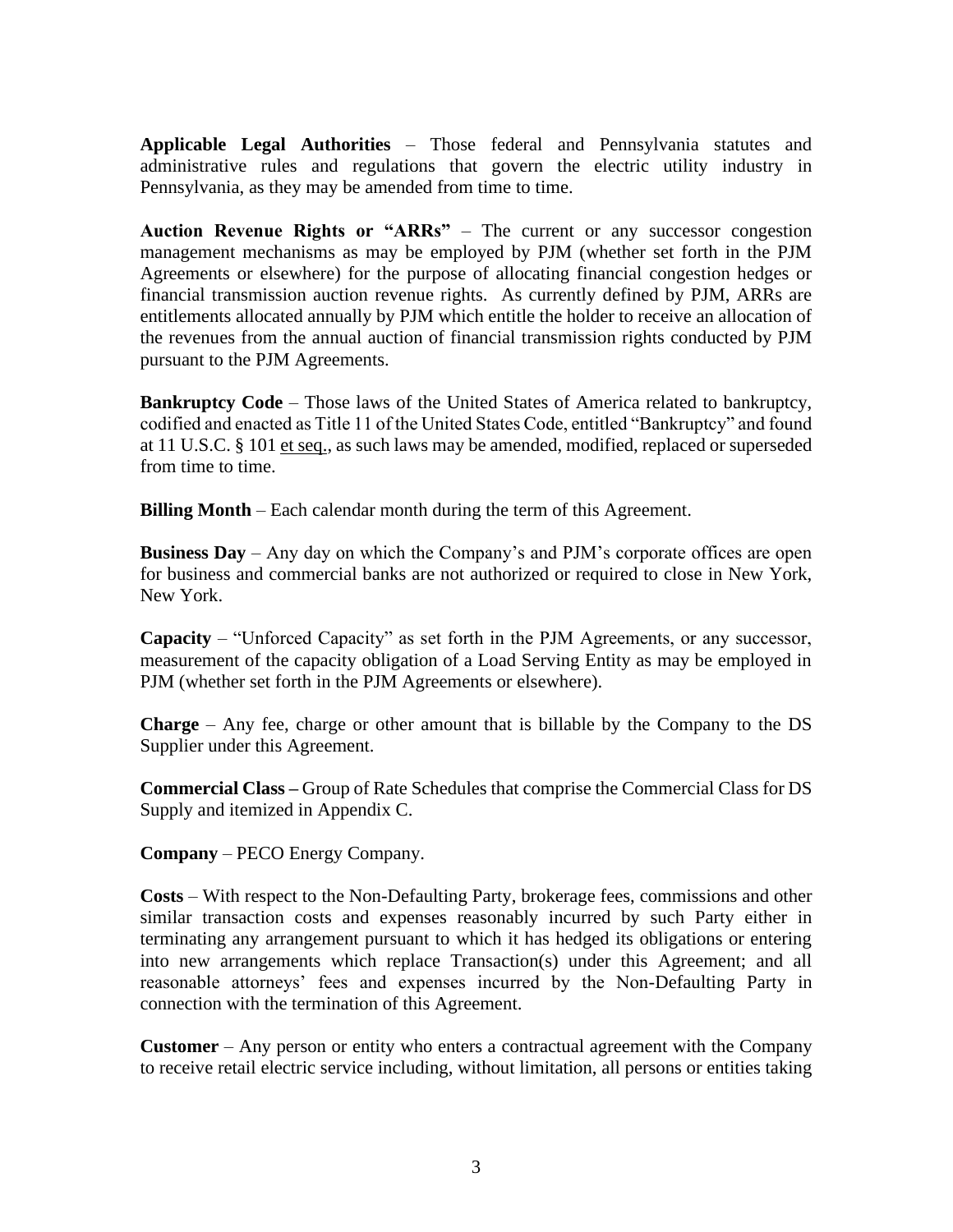service under a retail tariff, eligible to receive competitive electricity supply from an EGS or DS, respectively, in accordance with the Applicable Legal Authorities.

**Damages** – Financial compensation from the Defaulting Party to the Non-Defaulting Party associated with the occurrence of an Event of Default or an Early Termination of this Agreement. This compensation shall be assessed pursuant to Article 5 of this Agreement.

**Defaulting Party** – A Party to this Agreement that has caused or precipitated an Event of Default or an Early Termination of this Agreement.

**Default Service or "DS"** – Electric generation service that is provided at retail pursuant to the Applicable Legal Authorities under the Company's retail electric tariffs and under any other agreements or arrangements between the Company and Customers, to any Customer that is not being served by an EGS.

**Default Allocation Assessment –** shall have the meaning ascribed to it under the PJM Agreements.

**Delivery Period –** The delivery period specified in an Appendix C Transaction Confirmation.

**Delivery Point –** Means the applicable zone of the Company as designated by PJM.

**DS Customer(s) –** Retail customers who are provided Default Service pursuant to the terms of this Agreement, the Applicable Legal Authorities and the Company's retail tariffs.

**DS Fixed Percentage** – The percentage of DS Supply provided at a fixed price, as set forth in Appendix C.

**DS Fixed Price** – The price in dollars per MWh, as set forth in Appendix C hereto, as determined pursuant to the DS Solicitation.

**DS Load** – The aggregate load of DS Customers being provided DS Supply, except with respect to the Residential Class, less a fractional percentage of committed energy and capacity obtained under contract with Allegheny Electric Cooperative, Inc. for supply from the New York Power Authority.

**DS Solicitation** – The competitive bidding processes, procedures and rules employed by the Company to competitively procure DS Supply for purposes of this Agreement.

**DS Supplier** – An entity that (i) has been selected through the DS Solicitation and has accepted the obligations and associated rights to provide DS Supply to the Company for DS Customers in accordance with the Applicable Legal Authorities, (ii) has entered into this Agreement with the Company as a Party, and (iii) is a PJM Member and registered with PJM as a LSE.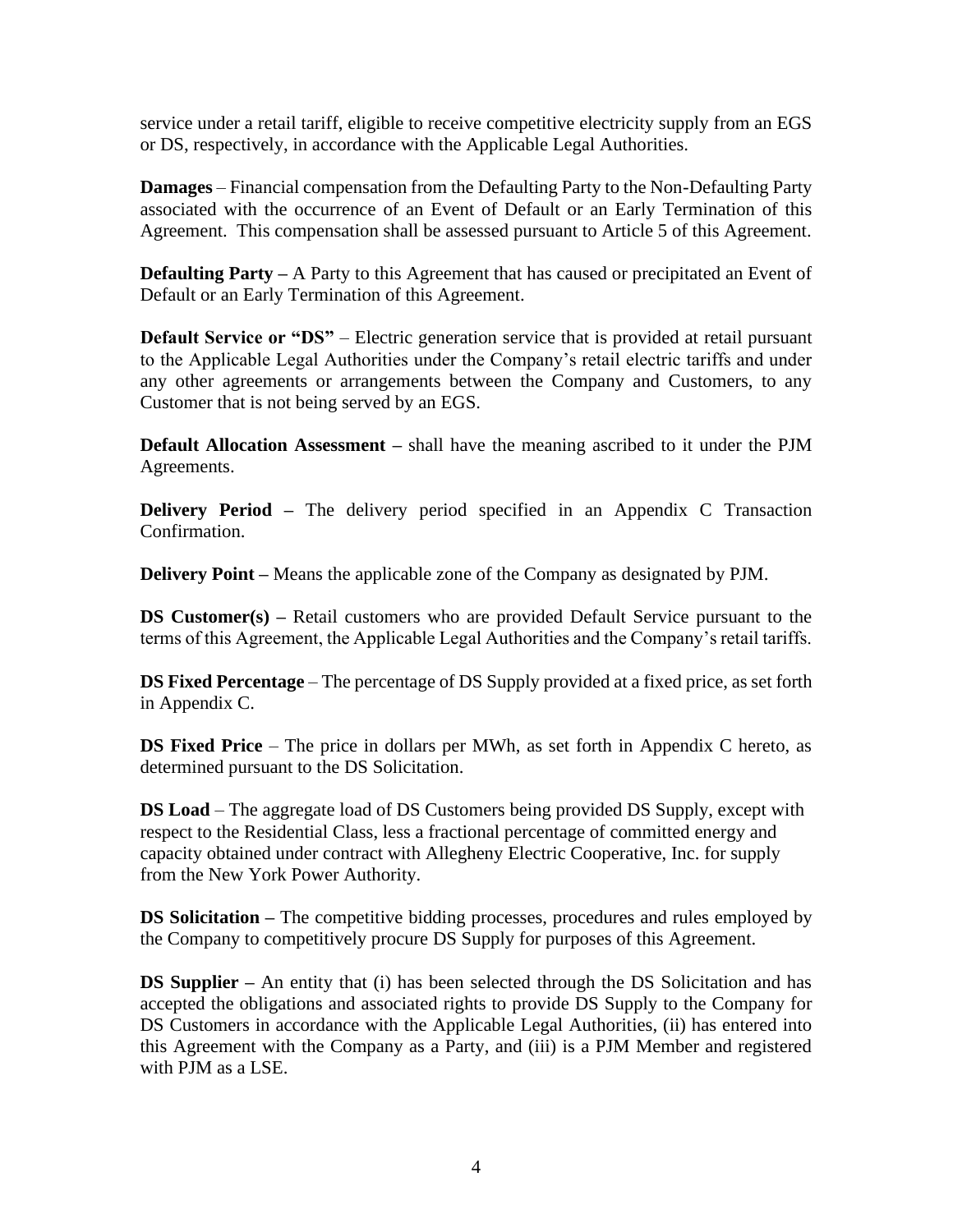**DS Supplier Representative** – Any officer, director, employee, consultant, contractor, or other agent or representative of the DS Supplier in connection with the DS Supplier's activity under this Agreement. To the extent the DS Supplier is a division or group of a company, the term DS Supplier Representative does not include any person in that company who is not part of the DS Supplier division or group.

**DS Supplier Responsibility Share** – The fixed percentage share of the Company's DS Load for which the DS Supplier is responsible as set forth in Appendix C.

**Default Service Supply or "DS Supply"** – All necessary Energy, Capacity, AECs for AEPS Act compliance, Ancillary Services, and transmission services including Network Integration Transmission Service, all transmission and distribution losses and congestion and imbalance costs associated with the provision of such services, and such other services or products that the DS Supplier may be required, by PJM or any governmental body having jurisdiction, to provide in order to meet the DS Supplier Responsibility Share for serving DS Load under this Agreement and as detailed in Appendix C. For the avoidance of doubt, (i) any reference in this Agreement to any other agreement for DS Supply shall include any agreement between the Parties for the provision of Energy to serve DS Load, even if such other agreement does not require delivery of additional products (e.g., Capacity); and (ii) DS Load shall include unaccounted for energy, as reflected in PJM settlement volumes (including adjustments required by PJM for PJM's derating in conjunction with implementation of marginal losses as appropriate per PJM Agreements).

**DS Tariffs** – The Company's existing schedules of rates and services provided to retail customers as currently on file with the Commission and on the Company's website at EDC website, as they may be amended from time to time.

**DS Variable Percentage –** The percentage of DS Supply provided at a variable price, as set forth in Appendix C hereto**.**

**DS Variable Price –** The price in dollars per MWh, as set forth in Appendix C hereto.

**Early Termination** – Termination of this Agreement prior to the end of the term due to the occurrence of an Event of Default as specified in Section 5.2 of this Agreement and the declaration of Early Termination.

**Early Termination Date** – The date upon which an Early Termination becomes effective as specified in Section 5.2 of this Agreement.

**Effective Date** - The date specified above as the effective date.

**Electric Distribution Company or "EDC"** – A public utility providing facilities for the transmission and distribution of electricity to retail customers in Pennsylvania.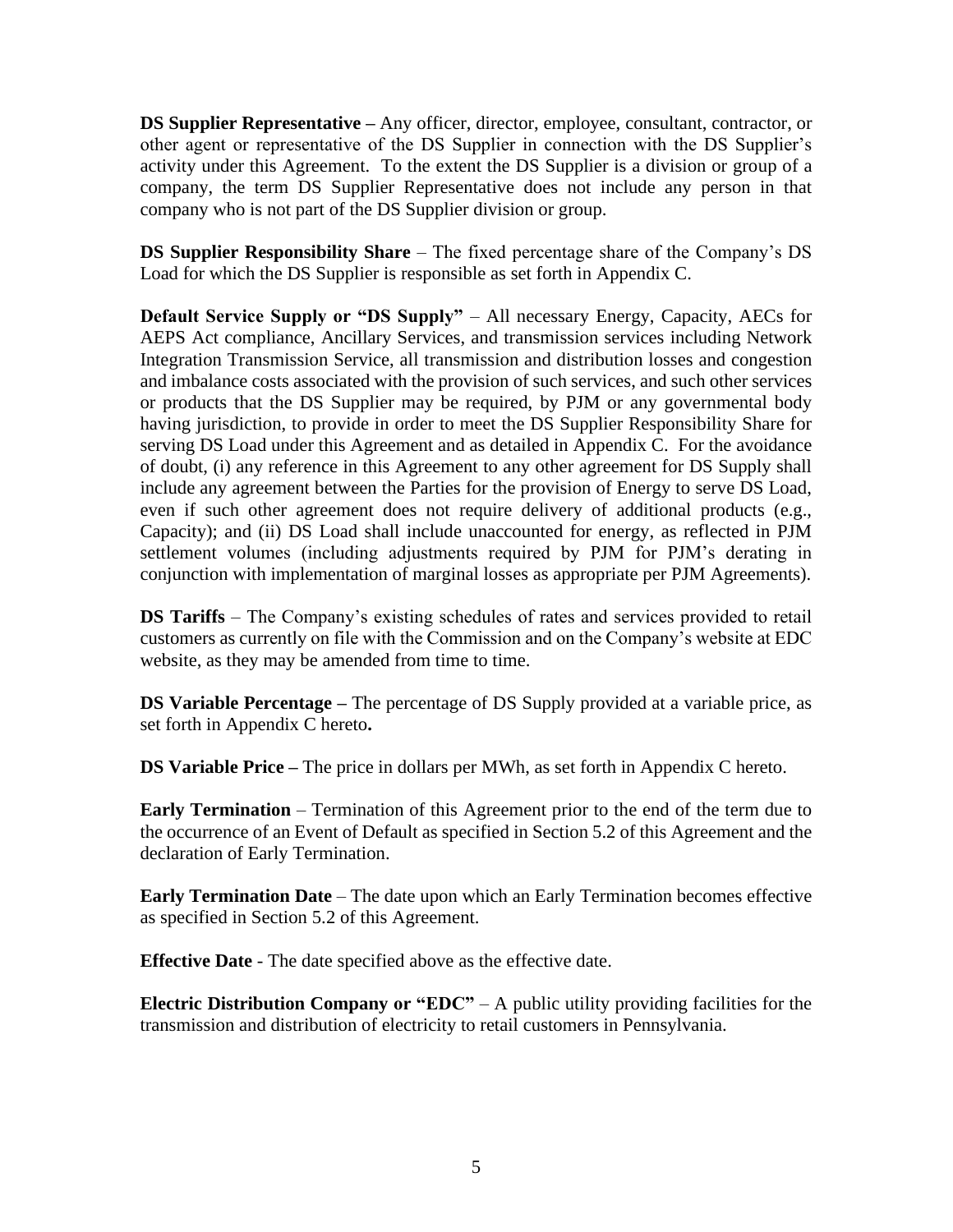**Electric Generation Supplier or "EGS"** – A person or entity that is duly certified by the Commission to offer and provide competitive electric supply to retail customers located in the Commonwealth of Pennsylvania.

**Emergency**  $-$  (i) an abnormal system condition requiring manual or automatic action to maintain system frequency, or to prevent loss of firm load, equipment damage, or tripping of system elements that could adversely affect the reliability of an electric system or the safety of persons or property; or (ii) a condition that requires implementation of Emergency Operations Procedures as defined in the PJM Agreements or PJM manuals; or (iii) any other condition or situation that the Company or PJM deems imminently likely to endanger life or property or to affect or impair the Company's electrical system or the electrical system(s) of other(s) to which the Company's electrical system is directly or indirectly connected (a "Connected Entity"). Such a condition or situation may include, but shall not be limited to, potential overloading of the Company's transmission and/or distribution circuits, PJM minimum generation ("light load") conditions, or unusual operating conditions on either the Company's or a Connected Entity's electrical system, or conditions such that the Company is unable to accept Energy from the DS Supplier without jeopardizing the Company's electrical system or a Connected Entity's electrical system. Other additional emergencies can only be declared by PJM, FERC, or the PaPUC.

**Energy** – Three-phase, 60-cycle alternating current electric energy, expressed in units of kilowatt-hours or megawatt-hours.

**Event of Default** – A Party's breach of obligations under this Agreement as set forth in Article 5 of this Agreement.

**FERC** – The Federal Energy Regulatory Commission.

**Final Monthly Energy Allocation or "FMEA"** – A quantity of Energy which, for any Billing Month, is the PMEA adjusted for any billing or metering data received subsequent to the calculation of PMEA of which PJM is notified within 60 days.

**Force Majeure –** Shall mean an event or circumstance which prevents one Party from performing its obligations under one or more transactions, such as riots or revolutions, demands or embargoes of the United States Government, fire, flood, drought, insurrection, acts of God which are not within the reasonable control of, or the results of the negligence of the affected Party and which, by the exercise of due diligence, the Party is unable to mitigate or avoid or cause to be avoided. Notwithstanding the foregoing, under no circumstance shall an event of Force Majeure be based on: (i) the loss or failure of DS Supplier's supply; (ii) DS Supplier's ability to sell the DS Supply at a price greater than that received under any Transaction; (iii) curtailment by a utility transmitting DS Supply; (iv) the Company's ability to purchase the DS Supply at a price lower than paid under any Transaction; (v) any change in requirements of any governmental authority; or (vi) labor stoppage or lockout.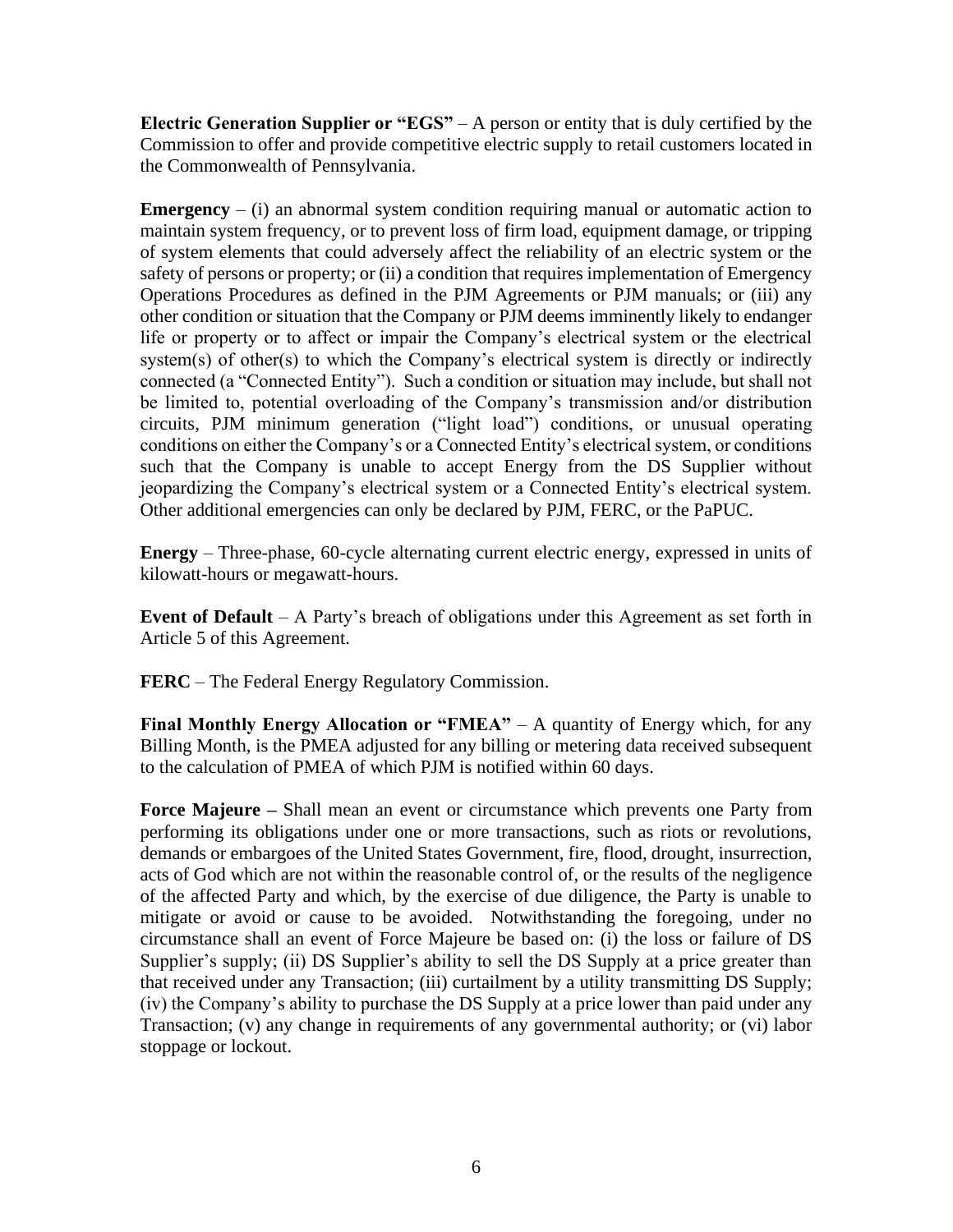**Forward Market Price** – The price for On-peak Energy Forward Price and Off-peak Energy Forward Price as determined by averaging concurrent broker quotes obtained by the Company for the Market Price Hub as available.

**Gains** – With respect to any Party, an amount equal to the present value of the economic benefit to it, if any (exclusive of Costs), resulting from an Early Termination of this Agreement, determined in a commercially reasonable manner.

**Generator Attribute Tracking System or "GATS"** - the system owned and operated by PJM Environmental Information Services, Inc. to provide reporting and tracking services to its subscribers in support of the AEPS Act, or any successor credit registry selected by the PaPUC. (As specified in Appendix E)

**Guaranty** – A guaranty, suretyship, hypothecation agreement, margins or security agreement or any other document in the form attached to this DS Supplier Master Agreement or other form approved by the Company.

**Guarantor** – Any party having the authority and agreeing to guarantee the DS Supplier's financial obligations under this Agreement, recognizing that such party shall be obligated to meet the Company's creditworthiness requirements specified in this Agreement for such DS Supplier.

**Industrial Class -** Group of Rate Schedules that comprise the Industrial Class for the DS Supply and itemized in Appendix C.

**Interest Index** – The average Federal Funds Effective Rate for the period of time the funds are on deposit. The Federal Funds Effective Rate is published daily on the Federal Reserve website [\(http://www.federalreserve.gov/releases/h15/update/\)](http://www.federalreserve.gov/releases/h15/update/).

**Kilowatt or "kW"** – Unit of measurement of useful power equivalent to 1000 watts.

**Kilowatt-hour or "kWh"** – One kilowatt of electric power used over a period of one hour.

**Load Serving Entity or "LSE"** – An entity that has been granted the authority or has an obligation pursuant to state or local law, regulation or franchise to sell electricity to retail customers located within the PJM Control Area as that term is defined in the PJM Agreements or in successor, superseding or amended versions of the PJM Agreements that may take effect from time to time over the term of this Agreement.

**Losses** – With respect to any Party, an amount equal to the present value of the economic loss to it, if any (exclusive of Costs), resulting from an Early Termination of this Agreement, determined in a commercially reasonable manner.

**Margin** – The amount by which the Total Exposure Amount exceeds the DS Supplier's, or Guarantor's, credit limit as defined in Section 6.4.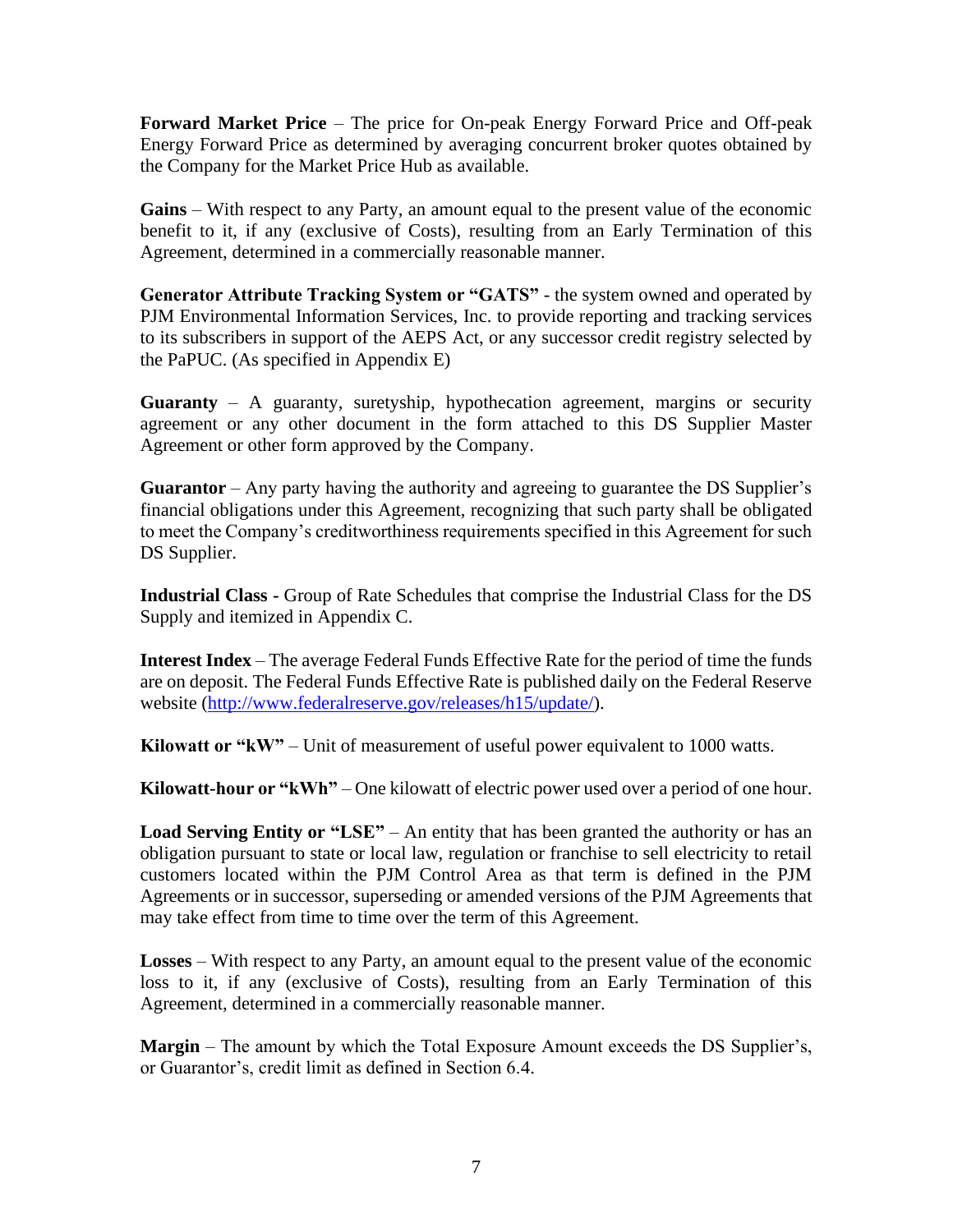**Mark-to-Market ("MtM") Exposure Amount** – An amount calculated daily for each DS Supplier reflecting the total MtM credit exposure to the Company due to fluctuations in market prices for Energy. The methodology for calculation of the MtM credit exposure is illustrated in Appendix B.

**Market Price Hub -** A liquid pricing point located within PJM's geographic footprint, as specified in Appendix B.

**Maximum Credit Limit** – The lesser of the applicable percentage of TNW or the applicable credit limit cap as specified in Section 6.4 of this Agreement.

**Megawatt or MW** – One thousand kilowatts.

**Megawatt-hour or MWh** – One megawatt of electric power used over a period of one hour.

**Merger Event** – When a DS Supplier consolidates or amalgamates with, or merges into or with, or transfers all or substantially all of its assets to another entity and either (i) the resulting entity fails to assume all of the obligations of such DS Supplier hereunder as determined in the sole discretion of the Company or (ii) the benefits of any credit support provided pursuant to Article 6 of this Agreement fail to extend to the performance by such resulting, surviving or transferee entity of the DS Supplier's obligations hereunder, and the resulting entity or its guarantor fails to meet the creditworthiness requirements of this Agreement as determined in the sole discretion of the Company.

**Minimum Rating** – A minimum senior unsecured debt rating as defined in Appendix A of this Agreement.

**Minimum Transfer Amount** - \$100,000.

**NERC** – The North American Electric Reliability Council or its successor.

**Network Integration Transmission Service or "NITS" –** "Network Integration Transmission Service" under the PJM Agreements in effect as of the date of this Agreement, or its successor, superseding or amended versions of the PJM Agreements that may take effect from time to time over the term of this Agreement. In the event the PJM Agreements are modified such that "Network Integration Transmission Service" is no longer offered, Network Integration Transmission Service shall mean the type of transmission service offered under the PJM Agreements that is accorded the highest level of priority for scheduling and curtailment purposes.

**Non-Defaulting Party** - A Party to this Agreement who, at the time an Event of Default occurs, is not itself in default of this Agreement and has not otherwise caused or precipitated an Event of Default or Early Termination of this Agreement.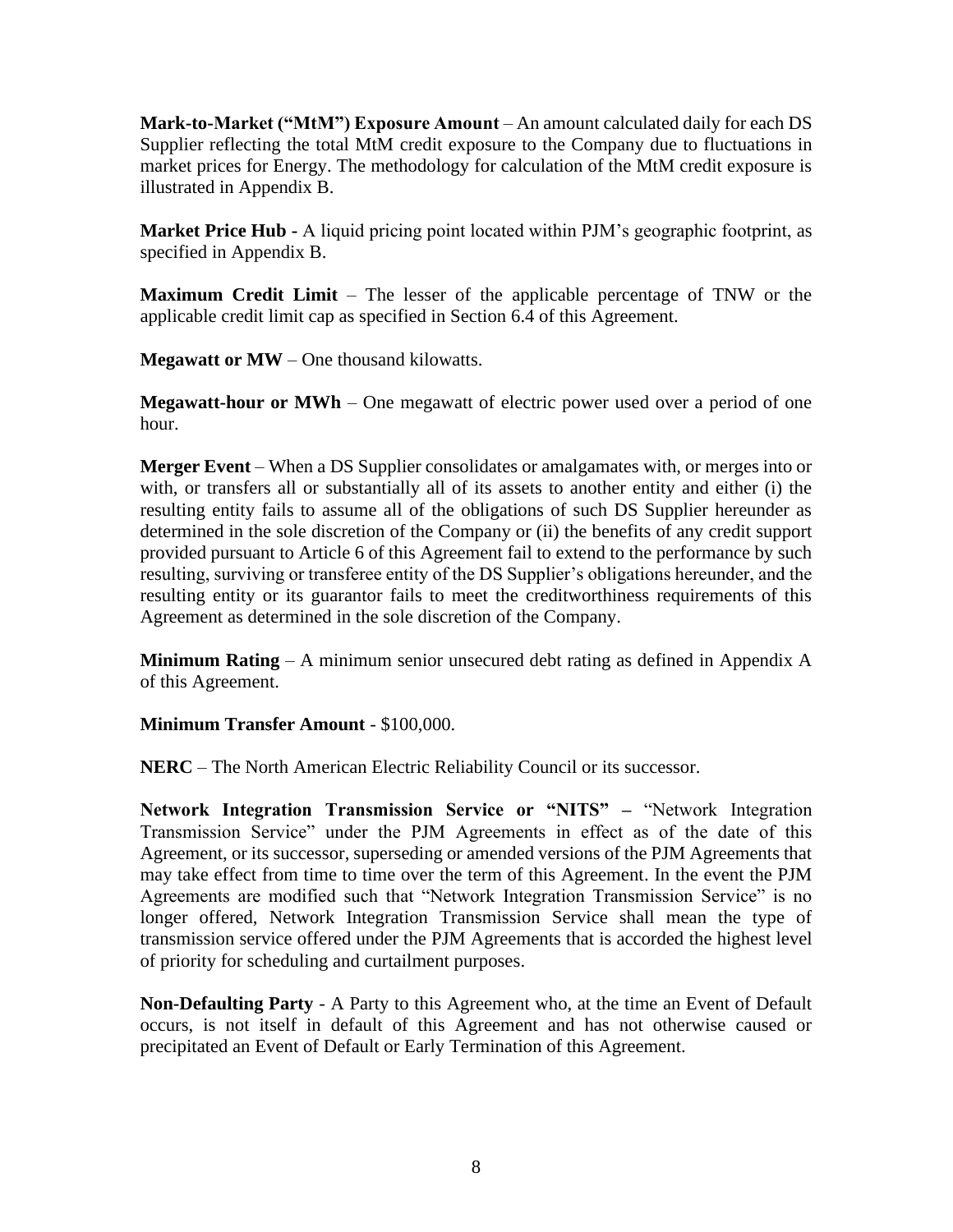**Off-Peak Energy Forward Price** - Shall mean the price for Off-Peak Hours for each Billing Month of the delivery period stated in terms of \$/MWh as based on the most recent publicly available information and/or quotes from Reference Market Makers on forward energy transactions occurring at the Market Price Hub. In the event that the Market Price Hub is no longer available or no longer representative of a transparent trading hub, the Parties will negotiate in good faith to agree upon an alternate liquid price.

**On-Peak Energy Forward Price** – Shall mean the price for On-Peak Hours for each Billing Month of the delivery period stated in terms of \$/MWh as based on the most recent publicly available information and/or quotes from Reference Market Makers on forward energy transactions occurring at the Market Price Hub. In the event that the Market Price Hub is no longer representative of a transparent trading hub, the Parties will negotiate in good faith to agree upon an alternate liquid price.

**PaPUC or Commission** – The Pennsylvania Public Utility Commission or its successor.

**PJM** – PJM Interconnection L.L.C. or its successor.

**PJM Agreements** – The PJM OATT, PJM RAA, PJM OA and all other PJM agreements, procedures, manuals and documents applicable to the Transactions covered by or relating to this Agreement.

**PJM Control Area** – That certain Control Area encompassing electric systems in parts of Delaware, Illinois, Indiana, Kentucky, Maryland, Michigan, New Jersey, North Carolina, Ohio, Pennsylvania, Tennessee, Virginia, West Virginia, and the District of Columbia, as may be modified from time to time, and which is recognized by the North American Electric Reliability Council as the "PJM Control Area".

**PJM Member** – A member in good standing of PJM that satisfies the requirements to conduct business with PJM.

**PJM OA** – The PJM Operating Agreement or the successor, superseding or amended version of the PJM Operating Agreement that may take effect from time to time.

**PJM OATT** – The PJM Open Access Transmission Tariff or the successor, superseding or amended version of the PJM Open Access Transmission Tariff that may take effect from time to time.

**PJM OI** – The PJM Office of Interconnection, the system operator for the PJM Control Area.

**PJM RAA** – The PJM Reliability Assurance Agreement or the successor, superseding or amended version of the PJM Reliability Assurance Agreement that may take effect from time to time.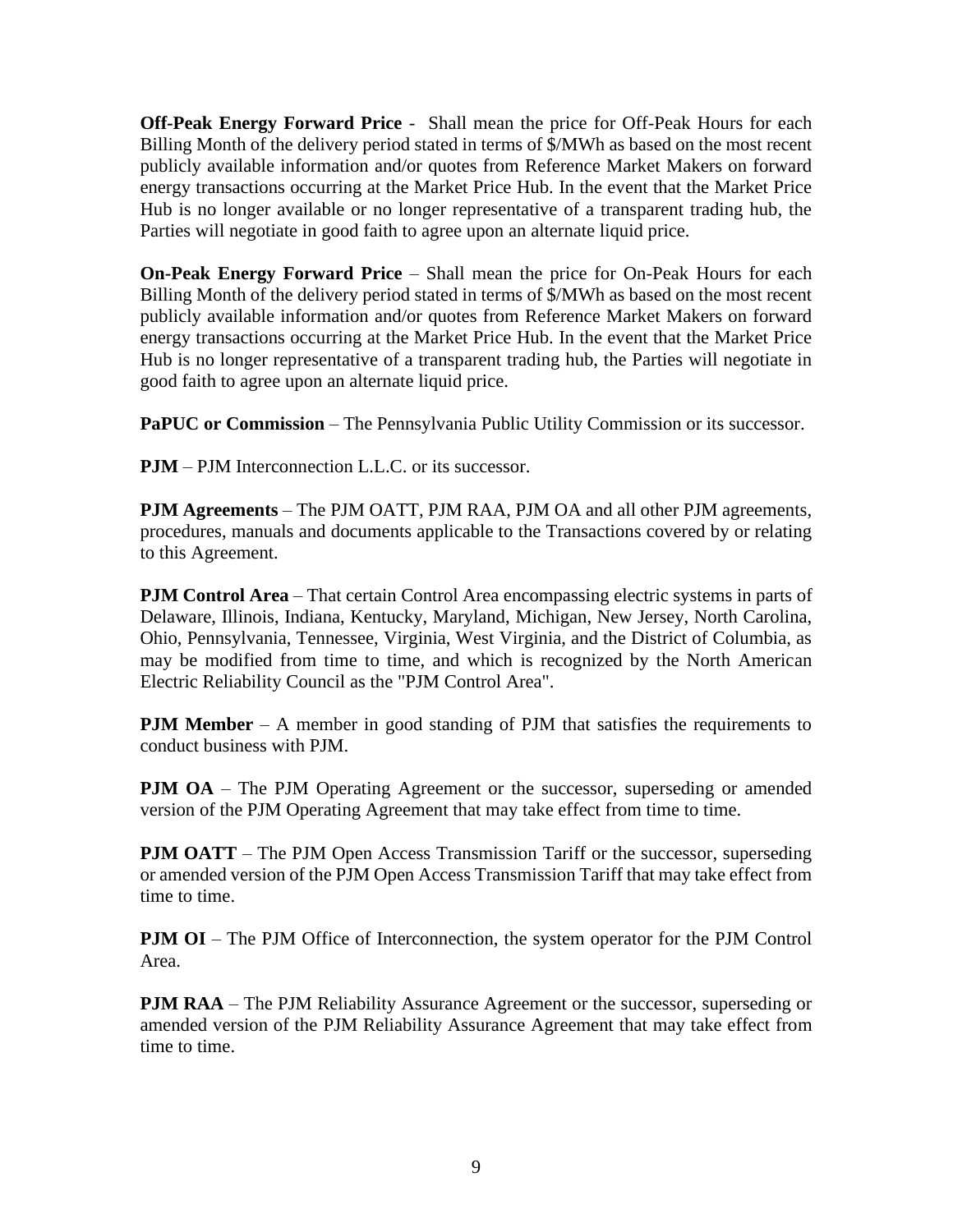**PMEA/FMEA Adjustment Amount** – For any Billing Month, the monetary amount due to the DS Supplier or the Company, as the case may be, in order to reconcile any difference between the PMEA used for the purpose of calculating estimated payments made to DS Supplier for a given month and the FMEA used for calculating the final payments due to the DS Supplier for such month as more fully described in Article 9 hereof.

**Preliminary Monthly Energy Allocation or "PMEA"** – A quantity of Energy which, for any Billing Month, is the preliminary calculation of the DS Supplier's DS Supplier Responsibility Share for that Billing Month.

**Rate Schedule(s) –** Shall mean the specified existing, and modified or successor customer rate schedule(s) in the electric service tariff of the Company filed with the Commission.

**Reliability First Corporation or "RFC"** – The approved regional NERC entity with responsibility for the Commonwealth of Pennsylvania.

**Residential Class** – Group of Rate Schedules that comprise the Residential Class for the DS Supply and itemized in Appendix C

**Seasonal Billing Factor** – A numerical factor, as set forth in Appendix C hereto, one amount applicable during the summer months of June through September and one amount applicable during the non-summer months of October through May, applied to the DS Fixed Price in accordance with the provisions of Article 9 hereof and thereby used to adjust the Company's payments to the DS Supplier.

# **Rounding Amount** - \$100,000.

**Settlement Amount** – With respect to a Non-Defaulting Party, the net amount of the Losses or Gains, and Costs, expressed in U.S. Dollars, which such Party incurs as a result of Early Termination, as set forth in Section 5.4(a) of this Agreement. For the purposes of calculating the Termination Payment, the Settlement Amount shall be considered an amount due to the Non-Defaulting Party under this Agreement if the total of the Losses and Costs exceeds the Gains and shall be considered an amount due to the Defaulting Party under this Agreement if the Gains exceed the total of the Losses and Costs.

**Statement** – A monthly report prepared by the Company for the DS Supplier indicating the amount due to the DS Supplier by the Company as compensation for DS Supply supplied to DS Customers by the DS Supplier during the applicable Billing Month, in accordance with DS Supplier's obligations under this Agreement.

**Supply Day** – Any calendar day during the term of this Agreement on which the DS Supplier is providing, or is obligated by this Agreement to provide, DS Supply to the Company's DS Customers.

**Tangible Net Worth or "TNW"** – Total assets less intangible assets and total liabilities. Intangible assets include benefits such as goodwill, patents, copyrights and trademarks.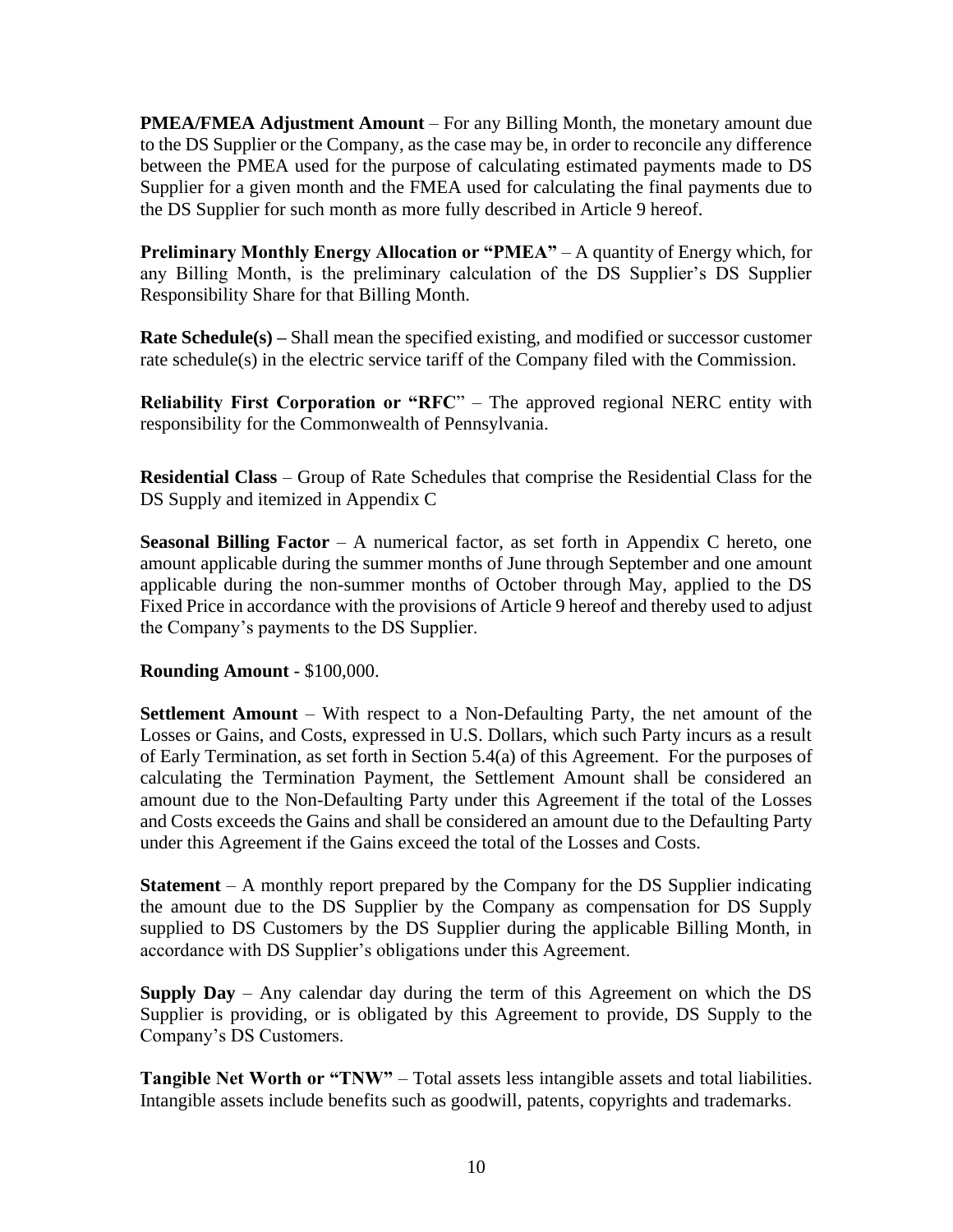**Termination Payment** – An amount paid by the Defaulting Party or Non-Defaulting Party due to Early Termination.

**Tier I AEC** – Shall mean an AEC generated by a non-solar photovoltaic energy source that will satisfy the non-solar photovoltaic Tier I requirements of the AEPS Act applicable to the Company. (As specified in Appendix E)

**Tier I (Solar) AEC** – Shall mean an AEC generated by a solar photovoltaic energy source that will satisfy the Tier I solar photovoltaic requirements of the AEPS Act applicable to the Company. (As specified in Appendix E)

**Tier II AEC -** Shall mean an AEC generated by a non-solar photovoltaic energy source that will satisfy the Tier II requirements of the AEPS Act applicable to the Company. (As specified in Appendix E)

**Total Exposure Amount** – An amount calculated daily for the DS Supplier reflecting the total credit exposure to the Company and consisting of the sum of (i) the Buyer's Exposure for all Transactions under this Agreement; (ii) any amount(s) designated as "buyer's exposure" under any other DS Supply agreements providing for "DS Supply" or similar default service; provided that in the event the amount calculated for any day is a negative number, it shall be deemed to be zero for such day.

**Tranche** – A fixed percentage share of the Company's DS Load, as specified in a Transaction Confirmation.

**Transaction** – Means a particular agreement by which the Company purchases and the DS Supplier sells DS Supply pursuant to this Agreement, the details of which are more fully set forth in a Transaction Confirmation in the form attached as Exhibit 1 in Appendix C.

**Transaction Confirmation** – Shall have the meaning ascribed to it in Appendix C and Exhibit 1 of this Agreement.

**Transaction Date** – Shall mean the date that a Transaction is effective as set forth in the Transaction Confirmation.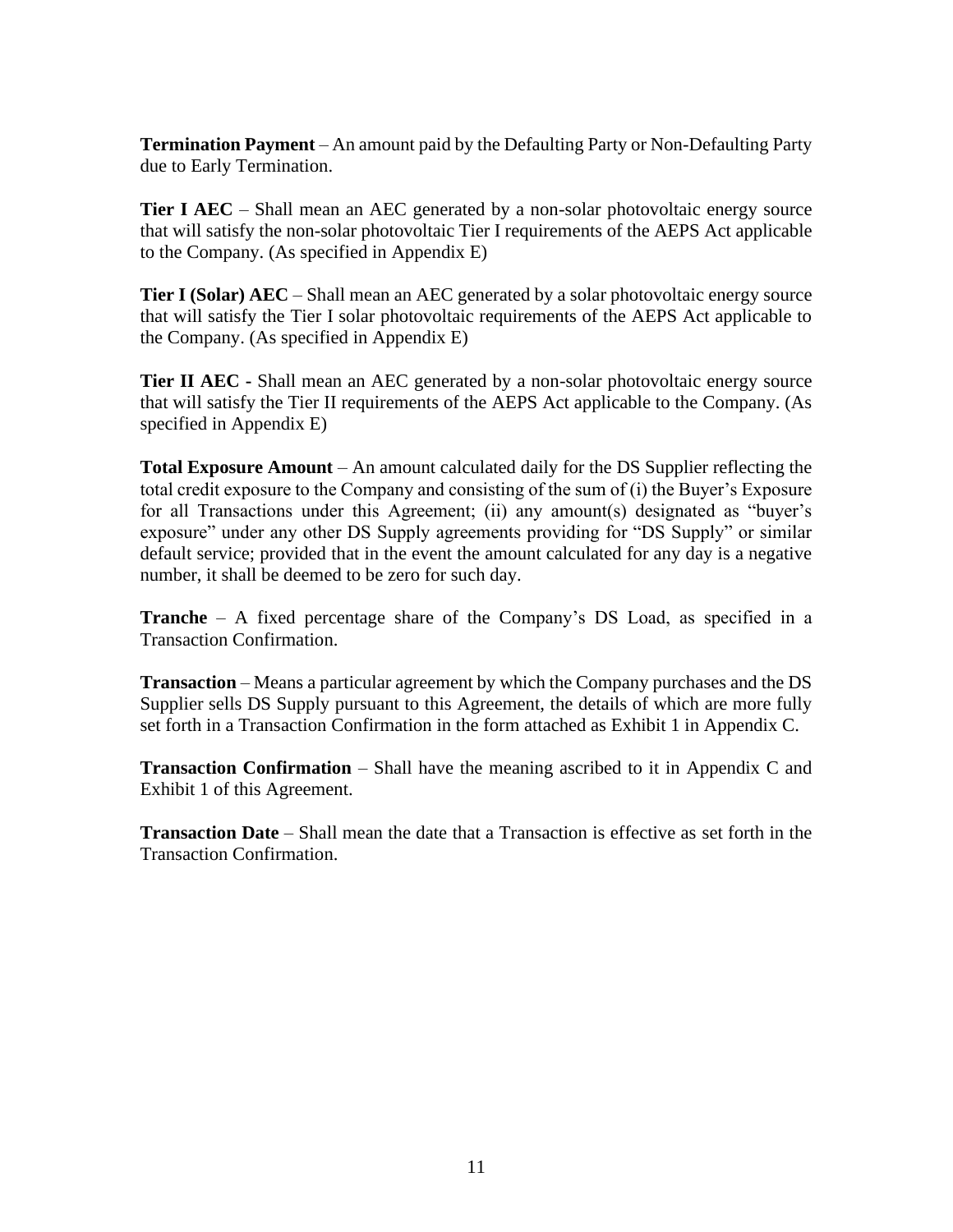# **ARTICLE 2: GENERAL TERMS AND CONDITIONS**

#### **2.1 Capacity In Which Company Is Entering Into This Agreement**

The DS Supplier agrees and acknowledges that the Company is contracting for the provision of DS Supply from such DS Supplier for Customers receiving Default Service on the Company's electric system pursuant to the authorizations provided to the Company. The DS Supplier further agrees and acknowledges that the Company will administer and monitor the DS Supplier's performance in providing DS Supply under this Agreement and that the Company shall be entitled to enforce the DS Supplier's obligations related to the provision of DS Supply. The DS Supplier hereby permanently, expressly and irrevocably waives any claim that Company is not entitled to seek enforcement of this Agreement on behalf of Customers. It is the specific intention of the Parties hereto that Customers and Customer groups are not third party beneficiaries of this Agreement and that no Customer or Customer group shall seek enforcement of this Agreement against the DS Supplier on their own behalf, either independently or by joining in any legal proceeding brought by the Company.

## **2.2 Parties' Obligations**

# **(a) Obligations of DS Supplier**

The DS Supplier hereby agrees as follows:

- (i) To provide service on a firm and continuous basis such that the supply delivered for the term of each Transaction under the Agreement meets the terms and conditions set forth in Appendix C and the applicable Transaction Confirmation;
- (ii) To provide sufficient quantities of DS Supply on an instantaneous basis at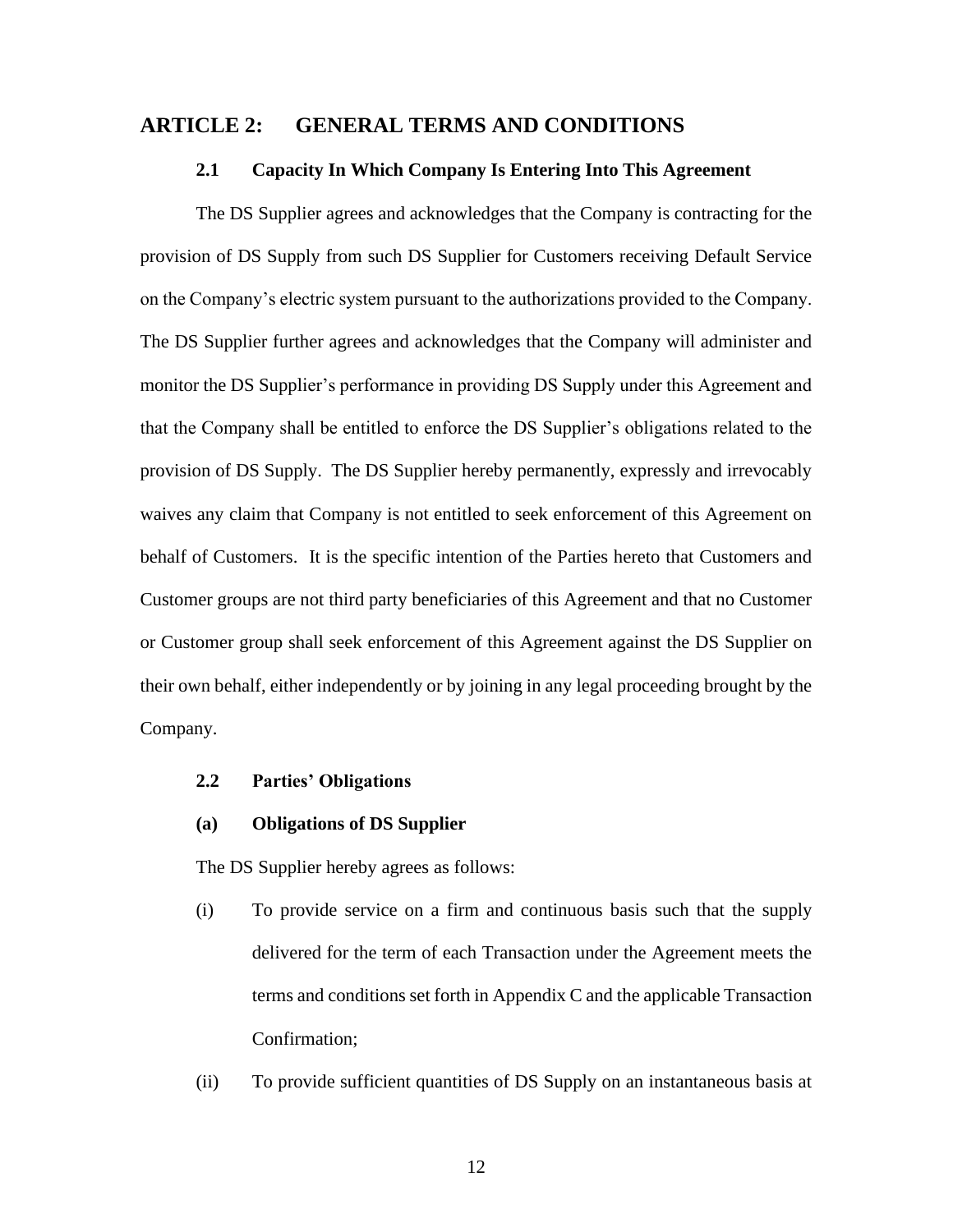all times during the Delivery Period of each Transaction and supplied to the Delivery Point to meet the DS Supplier Responsibility Share;

- (iii) To procure those services provided by the PJM OI and to perform such functions as may be required by the PJM OI that are necessary for the delivery of DS Supply required hereunder;
- (iv) To cooperate with the Company in any regulatory compliance efforts that may be required to maintain the ongoing legitimacy and enforceability of the terms of this Agreement and to fulfill any regulatory reporting requirement associated with the provision of DS Supply, before the PaPUC, FERC or any other regulatory body asserting jurisdiction;
- (v) To become the LSE with respect to the provision of DS Supply for the DS Supplier Responsibility Share and to comply with all requirements of a LSE with respect to such DS Supplier Responsibility Share;
- (vi) To pay to the Company the PMEA/FMEA Adjustment Amount for any Billing Month in which the PMEA exceeds the FMEA, as more fully described in Article 9 of this Agreement;
- (vii) To accept assignment of and to fulfill all obligations of a LSE that are assigned to it by this Agreement;
- (viii) To comply in a timely manner with all obligations under this Agreement imposed upon the DS Supplier;
- (ix) To comply with the AEPS requirements of the Company's Default Service Plan, as detailed in Appendix E; and
- (x) To provide a completed generation supply report to the Company, in the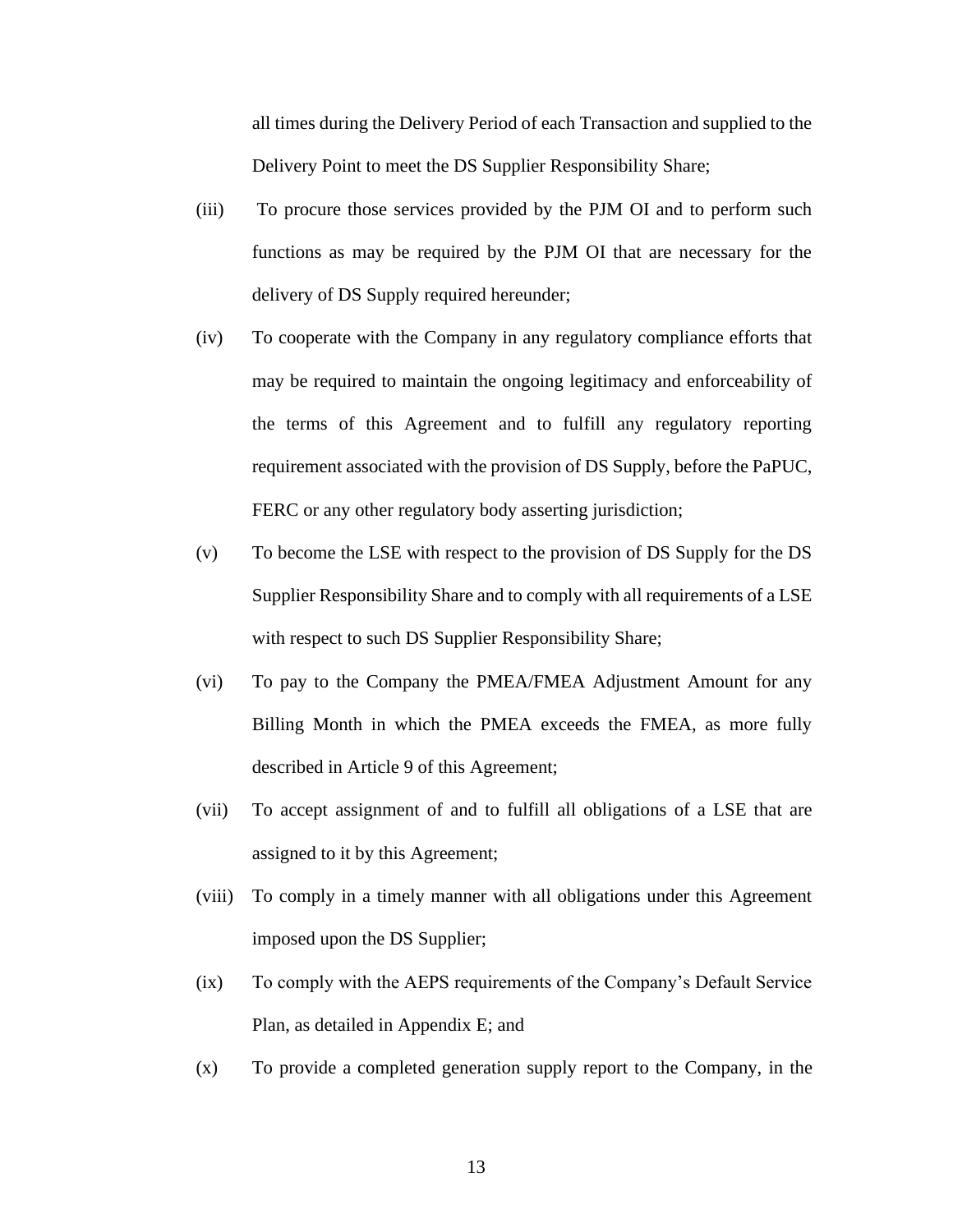form of Appendix H, by March 31st of each calendar year for all Energy provided to the Company under this Agreement in the preceding calendar year.

#### **(b) Obligations of the Company**

The Company hereby agrees as follows:

- (i) To pay to the DS Supplier every month an amount due, resulting from the calculations, as detailed in Article 9 of this Agreement, subject to the adjustments as expressed therein;
- (ii) Pay to the DS Supplier the PMEA/FMEA Adjustment Amount for any Billing Month in which the FMEA exceeds the PMEA, as more fully described in Article 9 of this Agreement;
- (iii) To provide to the DS Supplier its estimated aggregate load obligation (Capacity MW value) for each Supply Day no less than five (5) calendar days prior to the day of delivery. Further, this information will be posted in the DS Supplier's specific PJM eMTR account, or successor system or process;
- (iv) To comply in a timely manner with all obligations under this Agreement imposed upon the Company;
- (v) Accept the delivery of DS Supply necessary to meet the DS Load; and
- (vi) Be responsible (as between the Company and the DS Supplier) for the provision of the Allocated AECs to satisfy AEPS requirements.

# **2.3 Congestion and Congestion Management**

The DS Supplier is responsible for any congestion costs incurred to meet the DS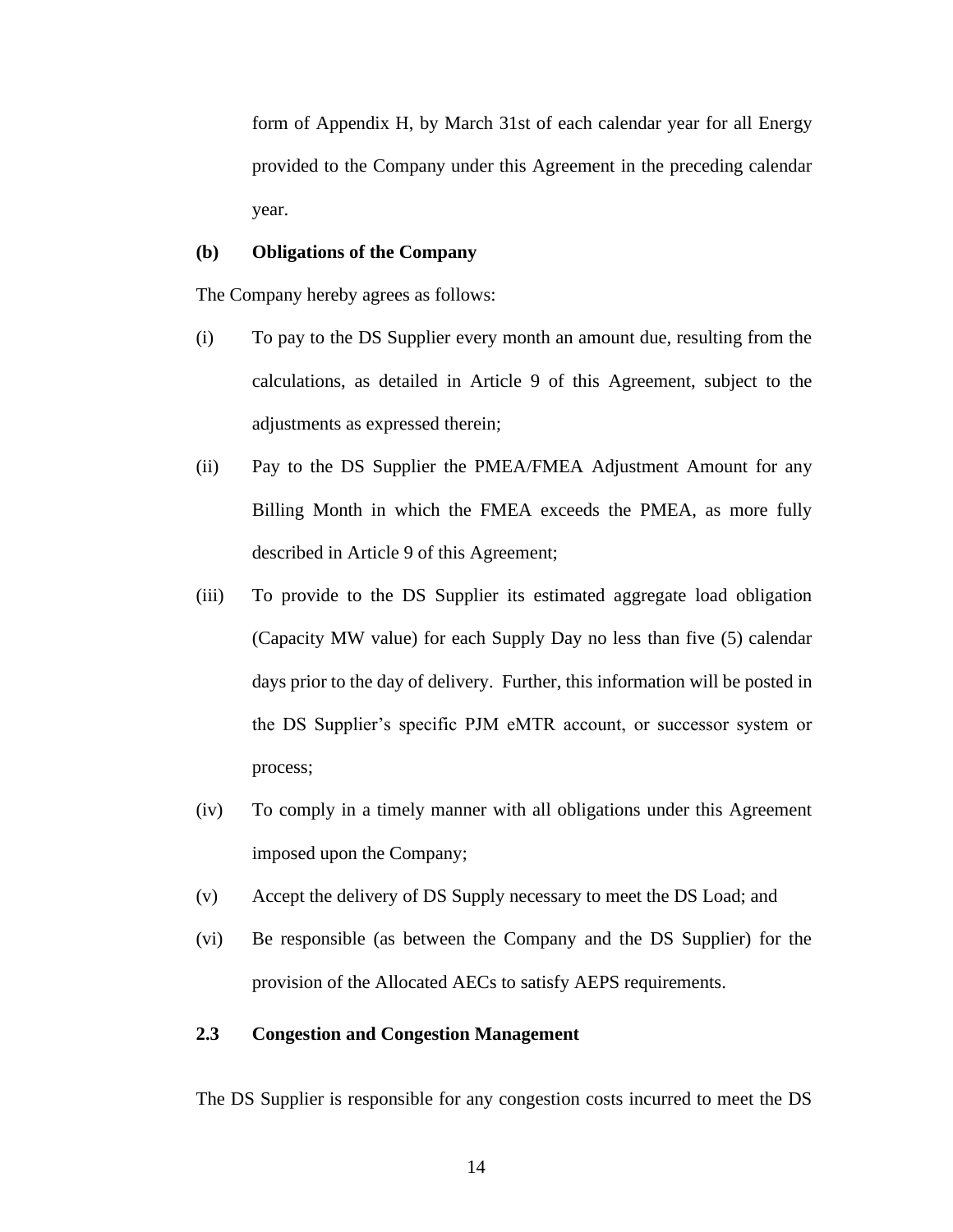Supplier Responsibility Share. The Company shall transfer or assign to the DS Supplier the Company's rights to ARRs to which the Company is entitled as a LSE pursuant to the PJM Agreements provided that such rights are related to the service being provided to meet the DS Supplier Responsibility Share and such rights are for the Delivery Period indicated in the Transaction Confirmation(s). All rights, liabilities and obligations associated with such ARRs will accrue and be assumed by the DS Supplier through the transfer or assignment from the Company to the DS Supplier including the responsibility and ability of the DS Supplier to request or nominate such ARRs when applicable and feasible. Should the conditions above not be met, the entity recognized by PJM as having the right to make the nominations will nominate such ARRs for the upcoming PJM planning period and such ARRs will be allocated to the DS Supplier in accordance with the PJM Agreements based upon its DS Supplier Responsibility Share.

### **2.4 PJM Services**

The DS Supplier shall make all necessary arrangements for the delivery of DS Supply through the PJM OI. The Company will advise the PJM OI of the magnitude and location of each DS Supplier's actual DS Supplier Responsibility Share, as required by the PJM OI, for the purpose of calculating such DS Supplier's appropriate DS Supply requirements related to the provision of service under this Agreement by DS Supplier arising under the PJM Agreements. The DS Supplier shall remain responsible to PJM for the performance of its LSE obligations associated with the provision of DS Supply under this Agreement until the effective date of the transfer of such LSE obligations.

The Company shall generate and provide to DS Supplier PJM shortname(s) associated with supplier's unique contract type(s), as necessary. Unique shortname(s) may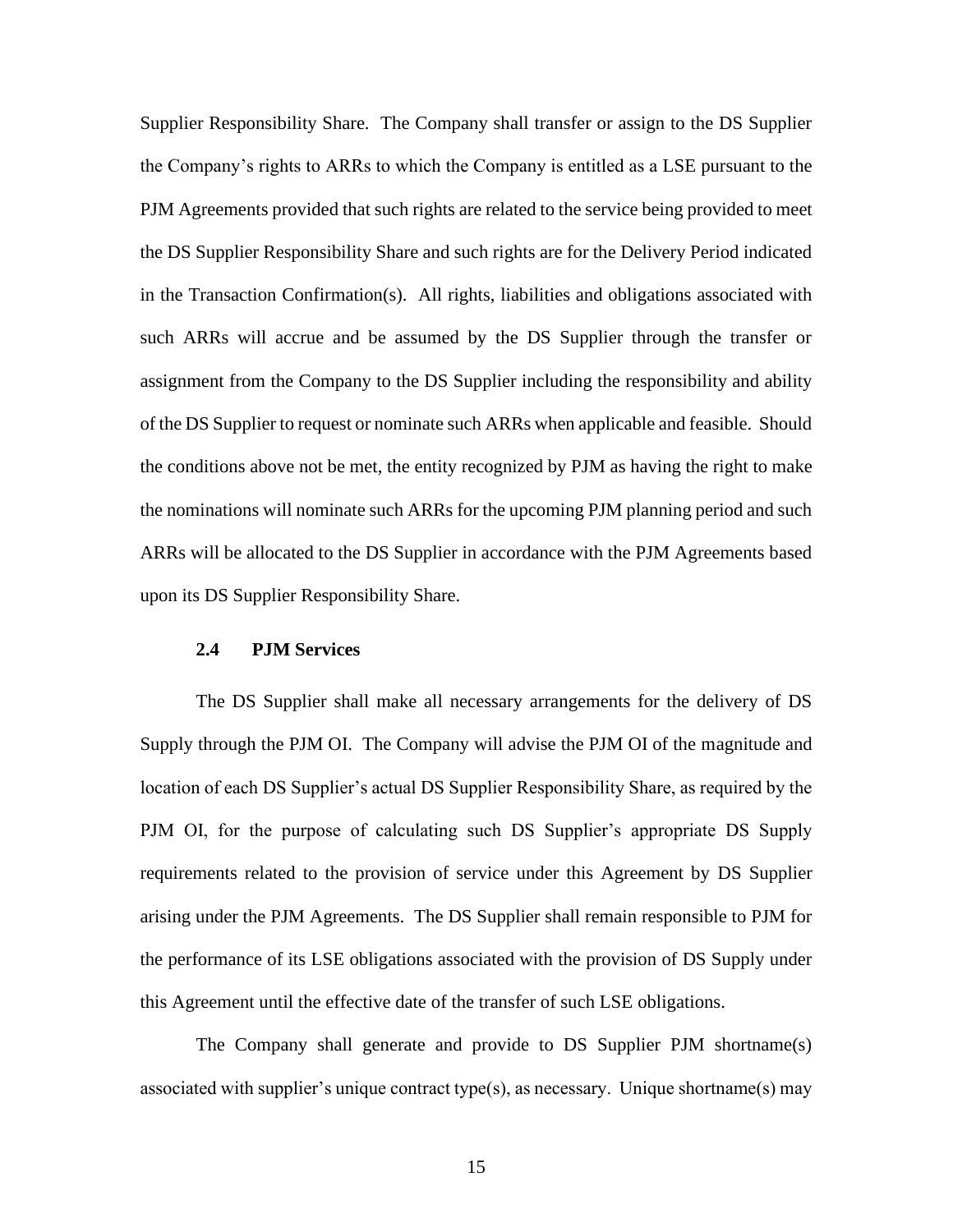be generated for each differing contract type. DS Supplier shall complete all required forms and processing to PJM to create shortname(s) within the PJM system.

For the period of time this Agreement is in effect, both the Company and DS Supplier shall have executed the PJM Declaration of Authority, and shall remain in effect during the Term of each Transaction under this Agreement. In the event PJM requires that the Declaration of Authority be amended after execution by the DS Supplier, DS Supplier agrees to execute a revised Declaration of Authority in accordance with PJM requirements.

#### **2.5 PJM Agreement Modifications**

(a) If the PJM Agreements are amended or modified so that any schedule or section references herein to such agreements is changed, such schedule or section references herein shall be deemed to automatically (and without any further action by the Parties) refer to the new or successive schedule or section in the PJM Agreements which replaces that originally referred to in this Agreement.

(b) If the applicable provisions of the PJM Agreements referenced herein, or any other PJM rules relating to the implementation of this Agreement, are changed materially from those in effect on the Effective Date, both Parties shall cooperate to make conforming changes to this Agreement to fulfill the purposes of this Agreement, including the DS Supplier's responsibility for changes in PJM products and pricing during the term of each Transaction under this Agreement.

# **2.6 PJM Member Default Cost Allocation**

In the event PJM imposes a Default Allocation Assessment upon the Company relating to a default during the term of Transaction(s) under this Agreement, the Company shall invoice DS Supplier and DS Supplier shall pay an amount equal to the product of (i)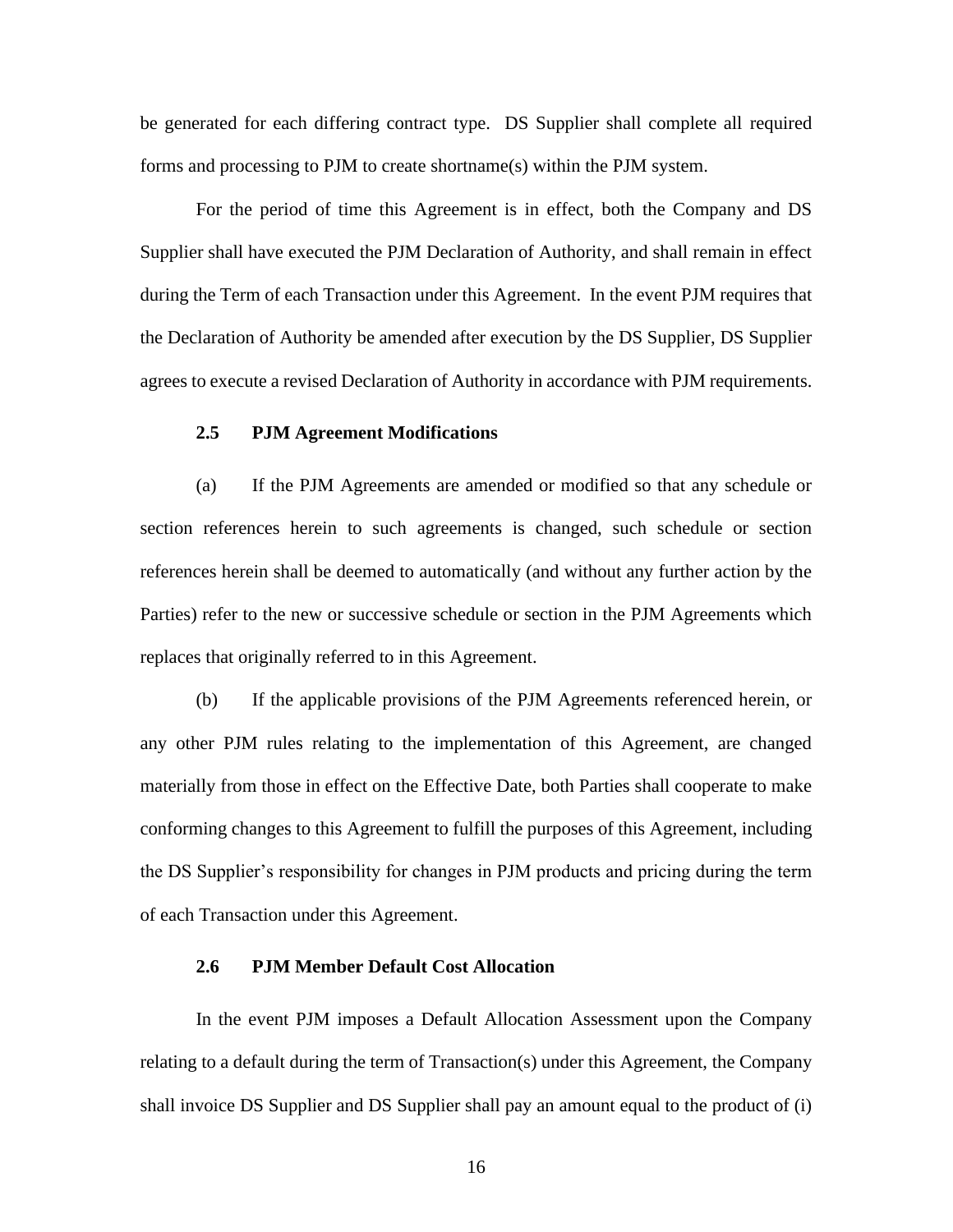DS Supplier Responsibility Share and (ii) the Default Allocation Assessment, less the amounts of any types of charges allocated to the Company under this Agreement that are used by PJM in calculating such Default Allocation Assessment.

#### **2.7 Other Fines and Penalties**

If fees, fines, penalties, or costs are claimed or assessed against the Company by any Applicable Legal Authority or PJM due to non-compliance by the DS Supplier with this Agreement, any other requirements of law, or the PJM Agreements, the DS Supplier shall indemnify and hold the Company harmless against any and all losses, liabilities, damages, and claims suffered or incurred by the Company, including claims for indemnity or contribution made by third parties against the Company, except to the extent the Company recovers any such losses, liabilities or damages through other provisions of this Agreement.

# **2.8 Communications and Data Exchange**

The DS Supplier and the Company shall supply to each other in a thorough and timely manner all data, materials or other information that is specified in this Agreement, or that may otherwise reasonably be required by DS Supplier or by the Company in connection with the provision of DS Supply by the DS Supplier to DS Customers, if required.

The DS Supplier shall be equipped with the communications capabilities necessary to comply with the communications and data exchange standards that are set by and as may, from time to time, be modified by PJM, and shall exclusively bear the costs of installing, maintaining, testing, and operating all required information technology systems that will enable it to send to and receive data from the Company and PJM and to satisfy its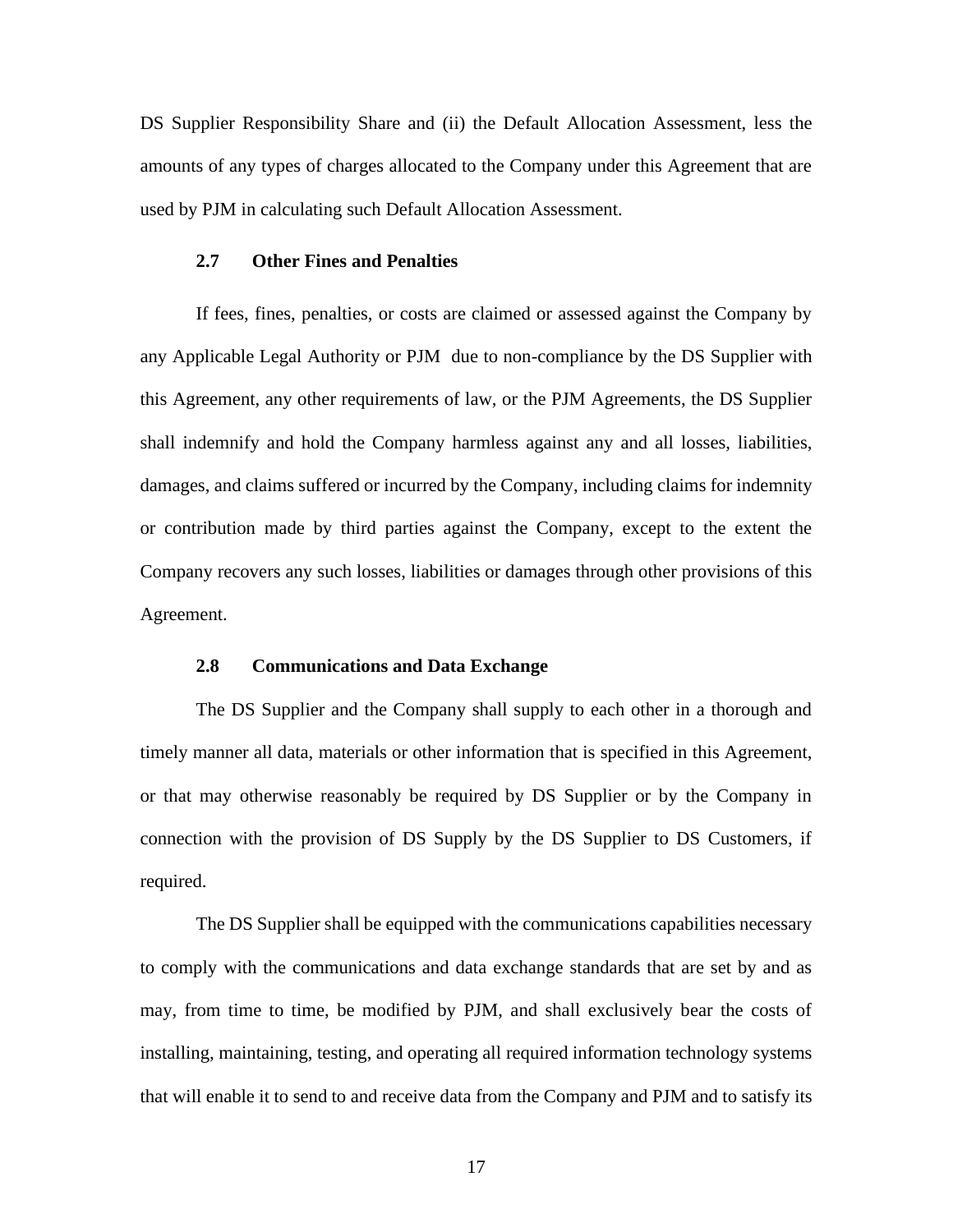obligations under this Agreement, the PJM Agreements and all other relevant agreements.

## **2.9 Record Retention**

The Company shall retain necessary records for the longer of two years or as required under applicable PaPUC requirements so as to permit DS Supplier to confirm the validity of payments due to DS Supplier hereunder; provided that if a DS Supplier has provided notice pursuant to this Agreement that it disputes the validity of any payments, the Company agrees that it shall retain all records related to such dispute until the dispute is finally resolved.

#### **2.10 Verification**

In the event of a good faith dispute regarding any invoice issued or payment due under this Agreement, and provided that a mutually acceptable confidentiality agreement is executed by the Parties, each Party will have the right to verify, at its sole expense, the accuracy of the invoice or the calculation of the payment due by obtaining copies of relevant portions of the books and records of the other Party.

# **2.11 Forward Contract Merchant**

The Parties agree that the Agreement is a "forward contract" within the meaning of the United States Bankruptcy Code, that each Party hereto is a "forward contract merchant" within the meaning of the United States Bankruptcy Code, all setoffs, netting and liquidations contemplated hereunder constitute "settlement payments" as set forth in Sections 101 and 741 of the United States Bankruptcy Code and each payment or transfer of performance assurance is a "margin payment", "settlement payment" or transfer within the meaning of Section 101 of the United States Bankruptcy Code for the purposes of and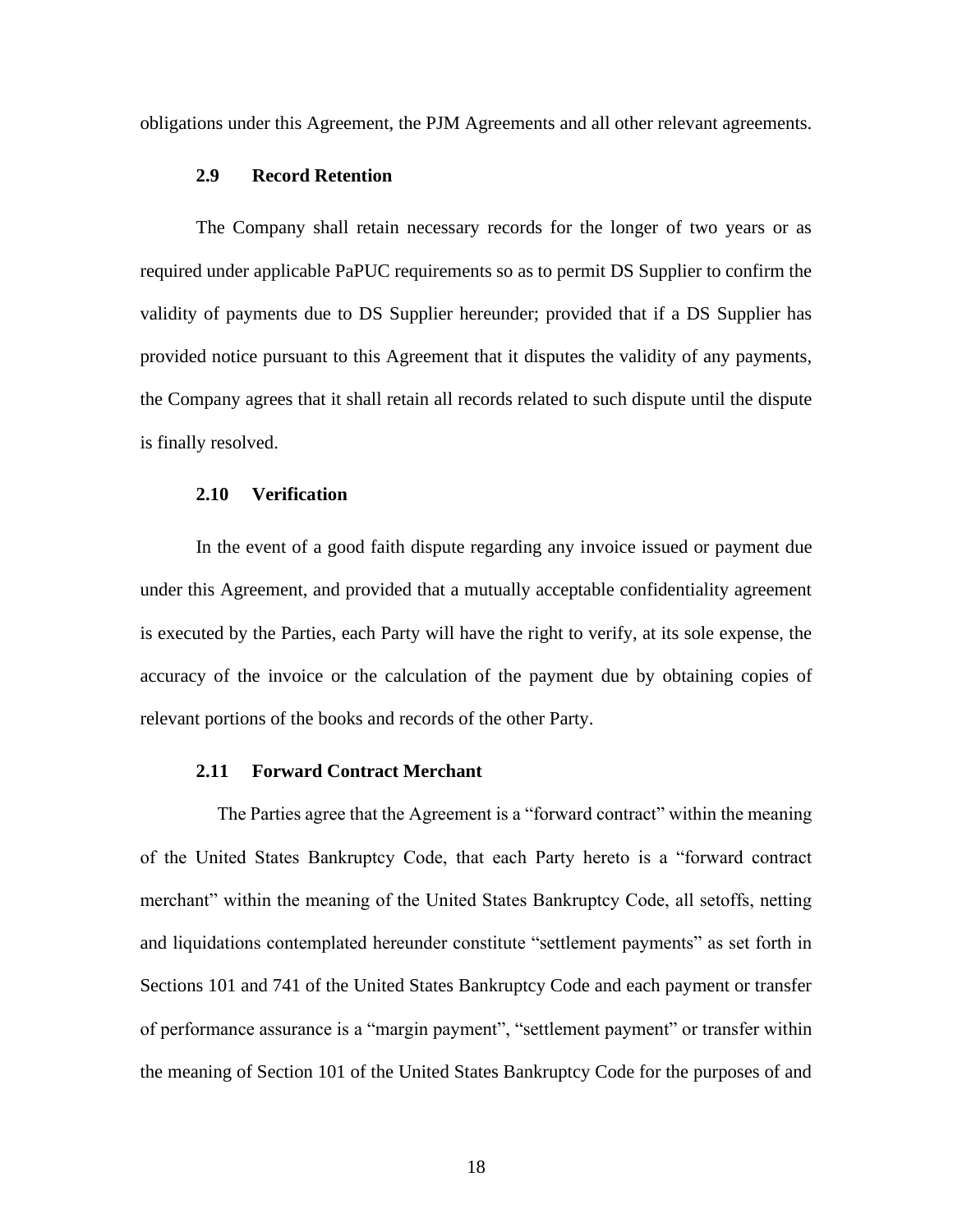as used in such Code. Accordingly, the Parties hereto are entitled to the protections of Section 556 of the United States Bankruptcy Code. The Parties therefore agree that the Agreement may be terminated by either Party upon the commencement of a proceeding by the other Party under any chapter of the United States Bankruptcy Code in accordance with Section 5.2 of this Agreement.

# **ARTICLE 3: REPRESENTATIONS AND WARRANTIES**

## **3.1 DS Supplier's Representations and Warranties**

The DS Supplier hereby represents, warrants and covenants to the Company on the Effective Date and throughout the term of the Transaction(s) under this Agreement as follows:

a) It is a corporation, partnership, limited liability company or other legal entity, duly organized, validly existing and in good standing under the laws of the Commonwealth of Pennsylvania or, if another jurisdiction, under the laws of such jurisdiction and, in such case, is duly registered and authorized to do business in such other jurisdiction;

b) It has all requisite power and authority to execute and deliver this Agreement and to carry on the business to be conducted by it under this Agreement and to enter into and perform its obligations hereunder, including satisfaction of all applicable FERC requirements;

c) The execution and delivery of this Agreement and the performance of such DS Supplier's obligations hereunder have been duly authorized by all necessary action on the part of the DS Supplier and do not and will not conflict with, or constitute a breach of or default under, any of the terms, conditions, or provisions of the DS Supplier's certificate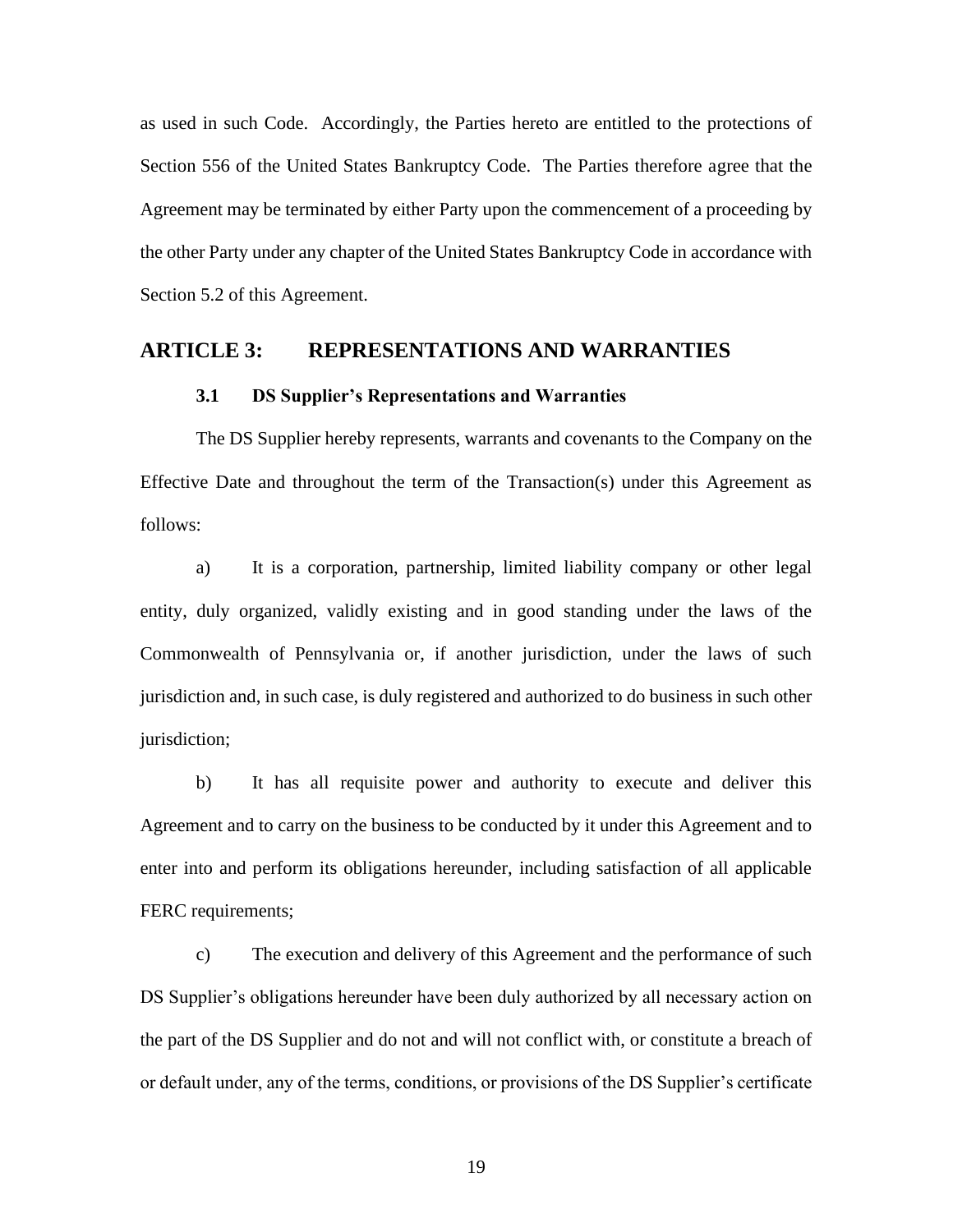of incorporation or bylaws or other constituent instruments or any indenture, mortgage, other evidence of indebtedness, or other agreement or instrument or any statute or rule, regulation, order, judgment, or decree of any judicial or administrative body to which the DS Supplier is a party or by which the DS Supplier or any of its properties is bound or subject;

d) All necessary and appropriate action that is required on the DS Supplier's part to execute this Agreement has been completed;

e) This Agreement is the legal, valid and binding obligation of the DS Supplier, enforceable in accordance with its terms, except as such enforceability may be limited by applicable bankruptcy, insolvency or similar laws from time to time in effect that affect creditors' rights in general or by general principles of equity;

f) There are no actions at law, suits in equity, proceedings or claims pending or, to the DS Supplier's knowledge, threatened against the DS Supplier before any federal, state, foreign or local court, tribunal or governmental agency or authority that might materially delay, prevent or hinder the DS Supplier's performance of its obligations hereunder;

g) It has entered into this Agreement and all Transactions under this Agreement with a full understanding of the material terms and risks of the same, and it is capable of assuming those risks;

h) It is in good standing as a LSE in PJM, is a signatory to all applicable PJM Agreements, and is in compliance with, and will continue to comply with, all obligations, rules and regulations, as established and interpreted by the PJM OI, that are applicable to LSEs as defined by the PJM Agreements; provided that the DS Supplier shall not be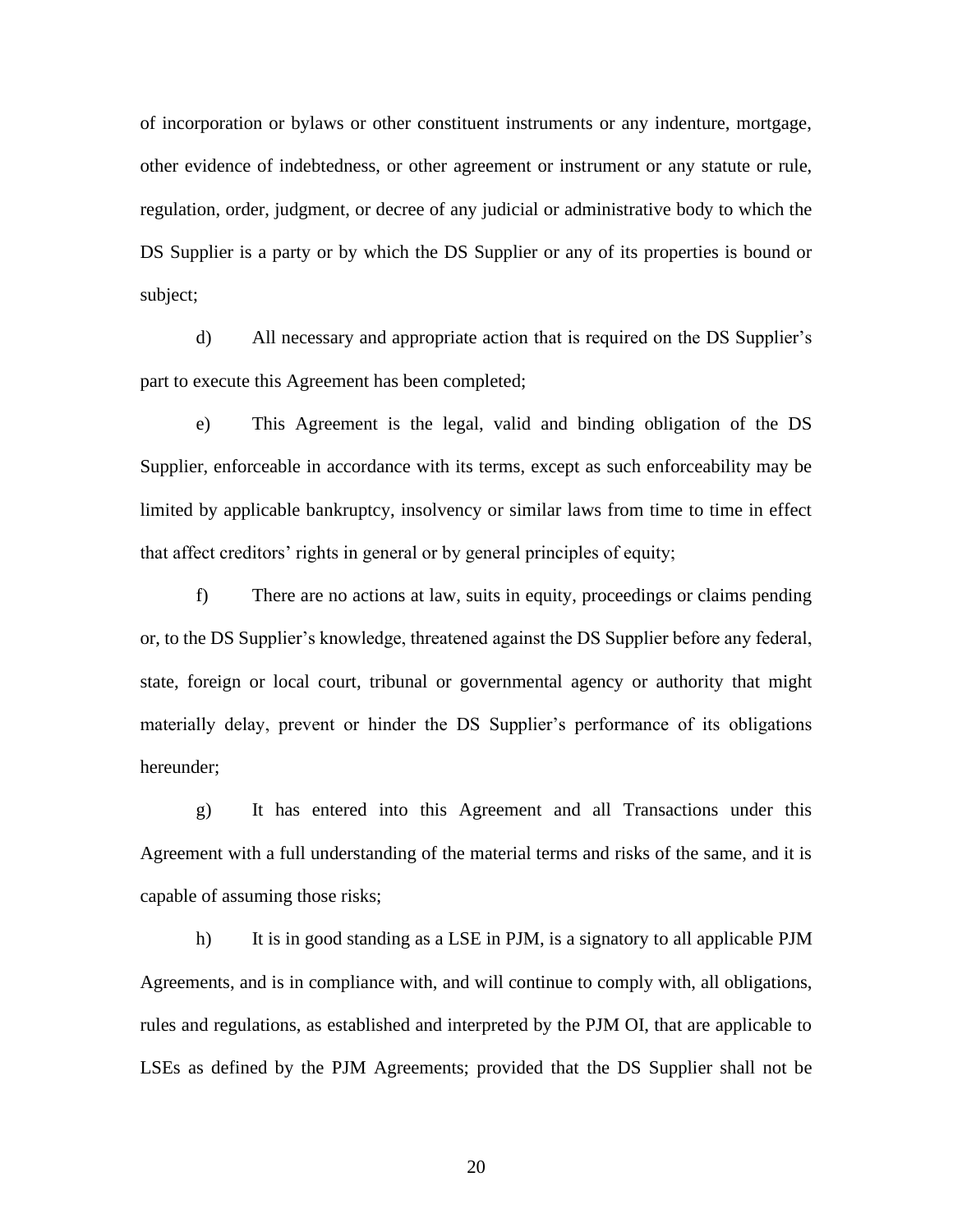obligated to become a LSE in PJM until the date it begins providing DS Supply;

i) It has made its trading and investment decisions (including regarding the suitability thereof) based upon its own judgment and any advice from such advisors as it has deemed necessary and not in reliance upon any view expressed by the Company;

j) It will comply with any and all information and data transfer protocols that may be adopted by the Company or that are set by, and from time to time modified by, the PaPUC; provided that DS Supplier shall be entitled to exercise its reserved right to challenge any such protocols in the appropriate forum.

k) It is not bankrupt or insolvent and there are no proceedings pending or being contemplated by it or, to its knowledge, threatened against it which would result in it being or becoming bankrupt or insolvent;

l) There are no pending, or to its knowledge threatened, actions, suits or proceedings against it or any of its Affiliates, or any legal proceedings before any Governmental Authority, that could materially adversely affect its ability to perform its obligations under this Agreement;

m) No Event of Default with respect to it has occurred and is continuing and no such event or circumstance would occur as a result of its entering into or performing its obligations under this Agreement;

n) It is not relying upon the advice or recommendations of the other Party in entering into this Agreement, it is capable of understanding, understands and accepts the terms, conditions and risks of this Agreement, and the other Party is not acting as a fiduciary for or advisor to it in respect of this Agreement; and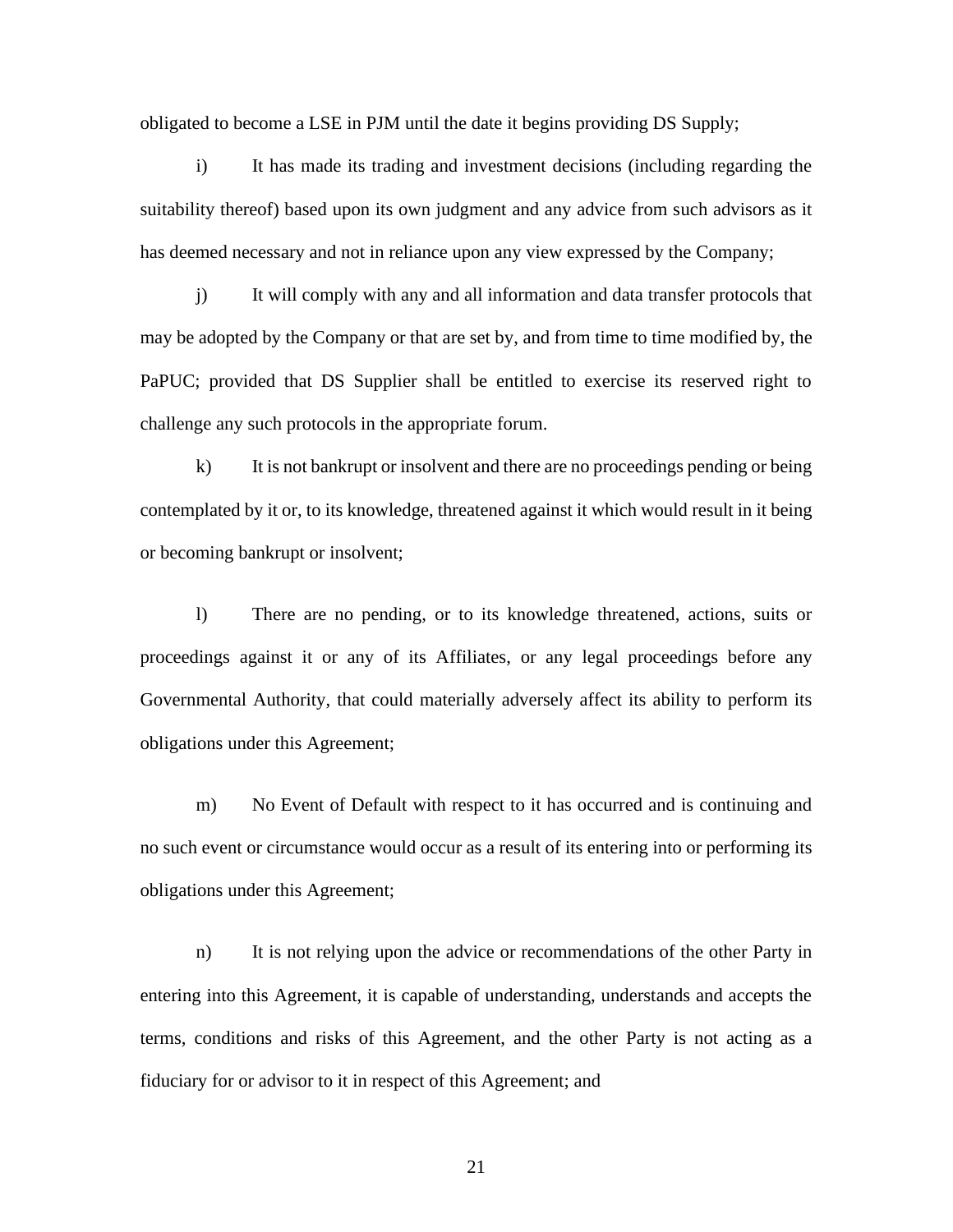o) It has entered into this Agreement and all Transactions under this Agreement in connection with the conduct of its business and it has the capacity or ability to provide or take delivery of DS Supply as required by this Agreement; and it is an "eligible contract participant" as defined in Section 1a(18) of the Commodity Exchange Act.

# **3.2 Company's Representations and Warranties**

The Company hereby represents, warrants and covenants to the DS Supplier as follows:

a) The Company is an electric utility corporation duly organized, validly existing and in good standing under the laws of the Commonwealth of Pennsylvania;

b) The Company has all requisite power and authority to carry on the business to be conducted by it under this Agreement and to enter into and perform its obligations hereunder;

c) The execution and delivery of this Agreement and the performance of the Company's obligations hereunder have been duly authorized by all necessary action on the part of the Company and do not and will not conflict with, constitute a breach of or default under, any of the terms, conditions, or provisions of the Company's certificate of incorporation or bylaws or any indenture, mortgage, other evidence of indebtedness, or other agreement or instrument or any statute or rule, regulation, order, judgment, or decree of any judicial or administrative body to which the Company is a party or by which the Company or any of its properties is bound or subject;

d) All necessary and appropriate action that is required on the Company's part to execute this Agreement has been completed;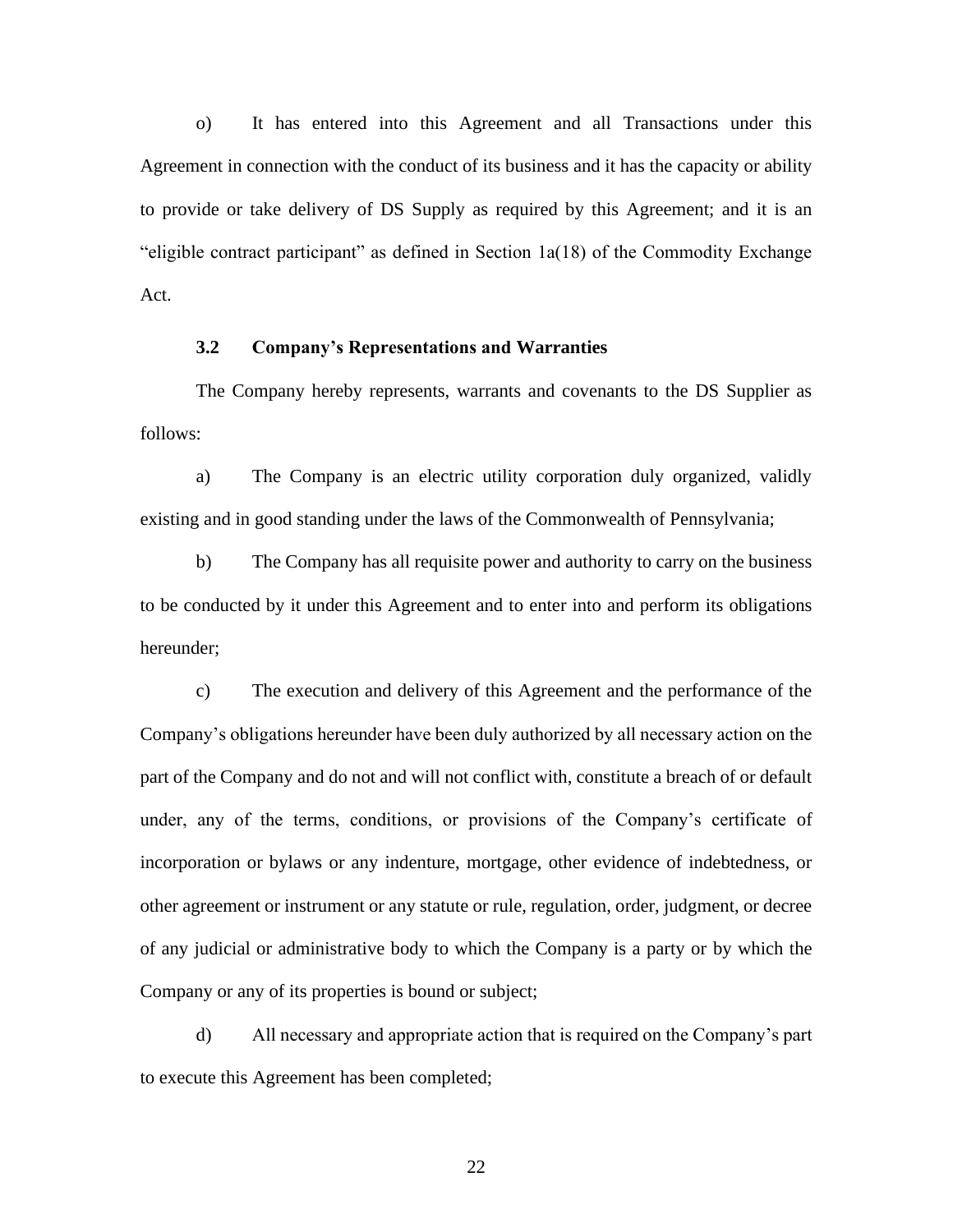e) This Agreement is the legal, valid and binding obligation of the Company, enforceable in accordance with its terms, except as such enforceability may be limited by applicable bankruptcy, insolvency or similar laws from time to time in effect that affect creditors' rights in general or by general principles of equity and the Commission's power under section 508 of the Public Utility Code, 66 Pa.C.S. § 508, to amend or modify the contracts of public utilities;

f) The ability of the Company to pay any and all amounts due and payable under this Agreement, or upon any potential breach thereof, is not conditioned upon any governmental or administrative appropriation by the Commission, the Commonwealth of Pennsylvania or any other governmental authority;

g) There are no actions at law, suits in equity, proceedings or claims pending or, to the Company's knowledge, threatened against the Company before any federal, state, foreign or local court, tribunal or governmental agency or authority that might materially delay, prevent or hinder the Company's performance of its obligations under this Agreement;

h) It has entered into this Agreement and all Transactions under this Agreement with a full understanding of the material terms and risks of the same, and it is capable of assuming those risks;

i) The Company's performance under this Agreement is not contingent upon the performance of Customers or the ability of Customers to pay rates;

j) The Company shall have sole responsibility for metering and billing with respect to Customers; and

k) The Company shall be responsible for electric distribution services and the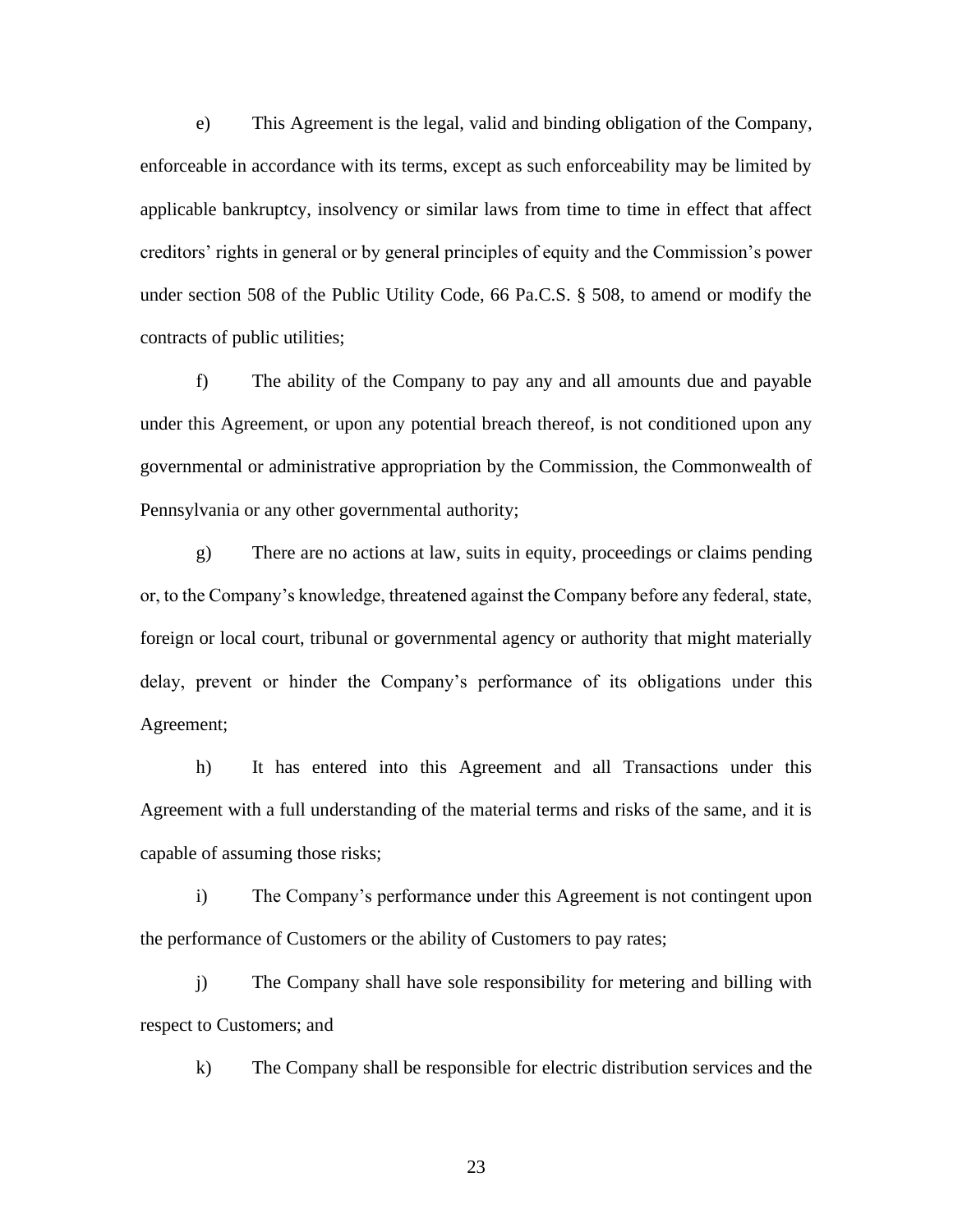DS Supplier shall not be responsible for distribution charges.

## **3.3 Survival of Obligations**

All representations and warranties contained in this Article are of a continuing nature and shall be maintained during the term of this Agreement or until all amounts due hereunder, including all obligations, have been paid or performed in full. If a Party learns that any of the representations, warranties or covenants in this Agreement are no longer true during the term of any Transaction under this Agreement, the Party shall immediately notify the other Party via facsimile, with a hard copy of the notice delivered by overnight mail.

# **ARTICLE 4: COMMENCEMENT AND TERMINATION OF AGREEMENT**

# **4.1 Commencement and Termination**

The term of this Agreement shall commence upon the Effective Date. Unless otherwise agreed upon by the Company and the DS Supplier, this Agreement shall continue in full force and effect from the Effective Date until the end of all Transaction(s) executed under this Agreement, unless the Agreement is terminated prematurely pursuant to the provisions of this Agreement.

# **4.2 Termination of Right to Supply**

The DS Supplier agrees that termination of this Agreement for reason of an Event of Default shall terminate any right of the DS Supplier to provide DS Supply to the DS Customers and nullify any of the entitlements to which the DS Supplier became entitled as a result of being selected as a winning bidder in the DS Solicitation.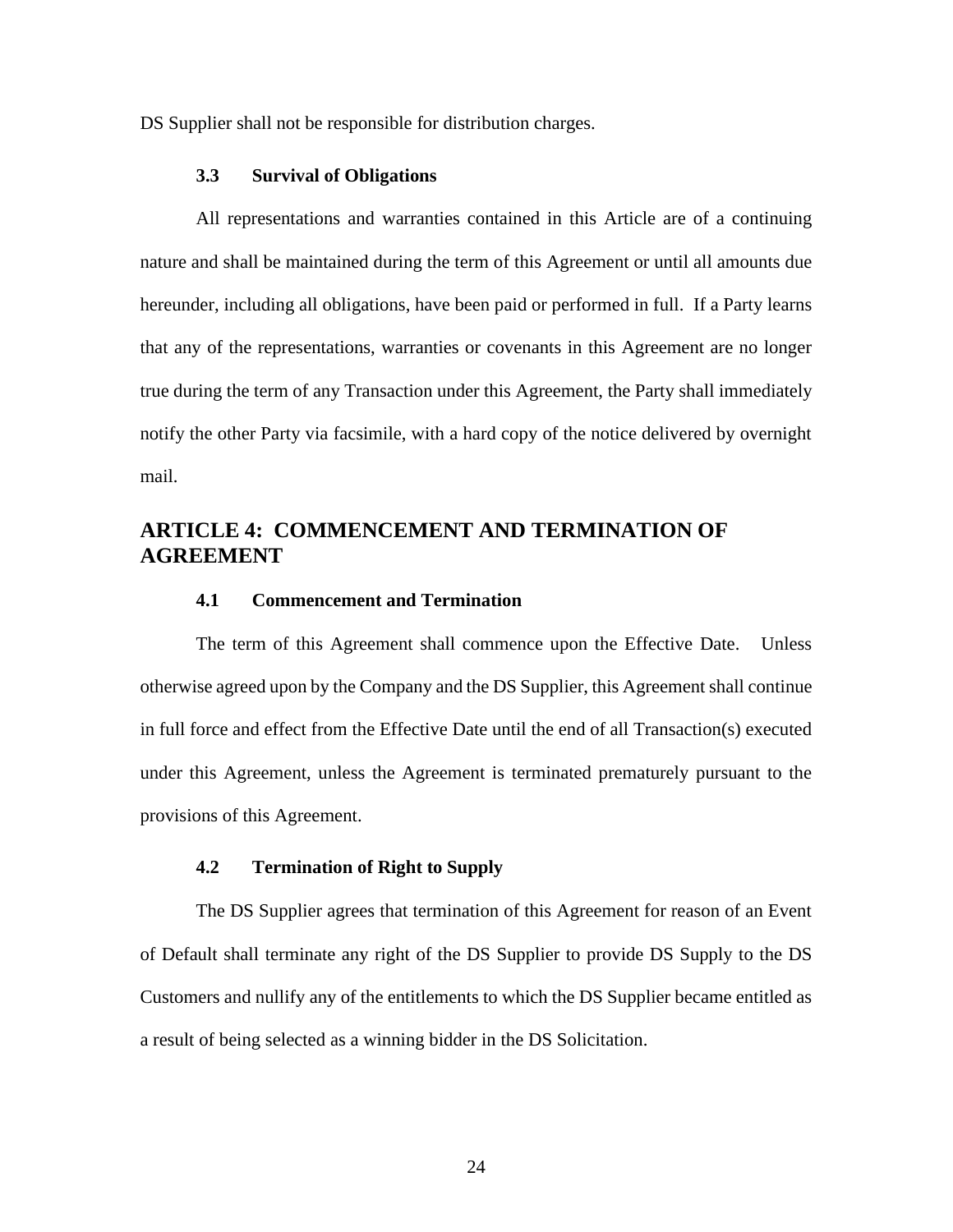# **4.3 Survival of Obligations**

Termination of this Agreement for any reason shall not relieve the Company or the DS Supplier of any obligation accrued or accruing prior to such termination. Applicable provisions of this Agreement shall continue in effect after termination to the extent necessary to provide for final billings.

# **4.4 Mutual Termination**

The Company and the DS Supplier may agree at any time during the term of this Agreement to terminate their respective rights and obligations hereunder on such terms and under such conditions that they mutually deem to be appropriate as set forth in a mutual termination agreement acceptable in form and substance to the Company and the DS Supplier ("Mutual Termination Agreement"); provided that Company agrees that it shall enter into such a Mutual Termination Agreement, which will discharge the terminating DS Supplier (the "Terminating DS Supplier") with respect to liabilities arising after the effective date of the Mutual Termination Agreement if the following conditions precedent are met: (i) the Terminating DS Supplier identifies a replacement DS Supplier willing to assume all obligations of the Terminating DS Supplier hereunder for the remaining term of Transactions under this Agreement (the "Replacement DS Supplier"); (ii) the Replacement DS Supplier demonstrates its compliance with Article 6 of this Agreement, "Creditworthiness", as of the effective date of the Mutual Termination Agreement, that determination to be made in the sole discretion of Company; (iii) the Replacement DS Supplier executes a counterpart signature page to this Agreement and all Transaction Confirmation(s) that are currently in effect and thereby becomes a Party under this Agreement and all relevant Transaction(s), effective immediately following the effective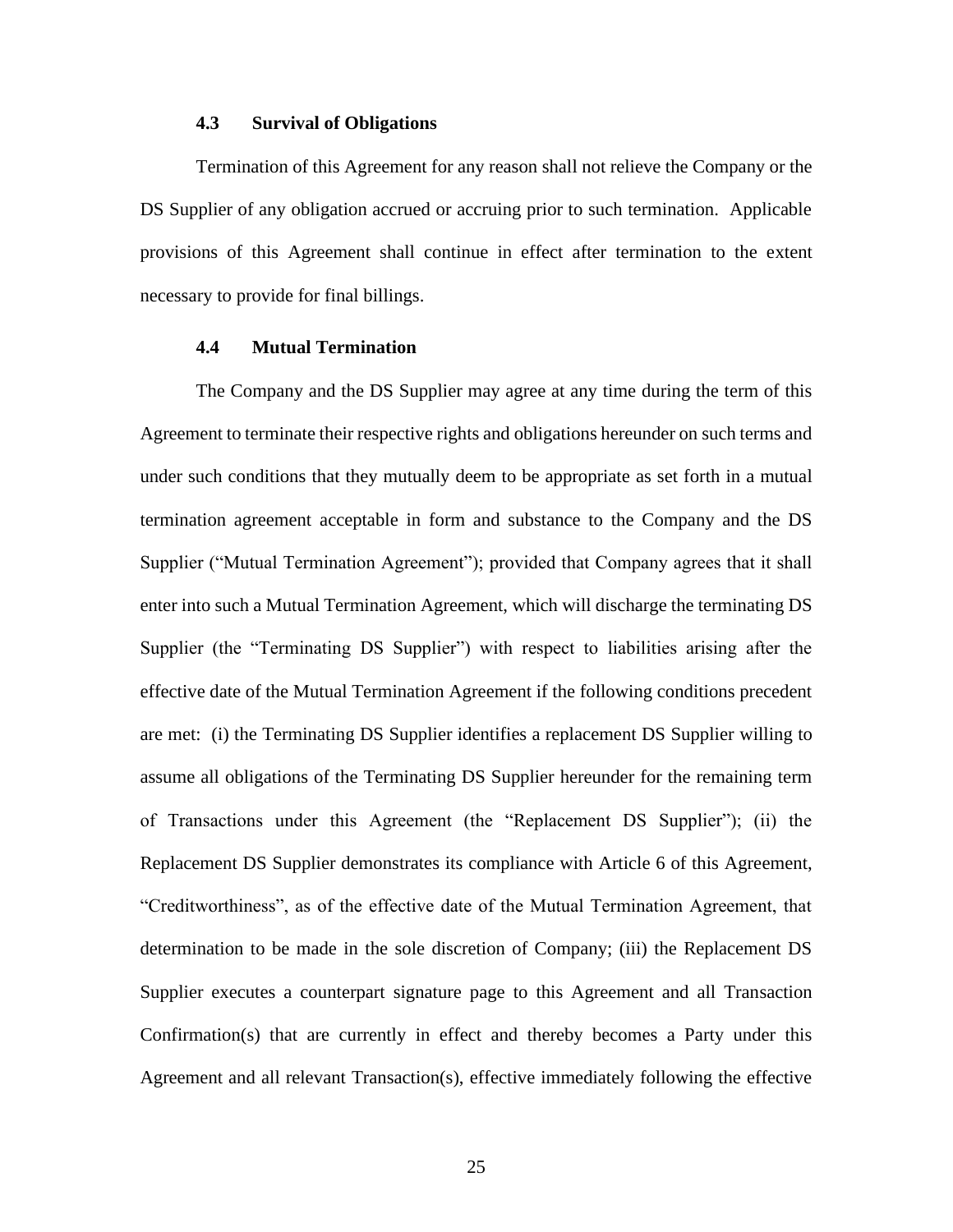date of the Mutual Termination Agreement; and (iv) the Terminating DS Supplier is not, to the belief or knowledge of the Company, subject to an Event of Default as of the effective date of the Mutual Termination Agreement or, if the Company believes that the Terminating DS Supplier may be subject to an Event of Default, either (a) the Company has determined that, as of the effective date of the Mutual Termination Agreement, it has not incurred any Damages as a result of the Event of Default or (b) if the Company has determined, as of the effective date of the Mutual Termination Agreement, that it may have incurred Damages as a result of the Event of Default, that the Replacement DS Supplier has agreed in writing to be responsible for the payment of such Damages or to otherwise cure the Event of Default, in either case to the satisfaction of the Company in its sole discretion.

# **ARTICLE 5: BREACH AND DEFAULT**

# **5.1 Events of Default**

An Event of Default under this Agreement shall occur if a Party (the "Defaulting Party":

(i) Is the subject of a voluntary bankruptcy, insolvency or similar proceeding;

(ii) Makes an assignment for the benefit of its creditors;

(iii) Applies for, seeks consent to, or acquiesces in the appointment of a receiver, custodian, trustee, liquidator or similar official to manage all or a substantial portion of its assets;

(iv) Is dissolved (other than pursuant to a consolidation, amalgamation or merger) or is the subject of a Merger Event;

(v) Has a secured party take possession of all or substantially all of its assets or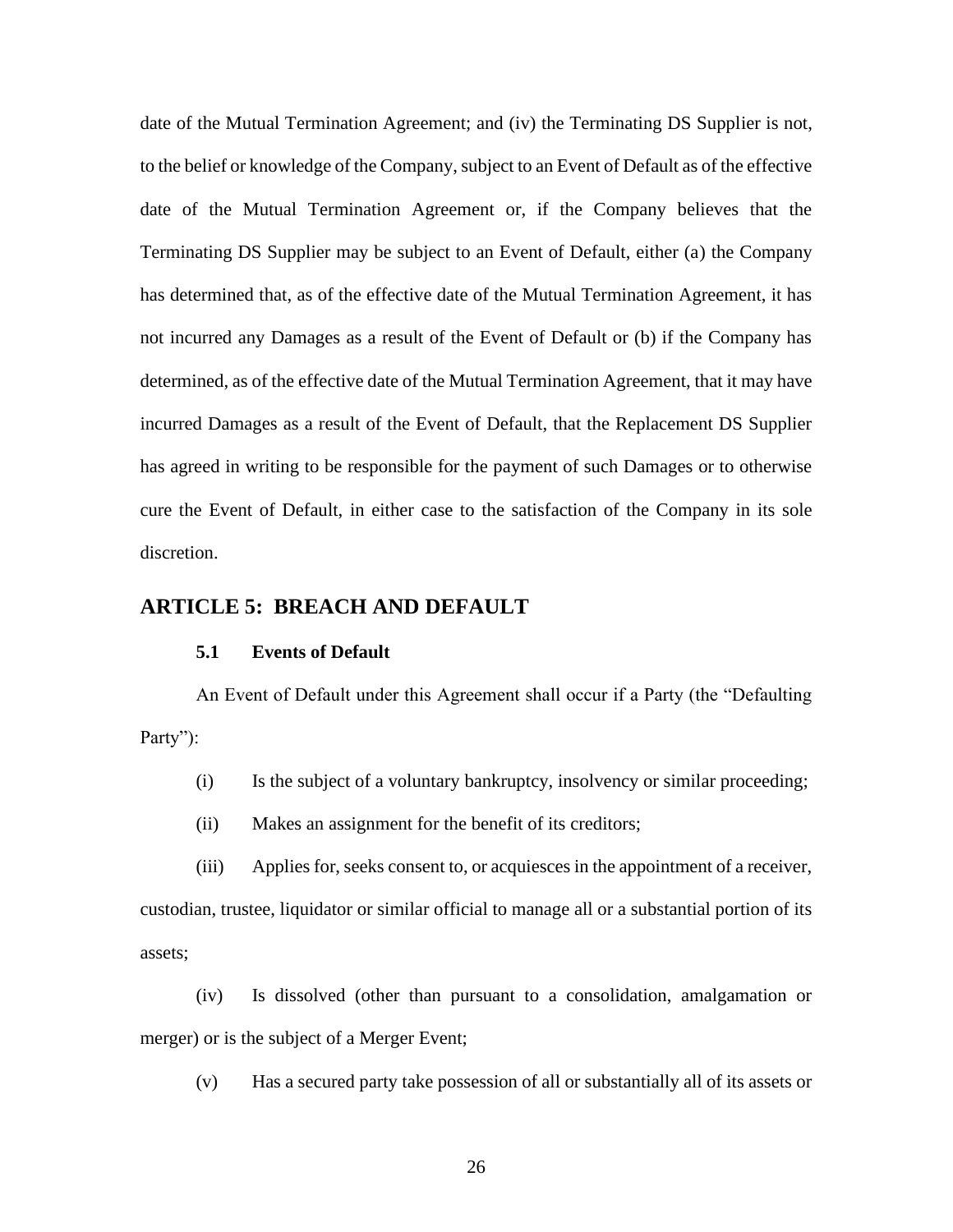has a distress, execution, attachment, sequestration or other legal process levied, enforced or sued on or against all or substantially all of its assets;

(vi) Has a resolution passed for its winding-up, official management or liquidation (other than pursuant to a consolidation, amalgamation or merger);

(vii) In the case of a DS Supplier, PJM terminates the DS Supplier's ability to make purchases from PJM markets or PJM holds the Company responsible for the provision of DS Supply under this Agreement and PJM does not rescind such termination or assignment of responsibility within seven (7) Business Days;

(viii) Fails to comply with the creditworthiness requirements as set forth in Article 6 of this Agreement, including, without limitation, compliance with the creditworthiness requirements to cover the Margin calculated under Section 6.3 or post any performance assurance collateral as set forth in Section 6.7 to cover Margin due under Section 6.5 of this Agreement, within the time frames set forth in this Agreement;

(ix) Is declared by PJM to be in default of any provision of any PJM Agreement, which default prevents a Party's performance hereunder if such failure is not remedied within three (3) Business Days after written notice;

(x) Fails to make, when due, any payment required pursuant to this Agreement if such failure is not remedied within two (2) Business Days after written notice;

(xi) Violates any federal, state or local code, regulation or statute applicable to the supply of Energy and/or AECs in a manner that materially, and adversely, affects the Party's performance under this Agreement, including by way of failure to continually satisfy all applicable FERC requirements, or, in the case of the DS Supplier, by way of failure to maintain any other governmental approvals required for participation in the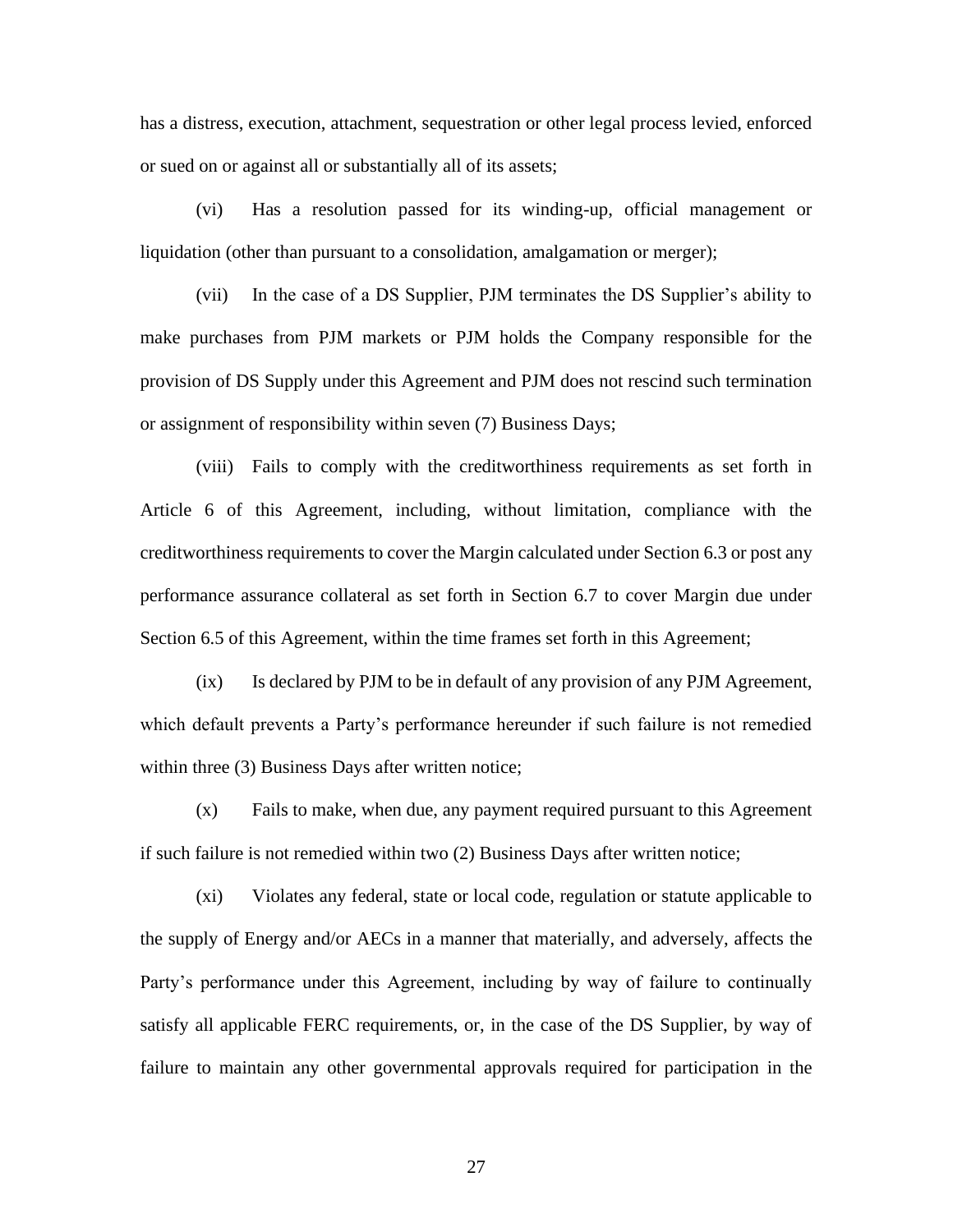Pennsylvania retail Energy market, or defaults on any obligation or other failure to comply with PJM requirements under the PJM Agreements;

(xii) Is the subject of an involuntary bankruptcy or similar proceeding;

(xiii) Subject to Section 5.3 (b) of this Agreement, in the case of the Company, fails to accept DS Supply properly tendered by the DS Supplier under this Agreement;

(xiv) Fails to perform any material covenant or obligation set forth in this Agreement, if such failure is not remedied within three (3) Business Days after written notice;

(xv) Makes a materially incorrect or misleading representation or warranty under this Agreement or under any response to the DS Solicitation;

(xvi) Commits an act or makes an omission that constitutes an "Event of Default" under any other agreement(s) for the provision of DS Supply between the Company and the DS Supplier; and fails to remedy such condition, event or delinquency herein above described such that the other Party (the "Non-Defaulting Party") is completely made whole with respect to such condition, event or delinquency, within three (3) Business Days of receipt of written notice thereof from such Non-Defaulting Party; provided, however, that an Event of Default shall be deemed to have occurred immediately, without any need for the provision of notice thereof by the Non-Defaulting Party and without any right of cure on the part of the Defaulting Party, in the event of the occurrence of a condition, event or delinquency described in subsections "i", "ii", "iii", "iv", "v", "vi", "vii" or "viii" above. Termination of this Agreement or any Transactions hereunder by the PaPUC, other regulatory authority or court of law does not constitute an Event of Default under this Agreement; or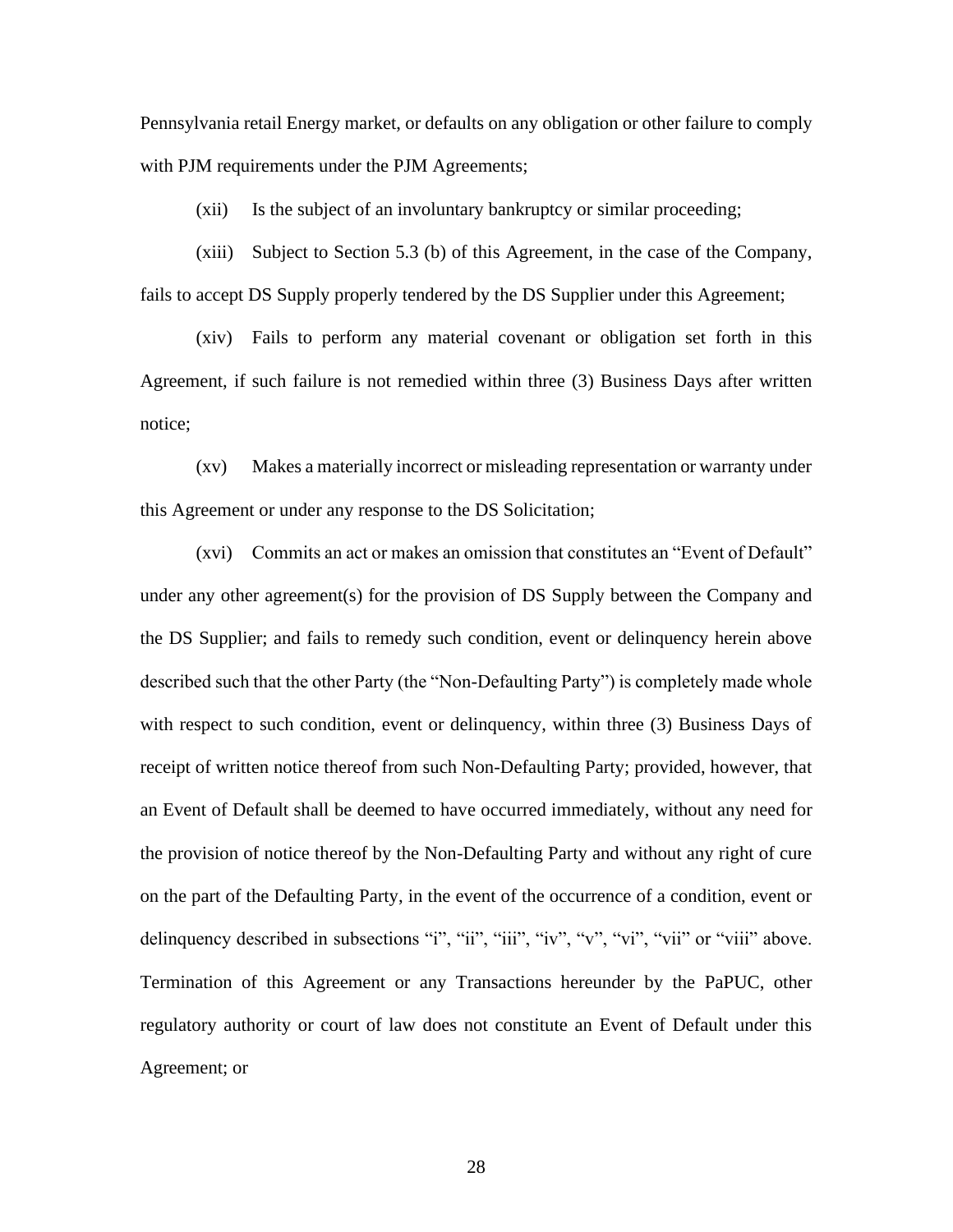(xvii) With respect to the DS Supplier's Guarantor, if any:

- 1. any representation or warranty made by the Guarantor in connection with this Agreement is false or misleading in any material respect when made or when deemed made or repeated;
- 2. Guarantor fails to make, when due, any payment required or to perform any other material covenant or obligation in any guaranty made in connection with this Agreement and such failure shall not be remedied within two (2) Business Days after written notice;
- 3. Guarantor's guaranty fails to be in full force and effect for purposes of this Agreement (other than in accordance with its terms) prior to the satisfaction of all obligations of the DS Supplier under this Agreement without the written consent of the Company; or
- 4. Guarantor repudiates, disaffirms, disclaims, or rejects, in whole or in part, or challenges the validity of any guaranty.

# **5.2 Rights upon Default**

Upon and during the continuation of an Event of Default, the Non-Defaulting Party shall have the right to suspend performance, provided that such suspension shall not continue for longer than ten (10) Business Days. At any time during or subsequent to the temporary suspension of performance, the Non-Defaulting Party may proceed with the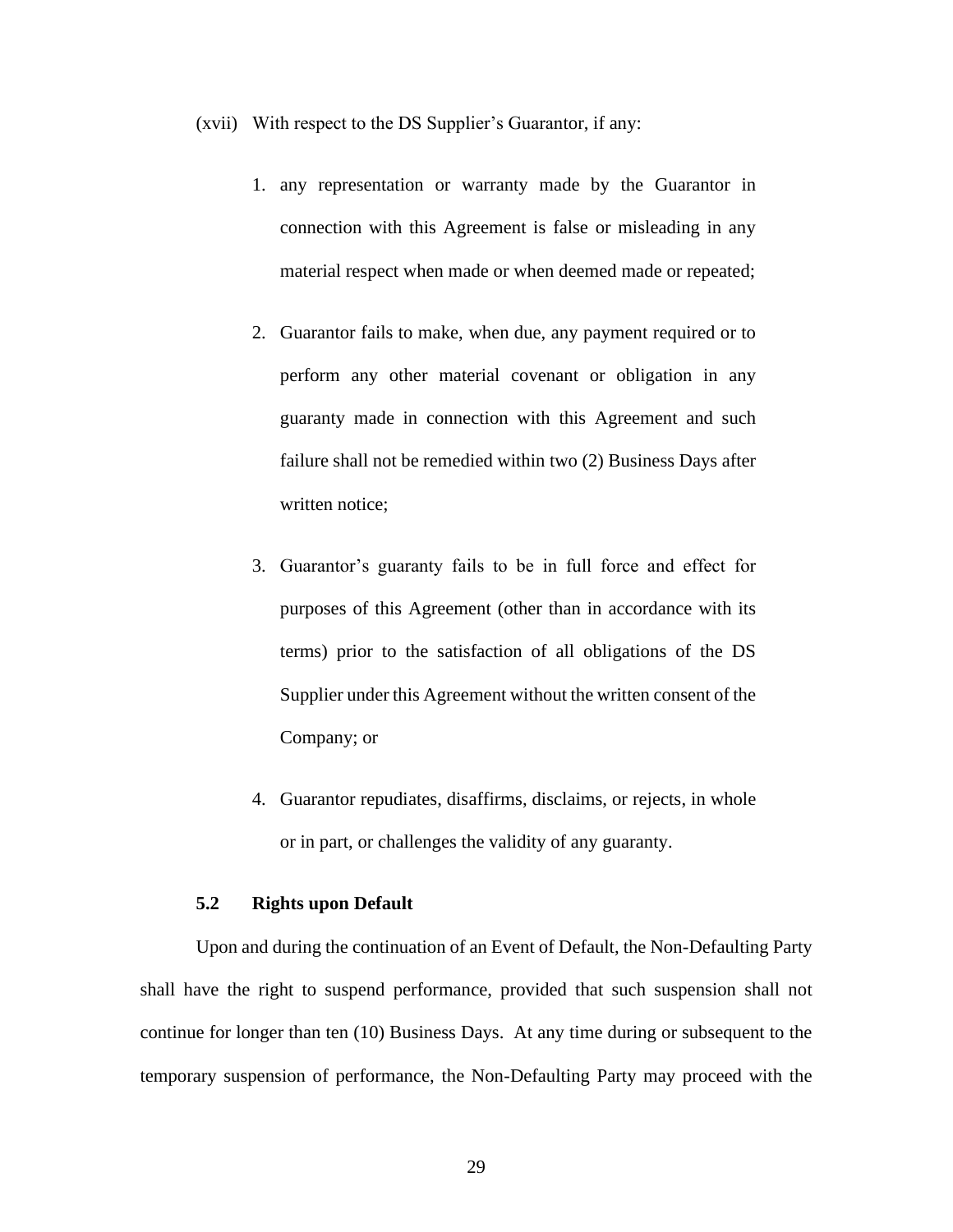steps outlined in Sections 5.6 and 5.7. In addition to any other remedies available at law or in equity to the Non-Defaulting Party, if an Event of Default has occurred and is continuing, the Non-Defaulting Party shall have the right to implement either or both of the following remedies:

(i) Declare an Early Termination Date of this Agreement with respect to the obligations of the Defaulting Party without any liability or responsibility whatsoever except for obligations arising prior to the date of termination, by providing written notice to the Defaulting Party; provided, however, that this Agreement shall immediately terminate automatically and without notice in the case of any Event of Default in which a DS Supplier is the Defaulting Party occurring under subsections  $(i)$ ,  $(ii)$ ,  $(iii)$ ,  $(iv)$ ,  $(v)$ ,  $(vi)$ ,  $(vii)$  or  $(viii)$ of Section 5.1 of this Agreement and such date of automatic termination shall be deemed the Early Termination Date of this Agreement with respect to such DS Supplier; and

(ii) Receive Damages in accordance with Section 5.3 of this Agreement.

# **5.3 Damages Resulting From an Event of Default**

# **(a) DS Supplier's Failure to Supply DS Supply or Declaration of**

**Early Termination By Company:** Damages resulting from (i) the DS Supplier's failure to (A) provide DS Supply in conformance with Section 2.2 hereof or (B) pay PJM for purchases of any products or services from PJM, or other failure to comply with PJM requirements, such that PJM holds the Company responsible for the provision of DS Supply to meet the DS Supplier's DS Supplier Responsibility Share under Transaction(s) of this Agreement or (ii) the occurrence of any Event of Default attributable to the DS Supplier resulting in Early Termination, shall include all Costs incurred by the Company, acting in a commercially reasonable manner consistent with any statutory or regulatory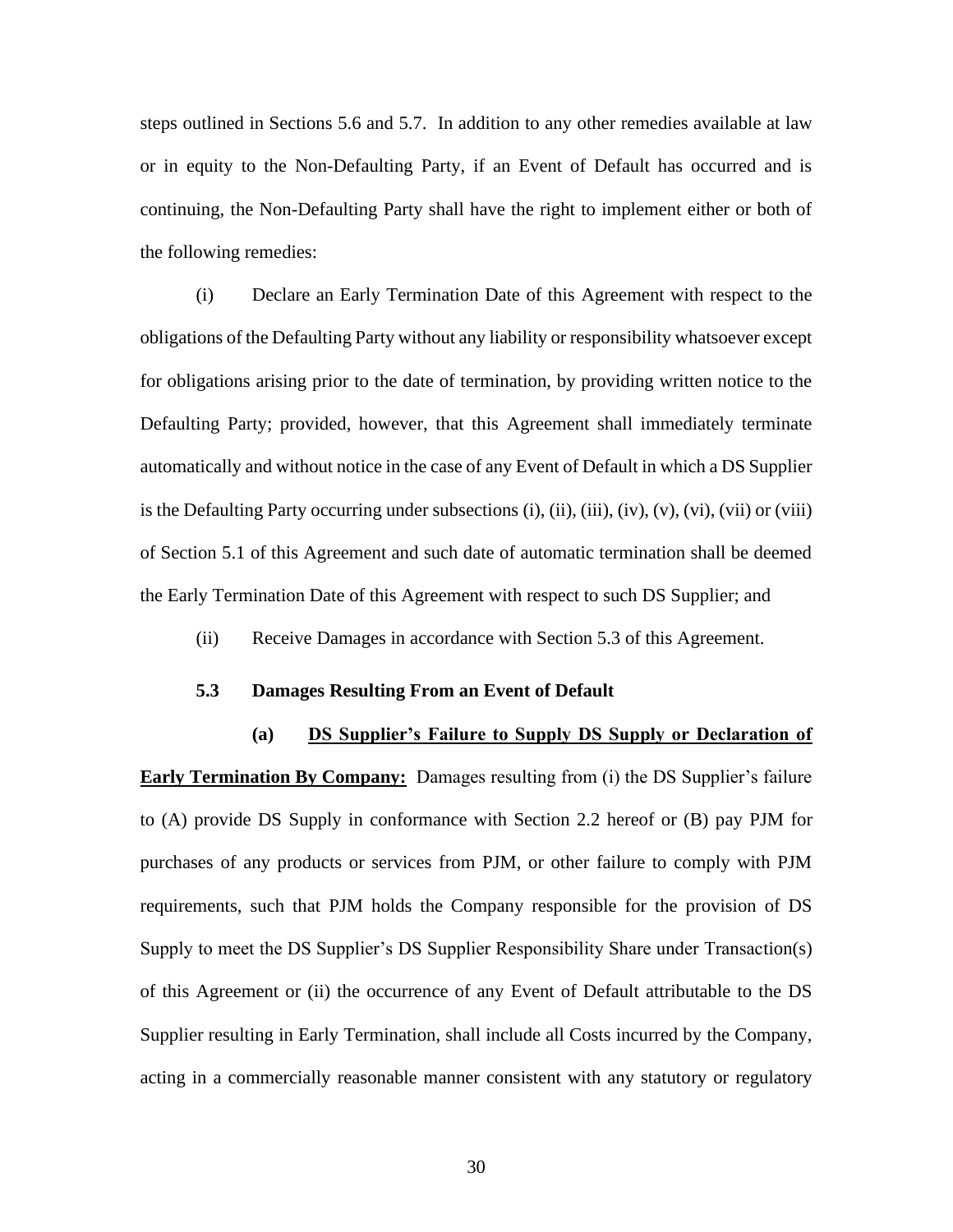requirements imposed by the Applicable Legal Authorities, in obtaining replacement services or in obtaining a replacement supplier, which Costs exceed the amounts that would have been payable to the defaulting DS Supplier under this Agreement. Costs incurred by the Company for the purpose of calculating Damages hereunder will consist of:

(i) The cost of DS Supply allocated to the Company by the PJM OI due to the failure of the DS Supplier to meet obligations owing to the PJM OI in connection with its obligations under this Agreement;

(ii) The costs of DS Supply purchased by the Company to replace DS Supply that a DS Supplier was obligated to supply under this Agreement during the term hereof;

(iii) Administrative and legal costs associated with procuring replacement DS Supply; and

(iv) Financial hedging costs incurred by the Company on behalf of DS Customers as a result of having to procure DS Supply not provided by the DS Supplier.

The Parties further recognize and agree that the final calculation of Damages hereunder may not be known for some time since the level of such Damages may be dependent upon the arrangements made by the Company to obtain replacement services or a replacement DS Supplier. The Company and the DS Supplier agree that, until the calculation of Damages under this provision is completed, the amount and payment to the Company of the Settlement Amount on behalf of DS Customers in the event of an Early Termination as set forth in Section 5.4 of this Agreement shall be immediately due and owing as an estimate of all Damages ultimately determined to be due and owing. After Damages have been finally determined under this Section 5.3, the amounts of Damages due and owing will be reconciled with payments already made by the DS Supplier under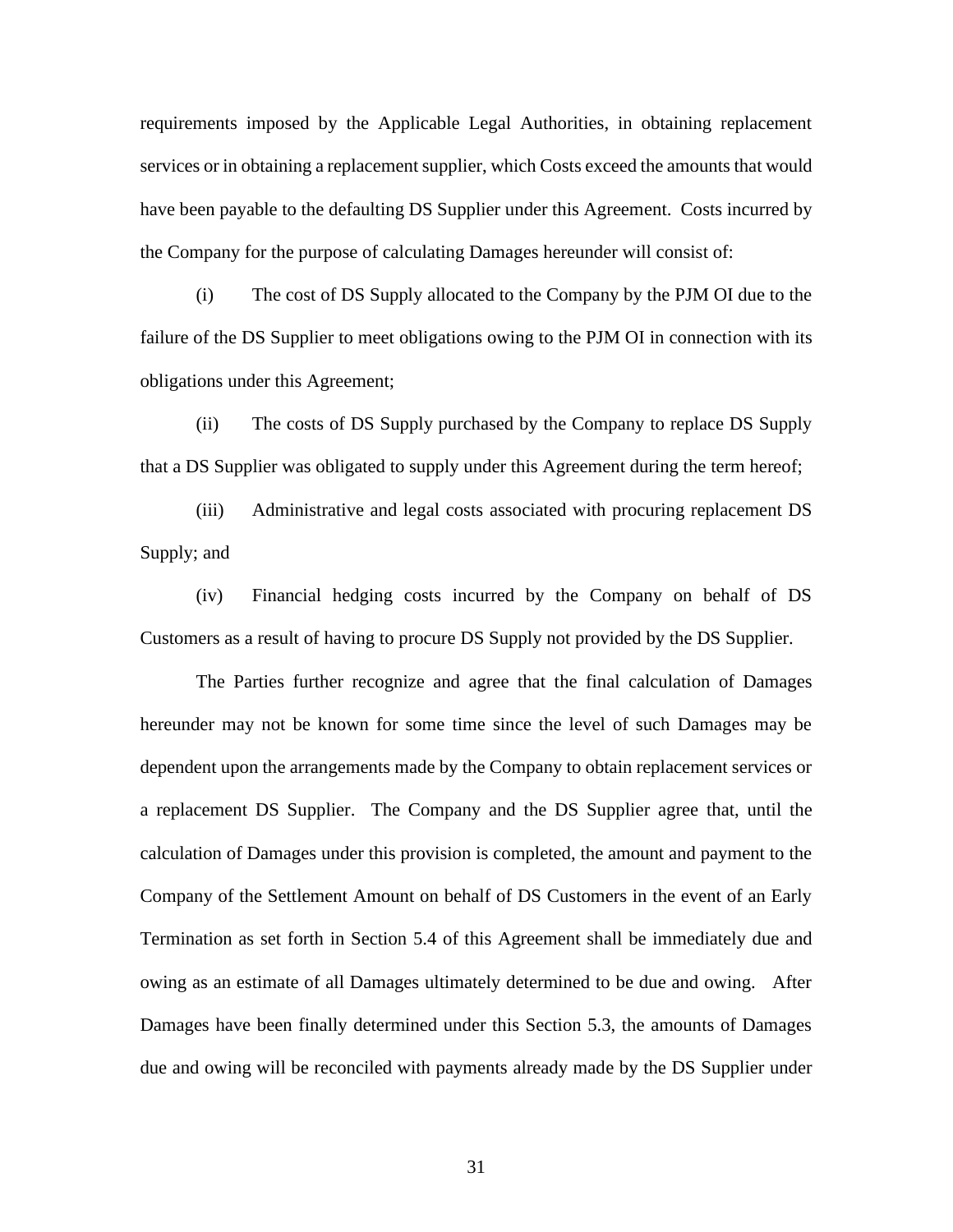Section 5.4 of this Agreement.

**(b) Failure By Company on Behalf of Customers To Accept DS Supply Tendered By DS Supplier**: Damages resulting from the failure of the Company on behalf of Customers to accept DS Supply tendered by the DS Supplier necessary to meet the DS Supplier Responsibility Share of DS Load under Transaction(s) of this Agreement shall consist of the positive difference (if any) between (i) the amounts that would have been payable to the DS Supplier hereunder had the Company accepted the DS Supply tendered by the DS Supplier necessary to meet the DS Supplier Responsibility Share of DS Load under Transaction(s) of this Agreement and (ii) the amount realized by the DS Supplier in disposing, in a commercially reasonable manner, of the DS Supply not accepted by the Company; provided, however, that the Company shall not be required to accept on behalf of any Customer, quantities of DS Supply utilized by Customers on an instantaneous basis as a function of electrical load, in excess of such Customer's instantaneous consumption of such component of DS Supply; and further provided that the Company shall not be liable for any Damages if this Agreement is terminated by the PaPUC, other regulatory authority or a court of law.

**(c) Damages Resulting From Early Termination Due To An Event of Default Attributable To the Company**: Damages resulting from Early Termination due to an Event of Default attributable to the Company shall be as set forth in Section 5.4 of this Agreement. Damages calculated in accordance with said Section 5.4 shall be the exclusive remedy available to the DS Supplier in the event of Early Termination resulting from an Event of Default attributable to the Company.

**(d) Damages Resulting from DS Supplier's Failure to Continuously**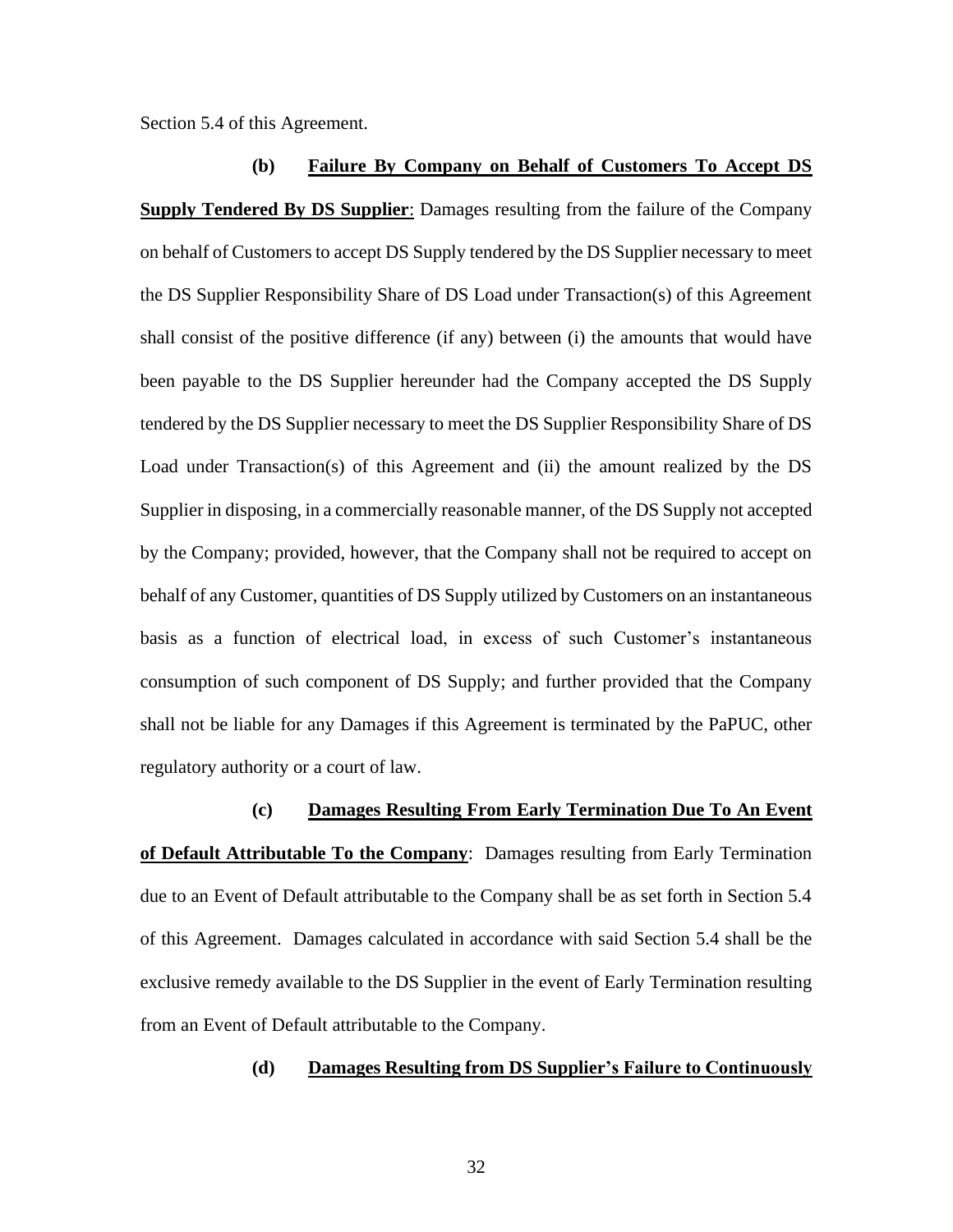**Satisfy its AEPS Obligations**: Damages resulting from the DS Supplier's failure to continuously meet and satisfy all or any portion of its obligations under Section 2.2 (a)(ix) of this Agreement shall include, but not be limited to, the amount of all penalties, and costs associated with the procurement of additional AECs, etc. including, without limitation, interest and other charges, if any, levied against the Company related to AEPS regulations, due to such DS Supplier's conduct or inaction.

**(e) Other Damages**: Damages for Events of Default not specified above shall consist of the direct Damages incurred by the Non-Defaulting Party.

**(f) Waiver of Event of Default:** If an Event of Default has occurred and the Non-Defaulting Party is the Company, then unless the Event of Default was a failure by the DS Supplier to meet any or all of its DS Supply obligations, the Company may elect, at its sole discretion, to offer to waive the default on such terms and conditions as the Company, at its sole discretion, may deem appropriate to propose a special remedy. Any such special remedy can only be offered to the DS Supplier if it first is specifically approved by the PaPUC in accordance with Commission Orders.

### **5.4 Declaration of an Early Termination Date and Calculation of Settlement Amount and Termination Payment**

**(a) Settlement Amount**. If an Event of Default with respect to a Defaulting Party shall have occurred and be continuing, the Non-Defaulting Party shall have the right (i) to designate a day, no earlier than the day such notice is effective and no later than twenty (20) days after such notice is effective, as the Early Termination Date to accelerate all amounts owing between the Parties and to liquidate and terminate the undertakings set forth in this Agreement, (ii) to withhold any payments due to the Defaulting Party under this Agreement, and (iii) to suspend performance; provided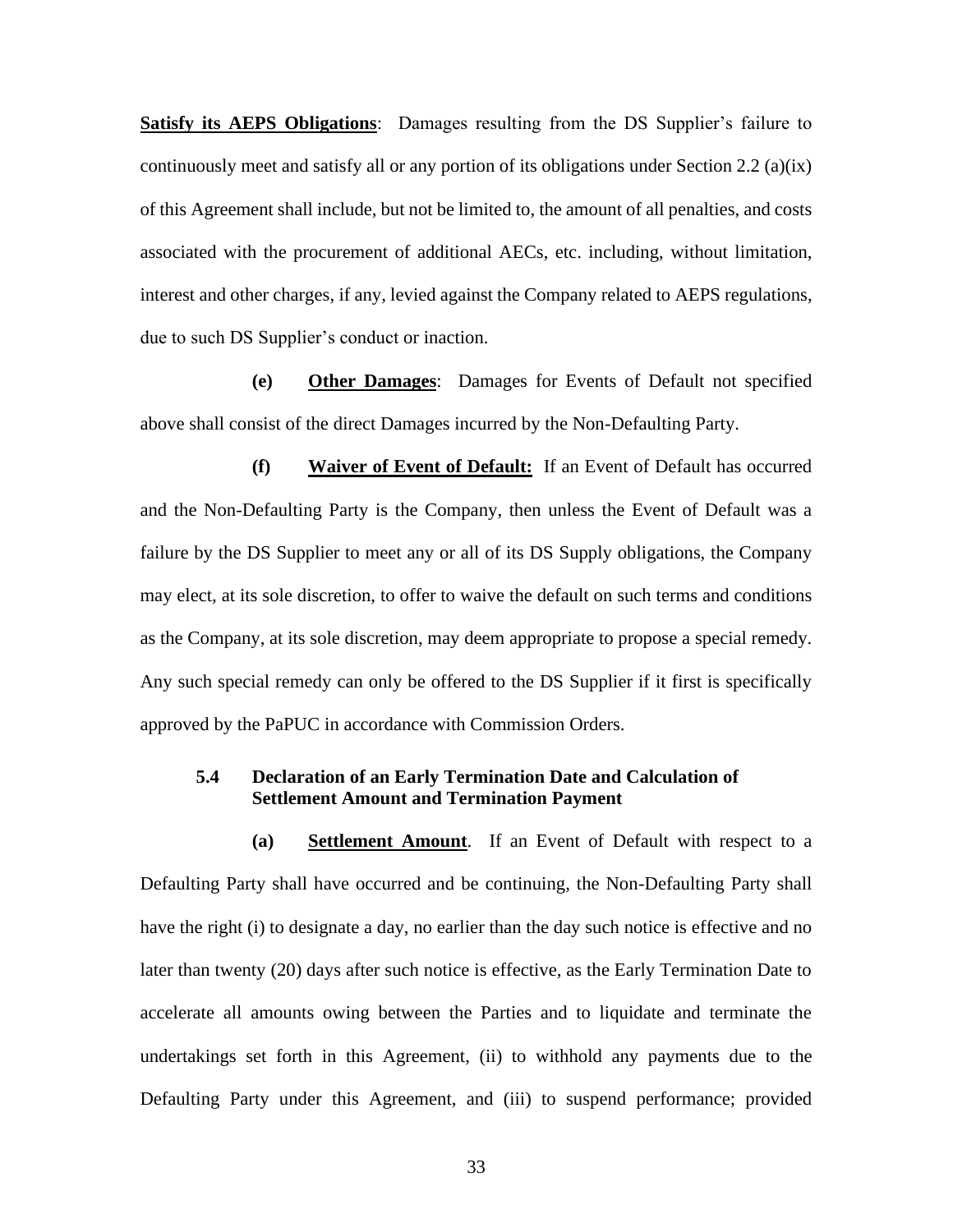however, that an Early Termination Date shall be deemed to occur automatically and concurrently with the Event of Default, without any requirement for the provision of notice by the Non-Defaulting Party, with respect to an Event of Default under subsections (i), (ii), (iii), (iv), (v), (vi), (vii), and (viii) of Section 5.1 of this Agreement. The Non-Defaulting Party shall calculate, in a commercially reasonable manner, a Settlement Amount with respect to the obligations under this Agreement.

 $\Box$  The DS Supplier may, in its sole discretion, select the notional quantity in the following subsection  $5.4(a)(1)$  by checking this box. If the DS Supplier does not check the box to select subsection  $5.4(a)(1)$  it will be deemed to be excluded from this Agreement.

5.4(a)(1) For the purposes of such determination, the DS Supply provided for under this Agreement for the period following the Early Termination Date through the remainder of the term of this Agreement shall be deemed to be those quantity amounts that would have been delivered on an hourly basis, had this Agreement been in effect during the previous calendar year adjusted for such DS Load changes as may have occurred since the previous calendar year.

**(b) Net Out of Settlement Amounts**. The Non-Defaulting Party shall calculate a Termination Payment by aggregating all Settlement Amounts due under this Agreement or any other agreement(s) between the Company and the DS Supplier for the provision of DS Supply into a single amount by netting out (i) all Settlement Amounts that are due or will become due to the Defaulting Party, plus at the option of the Non-Defaulting Party, any cash or other form of security then available to the Non-Defaulting Party and actually received, liquidated and retained by the Non-Defaulting Party, plus any or all other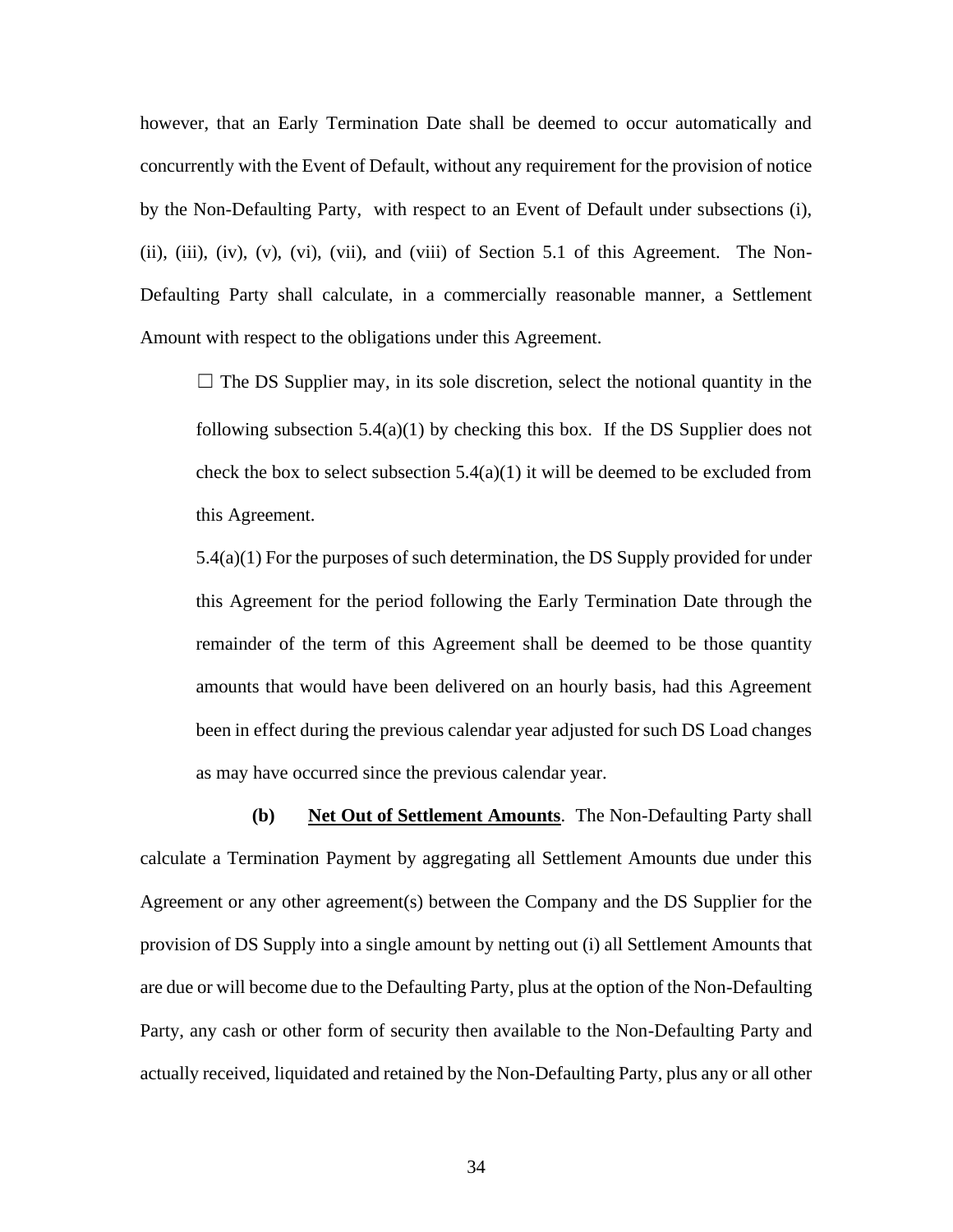amounts due to the Defaulting Party under this Agreement or any other agreement(s) between the Company and the DS Supplier for the provision of DS Supply against (ii) all Settlement Amounts that are due or will become due to the Non-Defaulting Party, plus any or all other amounts due to the Non-Defaulting Party under this Agreement or any other agreement(s) between the Company and the DS Supplier for the provision of DS Supply, so that all such amounts shall be netted out to a single liquidated amount; provided, however, that if the DS Supplier is the Defaulting Party and the Termination Payment is due to the DS Supplier, the Company shall be entitled to retain a commercially reasonable portion of the Termination Payment, which may be equal to the entire amount of the Termination Payment, as security for additional amounts that may be determined to be due and owing by the DS Supplier as Damages and further provided that any previously attached security interest of the Company in such retained amounts shall continue. The Termination Payment shall be due to or due from the Non-Defaulting Party as appropriate. If the Termination Payment has been retained by the Company as security for additional amounts that may be determined to be due and owing by the DS Supplier, and if, upon making a final determination of Damages, the Termination Payment, or any portion thereof, is to be made to the DS Supplier, the Company will pay simple interest on the Termination Payment amount being made to the DS Supplier. Simple interest will be calculated at the lower of the Interest Index or six (6) percent per annum.

**(c) Notice of Termination Payment**. As soon as practicable after calculation of a Termination Payment, notice shall be given by the Non-Defaulting Party to the Defaulting Party of the amount of the Termination Payment and whether the Termination Payment is due to or due from the Non-Defaulting Party. The notice shall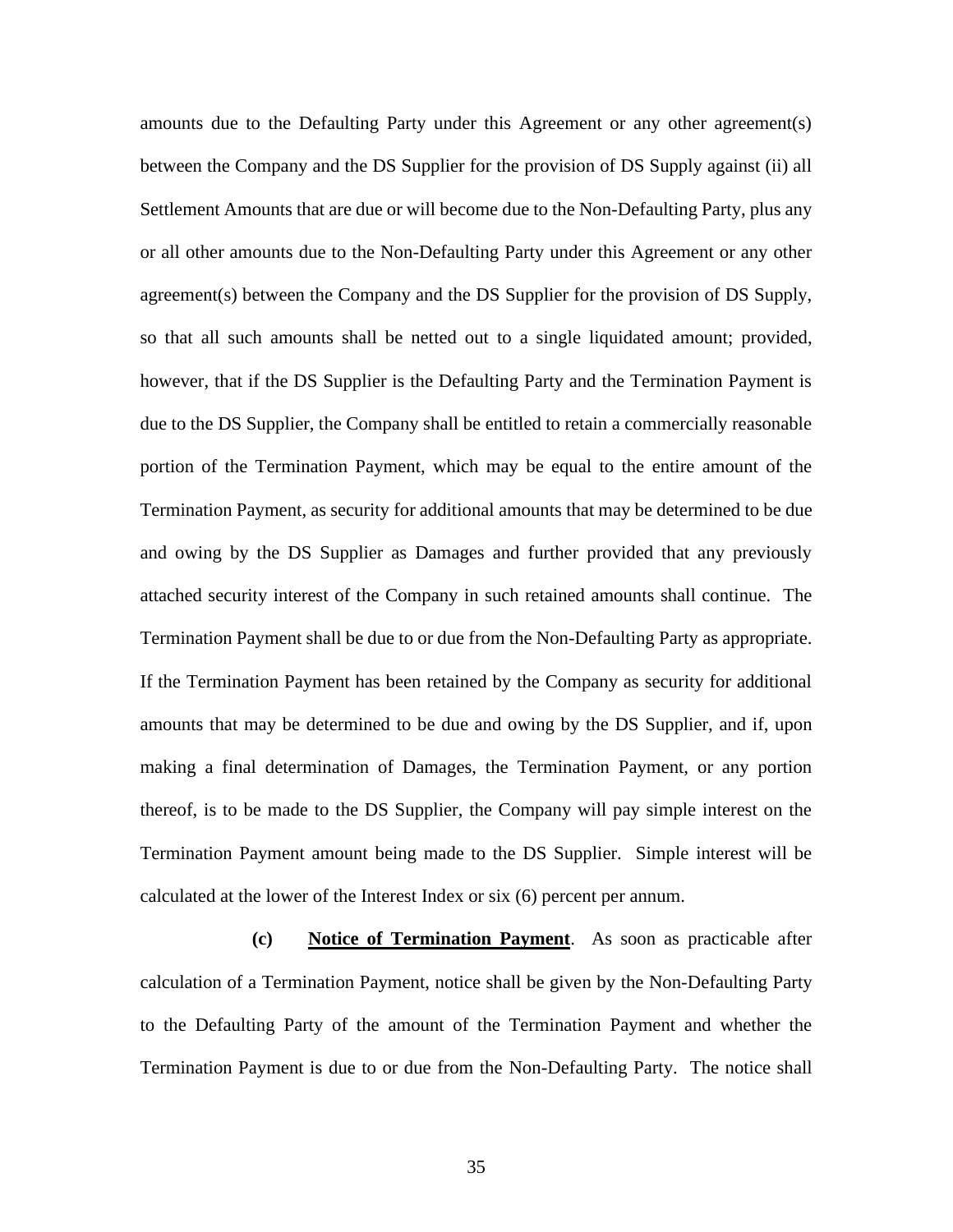include a written statement explaining in reasonable detail the calculation of such amount. Subject to Section 5.4(b) above, the Termination Payment shall be made by the Party that owes it within three (3) Business Days after such notice is effective.

**(d) Disputes With Respect to Termination Payment**. If the Defaulting Party disputes the Non-Defaulting Party's calculation of the Termination Payment, in whole or in part, the Defaulting Party shall, within three (3) Business Days of receipt of Non-Defaulting Party's calculation of the Termination Payment, provide to the Non-Defaulting Party a detailed written explanation of the basis for such dispute; provided, however, that if the Termination Payment is due from the Defaulting Party, the Defaulting Party shall first transfer collateral to the Non-Defaulting Party in an amount equal to the Termination Payment, such collateral to be in a form acceptable to the Non-Defaulting Party as specified in the Termination Payment dispute notice.

**(e) Multiple DS Supply Agreements.** It is the intention of the Company and the DS Supplier that, in the event the DS Supplier is a party to other agreements with the Company for the provision of DS Supply that existed prior to the Effective Date of this Agreement or are entered into after the Effective Date of this Agreement, the Company will calculate a single Termination Payment applicable to all such agreements as set forth herein.

### **5.5 Step-up Provision**

The Company may ask other DS Suppliers whether they wish to assume all or part of the delivery obligations on the same terms and price contained herein, but any DS Supplier shall not be obligated to assume any such step-up requests. Any agreement to make additional supply available shall be termed a "Step-Up", and is subject to compliance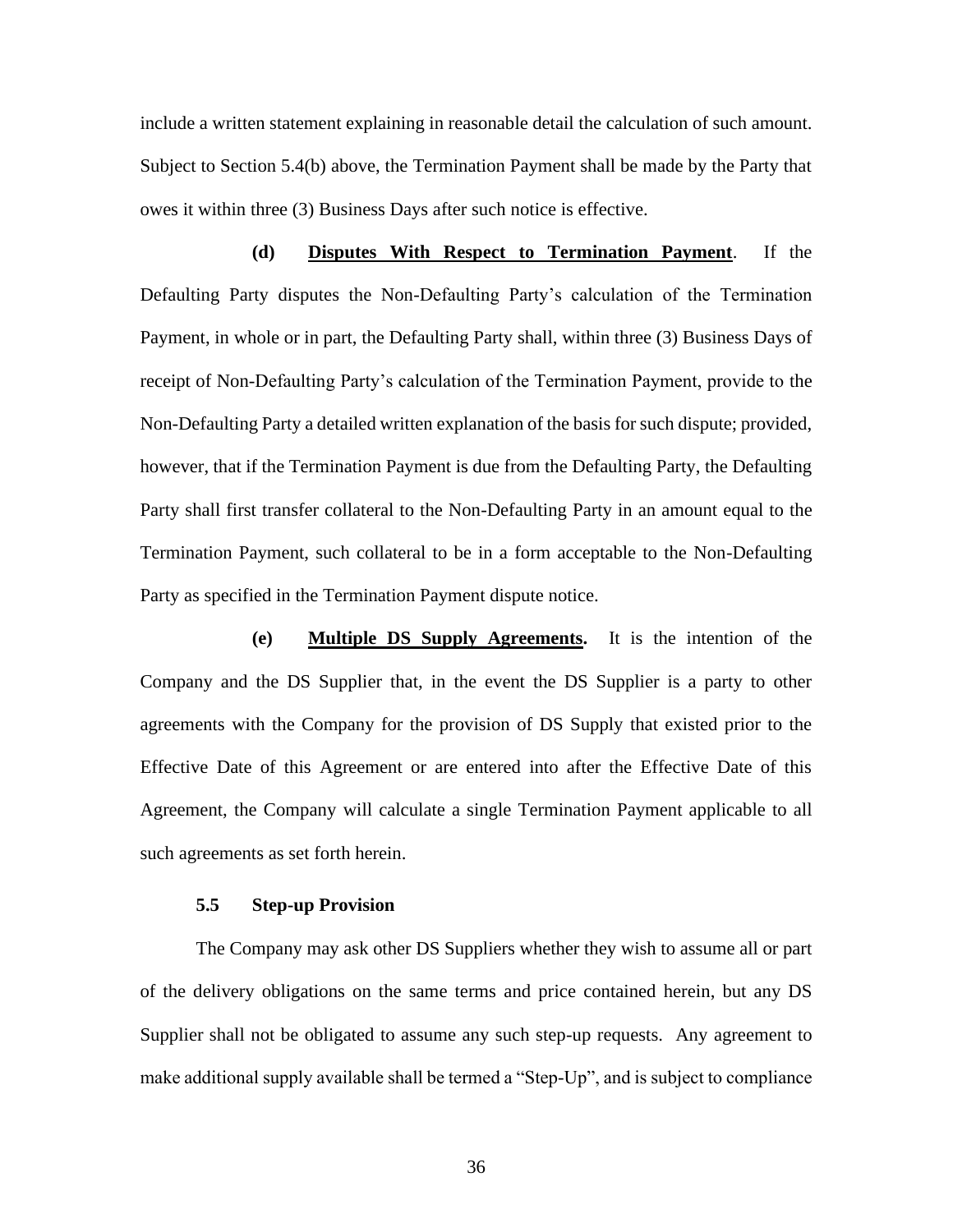with the creditworthiness provisions of Section 6 of this Agreement and the DS Supplier's load cap as per the Company's approved default service procurement plan. For the avoidance of doubt, in the event that the DS Supplier does not respond to the Company's Step-Up request within the relevant timeframe, then the DS Supplier shall be deemed to have rejected the Company's request in full.

#### **5.6 Setoff of Payment Obligations of the Non-Defaulting Party**

Any payment obligations of the Non-Defaulting Party to the Defaulting Party pursuant to this Agreement or any other agreement(s) between the Company and the DS Supplier for the provision of DS Supply shall be set off: (i) first, to satisfy any payment obligations of the Defaulting Party to the Non-Defaulting Party pursuant to this Agreement or any other agreement(s) between the Company and the DS Supplier for the provision of DS Supply that are unsecured and not subject to any Guaranty; (ii) second, to satisfy any payment obligations of the Defaulting Party to the Non-Defaulting Party pursuant to this Agreement or any other agreement(s) between the Company and the DS Supplier for the provision of DS Supply that are unsecured, but which are subject to a Guaranty; and (iii) third, to satisfy any remaining payment obligations of the Defaulting Party to the Non-Defaulting Party pursuant to this Agreement or any other agreement(s) between the Company and the DS Supplier for the provision of DS Supply.

### **5.7 Preservation of Rights of Non-Defaulting Party**

The rights of the Non-Defaulting Party under this Agreement, including without limitation Sections 5.4 and 5.6 of this Agreement, shall be supplemental to, and not in lieu of, any right of recoupment, lien, or set-off afforded by applicable law, and all such rights are expressly preserved for the benefit of the Non-Defaulting Party.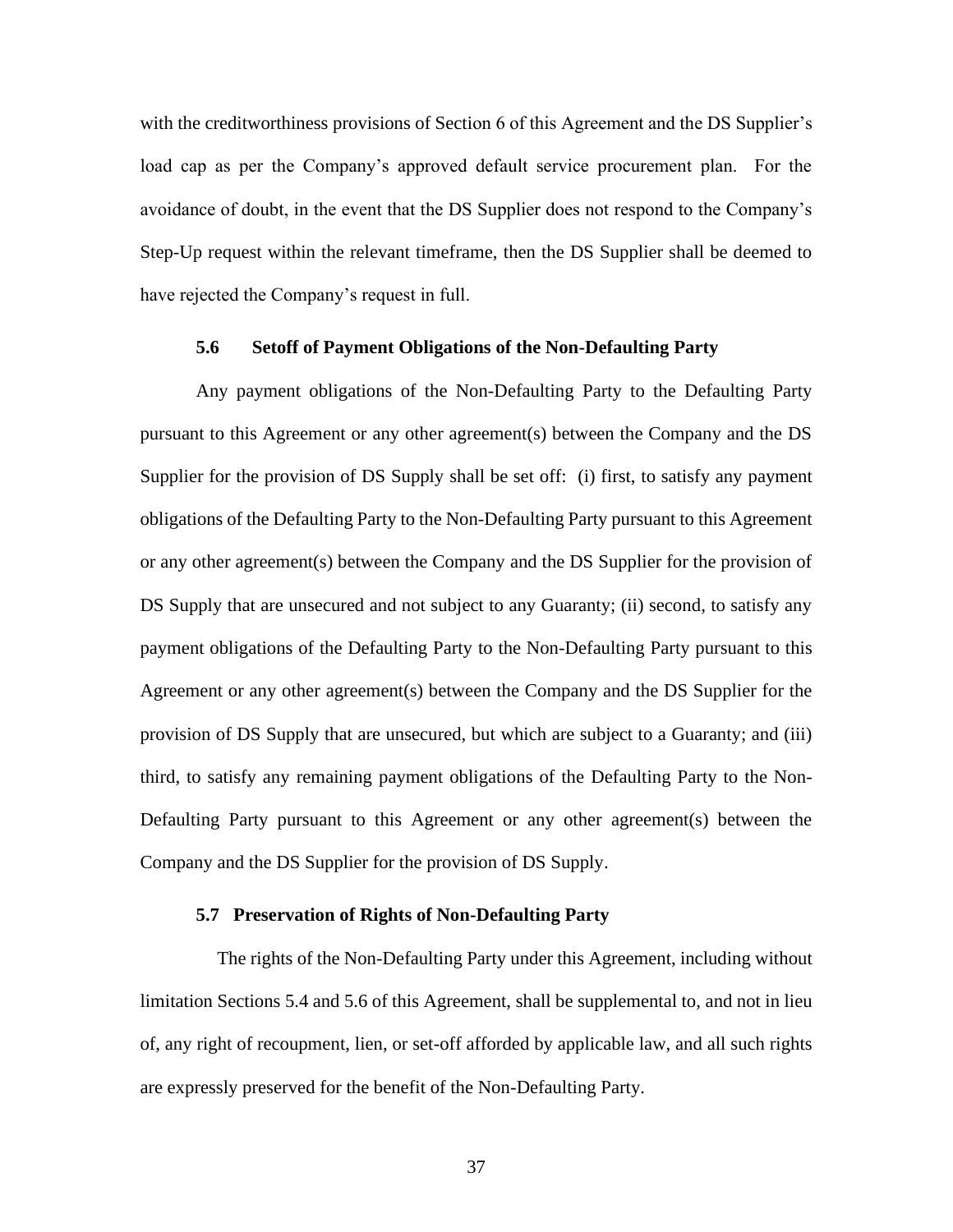- a. Duty to Mitigate. Each Party agrees that it has a duty to mitigate damages and covenants that it will use commercially reasonable efforts to minimize any damages it may incur as a result of the other Party's failure to perform pursuant to this Agreement.
- b. Return of Auction Revenue Rights. When the DS Supplier is the Defaulting Party, the DS Supplier will make best efforts to facilitate the transfer or reassignment to the entity which is the replacement DS Supplier on the Early Termination Date, any and all of the replacement DS Supplier's rights to ARRs to which the replacement DS Supplier is entitled as a LSE pursuant to the PJM Agreements, which were transferred or assigned to the DS Supplier under Section 2.3 (Congestion and Congestion Management).

## **ARTICLE 6: CREDITWORTHINESS**

#### **6.1 Applicability**

The DS Supplier agrees that it shall meet the creditworthiness requirements of this Article 6 at all times during the term of this Agreement and shall inform the Company immediately of any changes in its credit rating or financial condition. Without limitation of the foregoing, the DS Supplier shall, upon written request, affirmatively demonstrate to the Company, its compliance with the creditworthiness requirements set forth hereunder. The Company may establish less restrictive creditworthiness requirements under this Article 6 in a non-discriminatory manner.

### **6.2 Creditworthiness Determination**

The DS Supplier may submit and maintain a security deposit in accordance with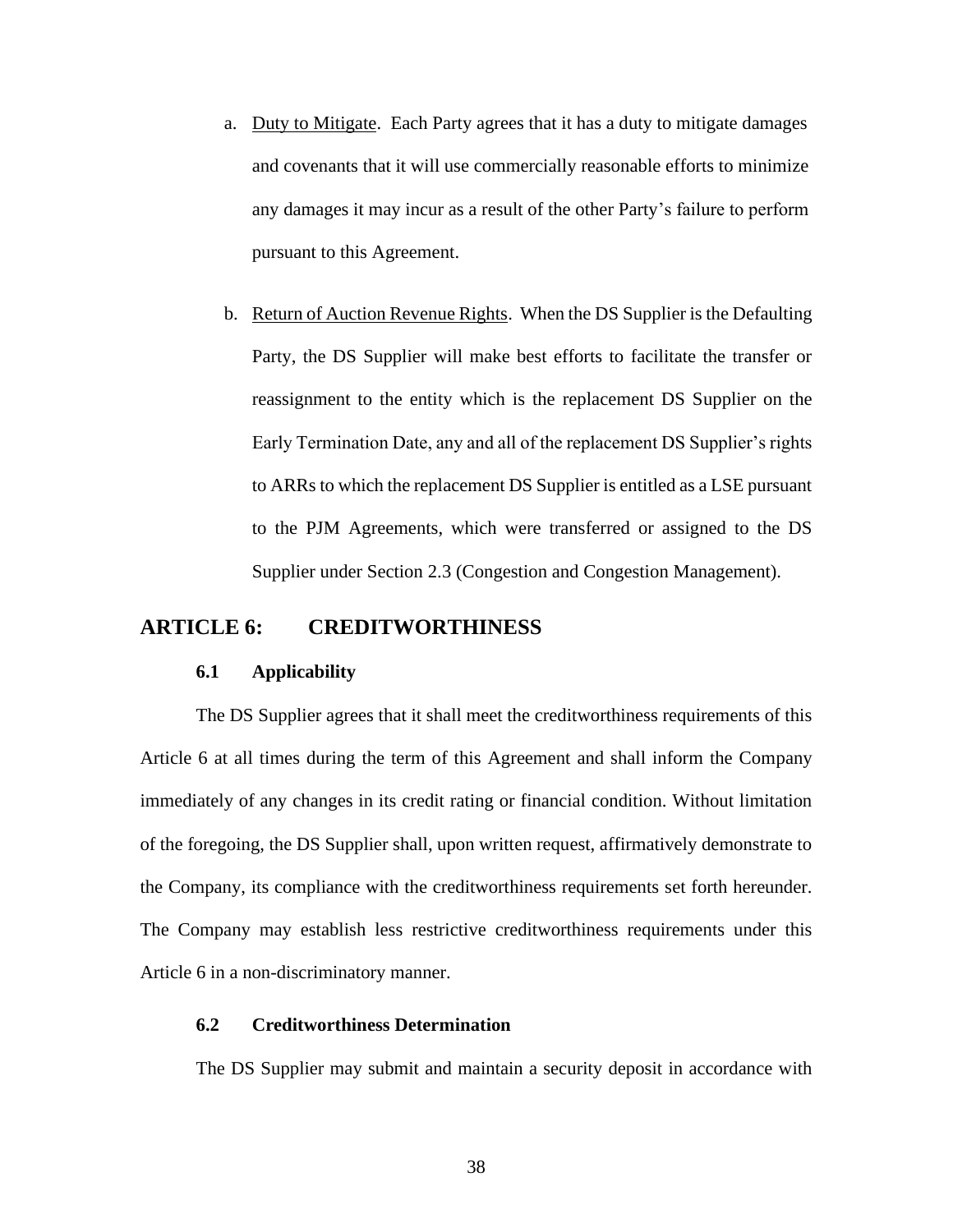Section 6.4 of this Agreement in lieu of submitting to or being qualified under a creditworthiness evaluation. The DS Supplier shall have the opportunity to request that the Company re-evaluate its creditworthiness whenever an event occurs that the DS Supplier believes would improve the determination made by the Company of its creditworthiness. The Company's credit re-evaluation must be completed as soon as possible but no longer than thirty (30) days after receiving a fully documented request. The Company must provide the rationale for its determination of the credit limit and any resulting security requirement. The Company must perform its credit re-evaluation and associated security calculation in a non-discriminatory manner. DS Supplier shall provide the Company and its agents unrestricted access to audited financial statements; provided that if audited financial statements are not available, the Company, in its sole discretion, may specify other types of financial statements that will be accepted.

### **6.3 Buyer's Exposure and Mark-to-Market Credit Exposure Methodology**

To calculate the daily exposure for each DS Supplier the MtM credit exposure methodology will be used. The "mark" for each Billing Month will be determined at the time the auction is completed based on the available Forward Market Prices and for the remaining Billing Months will be derived based on historical data. At the time the auction is completed, the MtM credit exposure for each DS Supplier shall be equal to zero. Subsequently, the differences between the available Forward Market Prices on the valuation date and the "mark" prices for the corresponding Billing Months will be used to calculate the daily credit exposures for each DS Supplier. The total MtM credit exposure will be equal to 1.1 times the sum of the MtM credit exposures for each Billing Month. The methodology for calculation of Buyer's Exposure under this Agreement including the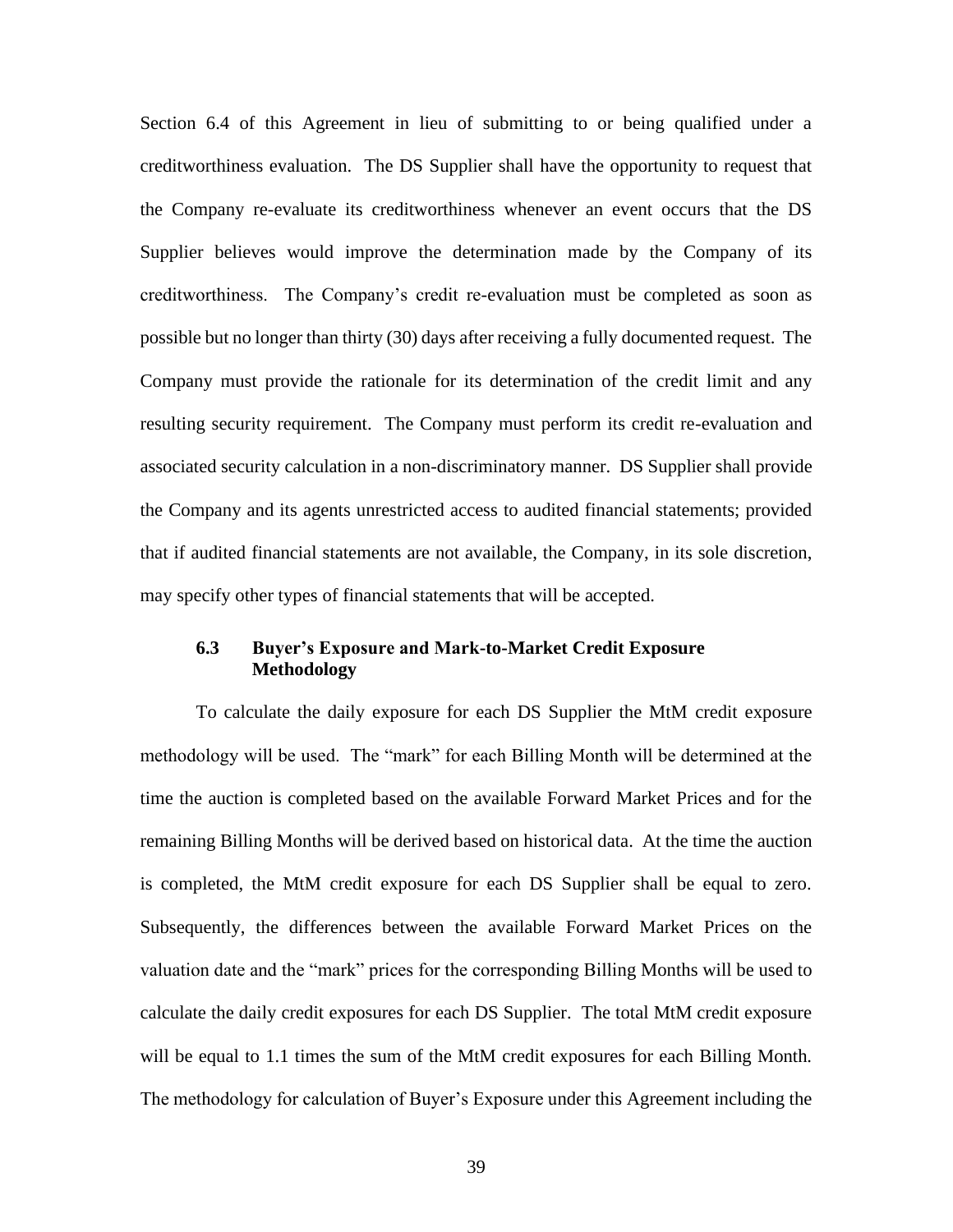MtM credit exposure is illustrated in the example (using hypothetical numbers) set forth in Appendix B hereto.

### **6.4 Credit Limit**

The following criteria constitute the Company's creditworthiness requirements for the DS Supplier to cover the Total Exposure Amount. In all instances, the most current senior unsecured debt rating (or, if unavailable, the most current corporate issuer rating) will be used.

(i) For a DS Supplier to be granted an unsecured line of credit, the DS Supplier must be rated by at least two of the following rating agencies: S&P, Moody's, or Fitch. The methodology for determining the credit rating to use is set forth in Appendix A of this Agreement. The Maximum Credit Limit to cover the Total Exposure Amount will be determined based on the credit matrix table in Appendix A of this Agreement.

The DS Supplier will be required to post cash or a letter of credit in an acceptable form as defined in Section 6.7 (b) of this Agreement (see standard format in Appendix F) for the Margin due the Company as set forth in Section 6.5 of this Agreement; or

(ii) For a DS Supplier having a Guarantor, in the case of a Guarantor organized under the laws of the United States, the Guarantor (1) must be rated by at least two of the following rating agencies: S&P, Moody's, or Fitch, and (2) must have a minimum senior unsecured debt rating (or, if unavailable, corporate issuer rating) equal to the Minimum Rating. If the Guarantor is rated by only two rating agencies, and the ratings are split, the rating will be established based on the methodology outlined in Appendix A of this Agreement. The Maximum Credit Limit to cover the Total Exposure Amount that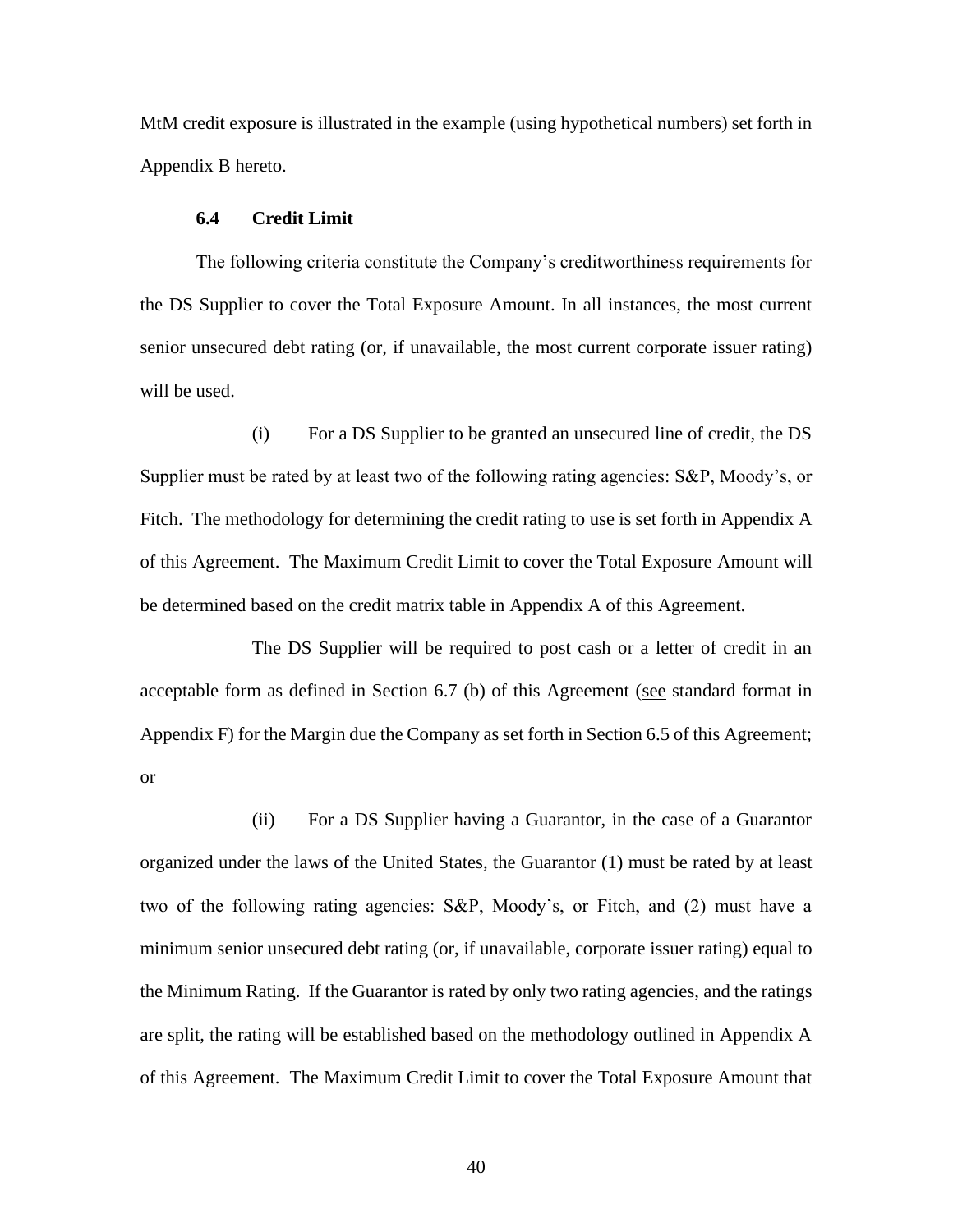could be provided through the Guaranty (see standard format in Appendix G) will be determined based on the credit matrix table for Guarantors on Appendix A. The DS Supplier will be granted a credit limit equal to the lesser of (i) the amount of the Guaranty as provided to the Company at the time this Agreement is executed as such amount may be modified in any amended or substitute Guaranty provided to the Company during the term of this Agreement, or (ii) the DS Supplier's Maximum Credit Limit. The DS Supplier, however, may not increase or substitute its Guaranty for the purpose of increasing its applicable credit limit during the time period after the Company has made a Margin call but before the DS Supplier has posted the required performance assurance collateral as set forth in Section 6.7 to cover Margin. Notwithstanding anything herein to the contrary, the DS Supplier may increase the limit of its Guaranty after satisfying a Margin call from the Company and upon the Company's receipt of an amended or substitute Guaranty increasing the limit of the Guaranty, the DS Supplier may request a return of the posted performance assurance collateral in accordance with Section 6.5 of this Agreement. The DS Supplier will be required to post cash or a letter of credit in an acceptable form as defined in Section 6.7(b) of this Agreement (see standard format in Appendix F) for the Margin due the Company as set forth in Section 6.5 of this Agreement; or

(iii) For a DS Supplier or Guarantor that has not been incorporated or otherwise formed under the laws of the United States and whose financial data is not denominated in United States currency and does not conform to generally accepted accounting principles ("GAAP") in the United States, they shall supply the following additional information:

a. A legal opinion of counsel qualified to practice in the foreign jurisdiction in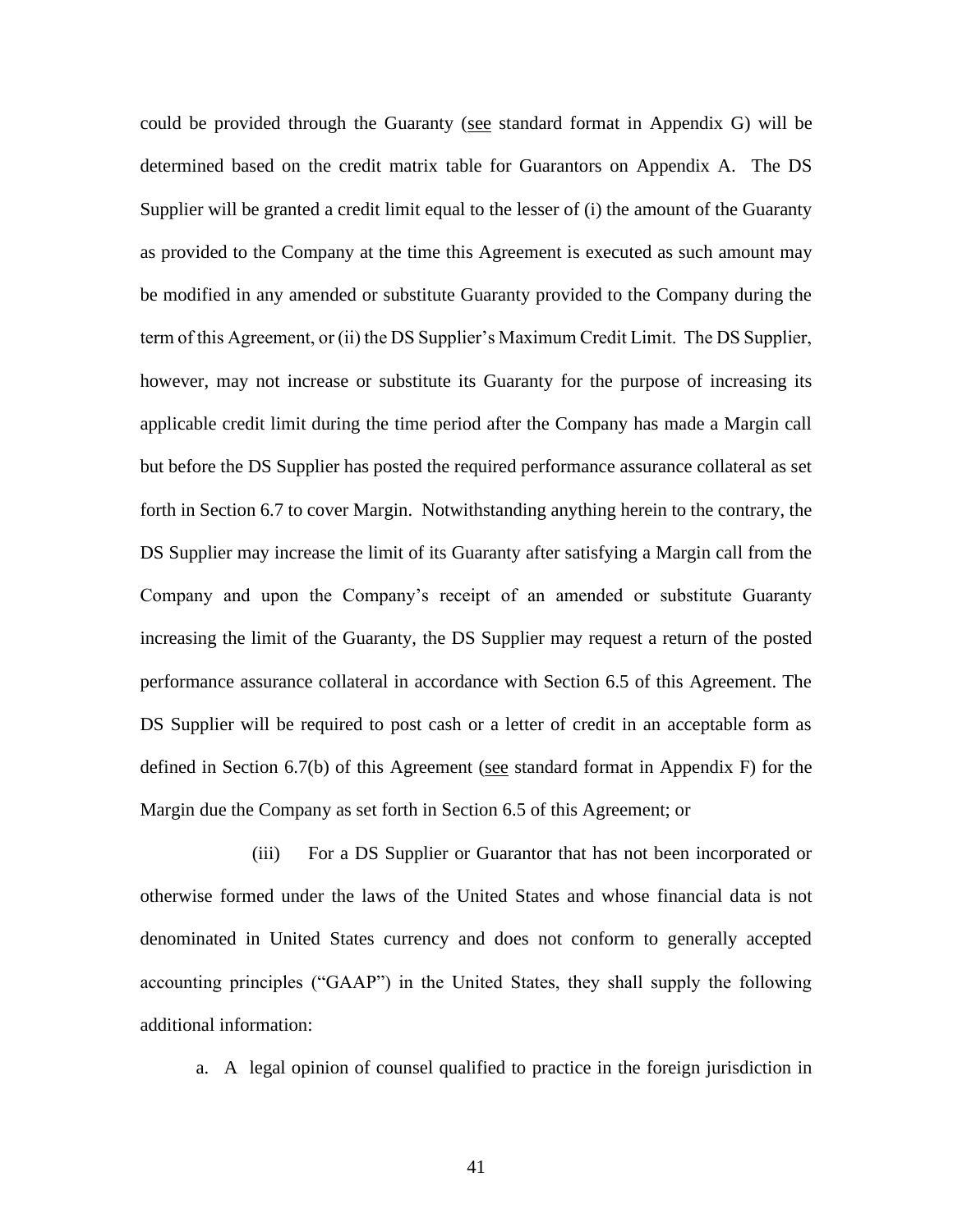which the DS Supplier or Guarantor is incorporated or otherwise formed that this Agreement is, or upon completion of execution formalities will become, the binding obligation of the DS Supplier or Guarantor in the jurisdiction in which it has been incorporated or otherwise formed; and

- b. The sworn certificate of the corporate secretary (or similar officer) of such DS Supplier or Guarantor that the person executing this Agreement on behalf of the DS Supplier has the authority to execute the Agreement and that the governing board of the DS Supplier or Guarantor has approved the execution of this Agreement;
- c. The sworn certificate of the corporate secretary (or similar officer) of such DS Supplier or Guarantor that the DS Supplier or Guarantor has been authorized by its governing board to enter into agreements of the same type as this Agreement; and
- d. Such other documents and certificates as may be required by the Company in its sole discretion.

(iv) The posting of cash or a letter of credit as defined in Section 6.7 (b) below for the entire Total Exposure Amount as set forth in Section 6.5 of this Agreement.

### **6.5 Posting Margin and Return of Surplus Margin**

(a) If at any time and from time to time during the term of Transaction(s) under this Agreement, the Total Exposure Amount, rounded by the Rounding Amount, exceeds the DS Supplier's or the Guarantor's credit limit by the Minimum Transfer Amount, then the Company on any Business Day, may request that the DS Supplier provide cash or a letter of credit in an acceptable form as defined in Section 6.7(b) of this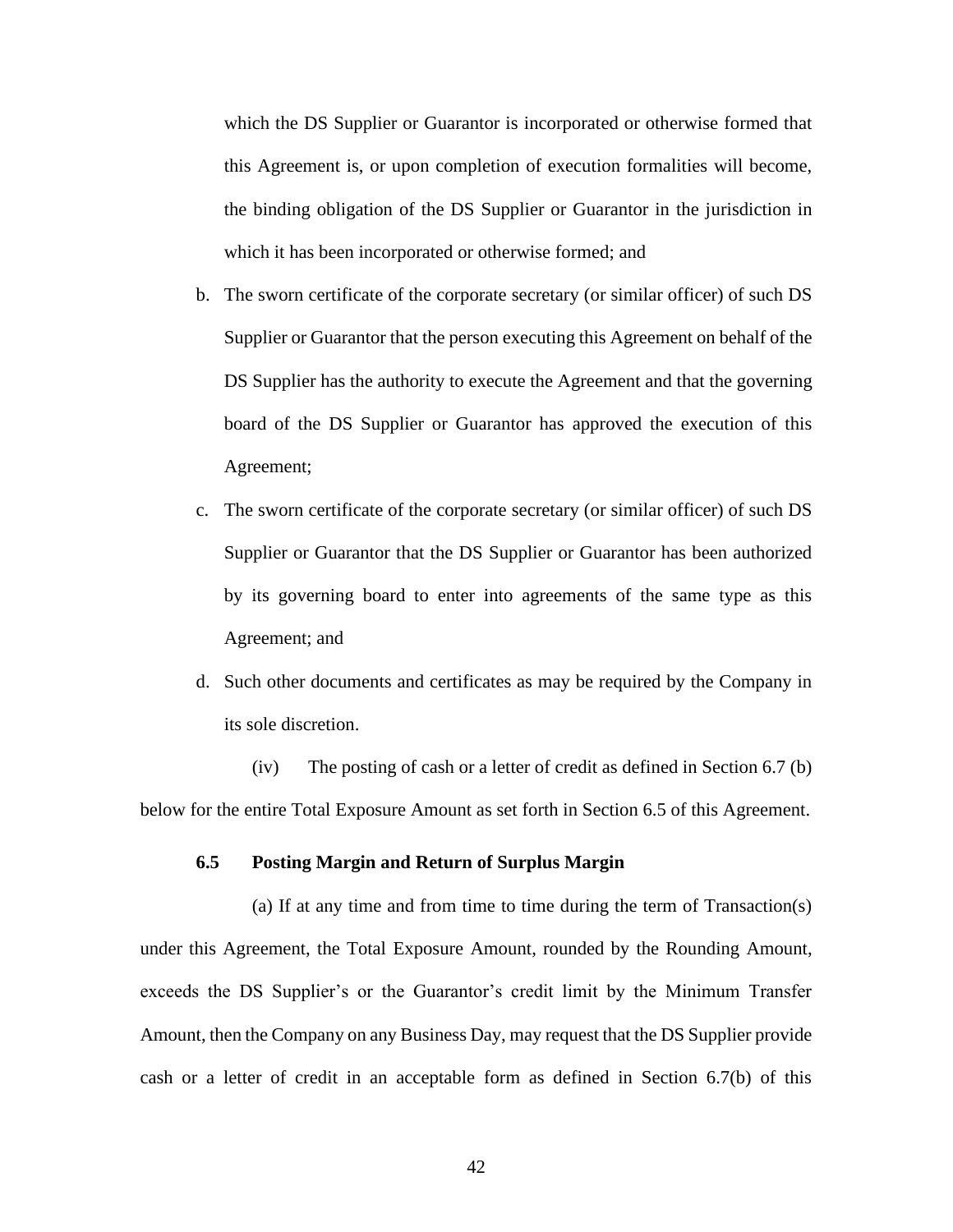Agreement (see standard format in Appendix F), in an amount equal to the Margin (less any performance assurance collateral for Margin posted by the DS Supplier and held by the Company pursuant to this Agreement or any other agreement(s) between the Company and the DS Supplier for the provision of DS Supply).

If the DS Supplier receives written notice for performance assurance collateral to cover Margin from the Company by 1:00 p.m. New York time on a Business Day, then the DS Supplier shall post performance assurance collateral to cover Margin the next following Business Day, if posting cash, and by the second Business Day following the date of notice, if posting a letter of credit, unless the Company agrees in writing to extend the period to provide performance assurance collateral to cover Margin. If the DS Supplier receives notice for Margin from the Company after 1:00 p.m. New York time on a Business Day, whether posting cash or a letter of credit, then the DS Supplier must post performance assurance collateral to cover Margin the second Business Day following the date of notice unless the Company agrees in writing to extend the period to provide performance assurance collateral to cover Margin. The Company will not unreasonably deny a request for a one-day extension of such period. In the event that the DS Supplier fails to post performance assurance collateral to cover Margin when due in accordance with this Section 6.5, then an Event of Default under Article 5 of this Agreement will be deemed to have occurred and the Company will be entitled to the remedies set forth in Article 5 of this Agreement.

(b) Surplus Margin being held by the Company that is not needed to satisfy the Total Exposure Amount, as determined above, will be returned to the DS Supplier upon receipt of a written request by the DS Supplier. Surplus Margin means cash or a letter of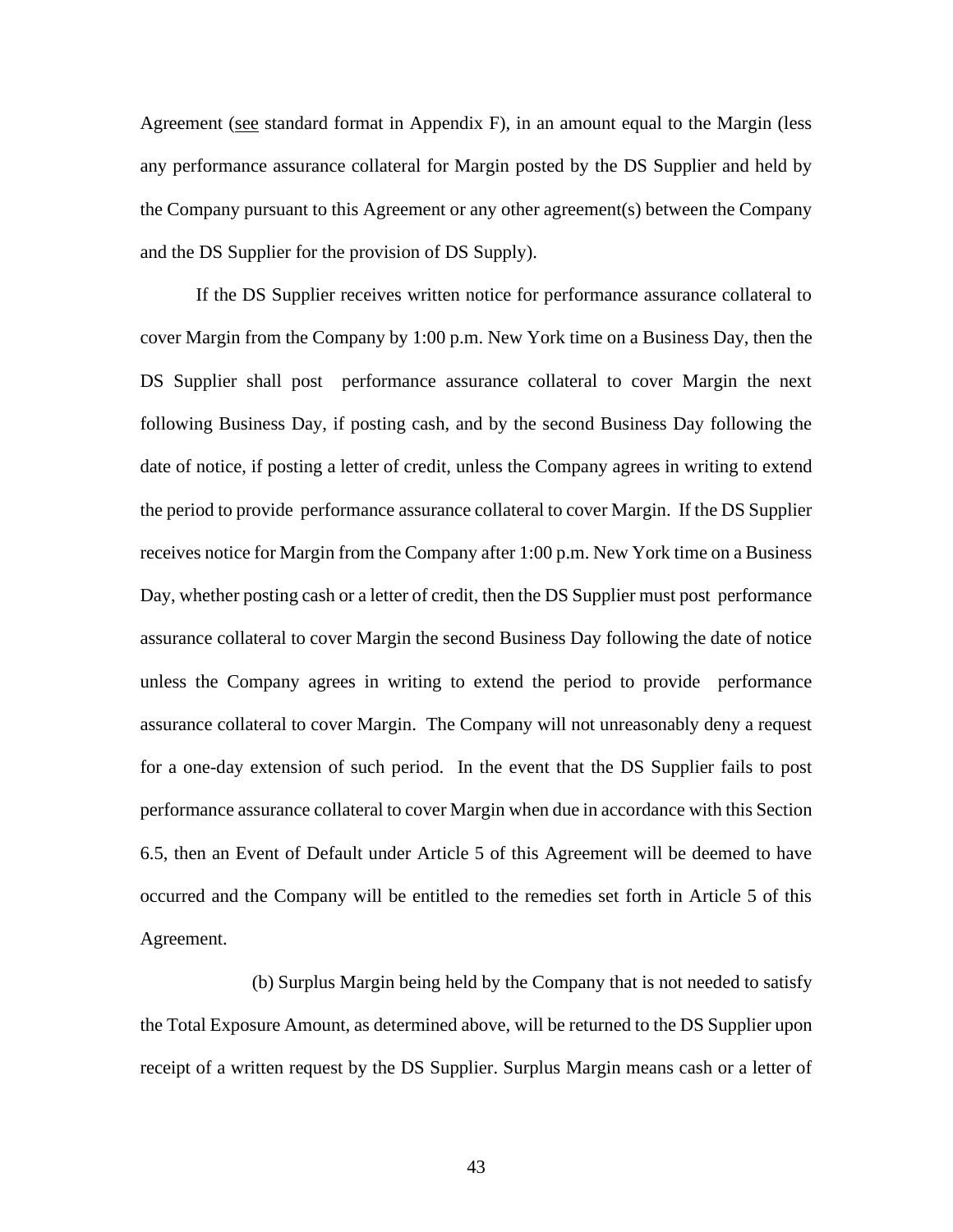credit posted by the DS Supplier as a result of a request by the Company pursuant to Section 6.5(a) that exceeds the Total Exposure Amount less the DS Supplier's or the Guarantor's credit limit (rounded by the Rounding Amount). If the resulting surplus Margin amount is more than the Minimum Transfer Amount, it will be returned to the DS Supplier. If the DS Supplier posted cash and notice is received by 1:00 p.m. New York time on a Business Day, the surplus Margin will be returned by the next following Business Day and if the DS Supplier posted cash and notice is received by the Company after 1:00 p.m. New York time on a Business Day, the surplus Margin shall be returned by the second Business Day following the date of notice, unless the DS Supplier agrees in writing to extend the period to return the surplus Margin. If the DS Supplier posted a letter of credit, the surplus Margin shall be returned on the next Business Day following the Business Day on which the amendment to the letter of credit is received from the issuing bank, unless the DS Supplier agrees in writing to extend the period to return the surplus Margin. The DS Supplier will not unreasonably deny a request for a one-day extension of such period. In the event that the Company fails to return the surplus Margin when due in accordance with this Article, then an Event of Default under Article 5 of this Agreement will be deemed to have occurred and the DS Supplier will be entitled to the remedies set forth in Article 5 of this Agreement.

#### **6.6 Grant of Security Interest/Remedies**

To secure its obligations under this Agreement and to the extent that the DS Supplier posted performance assurance collateral to cover Margin hereunder, the DS Supplier hereby grants to the Company a present and continuing security interest in, and lien on (and right of setoff against), and assignment of, all cash collateral and cash equivalent collateral and any and all proceeds resulting therefrom or the liquidation thereof,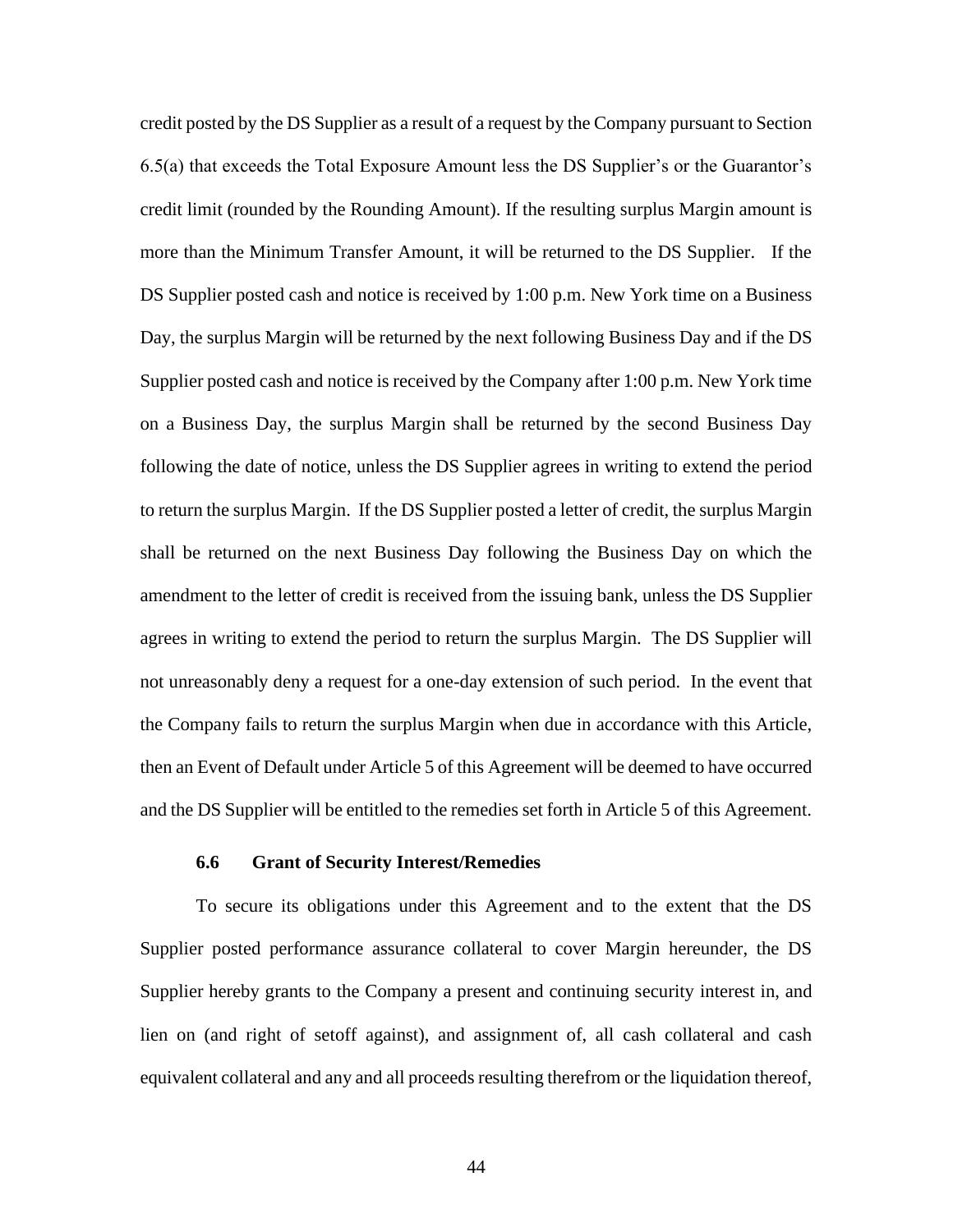whether now or hereafter held by, on behalf of, or for the benefit of, the Company, and the DS Supplier and the Company agree to take such action as is reasonably required to perfect the secured Party's first priority security interest in, and lien on (and right of setoff against), such collateral and any and all proceeds resulting therefrom or from the liquidation thereof. Upon or any time after the occurrence or deemed occurrence and during the continuation of an Event of Default or an Early Termination Date, the Company may do any one or more of the following: (i) exercise any of the rights and remedies of the Company with respect to all collateral, including any such rights and remedies under law then in effect; (ii) exercise its rights of setoff against any and all property of the DS Supplier in the possession of the Company whether held in connection with this Agreement or any other agreement(s) between the Company and the DS Supplier for the provision of DS Supply; (iii) draw on any outstanding letter of credit issued for its benefit; and (iv) liquidate all security held by or for the benefit of the Company free from any claim or right of any nature whatsoever of the DS Supplier, including any equity or right of purchase or redemption by the DS Supplier. The Company shall apply the proceeds of the collateral realized upon the exercise of such rights or remedies to reduce the DS Supplier's obligation under this Agreement or any other agreement(s) between the Company and the DS Supplier for the provision of DS Supply (the DS Supplier remaining liable for any amounts owing to the Company after such application), subject to the Company's obligation to return any surplus proceeds remaining after such obligations are satisfied in full.

All notices, demands or requests regarding credit requirements and credit related security or deposit transfers shall be in writing and shall be personally delivered or sent by overnight express mail, courier service or facsimile transmission (with the original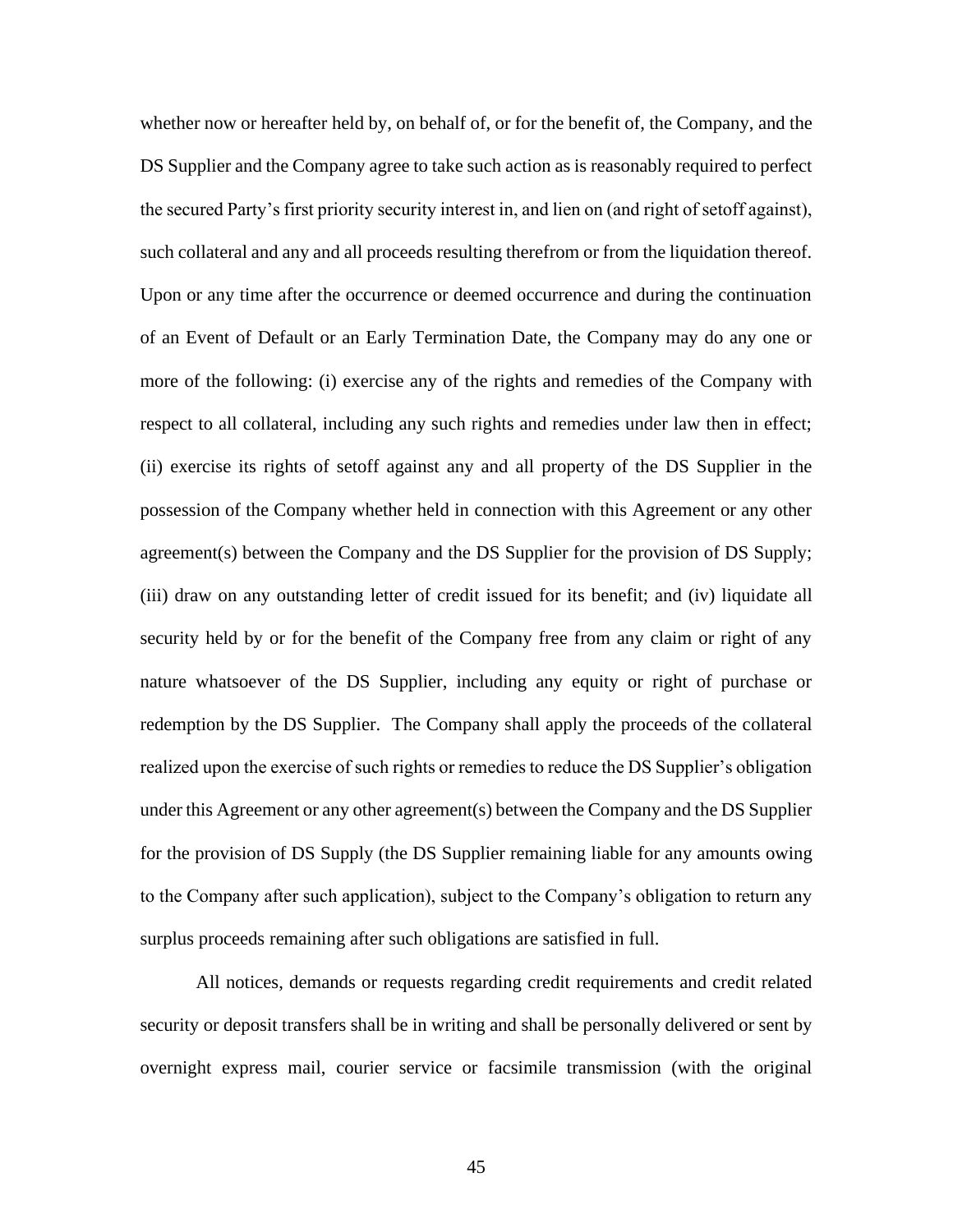transmitted by any of the other aforementioned delivery methods) addressed as follows:

If to a DS Supplier to:

Copy to:

If to the Company to:

Copy to:

Notice received after the close of the Business Day shall be deemed received on the next Business Day; provided that notice by facsimile transmission shall be deemed to have been received by the recipient if the recipient confirms receipt telephonically or in writing.

### **6.7 Security Instruments**

At each DS Supplier's choice, the following are deemed to be acceptable methods for posting security to satisfy Margin requirements, if required:

(a) Cash; or

(b) A standby irrevocable letter of credit acceptable to the Company, in its sole discretion, issued by a bank or other financial institution with a minimum "A-" senior unsecured debt rating (or, if unavailable, corporate issuer rating discounted one notch) from S&P and "A3" from Moody's (see standard format in Appendix F). The letter of credit shall state that it shall renew automatically for successive one-year or shorter periods, until terminated upon at least ninety (90) days prior written notice from the issuing financial institution. If the Company receives notice from the issuing financial institution that the letter of credit is being cancelled, the DS Supplier will be required to provide a substitute letter of credit from an alternative bank satisfying the minimum requirements.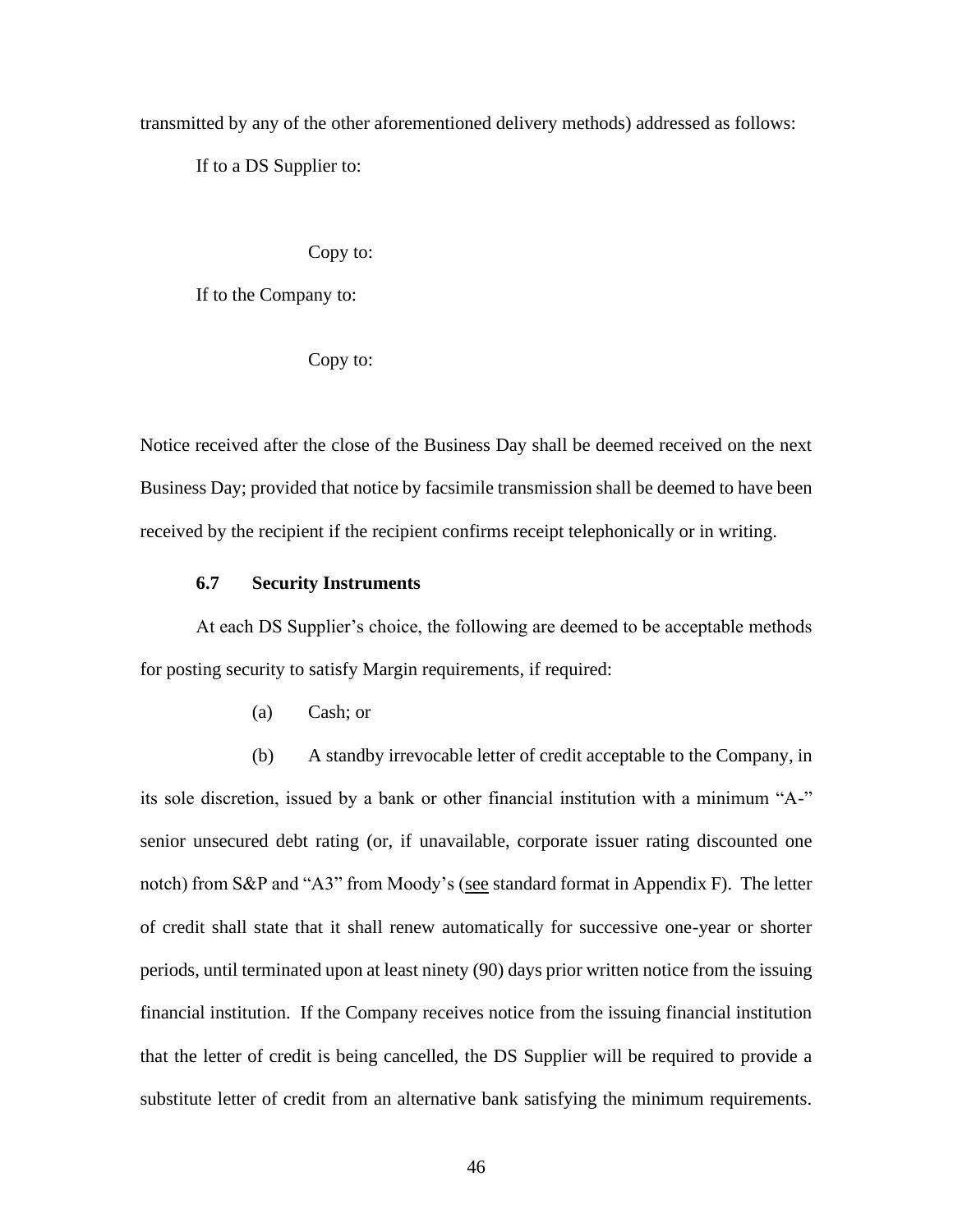The receipt of the substitute letter of credit must be effective as of the cancellation date and delivered to the Company thirty (30) days before the cancellation date of the original letter of credit. If the DS Supplier fails to supply a substitute letter of credit as required, then the Company will have the right to draw on the existing letter of credit and to hold the amount as Margin.

If the credit rating of a bank or other financial institution from which a DS Supplier has obtained a letter of credit falls below the levels specified in Article 6 of this Agreement, the DS Supplier shall have two (2) Business Days following written notice by the Company to obtain a suitable letter of credit from another bank or other financial institution that meets those standards, unless such period is extended in writing by the Company. The Company shall have no obligation under this Agreement or otherwise to make or grant such extension.

### **6.8 Maintenance of Creditworthiness**

### **(a) Reporting of Changes**.

The DS Supplier shall promptly notify the Company of any change in its credit rating or financial condition or that of its Guarantor. The DS Supplier or Guarantor shall also furnish evidence of an acceptable credit rating or financial condition upon the request of the Company.

### **(b) Change in Credit Standing**.

The Company will re-evaluate the creditworthiness of a DS Supplier whenever it becomes aware of an adverse change, through the provision of notice by the DS Supplier or otherwise, in the DS Supplier's or Guarantor's credit standing. If the lowest credit rating (whether senior unsecured debt rating or corporate issuer rating) used to determine the DS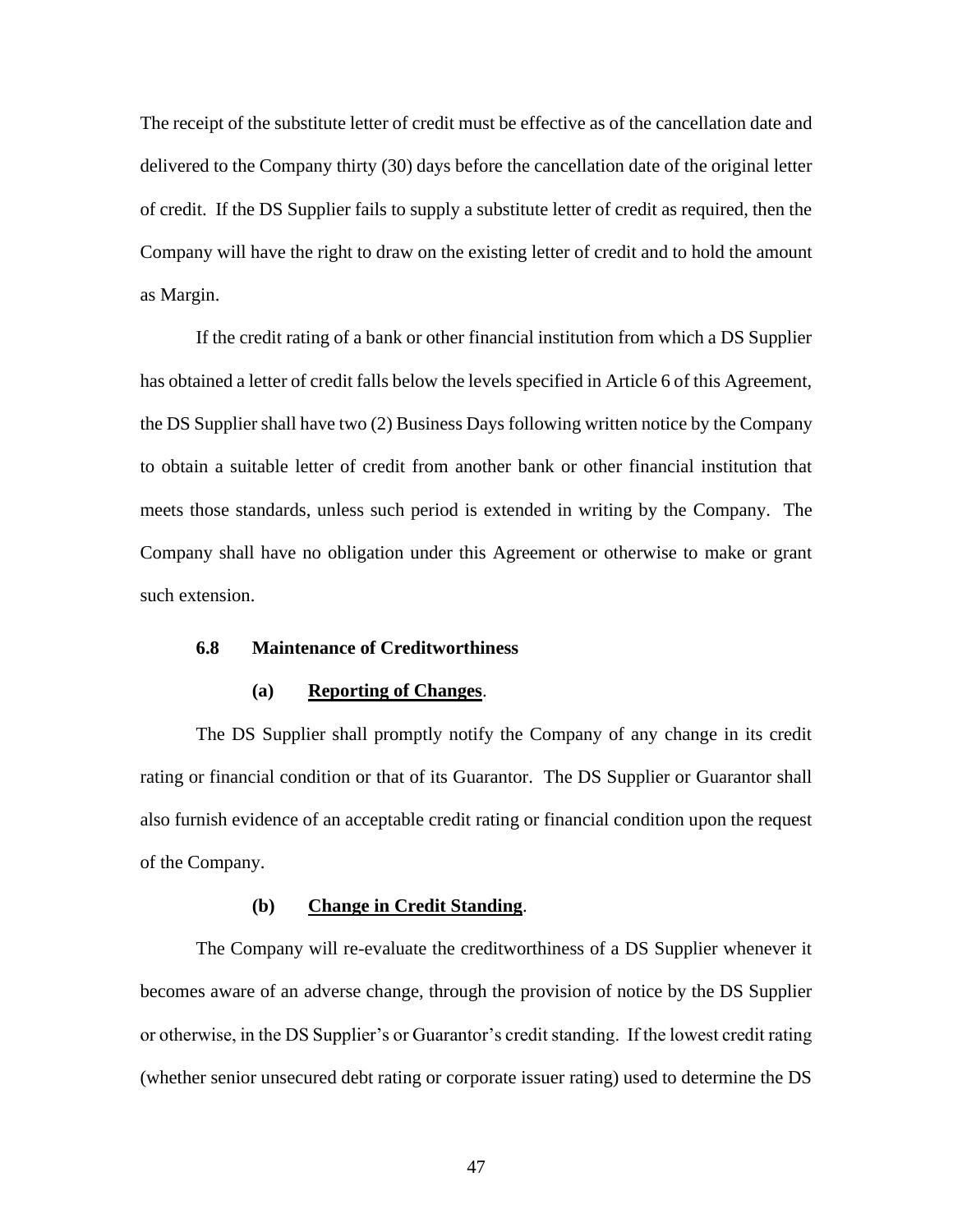Supplier's Maximum Credit Limit or its credit limit adversely changes, the Company will require additional security from the DS Supplier in accordance with Section 6.4 of this Agreement. The additional security must be in a form acceptable to the Company in its sole discretion, as specified in Section 6.7 of this Agreement and must be posted as set forth in Section 6.5 of this Agreement.

### **6. 9 Calling on Security**

The Company may call upon the security posted by the DS Supplier if the DS Supplier fails to pay amounts due to the Company pursuant to this Agreement or any other agreement(s) between the Company and the DS Supplier for the provision of DS Supply after all of the following events occur:

- (a) Written Notice of Default is provided to the DS Supplier; and
- (b) Any applicable cure period associated with the written Notice of Default ends.

The foregoing notwithstanding, the security posted by the DS Supplier shall become due automatically without prior notice or right of cure in the case of any Event of Default arising under subsections (i), (ii), (iii), (iv), (v), (vi), (vii) and (viii) of Section 5.1 of this Agreement.

### **6.10 Interest on Cash Held by Company**

The Company will pay simple interest calculated at the lower of the Interest Index or six (6) percent per annum on all cash held by the Company pursuant to this Agreement. Each Billing Month, the Company will prepare a statement of interest amounts due to the DS Supplier. The statement will be sent to the DS Supplier within three (3) Business Days after the end of the Billing Month via overnight mail or other expeditious means. The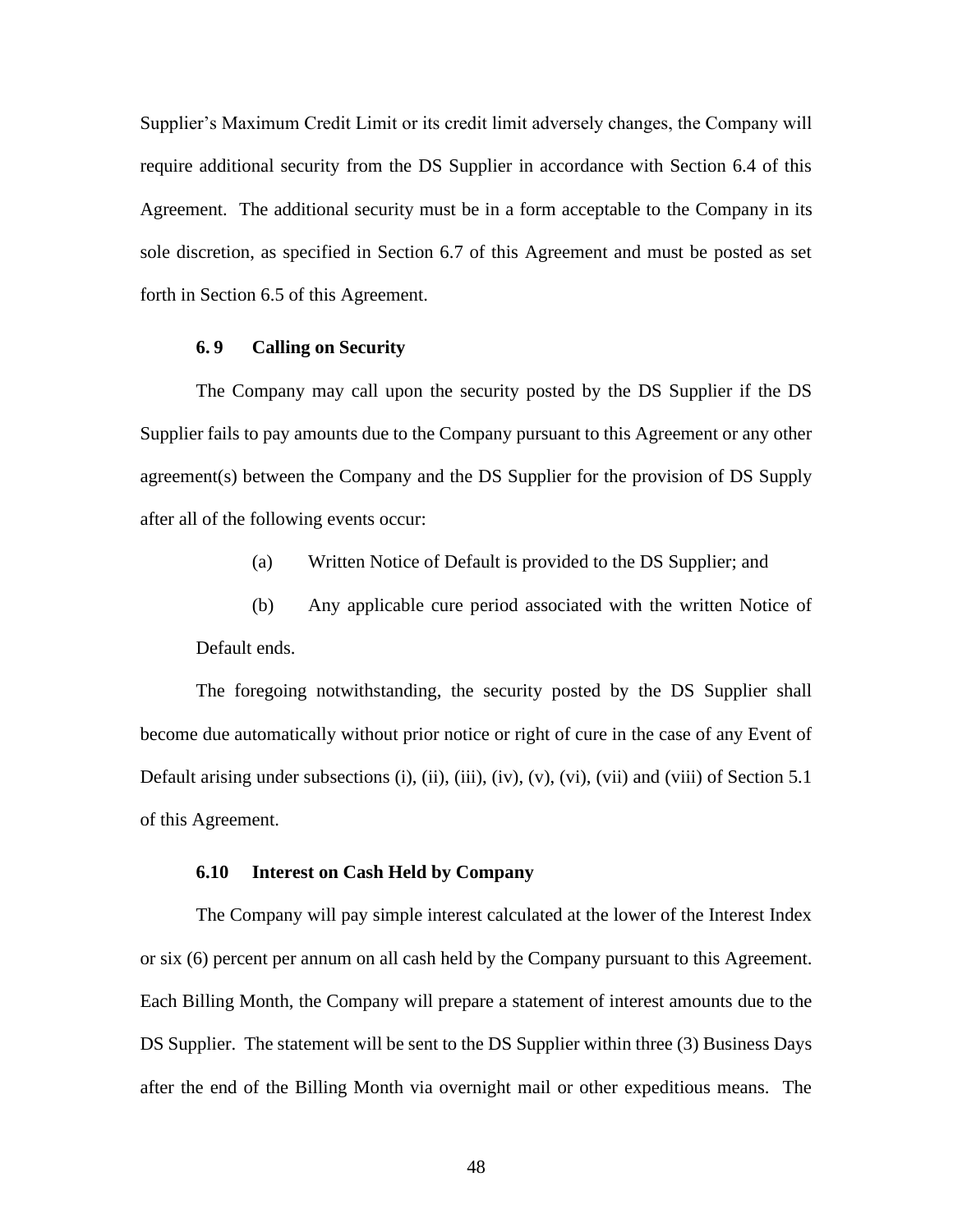Company shall make interest payments on the first Business Day after the  $5<sup>th</sup>$  day of each calendar month**.**

### **6.11 No Endorsement of DS Supplier**

The Company's determination that a DS Supplier is creditworthy pursuant to the process set forth above, shall not be deemed to constitute an express or implied warranty or guarantee of any kind with respect to the financial or operational qualifications of the DS Supplier. The Company will treat all DS Suppliers in a non-discriminatory manner and shall provide no preference to any DS Supplier.

### **6.12 Multiple DS Supply Agreements**

It is the intention of the Company and the DS Supplier that, in the event the DS Supplier is a party to other agreements with the Company for the provision of DS Supply that existed prior to the effective date of this Agreement, the Company will calculate the Margin applicable to all such agreements as set forth herein. Each DS Supplier that is a party to such other agreements with the Company for the provision of DS Supply hereby agrees that such other agreements are deemed amended by this Agreement for the purpose of calculating the Margin as described herein.

# **ARTICLE 7: PROCEDURES FOR ENERGY SCHEDULING, CAPACITY RESOURCE SUBMISSION AND TRANSMISSION PROCUREMENT**

### **7.1 Load Obligations**

The Company and the DS Supplier acknowledge and agree that (1) the Company shall determine the DS Load, (2) the Company shall allocate the DS Supply obligation using the DS Supplier Responsibility Share, (3) the Company shall provide the DS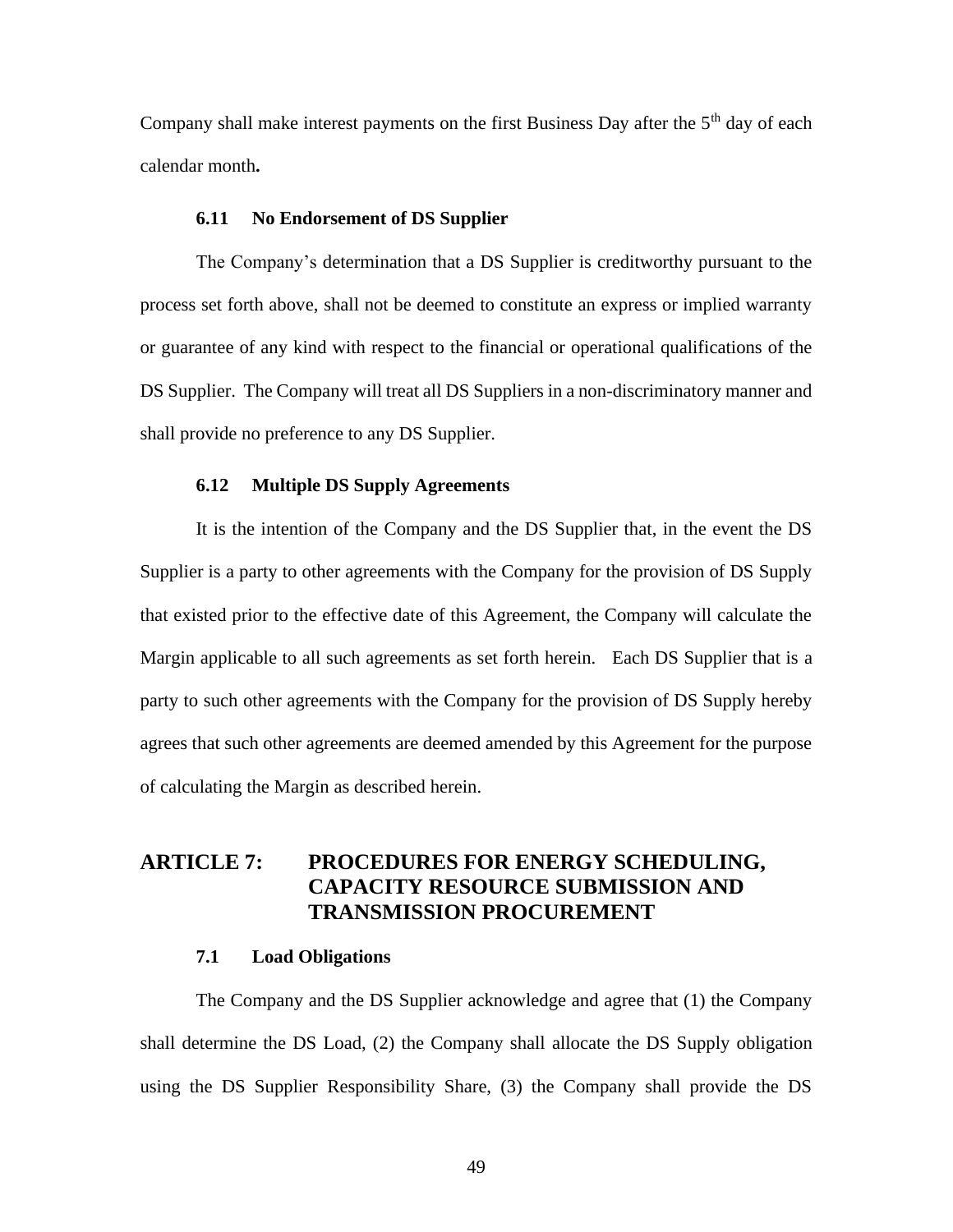Supplier's DS Supply obligation to PJM, and (4) the DS Supplier shall be responsible for meeting its DS Supply obligations as a LSE under the PJM Agreements.

### **7.2 Data Transmission**

The procedures for transmitting load obligation data to PJM for DS Supplier's DS Load shall be as set forth by PJM.

### **7.3 Energy Scheduling**

The Company is not obligated to provide any day ahead scheduling services. If the Company chooses to provide such services, the information provided is not guaranteed by the Company.

# **ARTICLE 8: THE ENERGY SETTLEMENT/RECONCILIATION PROCESS**

### **8.1 Energy Settlement By PJM**

The settlement process occurs at PJM to reflect the DS Supplier's actual Energy obligations in a supply/usage reconciliation process. The Energy obligations for each DS Supplier will be determined based on the DS Supplier Responsibility Share of the DS Load. The reconciled total DS Energy obligation will be based on the final total Energy loads for the Customers receiving DS service, including deration adjustments for marginal losses.

Any adjustments for billing and metering errors reported subsequent to the calculation of FMEA will be proportionally allocated by the Company to the DS Suppliers based on the respective DS Supplier Responsibility Share.

### **8.2 Energy Settlement by the Company**

In the event that actual DS Customer consumption data is not available until after the PJM deadline for conducting the final settlement, the Company will conduct the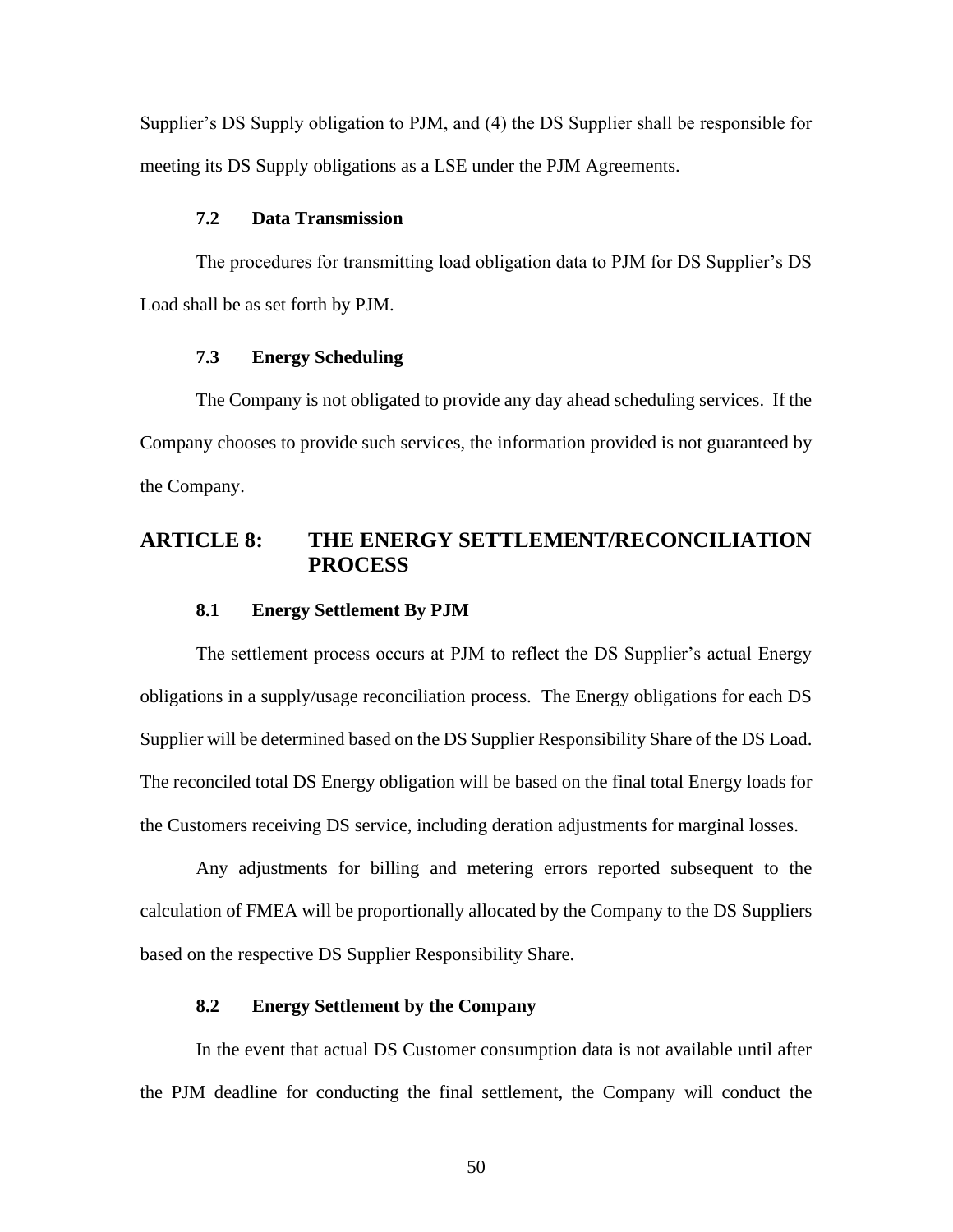settlement process with the DS Supplier. In the event PJM imposes penalties against the Company as a result of the DS Supplier's Transactions or failure to meet PJM requirements, such penalties shall be passed through by the Company to the DS Supplier as part of this settlement process. In addition, all other applicable charges from PJM, including any billing adjustments, will be appropriately allocated to the DS Supplier.

### **ARTICLE 9: BILLING AND PAYMENT**

### **9.1 The Company Payment of Obligations to the DS Supplier**

The Company shall pay all amounts due to the DS Supplier hereunder in accordance with the following provisions:

(a) Each Billing Month, the Company will prepare a Statement of amounts due to the DS Supplier. This Statement will show the aggregate amounts due based on the DS Fixed Price multiplied by the hourly Energy requirements of DS Supply used to determine the PMEA multiplied by the DS Fixed Percentage as shown in Appendix C, multiplied by the Seasonal Billing Factor, if applicable, for each hour of the Billing Month, plus the aggregate amounts due based on the DS Variable Price multiplied by the hourly Energy requirements of DS Supply used to determine the PMEA multiplied by the DS Variable Percentage as shown in Appendix C for each hour of the Billing Month. With respect to Variable Price Transactions, the Statement will also include additional amounts set forth in Appendix C.

(b) The Statement will be sent to the DS Supplier within eight (8) Business Days after the end of the Billing Month via overnight mail or other expeditious means.

(c) The Company shall make payment on the first Business Day after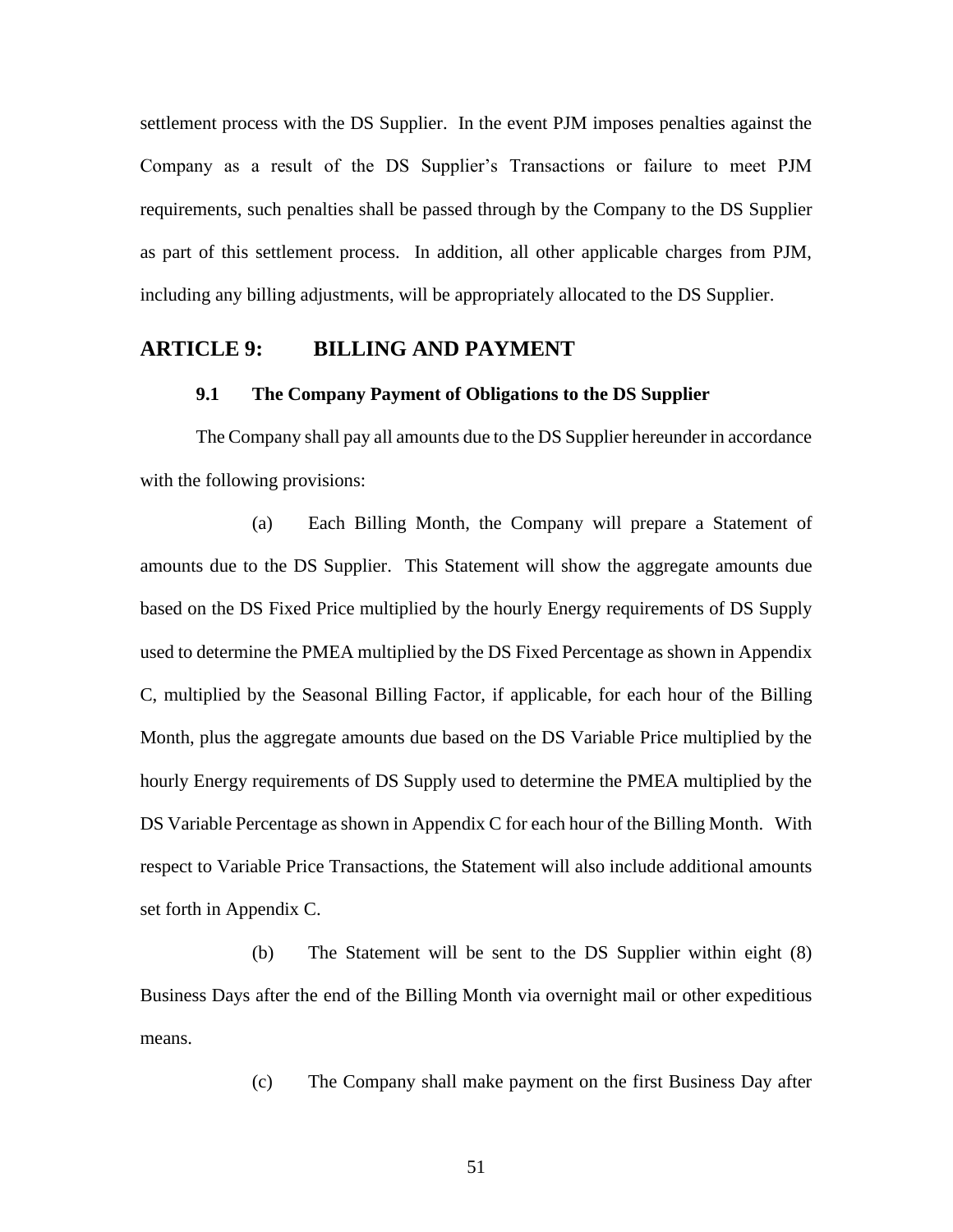the 19<sup>th</sup> day of each calendar month.

(d) To the extent that the FMEA differs from the PMEA, the Company shall pay or charge the DS Supplier for the PMEA/FMEA Adjustment Amount within the PJM deadline for conducting the final settlement.

(e) If each Party owes an amount to the other Party pursuant to this Agreement, including any related interest, payments or credits, the Parties may satisfy their respective obligations to each other by netting the aggregate amounts due to one Party against the aggregate amounts due to the other Party, with the Party, if any, owing the greater aggregate amount paying the other Party the difference between the amounts owed.

(f) Payments shall be subject to adjustment for any arithmetic errors, computation errors, meter reading errors, or other errors, provided that the errors become known within one (1) year of the termination of all Transactions under this Agreement.

(g) The Company shall make payments of funds payable to the DS Supplier by electronic transfer to a bank designated by the DS Supplier.

(h) If a good faith dispute arises between the Company and the DS Supplier regarding a Statement, the disputing Party shall be obligated to pay only the undisputed portion of the Statement, if any, and shall present the dispute in writing and submit supporting documentation to the non-disputing Party within one hundred twenty (120) calendar days from the date of the Statement in dispute. Statement disputes shall be addressed promptly, and in accordance with the dispute resolution procedures set forth in Article 11 of this Agreement. Upon resolution of a Statement dispute, any payments made to either Party will include simple interest on the payment at the lower of the Interest Index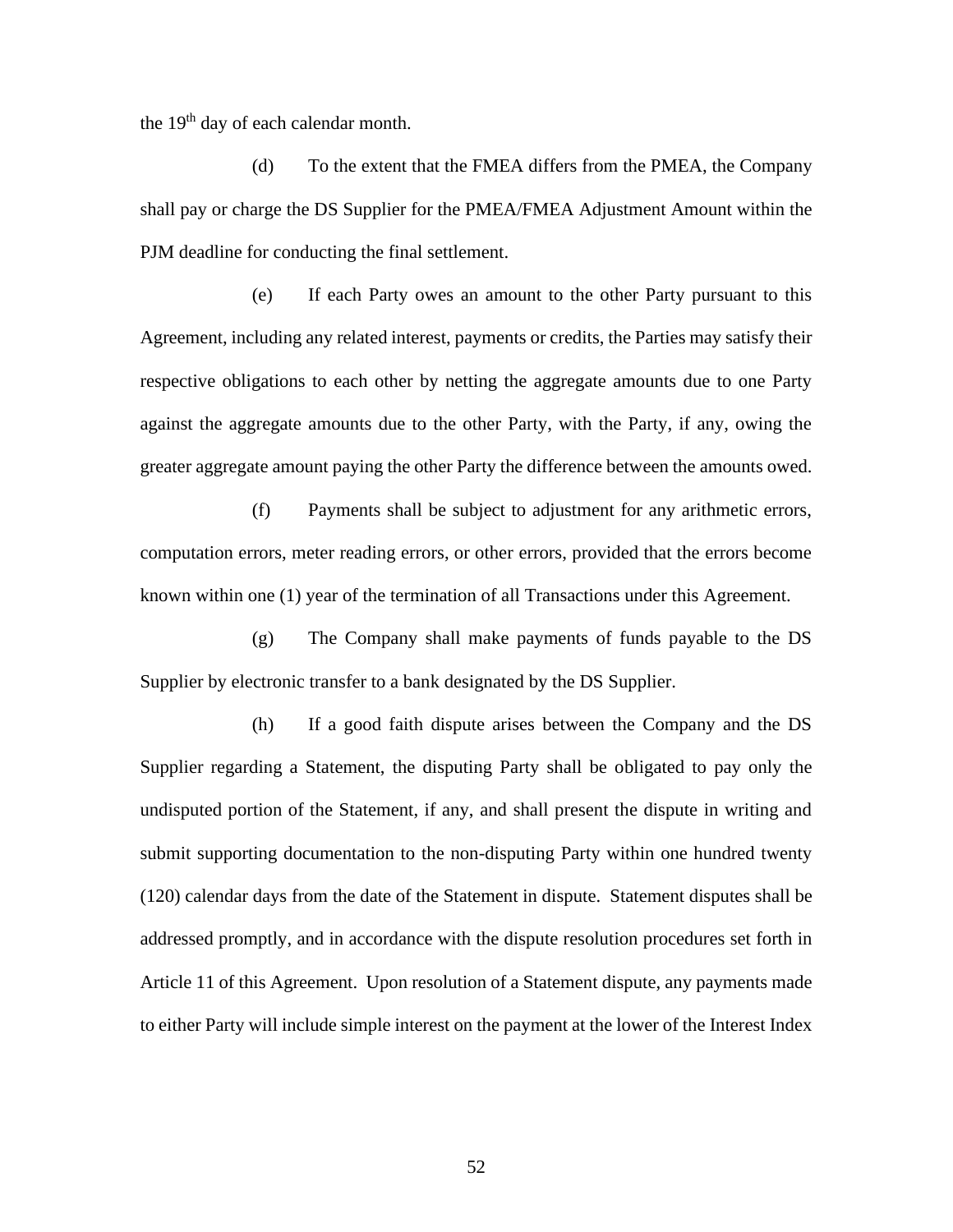or six (6) percent per annum payable from the date that notice of a Statement dispute was received by the non-disputing Party.

(i) If payment is made to the DS Supplier after the due date shown on the Statement, a late fee will be added to the unpaid balance until the entire Statement is paid. This late fee shall be the lesser of (a) the per annum rate of interest equal to the prime lending rate as may from time to time be published in The Wall Street Journal under "Money Rates" on such day (or if not published on such day on the most recent preceding day on which published), plus two percent (2%) or (b) the maximum rate permitted by applicable law.

### **9.2 Billing for DS Supplier's Obligations to Other Parties**

Except as set forth in Sections 2.5 and 2.6, the Company shall have no responsibility for billing between the DS Supplier and PJM; the DS Supplier and any Energy or Capacity source; or the DS Supplier and any other third party. The Company will be solely responsible for billing DS Customers for Default Service.

### **9.3 The DS Supplier Payment of Obligations to the Company**

The DS Supplier shall pay all Charges it incurs hereunder in accordance with the following provisions:

(a) Each Billing Month, the Company shall submit an invoice to the DS Supplier for all Charges owed by the DS Supplier under this Agreement. The DS Supplier shall make payment for Charges shown on the invoice. The due date will be on the first Business Day after the  $19<sup>th</sup>$  day of each calendar month. The invoice will be sent to the DS Supplier within eight (8) Business Days after the end of the Billing Month via overnight mail or other expeditious means.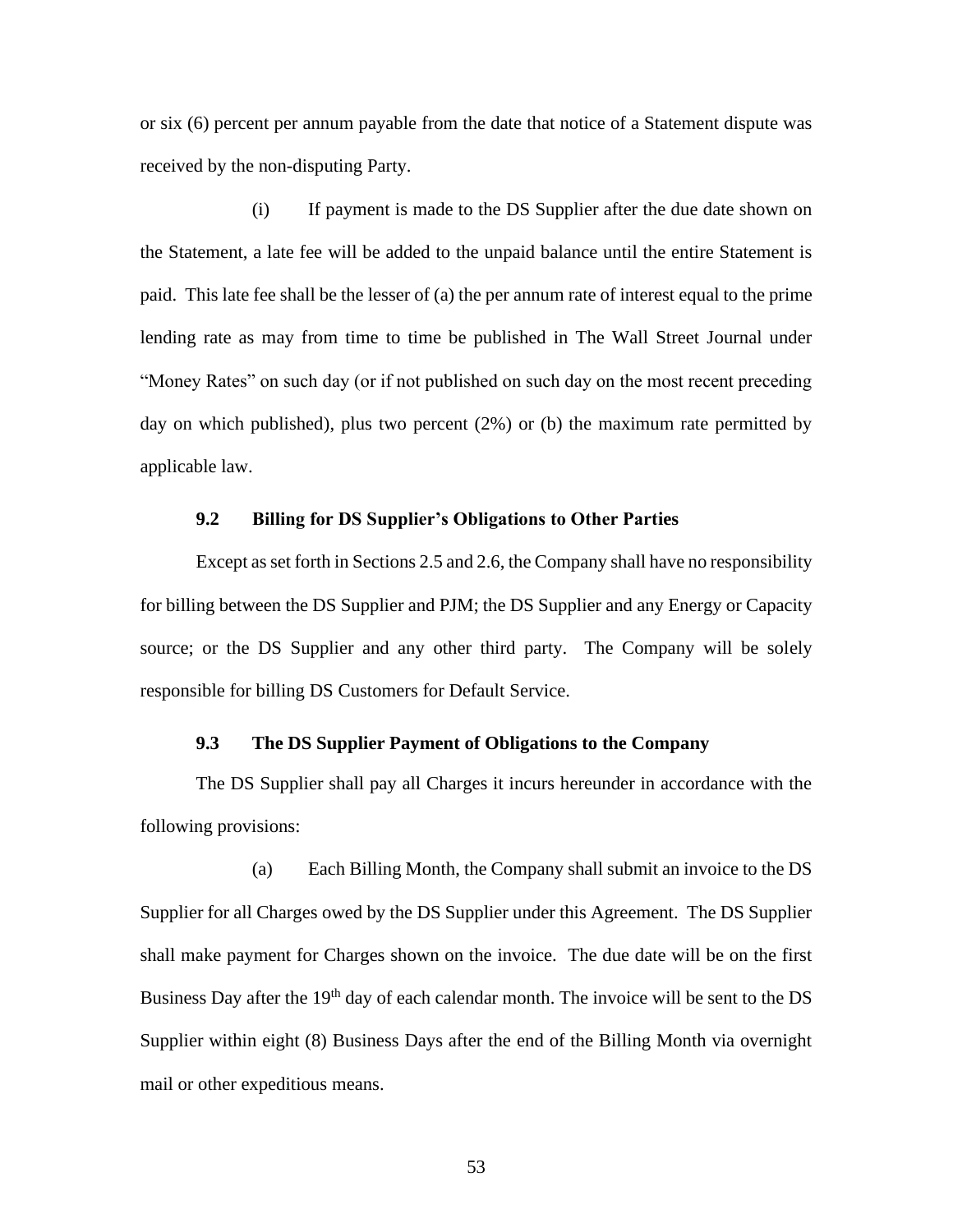(b) Invoices shall be subject to adjustment for any arithmetic errors, computation errors, meter reading errors, or other errors, provided that the errors become known within one (1) year of the termination of all Transactions of this Agreement.

(c) The DS Supplier shall make payments of funds payable to the Company by electronic transfer to a bank designated by the Company.

(d) If a good faith dispute arises between the Company and the DS Supplier regarding an invoice, the disputing Party shall pay only the undisputed portion of the invoice, if any, and shall present the dispute in writing and submit supporting documentation to the non-disputing Party within one hundred twenty (120) calendar days from the due date of the invoice in dispute. Billing disputes shall be addressed promptly, and in accordance with the dispute resolution procedures set forth in Article 11 of this Agreement. Upon resolution of a billing dispute, any payments made to either Party will include simple interest on the payment at the lower of the Interest Index or six (6) percent per annum payable from the date that notice of a bill dispute was received by the nondisputing Party.

(e) If payment is made to the Company after the due date shown on the invoice, a late fee will be added to the unpaid balance until the entire invoice is paid. This late fee shall be the lesser of (a) the per annum rate of interest equal to the prime lending rate as may from time to time be published in The Wall Street Journal under "Money Rates" on such day (or if not published on such day on the most recent preceding day on which published), plus two percent (2%) or (b) the maximum rate permitted by applicable law.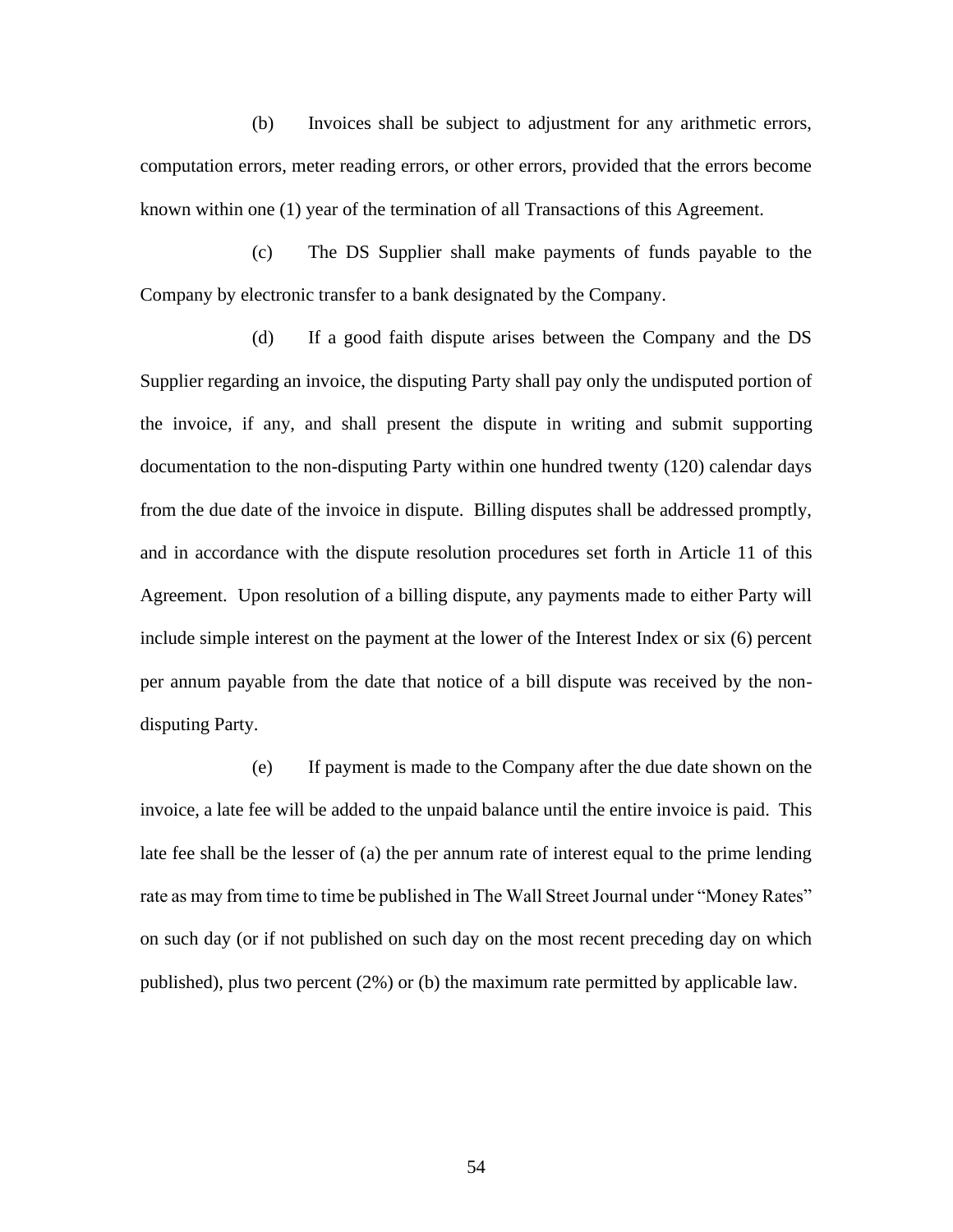### **ARTICLE 10: SYSTEM OPERATION**

The Parties shall adhere to any applicable operational requirements of PJM necessary to protect the integrity of the transmission system within the PJM Control Area and the transmission systems of interconnected control areas, and shall satisfy any and all PJM, RFC and NERC criteria, when applicable. The DS Supplier shall also adhere to any applicable operational requirements of the Company necessary to protect the integrity of the Company's local distribution system.

### **10.1 Disconnection and Curtailment By the Company**

The Company shall have the right, without incurring any liability to the DS Suppliers, to disconnect (or otherwise curtail, interrupt or reduce deliveries from) the DS Suppliers or to disconnect (or otherwise curtail, interrupt or reduce deliveries to) any Customer whenever the Company determines in the exercise of its good faith discretion, or when the Company is directed by PJM, that such a disconnection, curtailment, interruption or reduction is necessary to facilitate construction, installation, maintenance, repair, replacement or inspection of any of the Company's facilities; or due to any other reason affecting the safe and reliable operation of the Company's or a Customer's facilities, including, without limitation, an Emergency, forced outage or potential overloading of the Company's transmission and/or distribution circuits, potential damage to any Customer's facilities or any risk of injury to persons or property.

### **10.2 Inadvertent Loss of Service to DS Customers**

The Parties agree and acknowledge that service to DS Customers may be inadvertently lost due to storms, weather, accidents, breakage of equipment or other events beyond the reasonable control of the Company affecting the transmission and distribution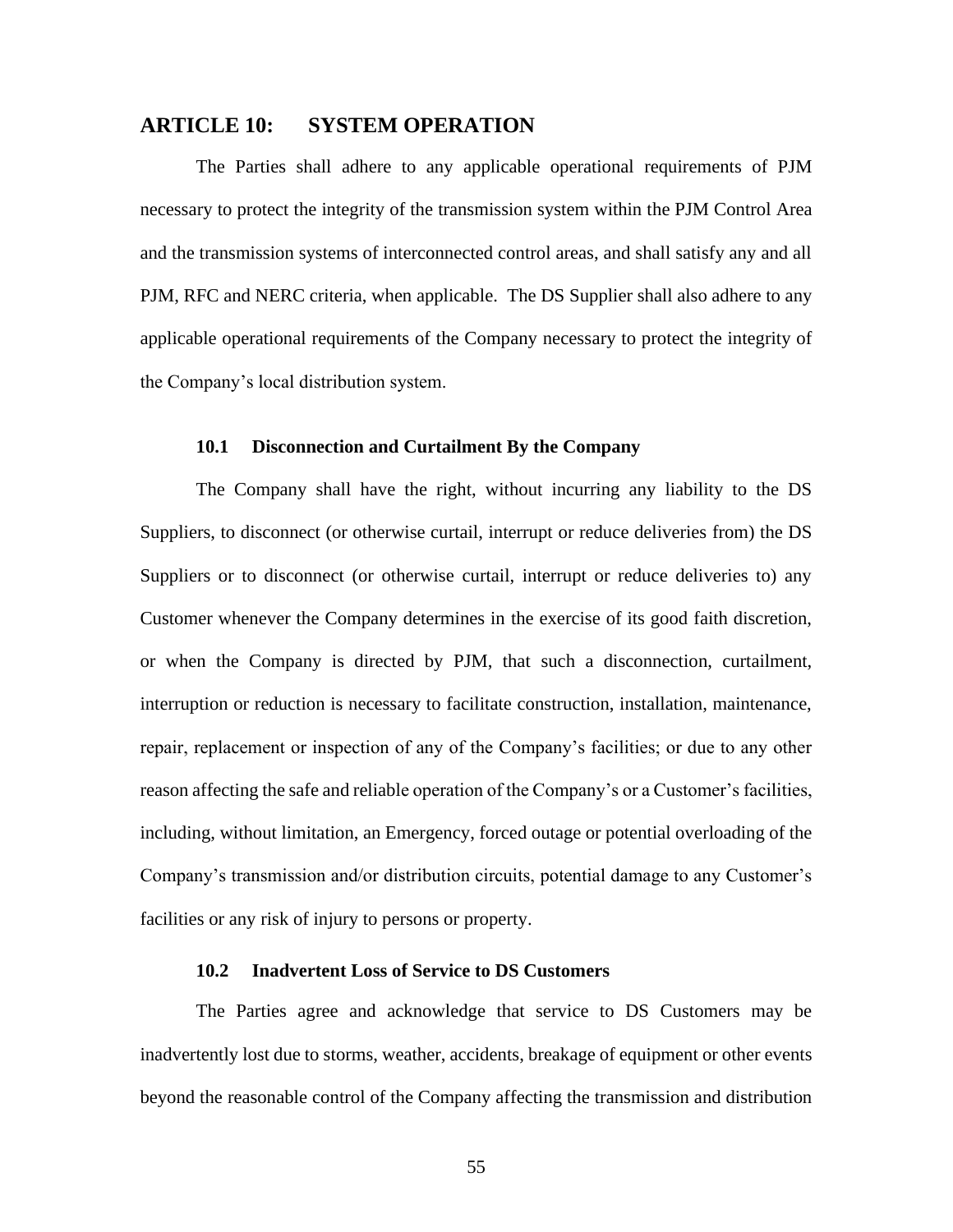system of the Company. Neither Party will have any liability to the other Party for the occurrence of such events except for the Company's obligation to pursue steps for the resumption of the disrupted service as set forth in Section 10.3 below. In no event will an inadvertent loss of service affect a Party's obligation to make any payments then due or becoming due with respect to performance rendered prior to such inadvertent loss of service.

### **10.3 Good Faith Efforts**

The Company shall use good faith efforts to: (a) minimize any curtailment, interruption or reduction in service to DS Customers to the extent reasonably practicable under the circumstances; (b) provide the DS Supplier with prior notification of any curtailment, interruption or reduction in service to DS Customers, to the extent reasonably practicable; and (c) resume service to DS Customers as promptly as reasonably practicable.

### **10.4 PJM Requirements**

The DS Supplier acknowledges and agrees that, as a member of PJM, the Company is bound by all PJM operating instructions, policies and procedures as are currently set forth in the PJM Operating Manual, which are available through the Internet on the PJM Home Page (http://www.pjm.com), as may be revised from time to time, which are needed to maintain the integrity of the PJM system. The DS Supplier acknowledges and agrees that it will cooperate with the Company so that the Company will be in compliance with all PJM Emergency Operations Procedures, which include, but are not limited to, those procedures pertaining to minimum and maximum generation Emergencies, and measures requiring involuntary Customer participation, such as supply voltage reduction or full interruption of Customer load by either manual or automatic means.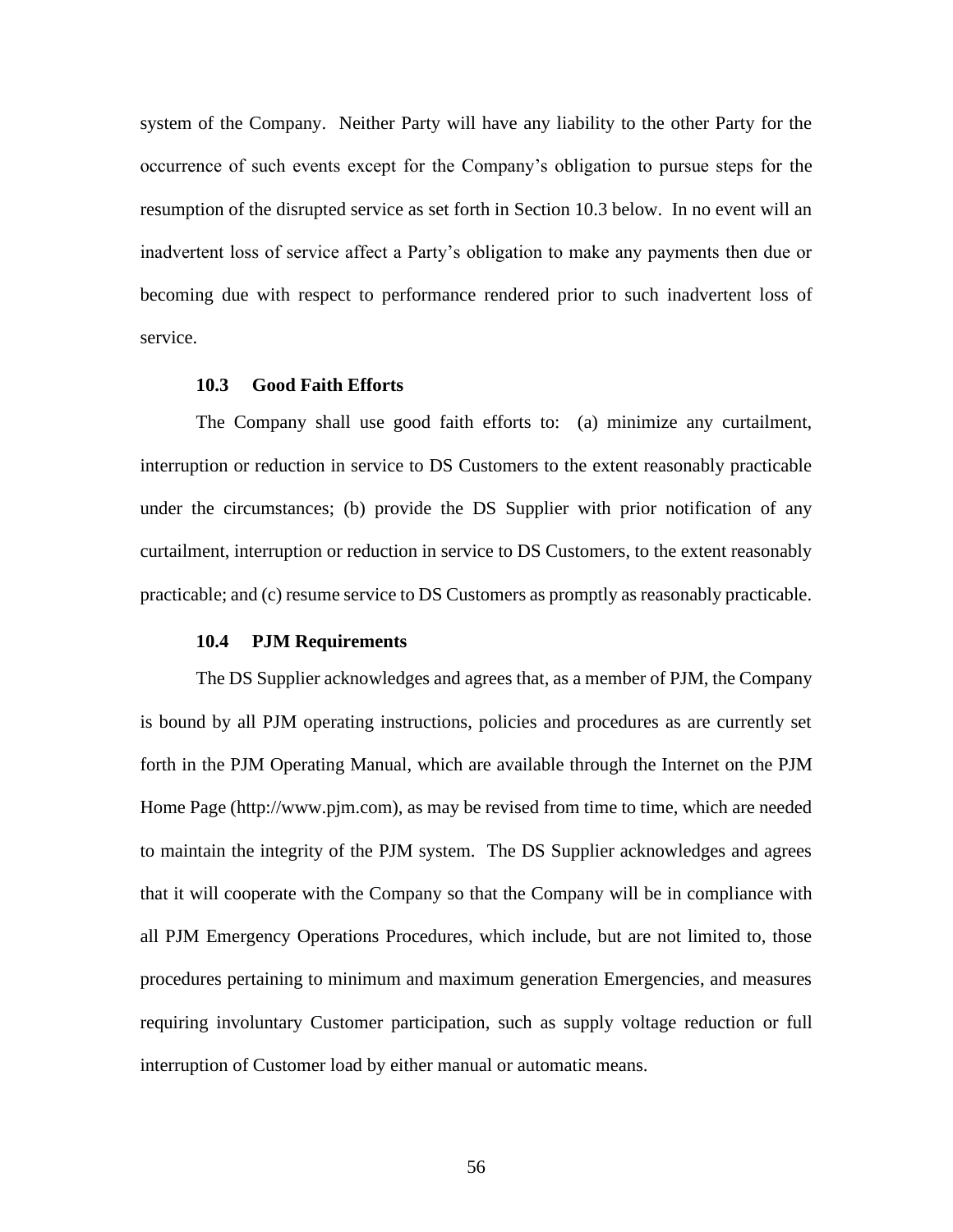#### **10.5 Compliance With Governmental Directives**

The DS Supplier also acknowledges and agrees that the Company may need to act in response to governmental or civil authority directives which may affect DS Load. The DS Supplier agrees to cooperate with the Company in order to comply with said directives.

## **ARTICLE 11: DISPUTE RESOLUTION**

### **11.1 Informal Resolution of Disputes**

Before pursuing resolution of any dispute arising out of this Agreement (other than an Event of Default under Section 5.1(i)-(ix), (xii), or (xvi)), the disputing Party shall provide written notice to the other Party setting forth the nature of the dispute, the amount involved, if any, and the remedies sought. The Parties shall use good faith and reasonable commercial efforts to informally resolve such dispute. Such efforts shall last for a period of at least thirty (30) calendar days from the date that the notice of the dispute is first delivered from one Party to the other Party. Any amounts that are owed by one Party to the other Party as a result of resolution of a dispute pursuant to this Section 11.1 (Informal Resolution of Disputes), shall be paid within two (2) Business Days of such resolution and the payment shall include interest calculated at the Interest Index from the original due date through the date of payment.

#### **11.2 Recourse to Agencies or Courts of Competent Jurisdiction**

After the requirements of Section 11.1 (Informal Resolution of Disputes) have been satisfied, all unresolved disputes, except as noted below, between the Parties shall be submitted to the appropriate authority. Nothing in this Agreement shall restrict the rights of either Party to file a complaint with the FERC under relevant provisions of the Federal Power Act ("FPA"), with the PaPUC under relevant provisions of the Applicable Legal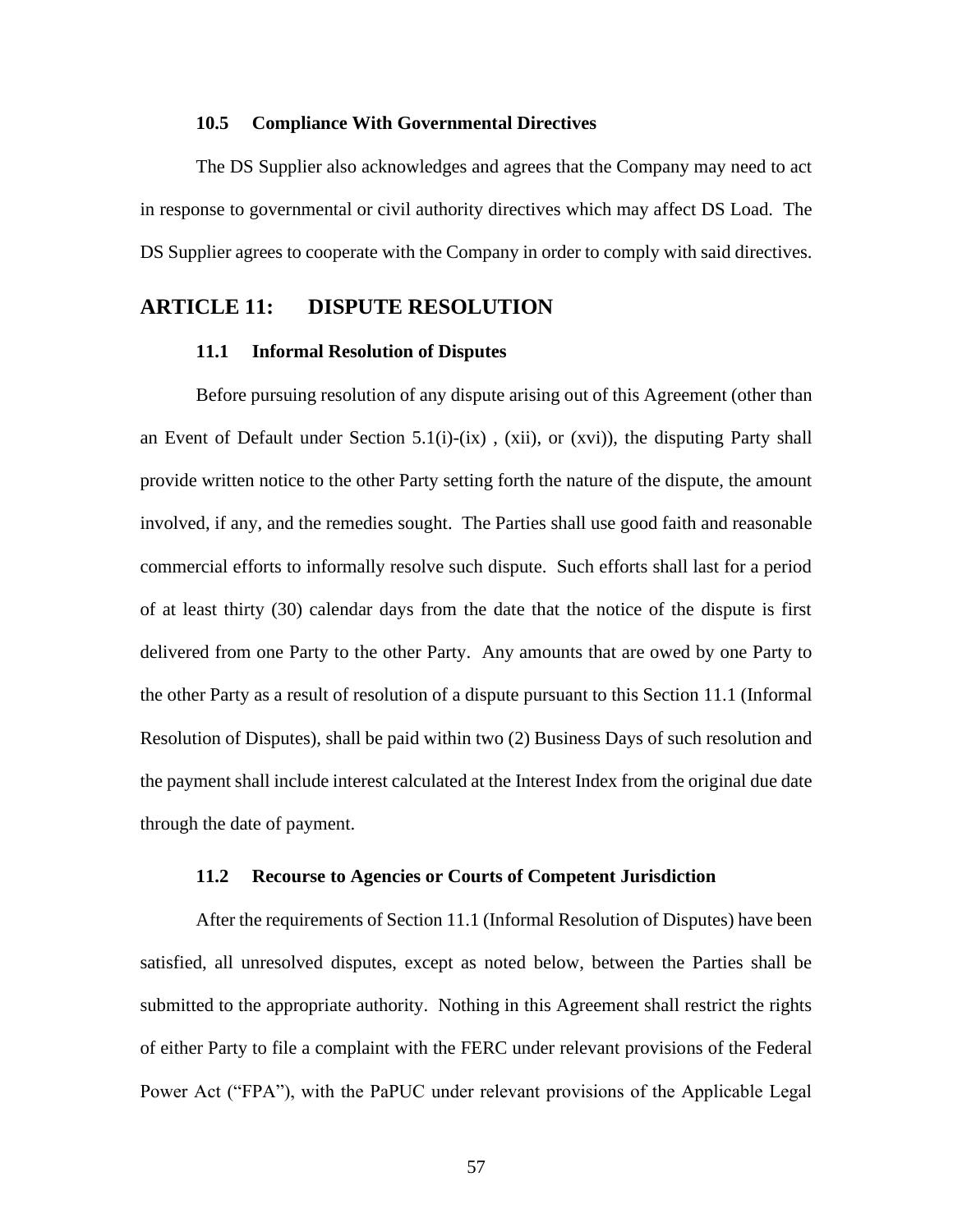Authorities, with a Pennsylvania State court or a federal court of competent jurisdiction and within reasonably close proximity to the Company. The Party's agreement hereunder is without prejudice to any Party's right to contest the jurisdiction of the agency or court to which a complaint is brought.

The Parties hereby acknowledge and agree that both Parties have negotiated and entered into this Agreement and all Transactions under this Agreement freely and in good faith and that the terms of this Agreement have not been affected in any way, either directly or indirectly, by (A) any fraud, duress, unfairness, or any inequity in the relative bargaining power of the Parties or (B) any manipulation, unlawful activity, disruption, anomaly, dysfunction, or other adverse market conditions of any type or description.

To the extent permitted by law and absent agreement to the contrary, each Party, for itself and its successors and assigns, hereby expressly and irrevocably waives its rights (i) to argue before any governmental authority that any review, modification, or rescission of this Agreement should be considered under any standard of review other than the "public interest" standard set forth in *United Gas Pipe Line Co. v. Mobile Gas Service Corp., 350 U.S. 332 (1956)* and *Federal Power Commission v. Sierra Pacific Power Co., 350 U.S. 348 (1956), affirmed by Morgan Stanley Capital Group, Inc. v. Public Utility District No. 1 of Snohomish County, Washington, et al.,* 554 U.S. 527 (2008) (the "Mobile-Sierra Doctrine"), and (ii) to argue before any governmental authority that any terms of this Agreement should be modified or rescinded based on (A) any claim of fraud, duress, unfairness, bad faith, or inequity in the relative bargaining power of the Parties or (B) any claim of market manipulation, unlawful activity, disruption, anomaly, dysfunction, or other adverse market conditions of any type or description.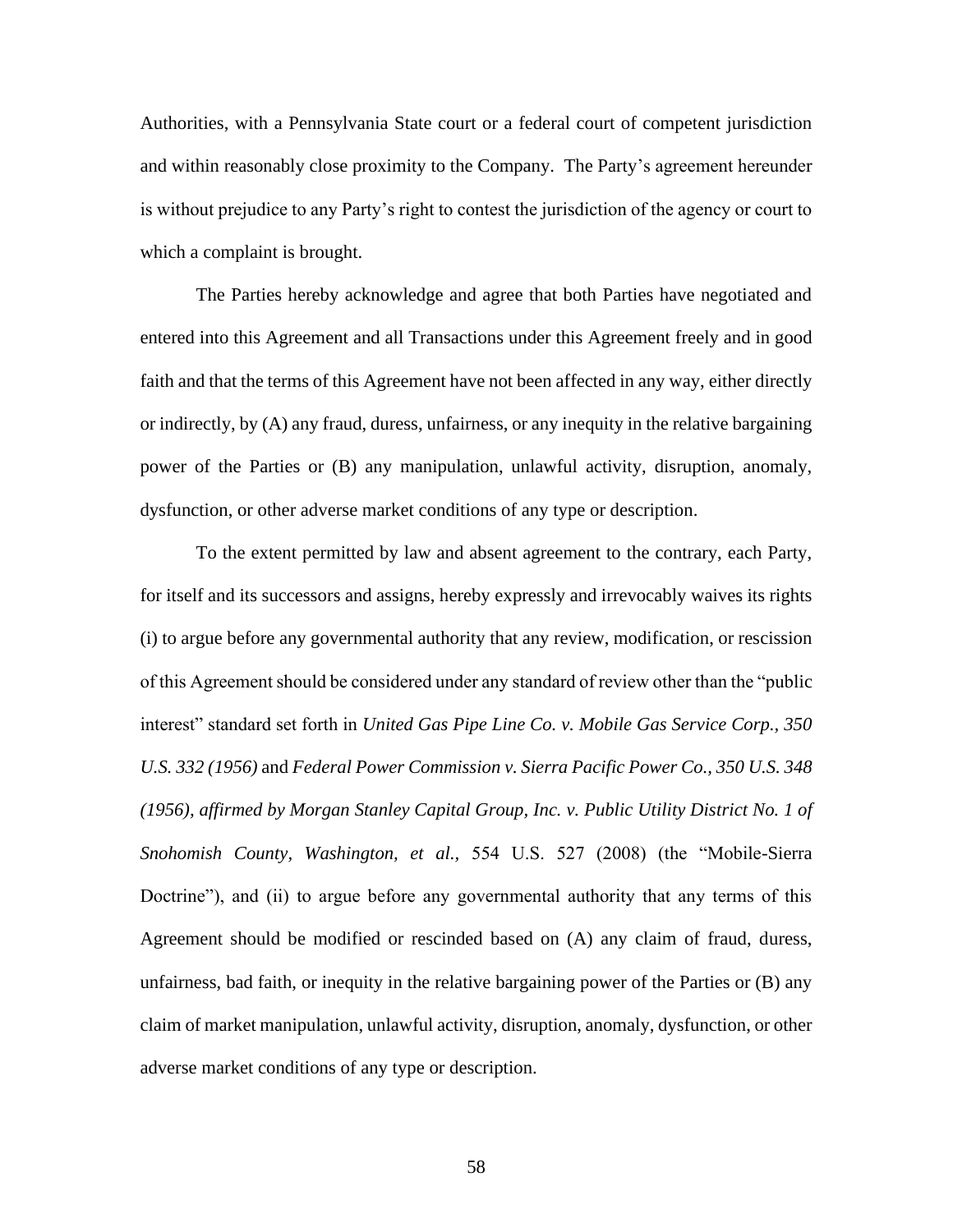# **ARTICLE 12: REGULATORY AUTHORIZATIONS AND JURISDICTION**

### **12.1 Compliance With Applicable Legal Authorities**

The Company and the DS Supplier are subject to, and shall comply with, all existing or future applicable federal, state and local laws, all existing or future dulypromulgated orders or other duly-authorized actions of PJM or of Applicable Legal Authorities.

### **12.2 FERC Jurisdictional Matters**

The inclusion herein of descriptions of procedures or processes utilized by PJM or otherwise subject to the jurisdiction of FERC is intended solely for informational purposes. If anything stated herein is found by the FERC to conflict with or be inconsistent with any provision of the FPA, or any rule, regulation, order or determination of the FERC under the FPA or if any existing procedures or processes utilized by PJM are duly modified, the applicable FERC rule, regulation, order, determination or modification shall control. To the extent required under any provision of the FPA, or any rule, regulation, order or determination of the FERC under the FPA, the Company and/or the DS Supplier, if applicable, shall use reasonable commercial efforts to secure, from time to time, all appropriate orders, approvals and determinations from the FERC necessary to support this Agreement.

### **12.3 Energy Efficiency, Conservation, and Retail Market Programs**

DS Supplier acknowledges that DS Customers may participate in energy efficiency and conservation programs offered by the Company (required by Applicable Legal Authorities or otherwise offered by the Company whether voluntarily or not), by PJM, or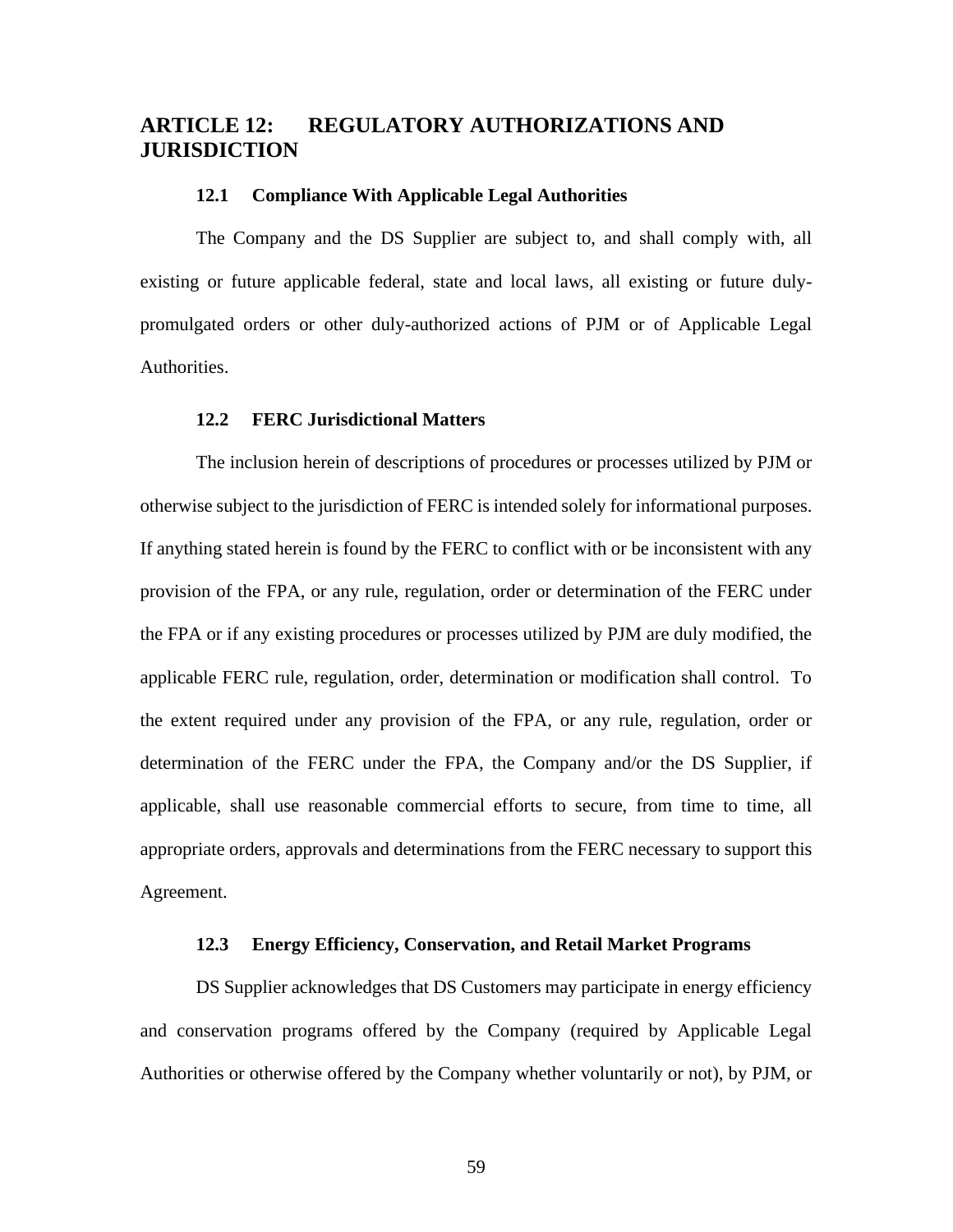by other third parties and, for the avoidance of doubt, any programs offered or conducted by the Company or other entities relating to or arising from the PaPUC's Investigation of Pennsylvania's Retail Electricity Market, PaPUC Docket No. I-2011-2237952 (including legislation enacted to address the Commission's Final Order in Docket No. I-2011- 2237952), and that such participation may reduce or change the amount of DS Supply that DS Supplier is required to provide and the amount of monies it may receive under this Agreement. The Company shall have no obligation whatsoever to DS Supplier with respect to the effect, if any, of such programs. DS Supplier is solely responsible for determining the effect, if any, of such programs on future load requirements.

## **ARTICLE 13: LIMITATION OF REMEDIES, LIABILITY AND DAMAGES**

### **13.1 Limitations on Liability**

Except as set forth in this Agreement, there is no warranty of merchantability or fitness for a particular purpose, and any and all implied warranties are disclaimed. The Parties confirm that the express remedies and measures of Damages provided in this Agreement satisfy the essential purposes hereof. For breach of any provision for which an express remedy or measure of Damages is provided, such express remedy or measure of Damages shall be the sole and exclusive remedy, the obligor's liability shall be limited as set forth in such provision and all other remedies or Damages at law or in equity are waived. If no remedy or measure of Damages is expressly provided herein, the obligor's liability shall be limited to direct actual Damages only, such direct actual Damages shall be the sole and exclusive remedy and all other remedies or Damages at law or in equity are waived. Unless expressly herein provided, neither Party shall be liable for consequential, incidental, punitive, exemplary or indirect Damages, lost profits or other business interruption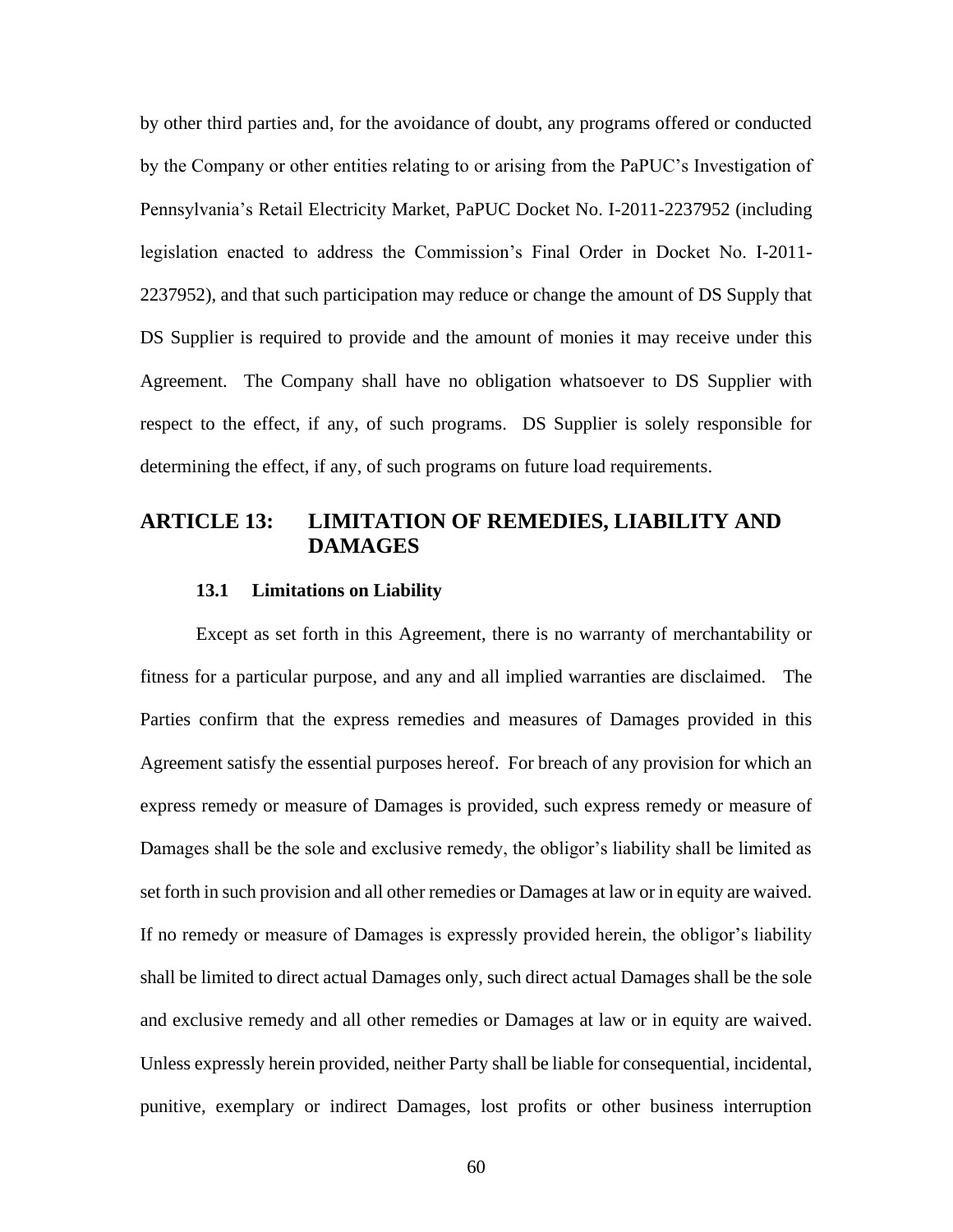Damages, by statute, in tort or contract, under any indemnity provision or otherwise. It is the intent of the Parties that the limitations herein imposed on remedies and the measure of Damages be without regard to the cause or causes related thereto, including the negligence or any Party, whether such negligence by sole, joint or concurrent, or active or passive. To the extent any Damages required to be paid hereunder are liquidated, the Parties acknowledge that the Damages are difficult or impossible to determine, or otherwise obtaining an adequate remedy is inconvenient and the Damages calculated hereunder constitute a reasonable approximation of the harm or loss.

### **13.2 Risk of Loss**

Solely for purposes of determining risk of loss and for determining the indemnity obligations under Article 14 of this Agreement, the Company shall be deemed to have custody and control of the electric Energy delivered by the DS Supplier upon receipt thereof into the Company's distribution system and until delivery thereof at the retail electric meter of the Customer; and the DS Supplier shall be deemed to have custody and control of the DS Supply at all times prior to receipt thereof by the Company. The Party deemed to have custody and control of DS Supply shall be responsible for all loss or damage to property or injury or death to persons arising in connection with such DS Supply while in its custody and control and shall indemnify the other Parties with respect to same as set forth in Article 14 of this Agreement.

## **ARTICLE 14: INDEMNIFICATION**

### **14.1 Indemnification**

(a) Should the Company become the defendant in, or obligor for, any third party claims and/or liabilities for losses, penalties, expenses, damage to property,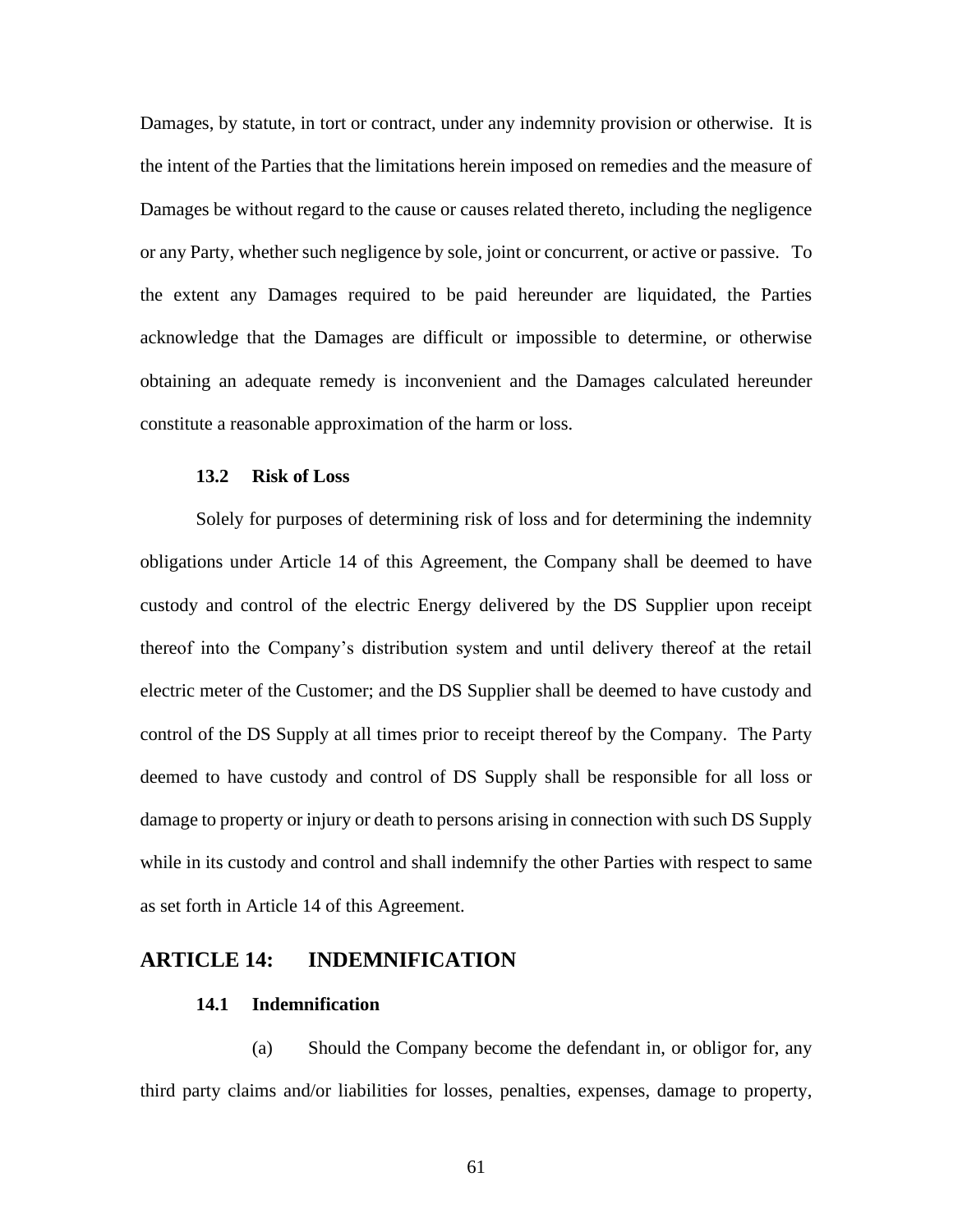injury to or death of any person including a Party's employees or any third parties, that were caused by or occur in connection with an act or omission of the DS Supplier with respect to an obligation arising under or in connection with this Agreement, or for which the DS Supplier has otherwise assumed liability under the terms of this Agreement, the DS Supplier shall defend (at the Company's option), indemnify and hold harmless the Company, its shareholders, board members, directors, officers and employees, from and against any and all such third party claims and/or liabilities, except to the extent that a court of competent jurisdiction determines that the losses, penalties, expenses or damages were caused wholly or in part by the gross negligence or willful misconduct of the Company. The Company may, at its own expense, retain counsel and participate in the defense of any such suit or action.

(b) Should the DS Supplier (the "Indemnified DS Supplier") become the defendant in, or obligor for, any third party claims and/or liabilities for losses, penalties, expenses, damage to property, injury to or death of any person including a Party's employees or any third parties, that were caused by or occur in connection with an act or omission of the Company with respect to an obligation arising under or in connection with this Agreement, or for which the Company has otherwise assumed liability under the terms of this Agreement, the Company shall defend (at the option of the Indemnified DS Supplier), indemnify and hold harmless the Indemnified DS Supplier, its shareholders, board members, directors, officers and employees, from and against any and all such third party claims and/or liabilities, except to the extent that a court of competent jurisdiction determines that the losses, penalties, expenses or damages were caused wholly or in part by the gross negligence or willful misconduct of the Indemnified DS Supplier. The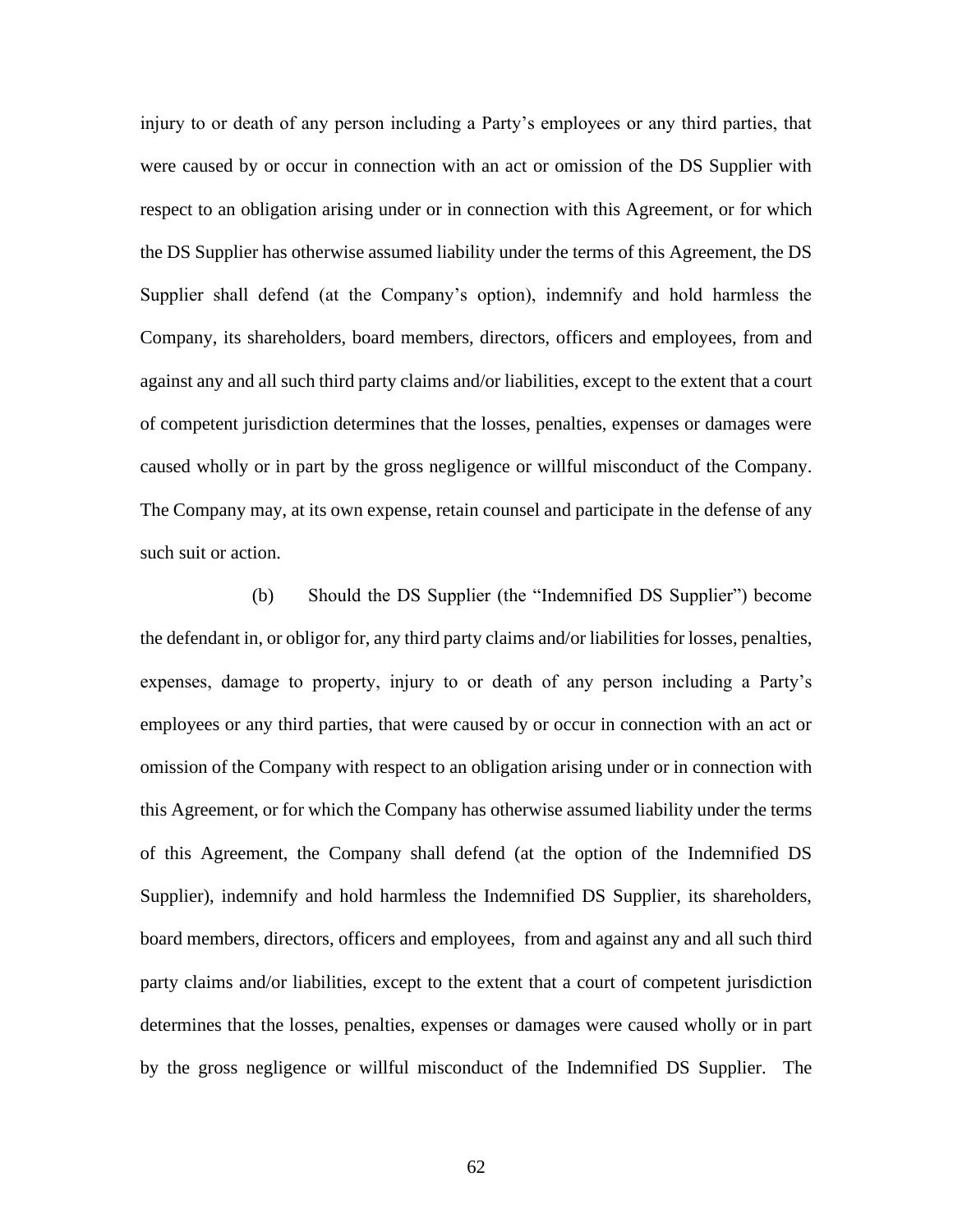Indemnified DS Supplier may, at its own expense, retain counsel and participate in the defense of any such suit or action.

(c) If either Party intends to seek indemnification under Article 14.1(a) or 14.1(b), as applicable, from the other Party, the Party seeking indemnification shall give the other Party notice of such claim within ninety (90) days of the later of the commencement of, or the Party's actual knowledge of, such claim or action. Such notice shall describe the claim in reasonable detail, and shall indicate the amount, estimated if necessary, of the claim that has been, or may be, sustained by said Party. To the extent that the other Party will have been actually and materially prejudiced as a result of the failure to provide such notice, such notice will be a condition precedent to any liability of the other Party under the provisions for indemnification contained in this Agreement. Neither Party may settle or compromise any claim without the prior consent of the other Party; provided, however, said consent shall not be unreasonably withheld, conditioned or delayed.

#### **14.2 Survives Agreement**

The obligation of a Party to defend, indemnify, and hold harmless another Party under this Article shall survive termination of this Agreement, and shall not be limited in any way by any limitation on the amount or type of damages, compensation or benefits payable by or for either Party under any statutory scheme, including any workers' compensation acts, disability benefit acts or other employee benefit acts.

## **ARTICLE 15: FORCE MAJEURE**

### **15.1 Force Majeure**

Notwithstanding anything in this Agreement to the contrary, the Parties shall be excused from performing their respective obligations under this Agreement (other than the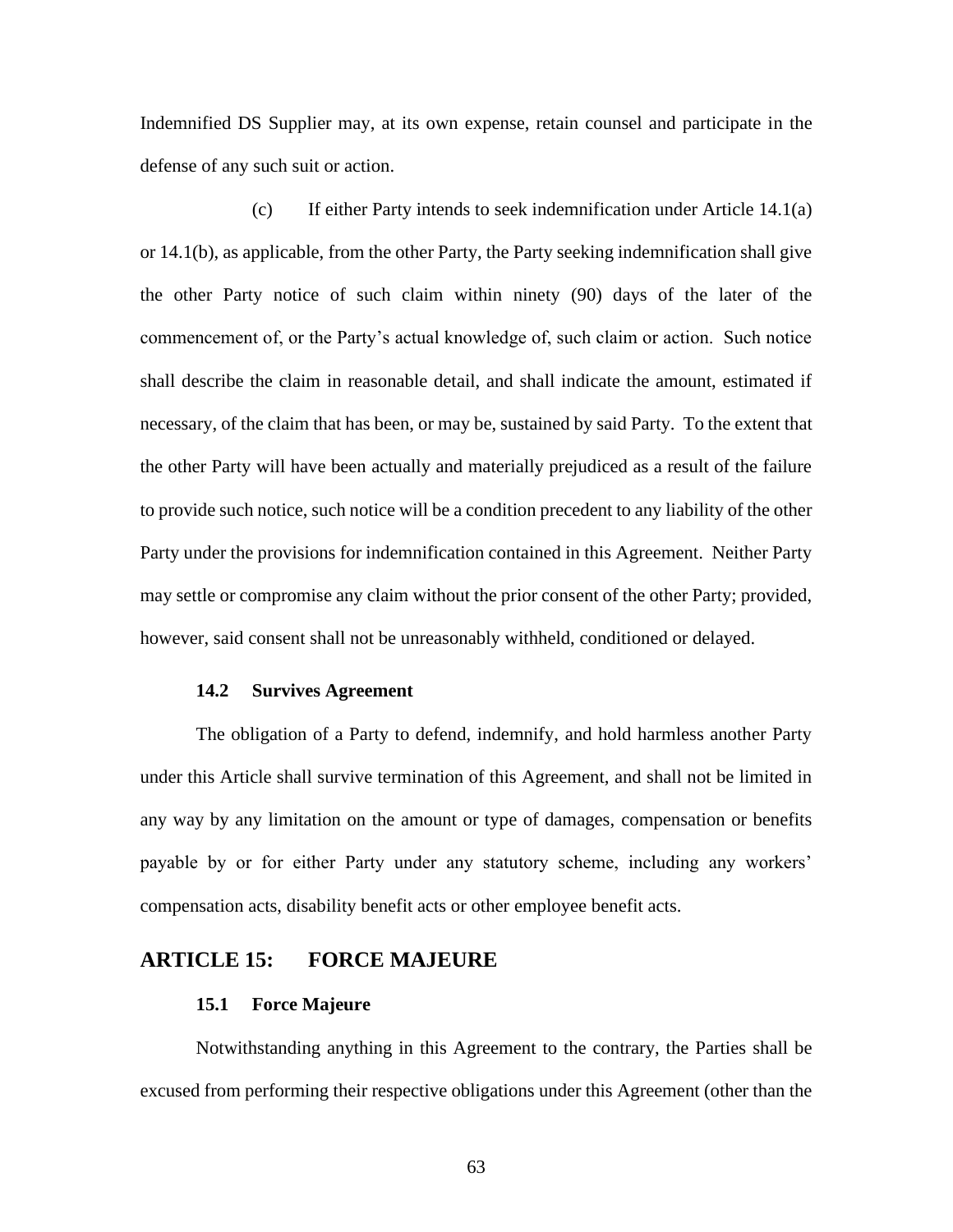obligation to make payments with respect to performance prior to the event of Force Majeure) and shall not be liable for damages or otherwise due to their failure to perform, during any period that one Party is unable to perform due to an event of Force Majeure, provided that the Party declaring an event of Force Majeure shall: (i) act expeditiously to resume performance; (ii) exercise all commercially reasonable efforts to mitigate or limit damages to the other Party; and (iii) fulfills the requirements set forth in Article 15.2 (Notification).

### **15.2 Notification**

A Party unable to perform under this Agreement due to an event of Force Majeure shall: (i) provide prompt written notice of such event of Force Majeure to the other Party, which shall include an estimate of the expected duration of the Party's inability to perform due to the event of Force Majeure; and (ii) provide prompt notice to the other Party when performance resumes.

## **ARTICLE 16: MISCELLANEOUS PROVISIONS**

#### **16.1 Notices**

Unless otherwise stated herein, all notices, demands or requests required or permitted under this Agreement shall be in writing and shall be personally delivered or sent by overnight express mail or courier service. Notice may also be provided via e-mail or facsimile transmission (with the original transmitted by any of the other delivery methods specified in the previous sentence) addressed per the notification information for the DS Supplier and Company as set forth in Appendix C hereto.

Such notices, demands or requests shall also be provided to such other person at such other address as a Party may designate by like notice to the other Party. Notice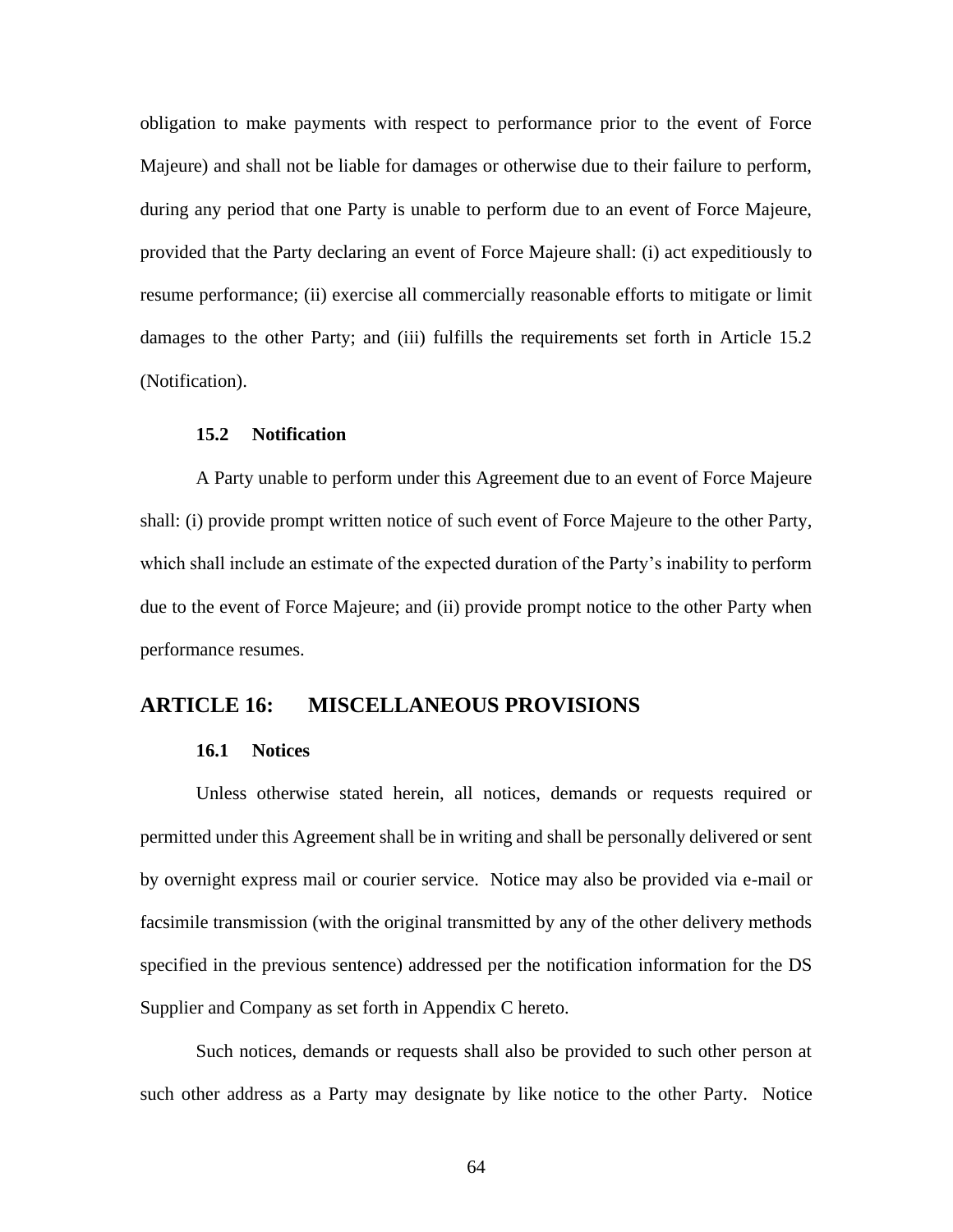received after the close of the Business Day shall be deemed received on the next Business Day.

### **16.2 No Prejudice of Rights**

The failure of a Party to insist on any one or more instances upon strict performance of any provisions of this Agreement, or to take advantage of any of its rights hereunder, shall not be construed as a waiver of any such provisions or the relinquishment of any such right or any other right hereunder, which shall remain in full force and effect. No term or condition of this Agreement shall be deemed to have been waived and no breach excused unless such waiver or consent to excuse is in writing and signed by the Party claimed to have waived or consented to excuse.

#### **16.3 Assignment**

Parties shall not assign any of their rights or obligations under this Agreement without obtaining the prior written consent of the non-assigning Party, which consent shall not be unreasonably withheld. The Company agrees that it shall grant its consent to a proposed assignment by the DS Supplier if the proposed assignee meets all of the Company's creditworthiness requirements then in effect under this Agreement and any applicable load cap restrictions. No assignment of this Agreement shall relieve the assigning Party of any of its obligations under this Agreement until such obligations have been assumed by the assignee and all necessary consents have been obtained. Any assignment in violation of this Section 16.3 shall be void; provided, however, the Company may assign any or all of its rights and obligations under this Agreement notwithstanding anything contained herein to the contrary, without the DS Supplier's consent, to any entity succeeding to all or substantially all of the assets of the Company, if such assignee agrees, in writing, to be bound by all of the terms and conditions hereof and all necessary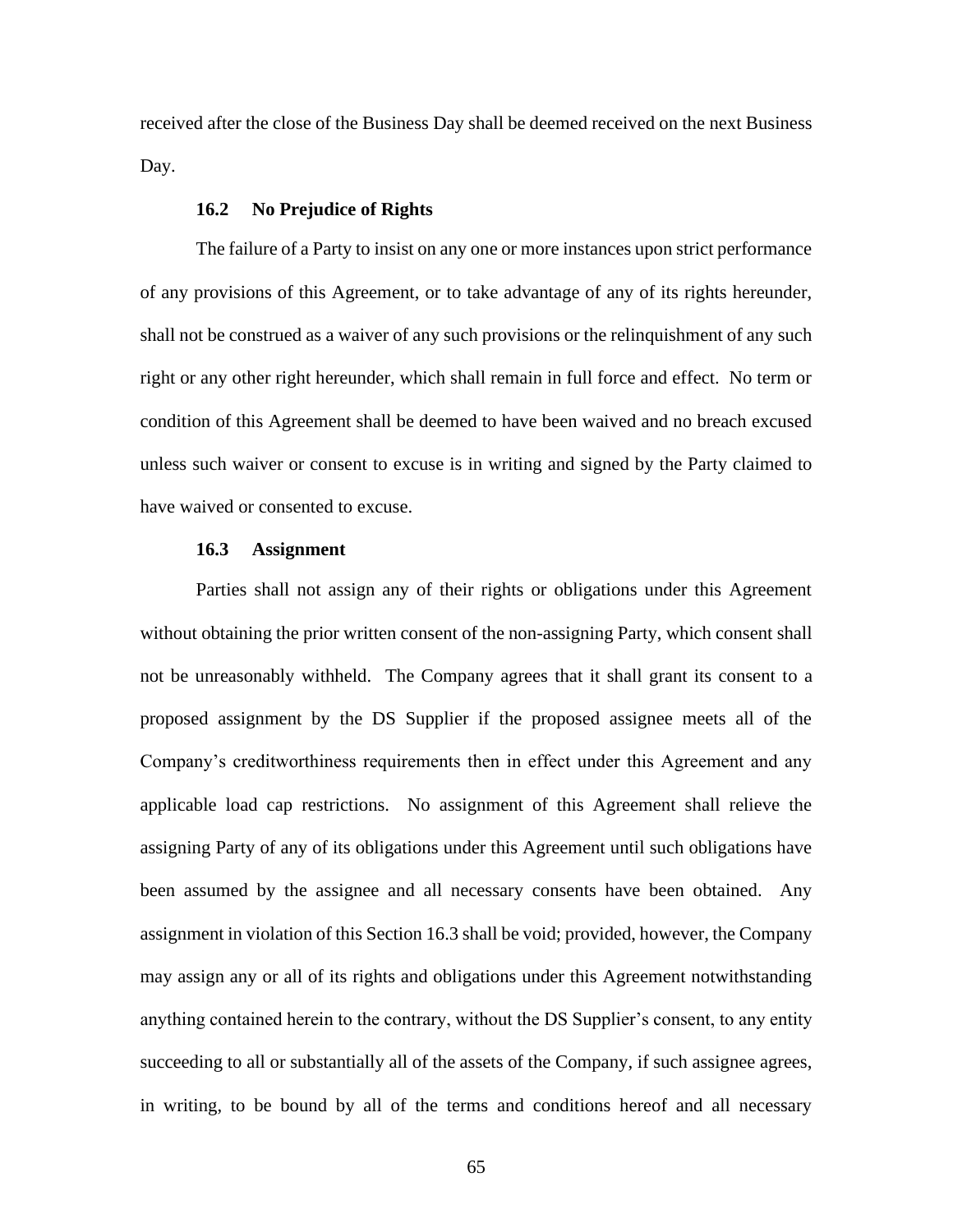regulatory approvals are obtained. The DS Supplier may, with prior written notice to the Company but without obtaining the approval of the Company, assign the accounts, revenues or proceeds under this Agreement to a third party. The Company agrees that, following receipt of such notice of the assignment of accounts, revenues or proceeds and such other documentation that the Company may reasonably request, the Company will pay amounts becoming due to the assigning DS Supplier under this Agreement directly to the designated assignee; provided, however, that nothing herein shall enlarge or expand the rights of such designated assignee beyond the rights granted to the DS Supplier and the right of such designated assignee to receive payments shall be subject to all defenses, offsets and claims of the Company arising under this Agreement.

#### **16.4 Governing Law and Venue**

To the extent not subject to the jurisdiction of the FERC, questions including those concerning the formation, validity, interpretation, execution, amendment, termination and construction of this Agreement shall be governed by the laws of the Commonwealth of Pennsylvania, without regard to principles of conflicts of law. Except for matters jurisdictional to FERC, the PaPUC or the appellate courts having jurisdiction over the PaPUC or FERC matters, all disputes hereunder shall be resolved in the Pennsylvania State court or Federal court of competent jurisdiction and within reasonably close proximity to the Company. Each Party hereby waives its respective rights to any jury trial with respect to any litigation arising under or in connection with this Agreement.

### **16.5 Regulatory Approvals**

DS Supplier agrees to cooperate, to the fullest extent necessary, to obtain any and all required State, Federal or other regulatory approvals of the Agreement and/or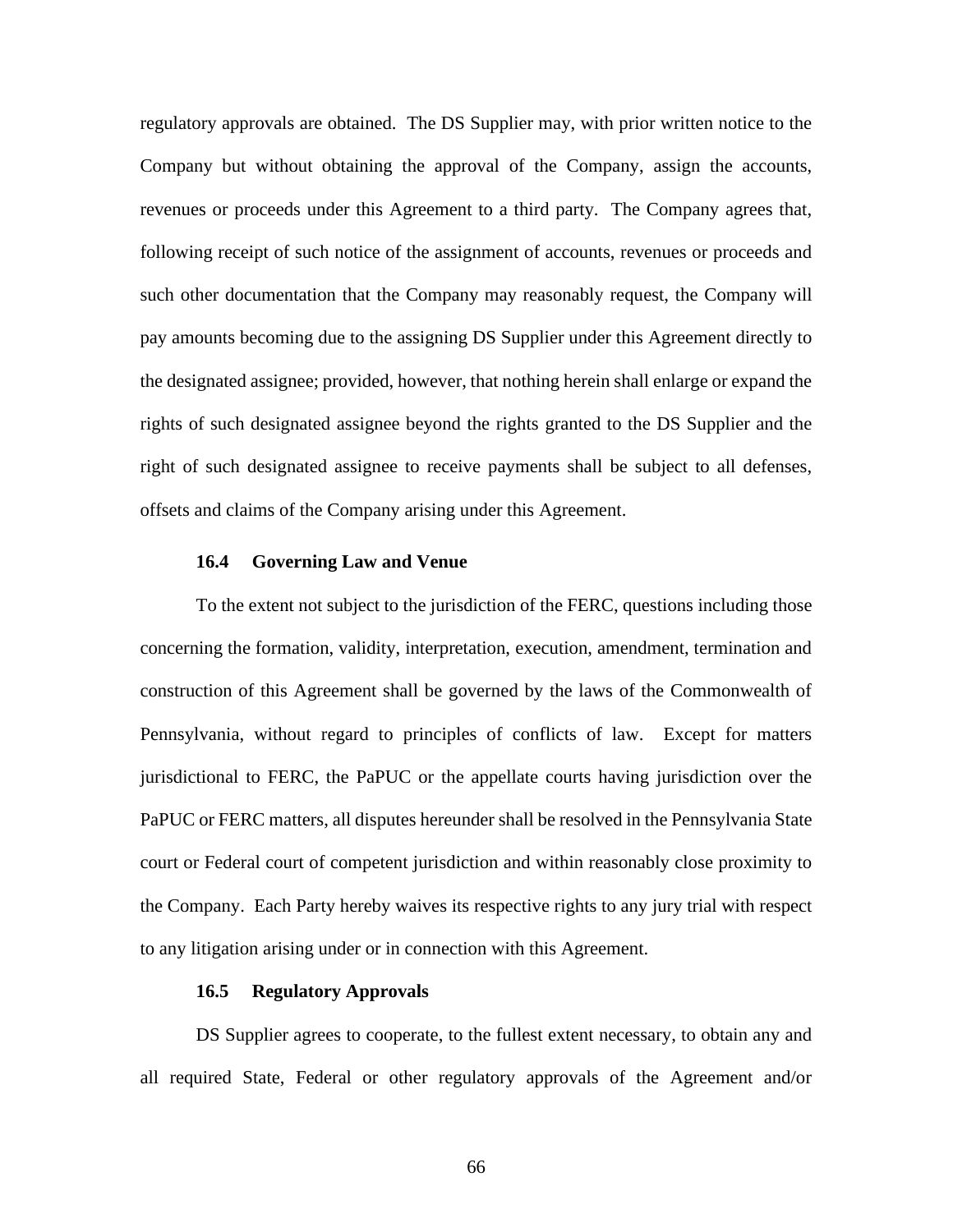Transaction Confirmations hereunder. The commencement of the Delivery Period and the obligations hereto are subject to (i) the receipt or waiver by Company of all Company required regulatory approvals, (ii) the receipt or waiver by DS Supplier of all DS Supplier required regulatory approvals, and (iii) PaPUC approval.

### **16.6 Headings**

The headings and subheadings contained in this Agreement are used solely for convenience and do not constitute a part of the Agreement between the Parties hereto, nor should they be used to aid in any manner in the construction of this Agreement.

#### **16.7 Third Party Beneficiaries**

This Agreement is intended solely for the benefit of the Parties hereto and nothing in this Agreement shall be construed to create any duty, or standard of care with reference to, or any liability to, any person not a Party to this Agreement.

### **16.8 General Miscellaneous Provisions**

(a) This Agreement shall not be interpreted or construed to create an association, joint venture, or partnership between the Parties, or to impose any partnership obligation or liability upon any Party. No Party shall have any right, power, or authority to enter into any agreement or undertaking for, or on behalf of, or to act as or be an agent or representative of, or to otherwise bind, any other Party.

(b) Cancellation, expiration or Early Termination of this Agreement shall not relieve the Parties of obligations that by their nature survive such cancellation, expiration or termination, including warranties, remedies, promises of indemnity and confidentiality.

(c) Should any provision of this Agreement be held invalid or unenforceable, such provision shall be invalid or unenforceable only to the extent of such invalidity or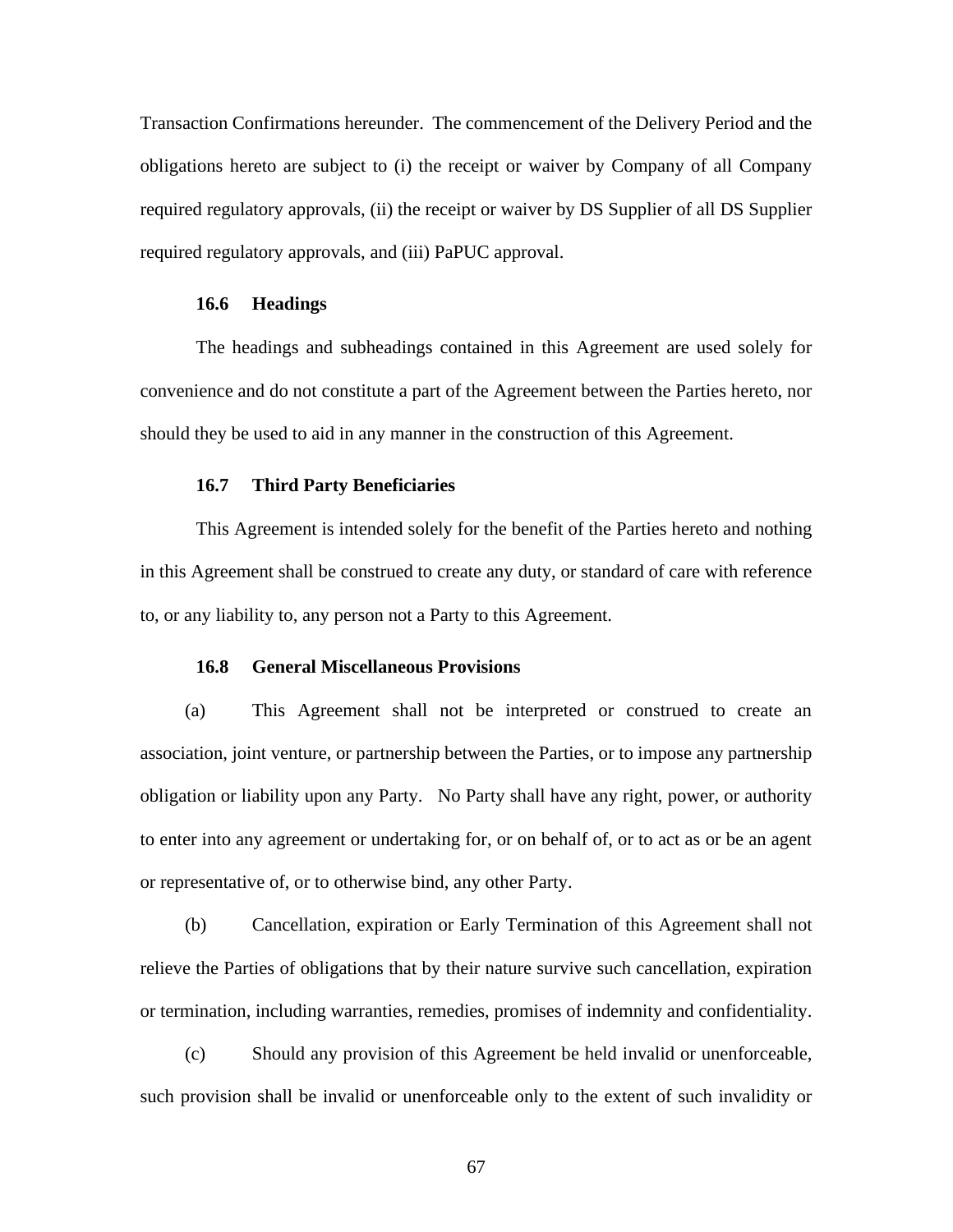unenforceability without invalidating or rendering unenforceable any other provision hereof unless it materially changes the agreement of the Parties; provided that in such event the Parties shall use commercially reasonable efforts to amend this Agreement or any Transaction in order to give effect to the original intention of the Parties.

(d) Each of the Parties acknowledges that it has read this Agreement, understands it, and agrees to be bound by its terms. This Agreement is intended by the Parties as a final expression of their agreement. The Parties further agree that this Agreement is the complete and exclusive statement of agreement and supersedes all proposals (oral or written), understandings, representations, conditions, warranties, covenants and all other communications between the Parties relating thereto. This Agreement shall be considered for all purposes as prepared through the joint efforts of the Parties and shall not be construed against one Party or the other as a result of the preparation, substitution, submission or other event of negotiation, drafting or execution hereof. Each Party further agrees that it will not assert, or defend itself, on the basis that any applicable tariff is inconsistent with this Agreement or any Transaction.

#### **16.9 Taxes**

As between the Parties: (i) the DS Supplier is responsible for the payment of all taxes imposed by all present and future federal, state, municipal or other taxes imposed by any taxing authority on the wholesale sales of DS Supply under this Agreement; and (ii) the Company is responsible for the payment of all taxes imposed by all present and future federal, state, municipal or other taxes imposed by any taxing authority on retail sales of DS Supply under this Agreement. Should the DS Supplier be required to remit any Pennsylvania State sales and use taxes directly to the applicable taxing authority, other than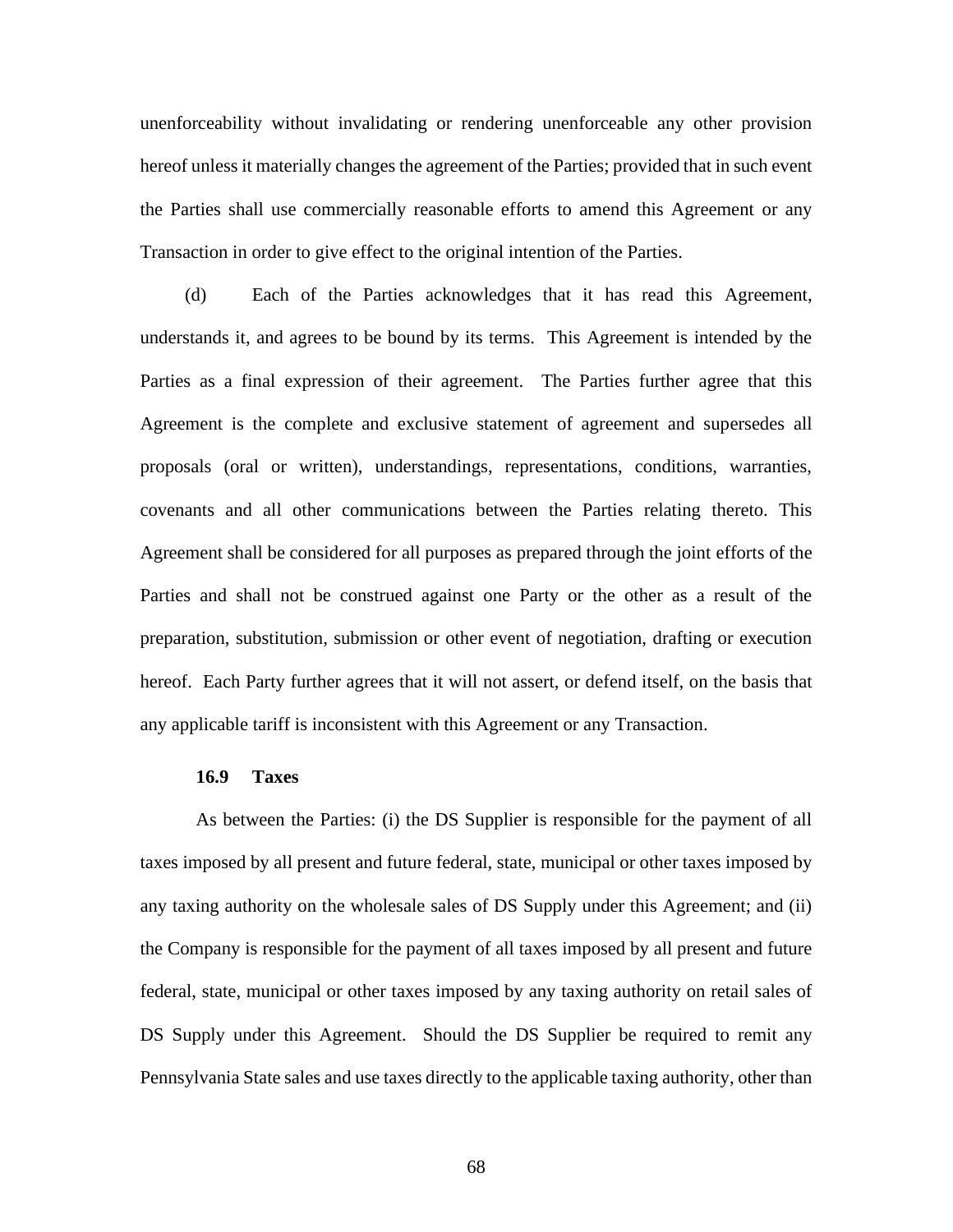taxes previously collected by the DS Supplier on behalf of the Company, the Company will defend and indemnify the DS Supplier for such sales and use taxes and will pay to the DS Supplier all such tax amounts upon demand. If any Transaction is exempt from the payment of any sales and use taxes, the affected DS Supplier will, if requested, provide the Company with valid tax exemption certificates. Should the Company be required to remit any sales and use taxes directly to any applicable taxing authority, other than taxes previously collected by the Company directly from the DS Supplier, the DS Supplier will defend and indemnify the Company and will pay to the Company all such tax amounts upon demand.

#### **16.10 Audit**

Each Party has the right on at least three (3) Business Days prior written notice, at its sole expense and during normal working hours, to examine the records of the other Party to the extent reasonably necessary to verify the accuracy of any statement, charge or computation made pursuant to this Agreement. If any such examination reveals any inaccuracy in any statement, the necessary adjustments in such statement and the payments thereof will be made in accordance with Article 9 (Billing and Payment) of this Agreement.

#### **16.11 Rules of Interpretation**

The following principles shall be observed in the interpretation and construction of this Agreement:

(a) Unless otherwise stated, the terms "include" and "including" when used in this Agreement shall be interpreted to mean by way of example only and shall not be considered limiting in any way;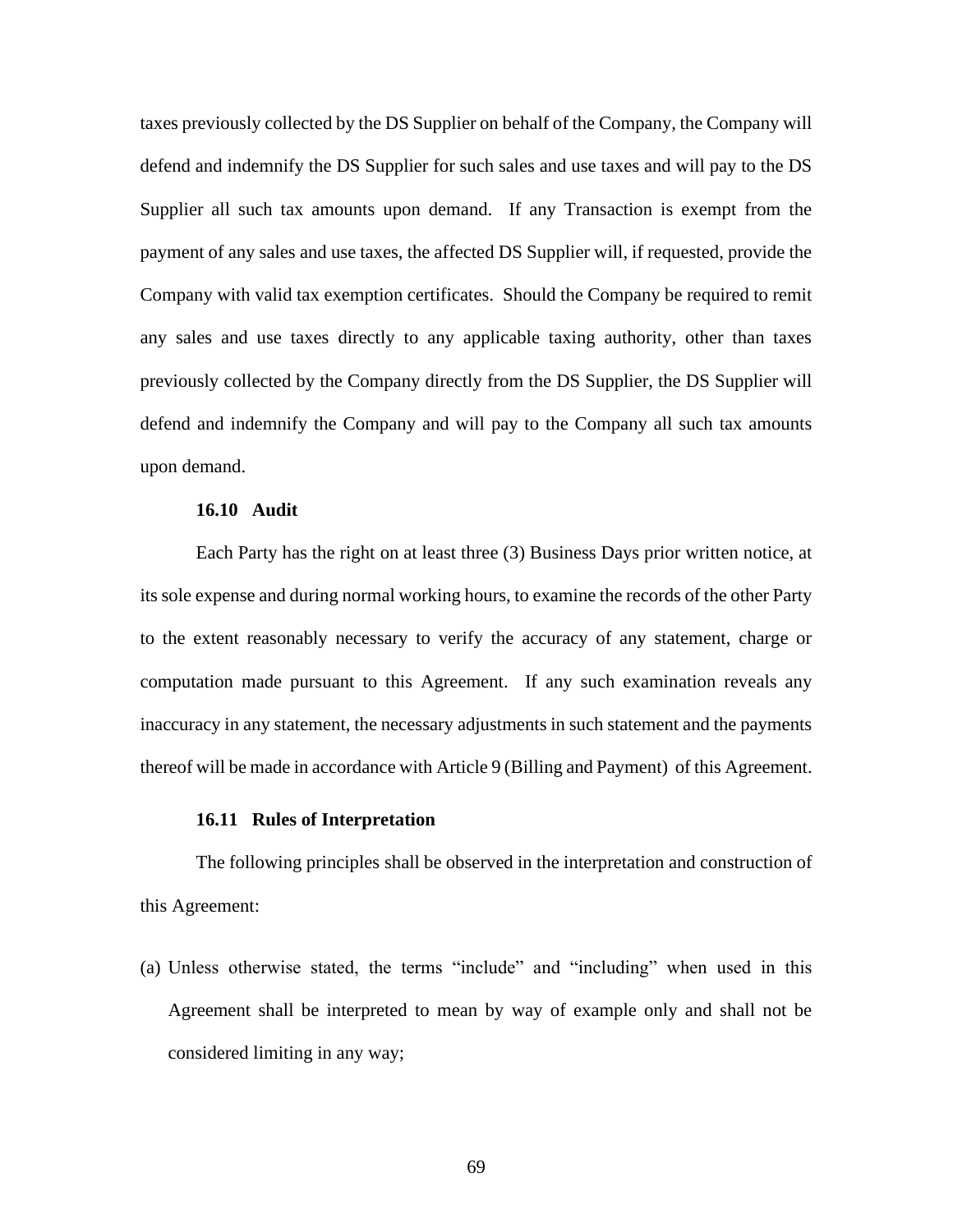- (b) All titles and headings used herein are for convenience and reference purposes only, do not constitute a part of this Agreement and shall be ignored in construing or interpreting the obligations of the parties under this Agreement;
- (c) References to the singular include the plural and vice versa;
- (d) References to Articles, Sections, Clauses and the Preamble are, unless the context indicates otherwise, references to Articles, Sections, Clauses and the Preamble of this Agreement;
- (e) In carrying out its rights, obligations and duties under this Agreement, each Party shall have an obligation of good faith and fair dealing; and
- (f) If any payment due under this Agreement would be, by operation of the terms and conditions of any provision hereof, due and payable on a day other than a Business Day, such payment shall be made on the next following Business Day.

#### **16.12 Confidentiality**

(a) Each Party shall hold in confidence and not release or disclose any document or information furnished by the other Party in connection with this Agreement, unless: (i) compelled to disclose such document or information by judicial, regulatory or administrative process or other provisions of law; (ii) such document or information is generally available to the public; (iii) such document or information was available to the receiving Party on a non-confidential basis; (iv) such document or information was available to the receiving Party on a non-confidential basis from a third-party, provided that the receiving Party does not know, and, by reasonable effort, could not know that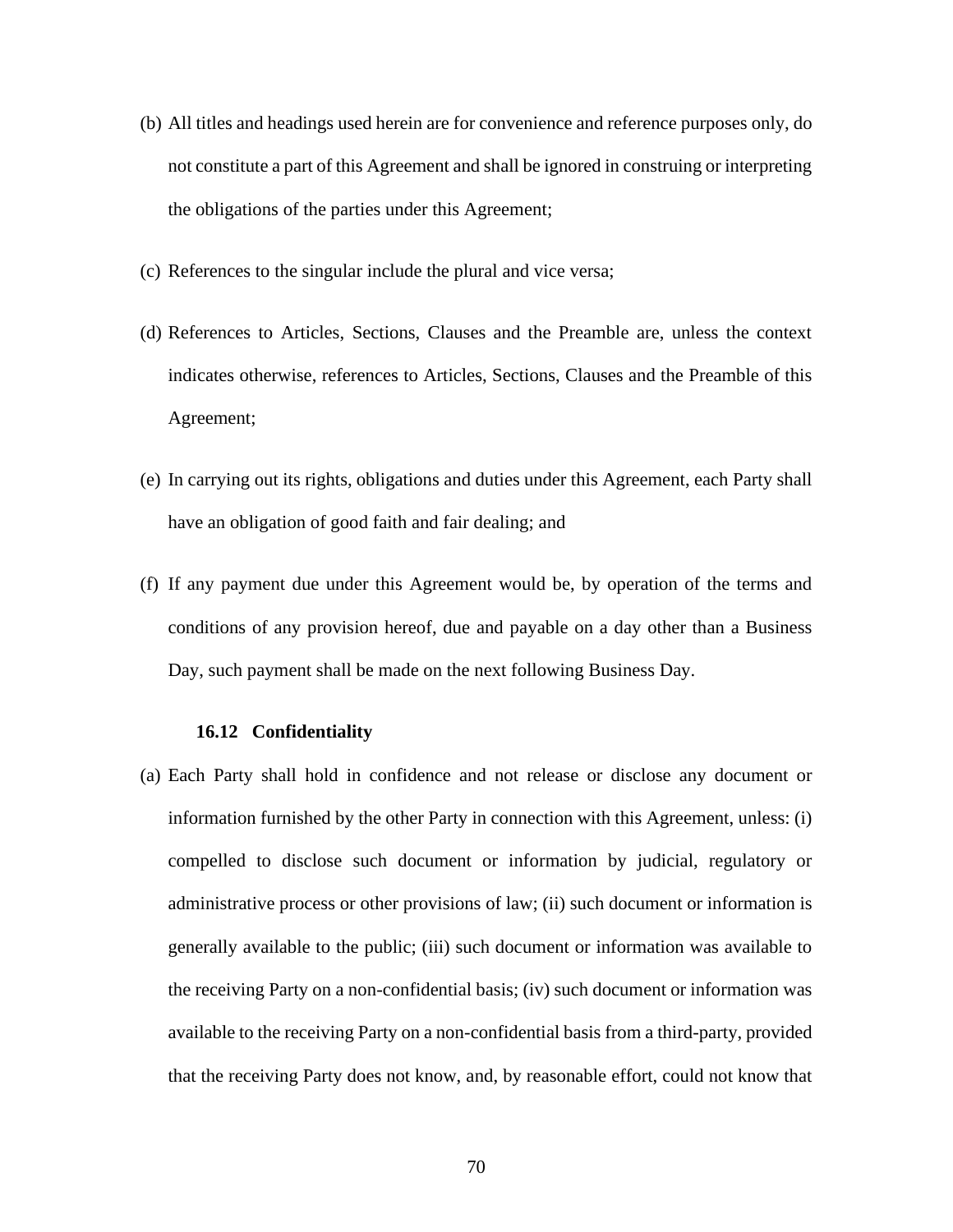such third-party is prohibited from transmitting the document or information to the receiving Party by a contractual, legal or fiduciary obligation; or (v) such disclosure is made to PJM or PaPUC and is necessary in order for the Transactions contemplated by this Agreement to be consummated or to otherwise comply with the provisions of this Agreement.

- (b) Notwithstanding any other provision of this Section 16.12, a Party may disclose to its employees, representatives and agents all documents and information furnished by the other Party in connection with this Agreement, provided that such employees, representatives and agents have been advised of the confidentiality provisions of this Section 16.12, and further provided that in no event shall a document or information be disclosed in violation of the standard of conduct requirements established by FERC.
- (c) A Party receiving notice or otherwise concluding that any confidential document or information furnished by the other Party in connection with this Agreement is being sought under any provision of law, to the extent it is permitted to do so under any applicable law, shall: (i) promptly notify the other Party; and (ii) use reasonable efforts in cooperation with the other Party to seek confidential treatment of such confidential information.
- (d) The Parties agree that monetary damages may be inadequate to compensate a Party for the other Party's breach of its obligations under this Section 16.12. Each Party accordingly agrees that the other Party shall be entitled to equitable relief, by way of injunction or otherwise, if the receiving Party breaches or threatens to breach its obligations under this Section 16.12, which equitable relief shall be granted without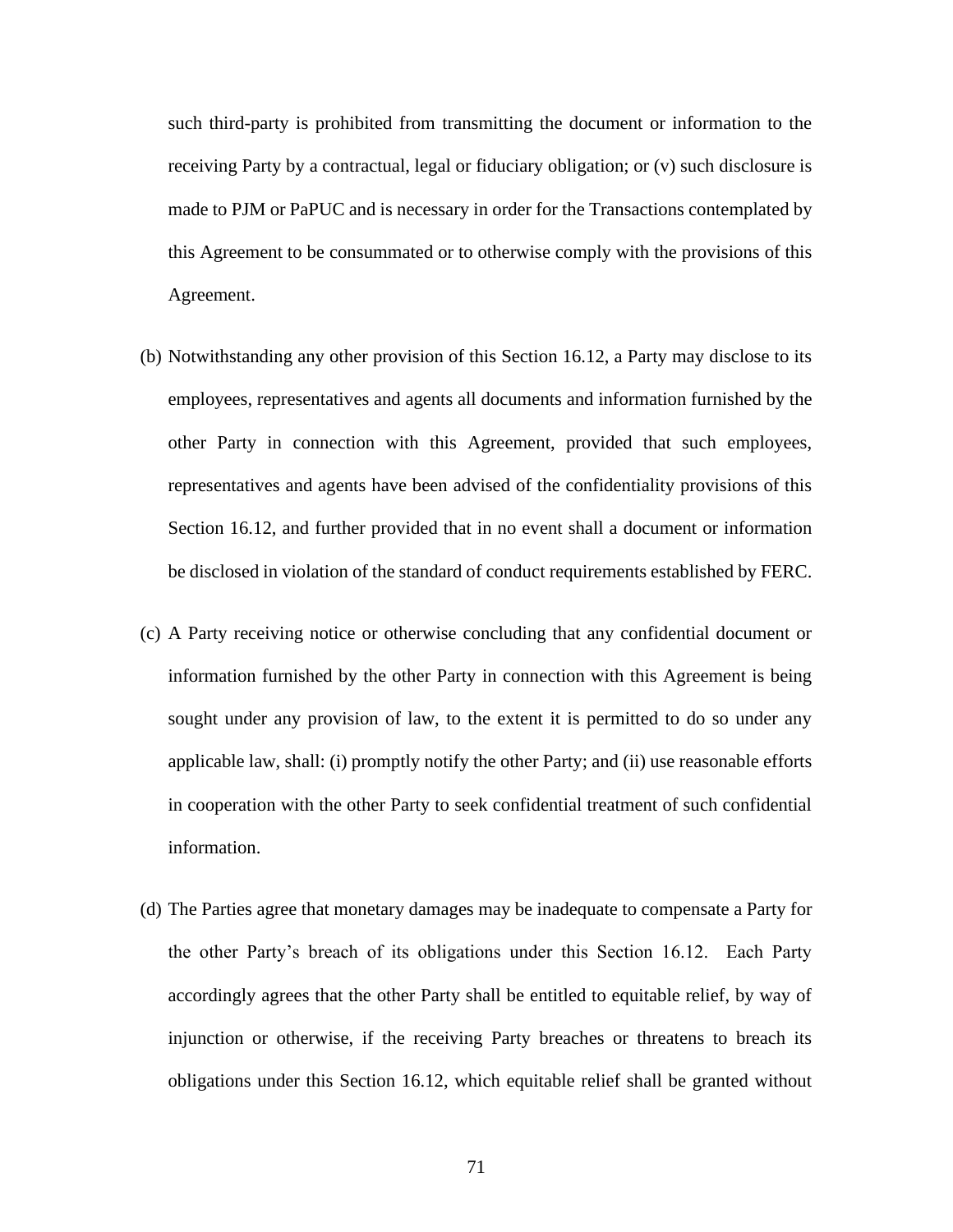bond or proof of damages, and the receiving Party shall not plead in defense that there would be an adequate remedy at law.

#### **16.13 Federal Acquisition Regulation**

If any of the following clauses prescribed by the Federal Acquisition Regulation ("FAR"), 48 Code of Federal Regulations Chapter 1, should be deemed to apply to this Agreement, the DS Supplier shall comply with the requirements of such clause(s), and shall include the terms or substance of such clause(s) in its subcontracts, as and to the extent required by the FAR:

- 1) Clean Air and Water: § 52.223-2;
- 2) Contract Work Hours and Safety Standards Act-Overtime Compensation:  $§ 52.222-4;$
- 3) Equal Opportunity: § 52.222-26;
- 4) Affirmative Action for and Employment Reports on Special Disabled and Vietnam Era Veterans: § 52.222-35 and § 52.222-37;
- 5) Affirmative Action for Handicapped Workers: § 52.222-36;
- 6) Utilization of Small Business Concerns and Small Disadvantaged Business Concerns and Small Business and Small Disadvantaged Business Subcontracting Plan: § 52.219-8 and § 52-219-9.

In case of a conflict between the provisions of the FAR and the balance of this Agreement, the requirements of the FAR shall prevail.

#### **16.14 Binding Terms**

This Agreement and the rates, terms and conditions herein shall remain in effect for the entire term hereof and each Party agrees not to seek any change to such rates, terms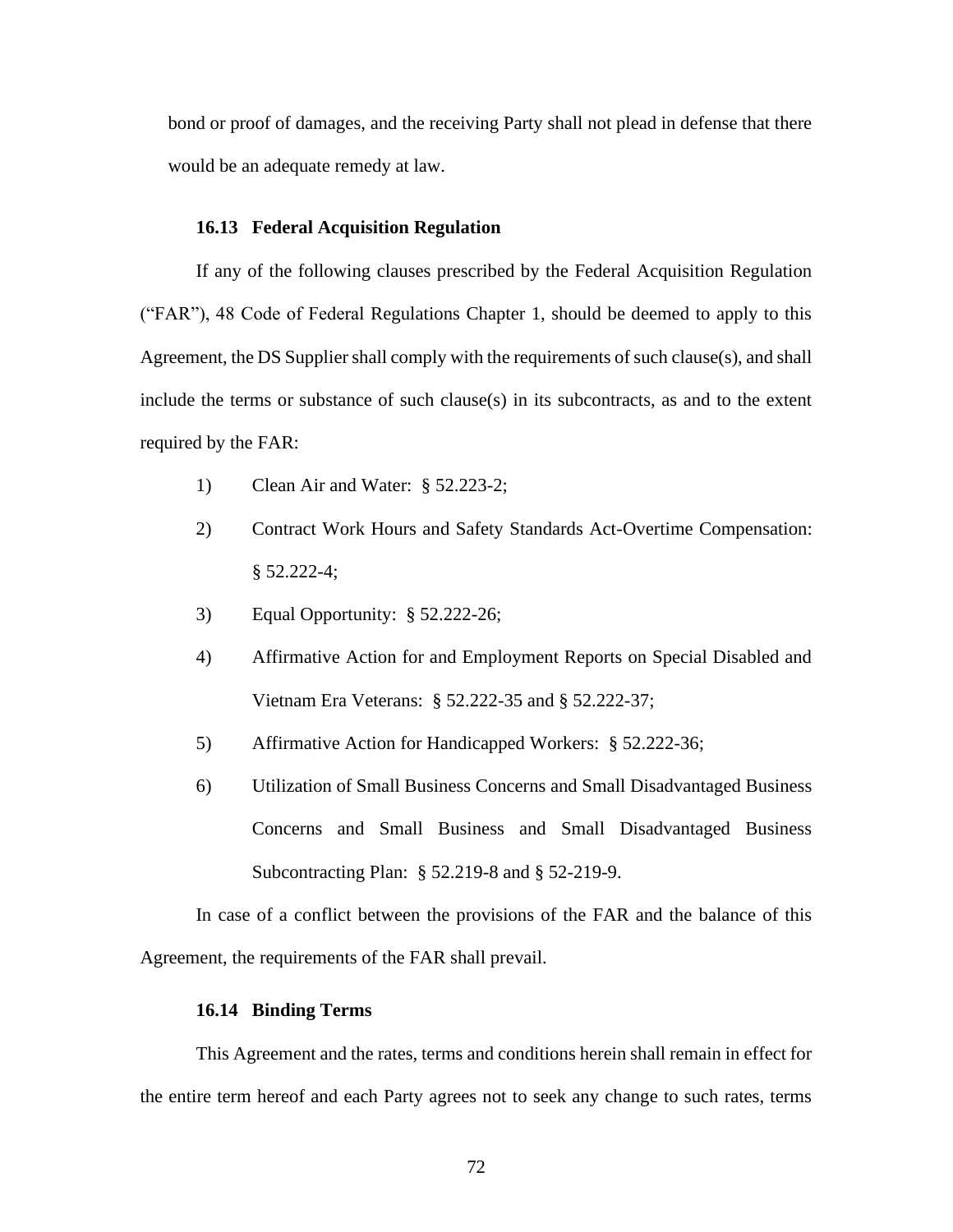and conditions pursuant to the FPA, if the FPA is deemed to have jurisdiction over this Agreement, including on the grounds that they are not just and reasonable.

#### **16.15 Amendment**

This Agreement, including the appendices hereto, cannot be amended without the written agreement of all Parties prior to such amendment becoming effective. Except as provided in Appendix C, the rates, terms and conditions contained in this Agreement are not subject to change under Sections 205 or 206 of the Federal Power Act absent the mutual written agreement of the Parties. Absent the agreement of all parties to the proposed change, the standard of review for changes to this Agreement proposed by a Party, a non-Party or the FERC acting *sua sponte* shall be the "public interest" standard of review set forth in *United Gas Pipe Line Co. v. Mobile Gas Service Corp., 350 U.S. 332 (1956)* and *Federal Power Commission v. Sierra Pacific Power Co., 350 U.S. 348 (1956), affirmed by Morgan Stanley Capital Group, Inc. v. Public Utility District No. 1 of Snohomish County, Washington, et al.,* 554 U.S. 527 (2008) (the "Mobile-Sierra Doctrine").

#### **16.16 Counterparts**

This Agreement including all Transaction Confirmations hereunder may be executed in counterparts, each of which will be considered an original, but all of which shall constitute one instrument.

#### **16.17 Successors**

This Agreement and all of the provisions hereof are binding upon, and inure to the benefit of, the Parties and their respective successors and permitted assigns.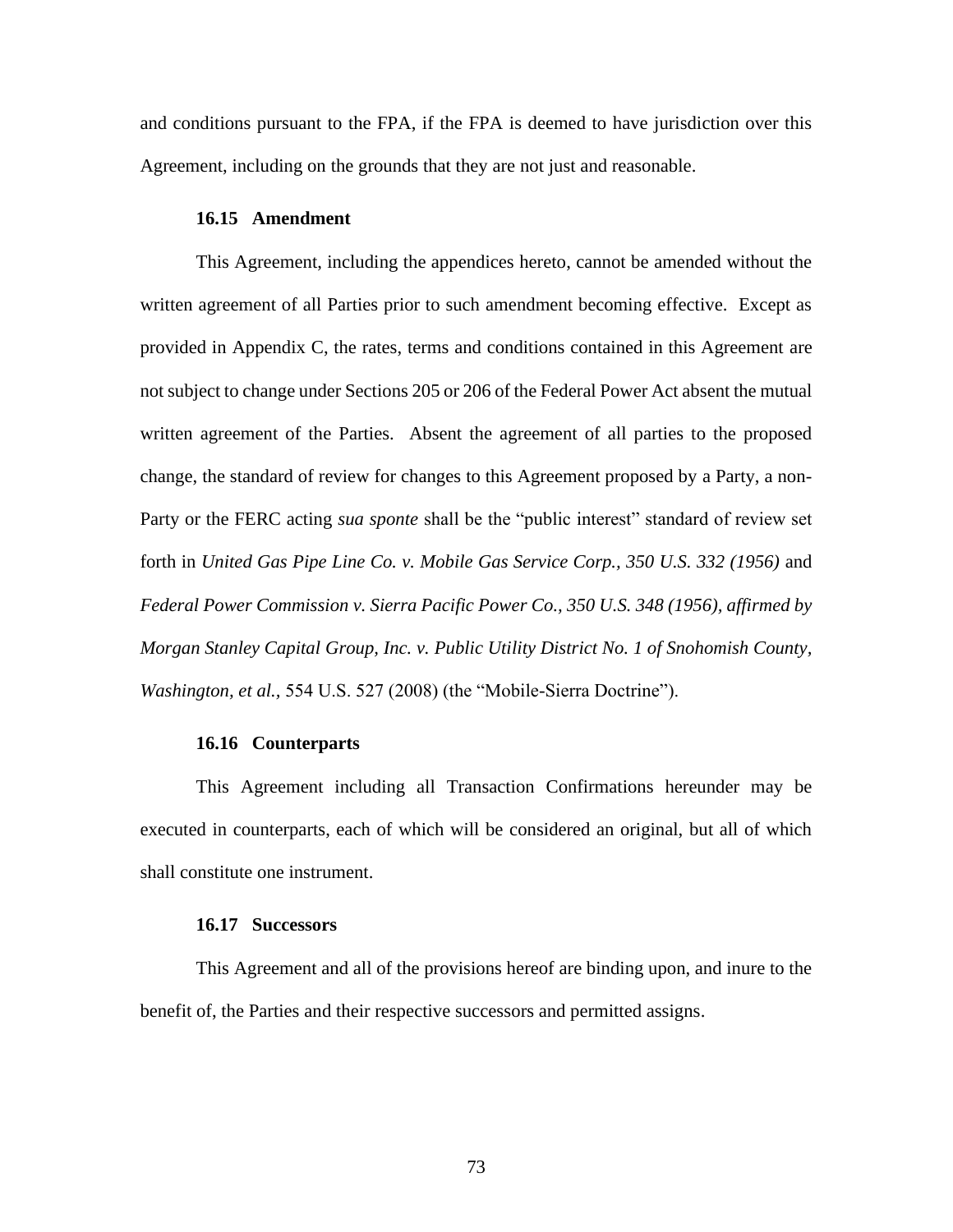**IN WITNESS WHEREOF,** the Parties hereto have caused this Agreement to be executed by their duly authorized representatives as of the date first set forth above.

ATTEST:

**By:**

# [SUPPLIER SIGNATURES APPEAR ON SUCCEEDING PAGES]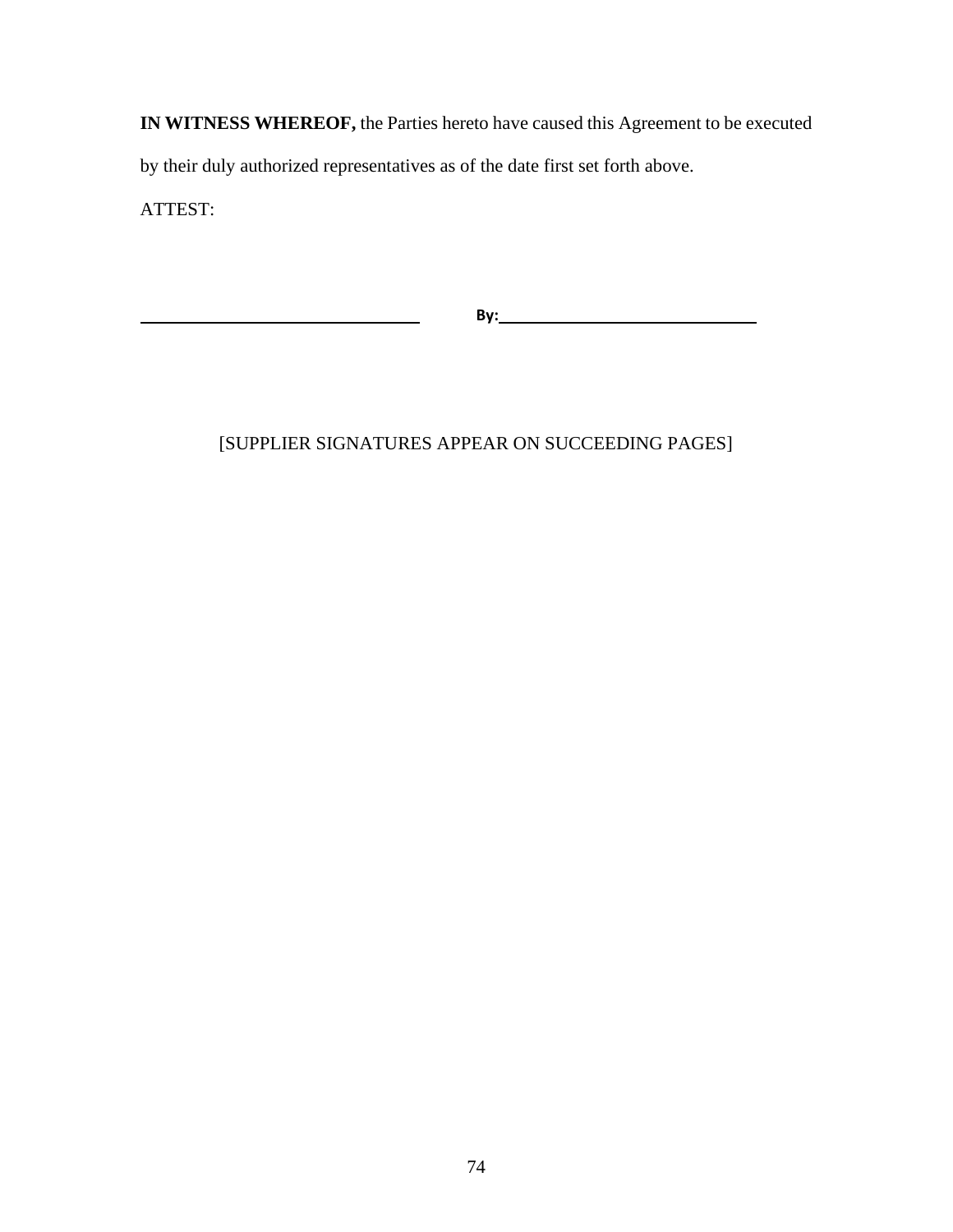## **APPENDIX A**

## **MAXIMUM UNSECURED CREDIT**

|             | <b>Credit Rating</b> |             | <b>Maximum Credit Limit is the lower</b><br>of Tangible Net Worth (TNW)<br><b>Amount and Unsecured Credit</b><br><b>Limit Cap below:</b> |                         |
|-------------|----------------------|-------------|------------------------------------------------------------------------------------------------------------------------------------------|-------------------------|
| $S\&P$      | Fitch                | Moody's     | <b>TNW</b><br><b>Amount</b>                                                                                                              | <b>Credit Limit Cap</b> |
| A- or above | A- or above          | A3 or above | 16% of TNW                                                                                                                               | \$60,000,000            |
| $BBB+$      | $BBB+$               | Baa1        | 10% of TNW                                                                                                                               | \$40,000,000            |
| <b>BBB</b>  | <b>BBB</b>           | Baa2        | 8% of TNW                                                                                                                                | \$30,000,000            |
| BBB-        | BBB-                 | Baa3        | 6% of TNW                                                                                                                                | \$15,000,000            |
| Below BBB-  | <b>Below BBB-</b>    | Below Baa3  | 0% of TNW                                                                                                                                | $\Omega$                |

## **Credit Rating Table**

## **Credit Rating Determination Methodology**

The DS Supplier or its Guarantor must have a minimum senior unsecured debt rating (or, if unavailable, corporate issuer rating) equal to the Minimum Rating.

For purposes of determining Unsecured Credit, the relevant Maximum Credit Limit for aggregate transactions shall not exceed the Maximum Credit Limit listed in the table above that corresponds to DS Supplier's (or DS Supplier's Guarantor's) lowest Credit Rating most recently published by the three credit rating agencies: S&P, Fitch and Moody's. If the DS Supplier or its Guarantor is rated by only two rating agencies, and the ratings are split, the lower rating will be used.

The relevant TNW Amount shall be calculated using the percentage listed in the Credit Rating Table that corresponds to DS Supplier's (or DS Supplier's Guarantor's) lowest Credit Rating most recently published by S&P, Fitch and/or Moody's.

**Minimum Rating –** The lowest credit rating for a DS Supplier, as set forth in this Appendix A, that can obtain unsecured credit.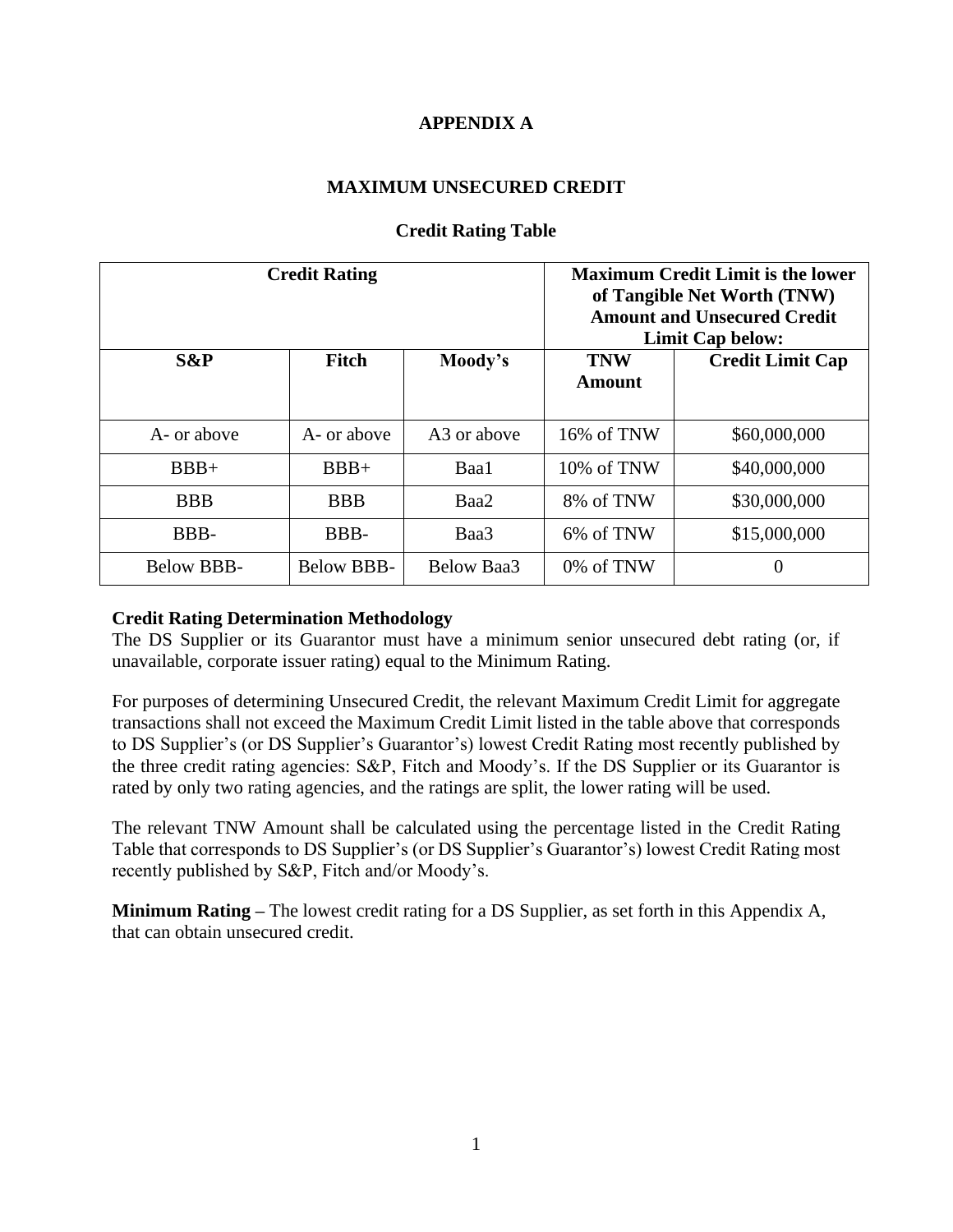#### **APPENDIX B**

#### **BUYER'S EXPOSURE CALCULATION INFORMATION**

Disclaimer: The prices that appear in this Appendix are purely hypothetical and are not based on or derived from any actual source for forward pricing. They are solely for purposes of illustration. Capitalized terms not defined herein shall have the meaning in the Agreement.

As set forth in Article 6 (Creditworthiness) of the Agreement, the DS Supplier's credit exposure (the "Mark-to-Market (MtM) Exposure Amount") is an amount calculated each Trading Day for the DS Supplier that reflects the financial exposure to the Buyer due to fluctuations in Forward Market Prices for Energy. The MtM Exposure Amount will be equal to 1.1 times the sum of the MtM credit exposures for each applicable month. The Total Exposure Amount is the sum of the calculated Buyer's Exposure for all Transactions under this Agreement and all other transactions under all supplier master agreements executed between the Parties pursuant to the PaPUC Orders to serve Buyer's DS Load. For Fixed Price Default Supply, the Buyer's Exposure during the term of a Transaction shall be calculated by determining the MtM Exposure Amount, then subtracting the sum of any unpaid or unbilled amounts owed by Buyer to DS Supplier pursuant to a Transaction.

This Appendix B explains the methodology and data sources that the Buyer will use to calculate the MtM Exposure Amount and Total Exposure Amount.

On a Transaction Date, the Buyer's Exposure for a Fixed Price Transaction shall be deemed equal to zero. To the extent that the calculations of the Total Exposure Amount for a given Trading Day result in a negative number, the Total Exposure Amount for such date shall be deemed equal to zero.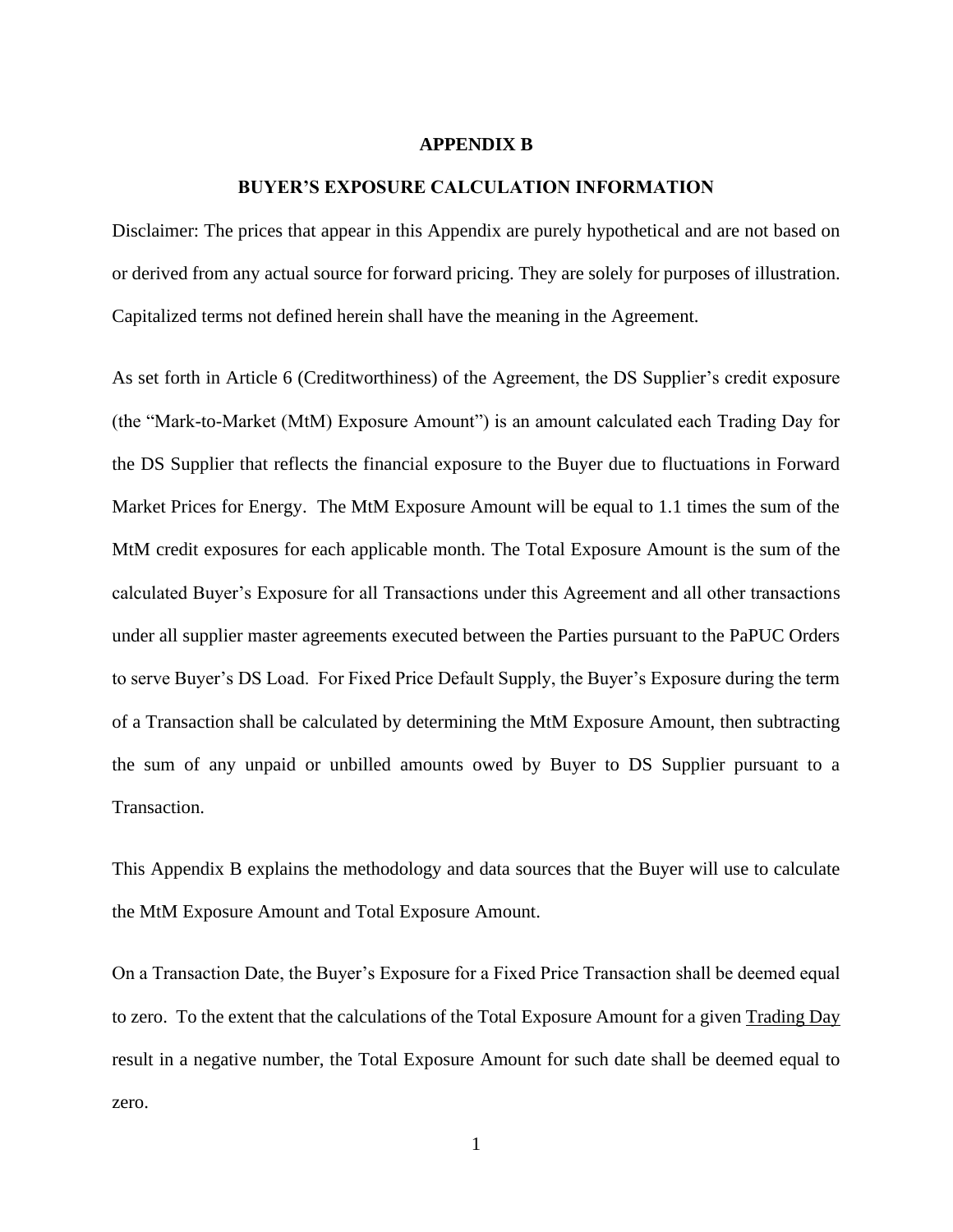## **Calculation of the MtM Exposure Amount and Total Exposure Amount**

For each Transaction, on each Trading Day subsequent to the Transaction Date, the MtM credit exposures will be calculated, with respect to each month remaining in the Delivery Period, as the sum of the following:

- the relevant month On-Peak Energy Forward Price minus the relevant month On-Peak Initial Mark Price, multiplied by the relevant month On-Peak Estimated Energy Quantity;
- the relevant month Off-Peak Energy Forward Price minus the relevant month Off-Peak Initial Mark Price, multiplied by the relevant month Off-Peak Estimated Energy Quantity

### where,

"Affiliate" means, with respect to any entity, any other entity that, directly or indirectly, through one or more intermediaries, controls, or is controlled by, or is under common control with, such entity. For this purpose, "control" means the direct or indirect ownership of fifty percent (50%) or more of the outstanding capital stock or other equity interests having ordinary voting power.

"Buyer's Exposure" during the term of a Transaction, for Fixed Price Transactions, shall be deemed equal to the positive difference between: (i) the MtM Exposure Amount pursuant to a Transaction under this Agreement and (ii) the sum of any unpaid or unbilled amounts owed by Buyer to DS Supplier pursuant to a Transaction under this Agreement. With respect to the preceding sentence, "unbilled amounts owed by Buyer" shall consist of a good faith estimate by Buyer as to any amounts which will be owed by Buyer for service already rendered by DS Supplier under a Transaction. Buyer's Exposure for a Variable Price Transaction, during the first month of the term of a Transaction, shall be equal to Two Hundred Fifty Thousand Dollars (US\$250,000.00) per Tranche. Thereafter, Buyer's Exposure for a Variable Price Transaction shall be calculated on the first Business Day of each month during the term of a Transaction and shall be deemed equal to the product of: (i) Two Hundred Fifty Thousand Dollars (US\$250,000.00) per Tranche; (ii) the ratio of the Current Capacity PLC Per Tranche to the MW-Measure; (iii) the number of Tranches awarded to the DS Supplier per the Transaction Confirmation; and (iv) the ratio of the calendar days remaining in the Delivery Period to the total calendar days in the Delivery Period.

"Capacity Peak Load Contribution" or "Capacity PLC" means the aggregation of retail customer peak load contributions, as determined by the Buyer in accordance with the PJM Agreements and reported by Buyer to PJM pursuant to Buyer's retail load settlement process, and used by PJM in determining the DS Supplier's capacity obligation for each Transaction.

"Current Capacity PLC Per Tranche" is the Capacity PLC of a Tranche as of the Business Day the Buyer's Exposure is calculated for a Fixed Price Transaction or Variable Price Transaction.

"Fixed Price Transaction" means a Transaction Confirmation that is not a Variable Price Transaction, and as shown on such confirmation where the DS Fixed Price Percentage is 100%.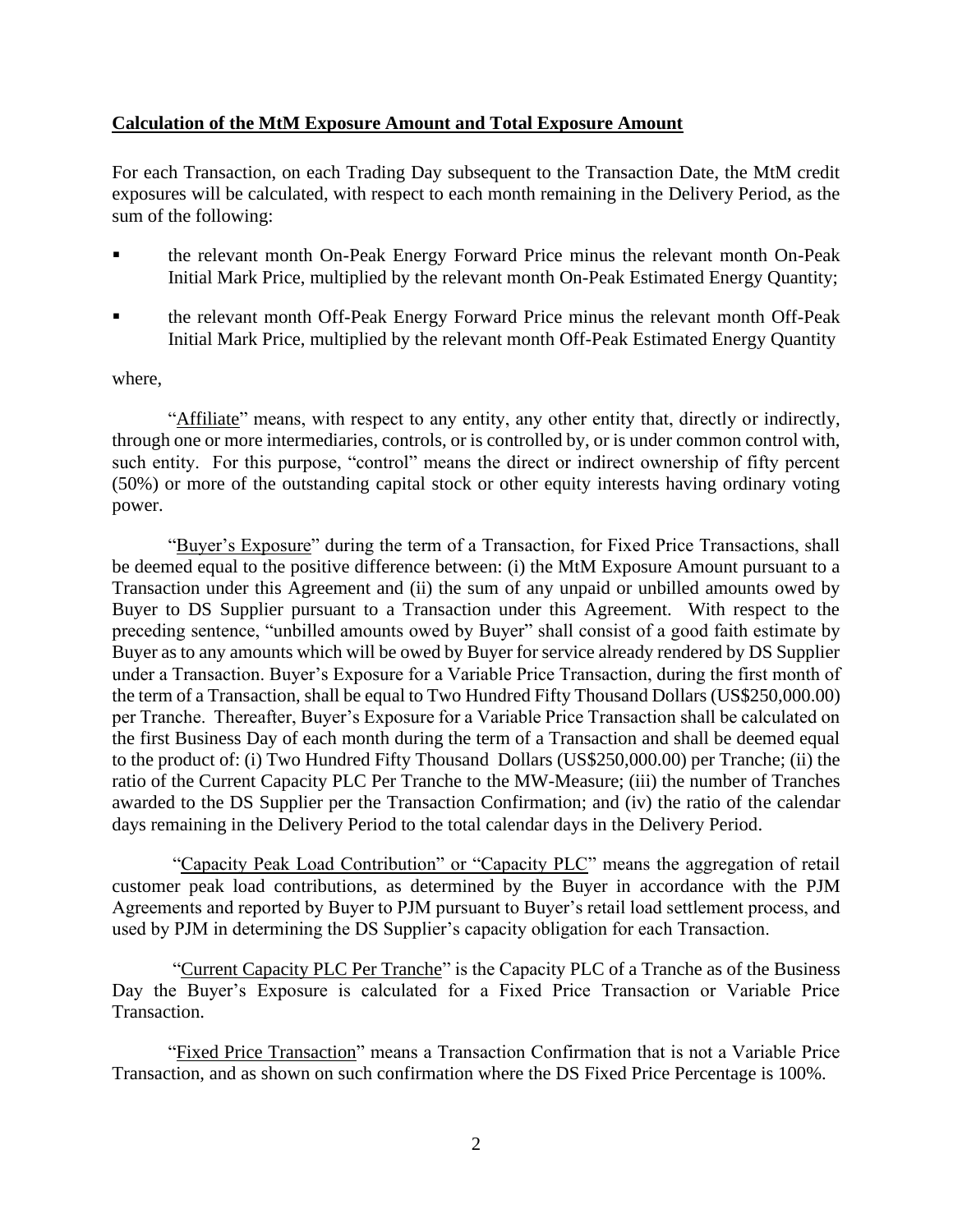"MW-Measure" means the Current Capacity PLC Per Tranche as of the Transaction Date.

"Off-Peak Estimated Energy Quantity" is the estimate of the energy quantity (in MWh) to be supplied in the relevant month and will be calculated, from Transaction Confirmation information, by multiplying the relevant month Off-Peak Estimated Energy Quantity Per MW-Measure, by the number of Tranches awarded to the DS Supplier, and the ratio of the current Capacity PLC Per Tranche to the MW-Measure.

"Off-Peak Estimated Energy Quantity Per MW-Measure" means the estimation of Energy, inclusive of electrical line losses, in the Off-Peak Hours for each of the twelve (12) calendar months, as set forth in the Transaction Confirmation.

"Off-Peak Hours" means those hours which are not On-Peak Hours.

"Off-Peak Initial Mark Price" means the Off-Peak Energy Forward Price as of the Transaction Date.

"Off-Peak/On-Peak Price Ratio" means the relevant monthly ratio of off-peak pricing to on-peak pricing of the PJM Western Hub day-ahead prices as set forth by Buyer each October based on the previous 36-month period ending in September. The historical on-peak prices used for the ratio will be the PJM Western Hub day-ahead price for the On-Peak Hours. The historical off-peak prices used for the ratio will be the PJM Western Hub day-ahead prices for the Off-Peak Hours. For each month of the 36-month period, the monthly on-peak and off-peak prices will be summed and respectively divided by the amount of On-Peak Hours and Off-Peak Hours in that month. This calculated off-peak average price will be divided by the on-peak average price to determine the individual monthly ratios. Such monthly ratios for the same months within the 36 month period will then be summed and divided by three (3) to come up with the rolling three year monthly ratio average.

"On-Peak Estimated Energy Quantity" is the estimate of the energy quantity (in MWh) to be supplied in the relevant month and will be calculated, from Transaction Confirmation information, by multiplying the relevant month On-Peak Estimated Energy Quantity Per MW-Measure, by the number of Tranches awarded to the DS Supplier, and the ratio of the Current Capacity PLC Per Tranche to the MW-Measure.

"On-Peak Estimated Energy Quantity Per MW-Measure" means the estimation of Energy, inclusive of electrical line losses, in the On-Peak Hours for each of the twelve (12) calendar months, as set forth in the Transaction Confirmation.

"On-Peak Hours" means Hour Ending ("HE") 0800 through HE 2300 EPT, Monday through Friday, excluding Saturday, Sunday and PJM holidays.

"On-Peak Initial Mark Price" means the On-Peak Energy Forward Price as of the Transaction Date.

"Pricing Agent" is the independent consultant to provide pricing services with respect to the Fixed Price Transactions under this Agreement. The Pricing Agent shall provide to the Buyer the On-Peak Initial Mark Price and the Off-Peak Initial Mark Price. In addition, on each Business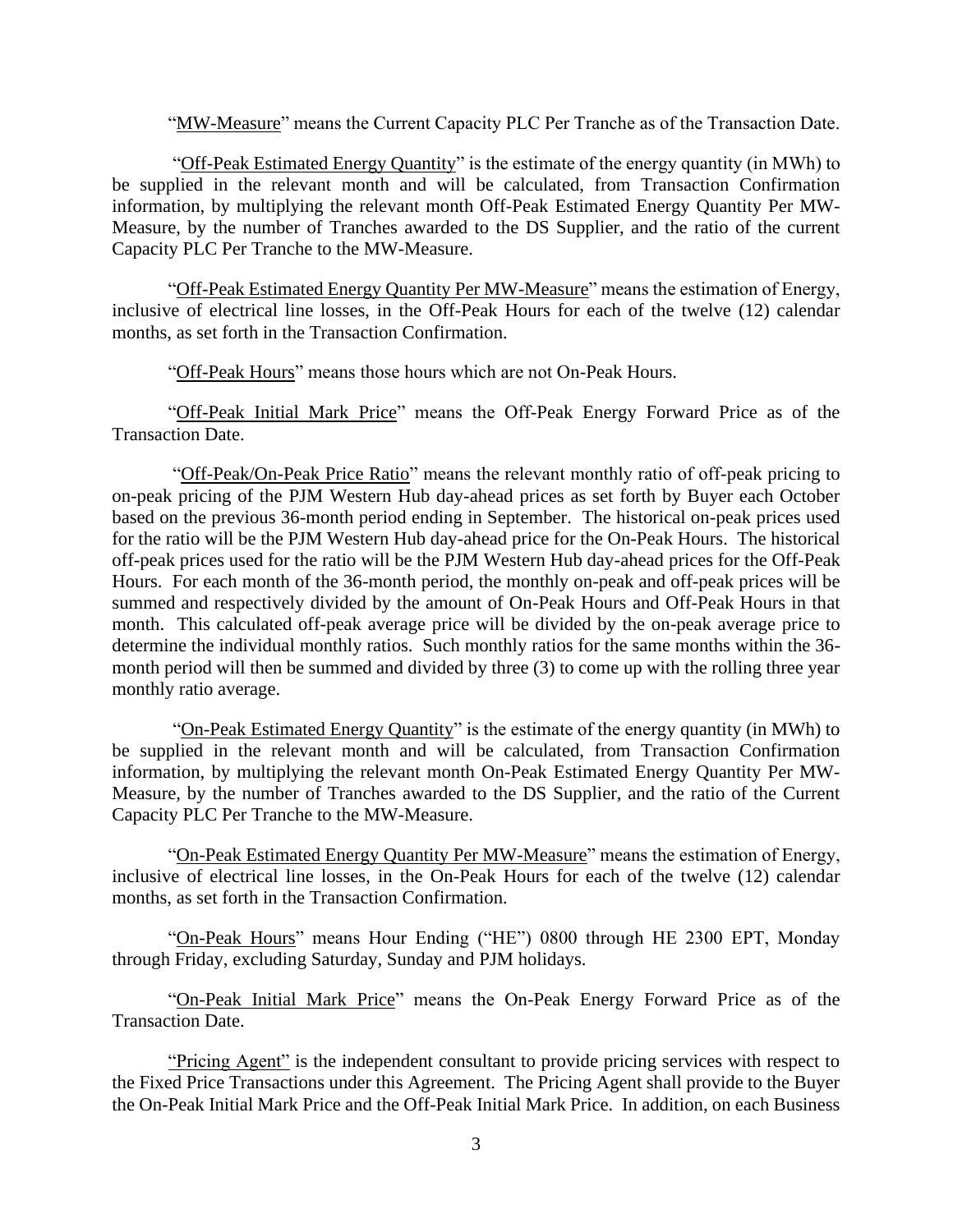Day, the Pricing Agent shall provide to the Buyer the On-Peak Energy Forward Price and the Off-Peak Energy Forward Price. To the extent that information and/or quotes are not available to determine an On-Peak Energy Forward Price or Off-Peak Energy Forward Price for a given month the Pricing Agent shall be permitted to use information and/or quotes relevant to such month for which information/and quotes are available in order to provide the Buyer the required On-Peak Energy Forward Price and Off-Peak Energy Forward Price for such month.

"Reference Market-Maker" means any broker in energy products or exchange that is not an Affiliate of Buyer or DS Supplier.

"Trading Day" means any day except a Saturday, Sunday or a designated holiday by a non-affiliated entity providing forward energy market prices for purposes of Appendix B, as selected by Buyer in its reasonable discretion.

"Transaction Date" means the date that a Transaction is executed as set forth in the Transaction Confirmation.

"Variable Price Transaction" means a Transaction Confirmation for Full Requirements Service with spot energy pricing, as shown on such confirmation.

For the current month of each Trading Day MtM credit exposures calculation, the On-Peak Estimated Energy Quantity and Off-Peak Estimated Energy Quantity will be calculated for the month, as described above, and prorated for the remaining On-Peak Hours and Off Peak Hours remaining in the month as follows:

On-Peak Hours remaining in the current month (including the first calendar day following the Trading Day) divided by total On-Peak Hours in the current month

Off-Peak Hours remaining in the current month (including the first calendar day following the Trading Day) divided by total Off-Peak Hours in the current month

## **Parameters**

In calculating the MtM Exposure Amount for each Transaction, the following parameters are set on the Transaction Date:

- **On-Peak Initial Mark Price**
- Off-Peak/On-Peak Price Ratio
- Off-Peak Initial Mark Price
- **EXECUTE:** MW-Measure: initial Capacity PLC Per Tranche

On-Peak Estimated Energy Quantity Per MW-Measure for each of the twelve calendar months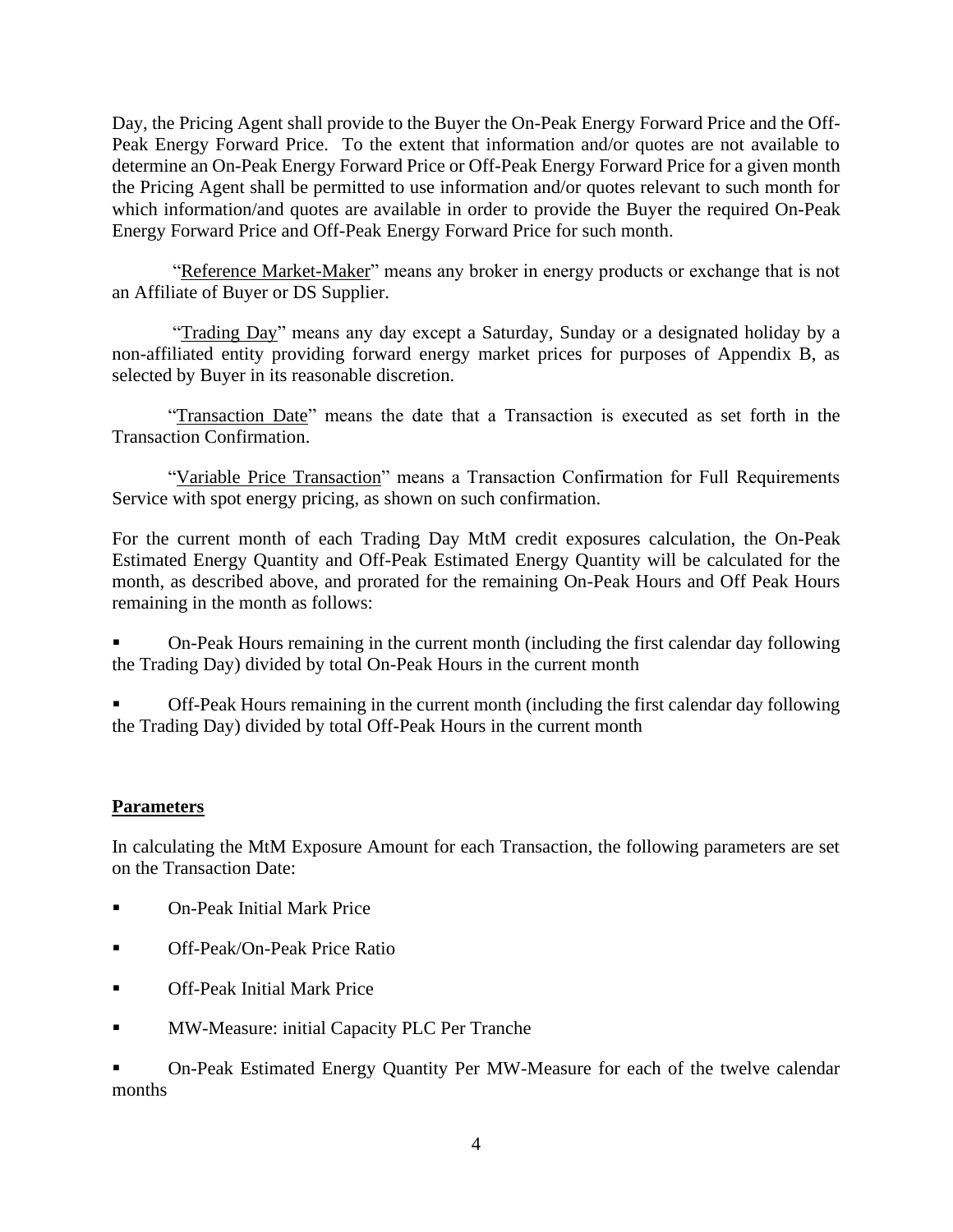Off-Peak Estimated Energy Quantity Per MW-Measure for each of the twelve calendar months

Number of awarded Tranches

In calculating the MtM Exposure Amount for each Transaction, the following parameters are set each Trading Day subsequent to the Transaction Date:

- **On-Peak Energy Forward Price**
- **Off-Peak Energy Forward Price**
- **Current Capacity PLC Per Tranche**
- **On-Peak Estimated Energy Quantity**
- **Off-Peak Estimated Energy Quantity**

## **Process to Update the On-Peak Initial Mark Prices and Off-Peak Initial Mark Prices on a daily basis**

On each Trading Day subsequent to the Transaction Date, the Pricing Agent will contact four Reference Market-Makers to obtain price quotes for on-peak and off-peak energy for PJM Western Hub. The Pricing Agent may not rely upon quotes from DS Supplier or any Affiliate of DS Supplier.

The updated mark for a month will be equal to the average mark for that month over all sources from which a quote is available. If a monthly quote is available from any source, only the monthly quote or monthly quotes shall be used. Where quotes provide a bid and ask, the average shall be used.

Where a quote for an individual month is unavailable, but the month is quoted as part of a "packaged" quote (e.g., January 2021 is only available in the form of a January/February 2021 "packaged" quote or an annual quote):

If the other month/months of the package quote is/are also unavailable, then the marks for all months of the package will be calculated by multiplying the packaged quote by the ratio of the corresponding month to the corresponding calculated package quote from the previous day.

Example: There are no On-Peak quotes available on day X during the contract for July 2021 or August 2021. However, there is an On-Peak July/August 2021 packaged quote of \$73.00/MWh available. The On-Peak marks from day X-1 for July 2021 and August 2021 were \$73.50/MWh and \$76.50/MWh respectively. Additionally we know that there are 352 On-Peak hours for July 2021 and 336 On-Peak hours for August 2021. The information available for use in this example is summarized below.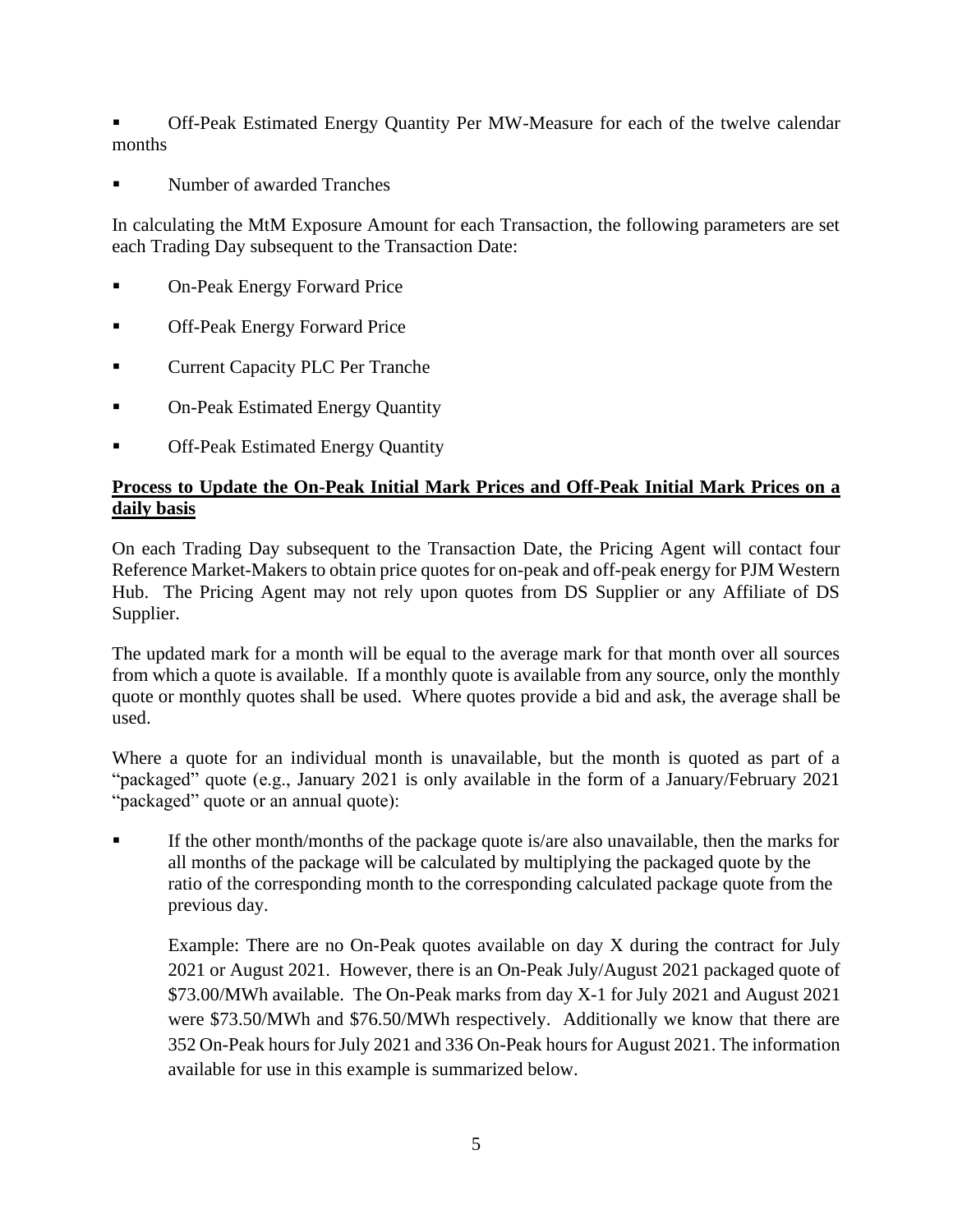| Month $(s)$ of Quote | <b>On-Peak Hours</b> | Quote for Day X-1 | Quote for Day X |
|----------------------|----------------------|-------------------|-----------------|
| <b>July 2021</b>     | 352                  | \$73.50           | Not provided    |
| August 2021          | 336                  | \$76.50           | Not provided    |
| July/August 2021     | 688<br>$(352 + 336)$ | Not provided      | \$73.00         |

The On-Peak July/August 2021 packaged quote can be calculated as  $[(73.50 * 352) +$  $(76.50 * 336)$ ]/ $(352+336) \approx $74.97$ .

The day X On-Peak mark for July 2021 is set at 73.00 \* [73.50] / [( (73.50 \* 352) + (76.50  $*$  336) ) / (352+336) ] = 73.00  $*$  (73.50/ 74.97) = \$71.57/MWh. The day X On-Peak mark for August 2021 is set at  $73.00 * [76.50] / [((73.50 * 352) + (76.50 * 336)) / (352 + 336)]$  $= 73.00 * (76.50 / 74.97) = $74.49/MWh.$ 

If the other month/months of the package quote is/are available, then the mark for the month will be set such that the average of the month and the other month(s) (weighted for either the On-Peak Hours or Off-Peak Hours as applicable) equals the packaged quote (see calculation example below).

Example: There are no On-Peak available for August 2021. However, there is an On-Peak July/August 2021 package quote available of \$75.00/MWh and an On-Peak July 2021 quote of \$73.00/MWh. The information available for use in this example is summarized below.

| Month(s) of Quote | <b>On-Peak Hours</b> | Quotes for Day |
|-------------------|----------------------|----------------|
| <b>July 2021</b>  | 352                  | \$73.00        |
| August 2021       | 336                  | Not provided   |
| July/August 2021  | 688<br>$(352 + 336)$ | \$75.00        |

The On-Peak mark for August 2021 is set at  $[75.00 * (352 + 336) - 73.00 * (336)] / [352]$  $= $76.91/MWh.$ 

If, on a given Trading Day, the Pricing Agent is not able to obtain quotes from the Reference Market-Makers, then Buyer will look to reasonable alternative sources of price data (excluding DS Supplier or any Affiliate of DS Supplier) and will rely on the prices from those alternative data sources to update the mark if pricing data is available from those alternative sources. As a reasonable alternative source of price data, the Buyer may use the following methodology:

> • A calendar year on-peak/off-peak energy price, for the calendar year pertaining to the delivery period for which the On-Peak/Off-Peak Energy Forward Price is being developed, is calculated using the following methodology: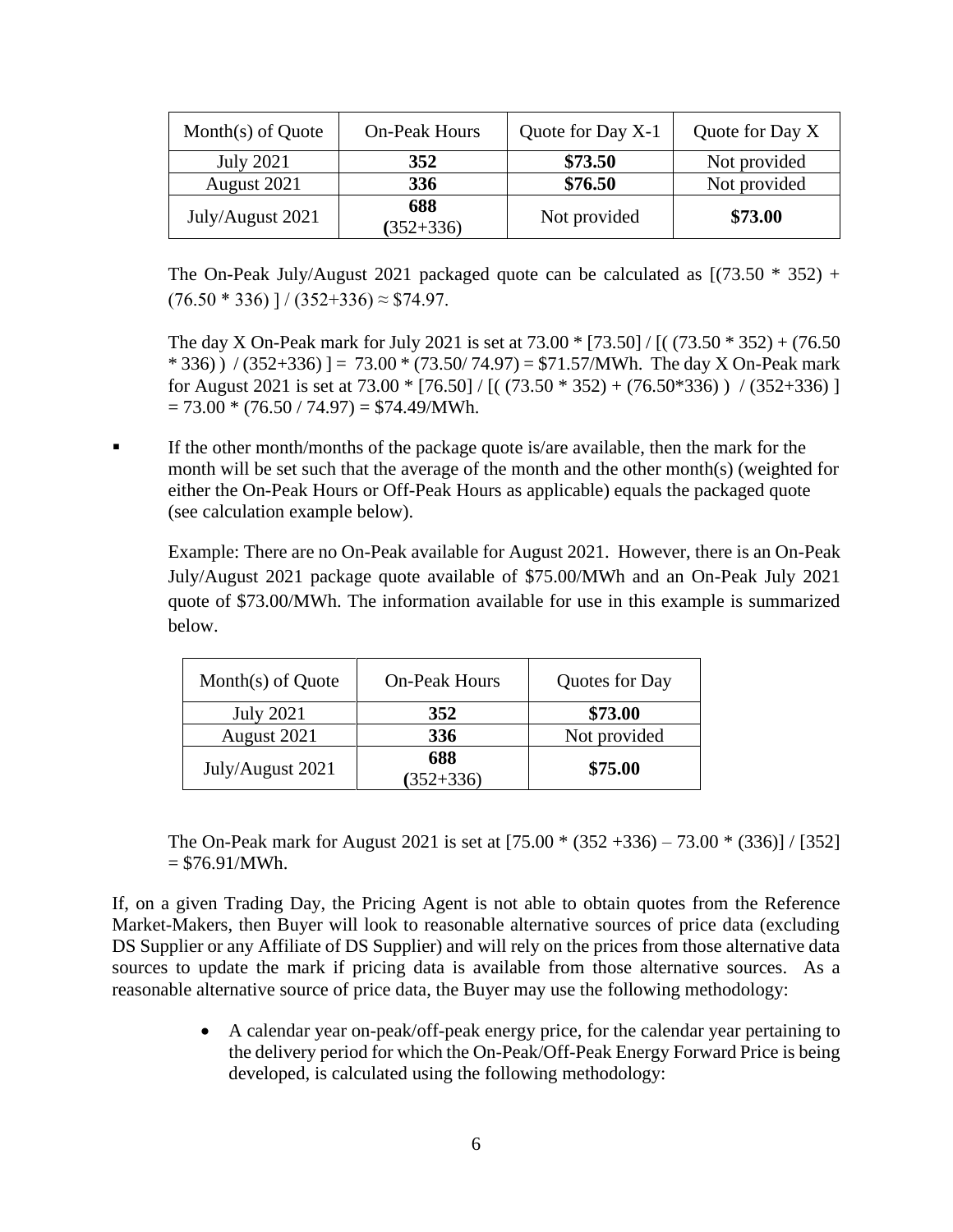- o First, a Market-Implied Heat Rate is calculated as the ratio of the calendar year On-Peak and/or Off-Peak Energy Forward Price (calculated using On-Peak/Off-Peak Energy Forward Prices) to the calendar year Henry Hub forward natural gas price (calculated using Henry Hub forward natural gas prices) for the calendar year for which price data sufficient to calculate both prices are available and that is the farthest year in the future. As an alternative, the applicable Market-Implied Heat Rate may be determined by calculating the market-implied heat rates applicable to the last three years for which data are available that are the farthest in the future, and performing an extrapolation.
- o Next, this calculated Market-Implied Heat Rate is applied to the monthly Henry Hub forward natural gas price (calculated using Henry Hub forward natural gas prices) for the months pertaining to the delivery period for which the On-Peak/Off-Peak Energy Forward Price is being developed.

Quotes from the sources will be examined to identify quotes that are out of line and potentially invalid or are in obvious error. Sources will be asked to either correct or verify data that is anomalous and/or inconsistent with that provided by other sources or is in obvious error. If the data cannot be verified in time for the daily mark, the anomalous data will be discarded.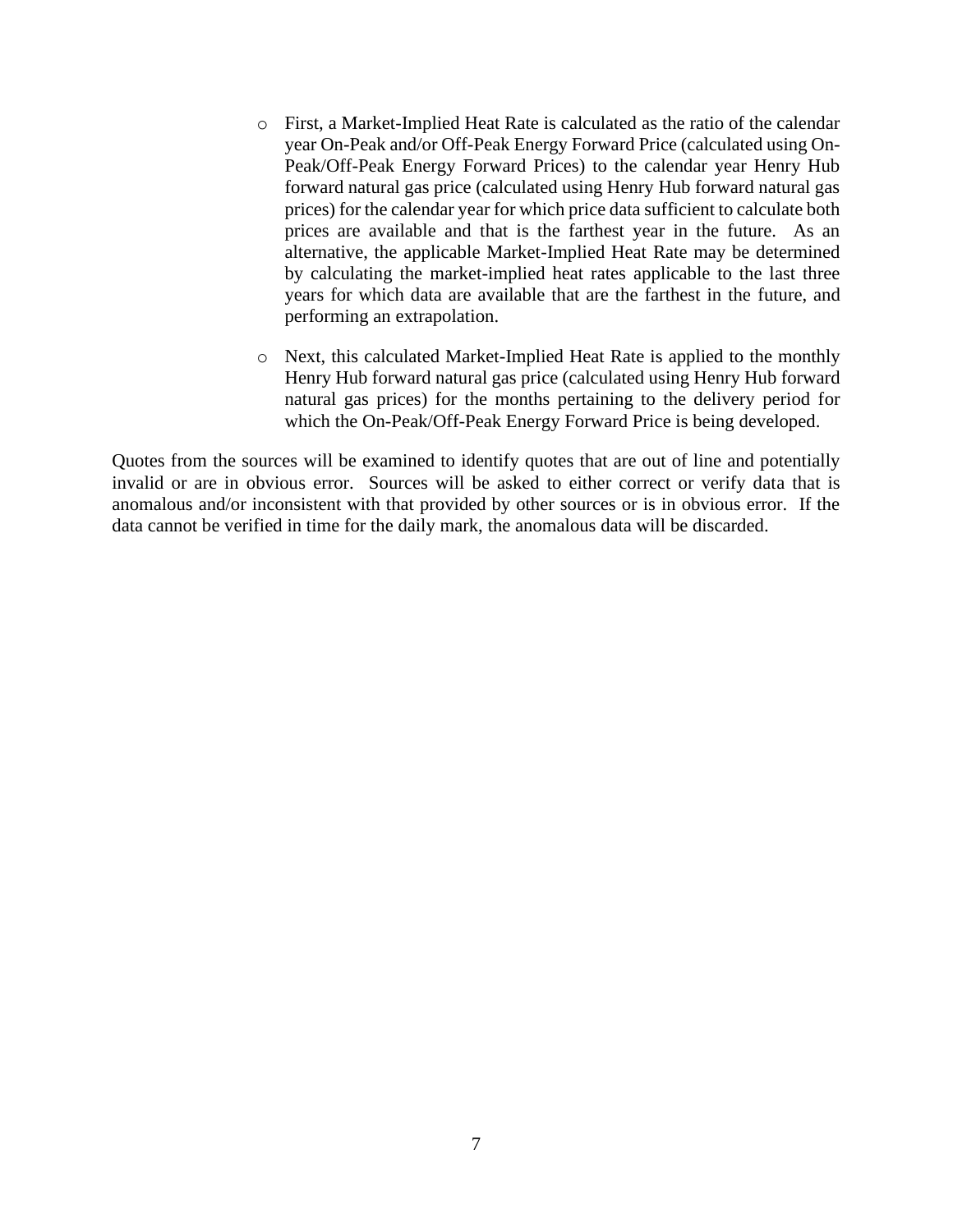#### **APPENDIX C**

#### **DS SUPPLY SPECIFICATIONS**

The following DS Supply specifications will be specified in Transaction Confirmations to this SMA in the form attached as Exhibit 1. Suppliers shall also be required to provide a completed Form of Notice (Exhibit 2) and PJM Declaration of Authority (Exhibit 3).

#### **Product:**

Full Requirements Service - All necessary Energy, Capacity, transmission other than Network Integration Transmission Service, Ancillary Services, AECs for compliance with the AEPS Act, transmission and distribution losses, congestion management costs, and such other services or products that are required to supply the DS Supplier Responsibility Share except for distribution service.

Appendix D – describes Company and DS Supplier responsibility for PJM Billing Statement Line Item Credits and Charges associated with the product.

Appendix  $E$  – further describes DS Supplier responsibilities for compliance with the AEPS Act in the Product specification.

#### **DS Fixed Percentage/DS Variable Percentage:**

The percentage of DS Supply provided at a fixed price and the percentage of DS Supply provided at a variable price. For each Transaction Confirmation, DS Fixed Percentage + DS Variable Percentage specified shall add to 100%.

### **Seasonal Billing Factor:**

When specified, numerical multipliers associated with summer months (June-September)

and non-summer months (November-May)

Summer Seasonal Billing Factor- 1.0

Non-Summer Seasonal Billing Factor- 1.0

Otherwise, assumed to be 1.0, if not specified.

### **DS Customer Group:**

Each Transaction Confirmation shall be associated with DS Supply to one of the

following DS Customer categories as defined in the DS Tariff:

Residential;

Small Commercial 0-100 kW;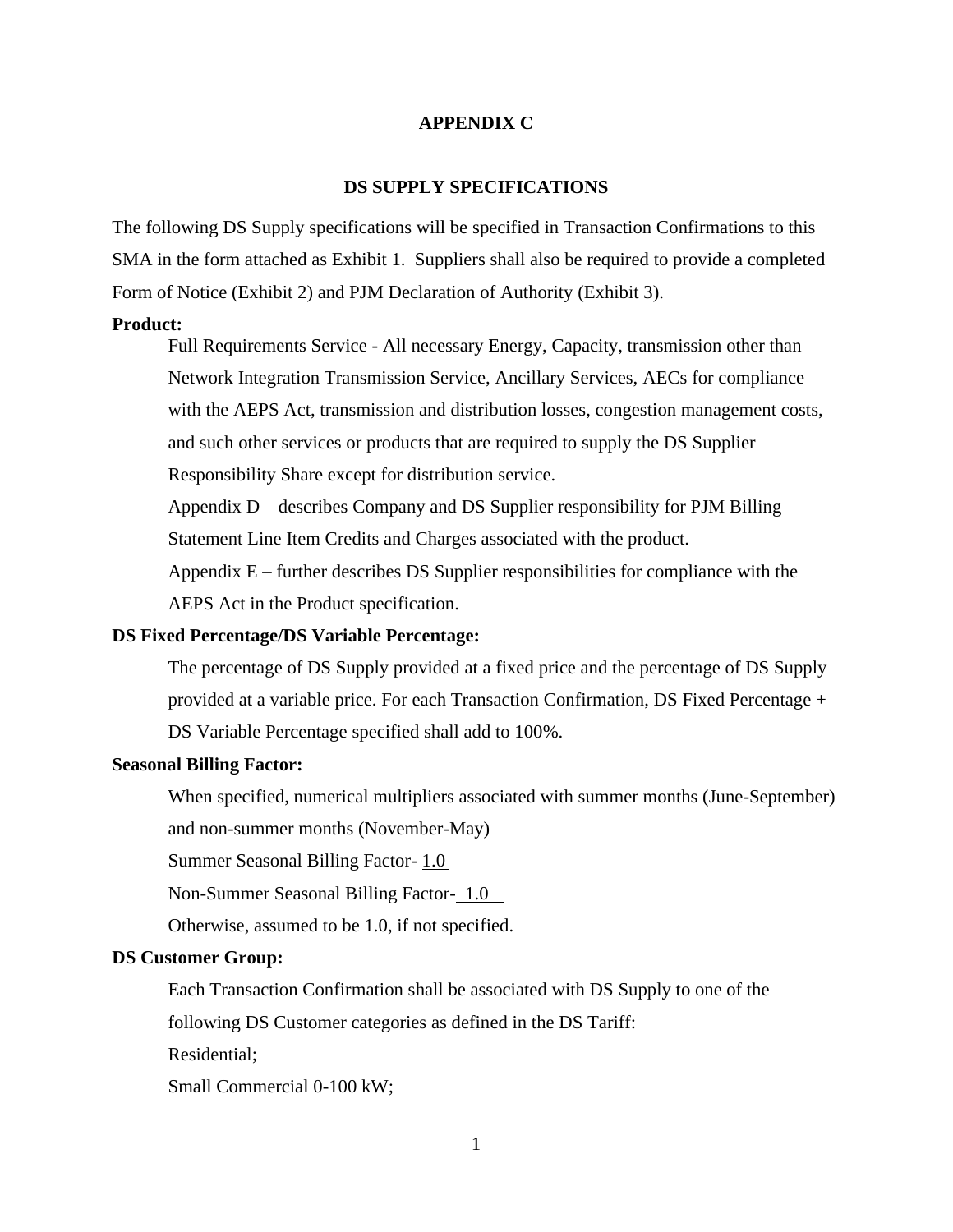Consolidated Large Commercial and Industrial over 100 kW.

#### **Service Type:**

Residential – Rate Classes R and RH

Small Commercial - Rate Classes GS, HT, PD, AL, TLCL, POL, SLC, SLE and SLS

Consolidated Large Commercial and Industrial – Rate Classes GS, HT, PD and EP

#### **Delivery Point:**

PECO\_RESID\_AGG Zone

#### **Delivery Period:**

As specified in each Transaction Confirmation.

#### **Number of Tranches and Percentage for Each Tranche:**

Residential – XX tranches; Tranche Percentage: X.X% per Tranche

Small Commercial – XX tranches; Tranche Percentage: X.X% per Tranche

–Consolidated Large Commercial and Industrial - XX tranches; Tranche Percentage:

X.X% per Tranche

#### **DS Supplier Responsibility Share:**

Fixed percentage share of DS Load for DS Customer Group associated with Transaction

Confirmation. Typically, DS Supplier Responsibility Share is the product between the

number of Tranches won and Tranche Percentage for the DS Customer Group. (Ex.

 $X.X\%$ 

#### **MW Measure:**

The estimated megawatt measure of Capacity Peak Load Contribution corresponding to a single Tranche identified in the Transaction Confirmation as of the Transaction Date.

With respect to Transactions where the DS Variable Percentage is 100%, the Statement prepared in accordance with Section 9.1(a) will include: (a) an energy charge equal to sum of the products of each hour's hourly day-ahead PJM load weighted average locational marginal price for the Delivery Point, and each hour's Energy requirements associated with the DS Supplier Responsibility Share, and (b) a capacity charge equal to the sum of the product of the PJM Final Zonal Capacity Price for the Delivery Point in \$/MW-day and the daily amounts of Capacity reported as the DS Supplier's Capacity obligation by Buyer to PJM for each day of the Billing Month. With respect to Variable Price Transactions, the PMEA/FMEA Adjustment Amount calculated in accordance with Section 9.1 (d) will include: any adjustments to account for changes in the hourly energy or capacity volumes used to calculate the energy charge and the capacity charge as described above.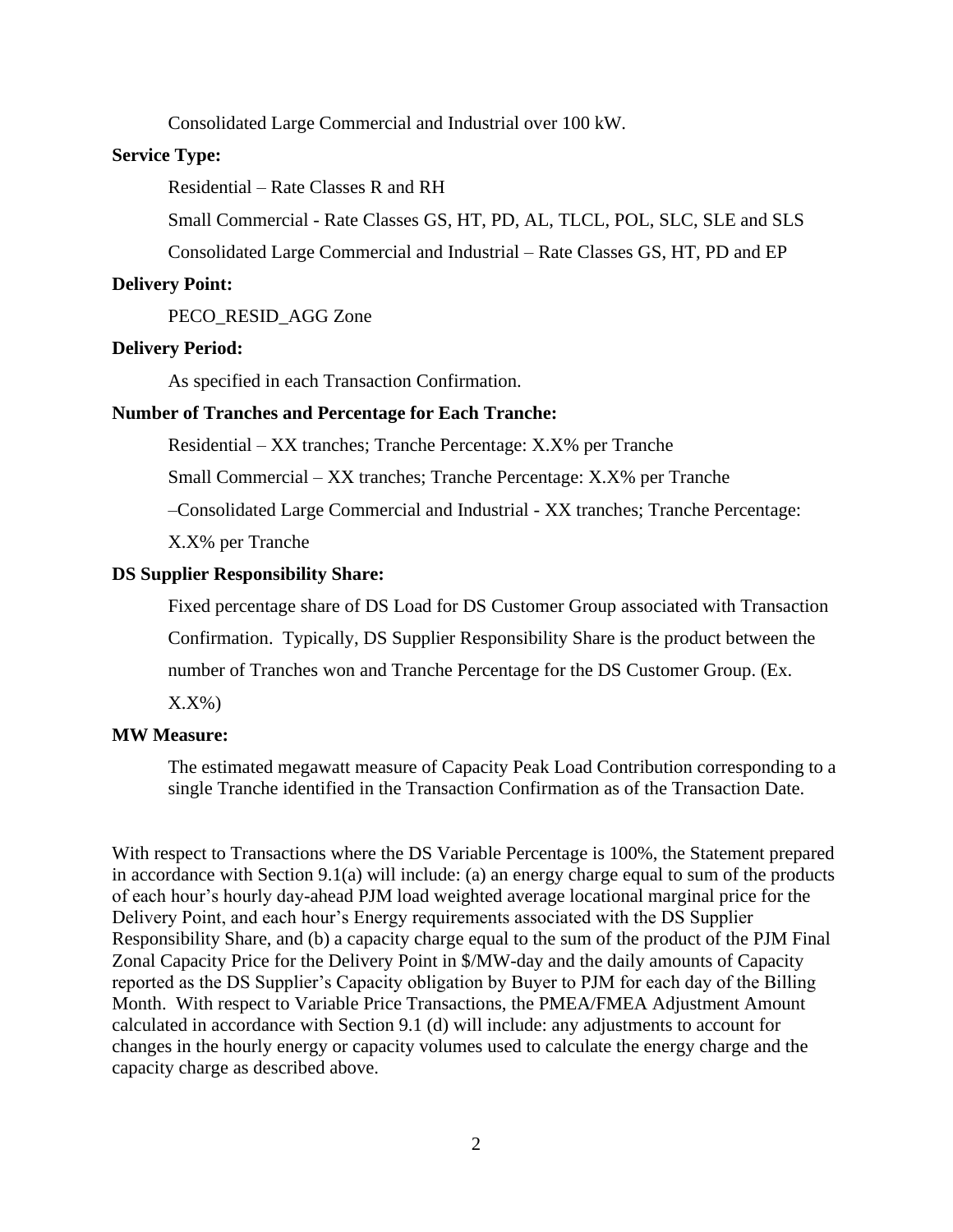## **EXHIBIT 1**

## **TRANSACTION CONFIRMATION**

This Transaction Confirmation letter is being provided pursuant to and in accordance with the PECO Energy Company Pennsylvania Default Service Supplier Master Agreement ("Uniform SMA") dated **\_\_\_\_\_\_** between PECO Energy Company ("Buyer" or "PECO Energy") and \_\_\_\_\_\_\_\_\_\_\_\_ ("DS Supplier"). Terms used but not defined herein shall have the meanings ascribed to them in the Default Service SMA. This Transaction Confirmation shall confirm the following terms of the transaction ("Transaction") agreed to on  $($ "Transaction Date").

| Product:                                       | <b>Full Requirements Service</b>                        |
|------------------------------------------------|---------------------------------------------------------|
| DS Fixed Percentage/DS Variable<br>Percentage: |                                                         |
| <b>DS Customer Group:</b>                      |                                                         |
| Service Type:                                  |                                                         |
| <b>Delivery Point:</b>                         | PECO_RESID_AGG Zone                                     |
| Delivery Period:                               |                                                         |
| <b>Number of Tranches:</b>                     |                                                         |
| Percentage for Each Tranche:                   |                                                         |
| DS Supplier Responsibility Share:              |                                                         |
| MW-Measure:                                    |                                                         |
| DS Fixed Price/DS Variable Price               | \$XX.XXXX (\$/MWh) (inclusive of AEPS Costs)            |
|                                                | Average Cost per Non-Solar PV Tier I AEC:               |
|                                                | $\mathbb{S}^-$                                          |
|                                                | Average Cost per Solar PV Tier I AEC:\$                 |
|                                                | $\sim$ $\sim$ $\sim$ $\sim$ $\sim$ $\sim$ $\sim$ $\sim$ |

Average Cost per Tier II AEC: \$\_\_\_

AEC Solar Penalty \$XXX.XX

|                                                                      | Jan    | Feb    | Mar    | Apr    | May    | June   | July   | Aug    | Sep    | Oct    | Nov    | Dec    |
|----------------------------------------------------------------------|--------|--------|--------|--------|--------|--------|--------|--------|--------|--------|--------|--------|
| <b>On-Peak Estimated</b><br><b>Quantity Per MW-</b><br>Measure (MWh) | XX,XXX | XX,XXX | XX,XXX | XX,XXX | XX,XXX | XX,XXX | XX,XXX | XX,XXX | XX,XXX | XX,XXX | XX,XXX | XX,XXX |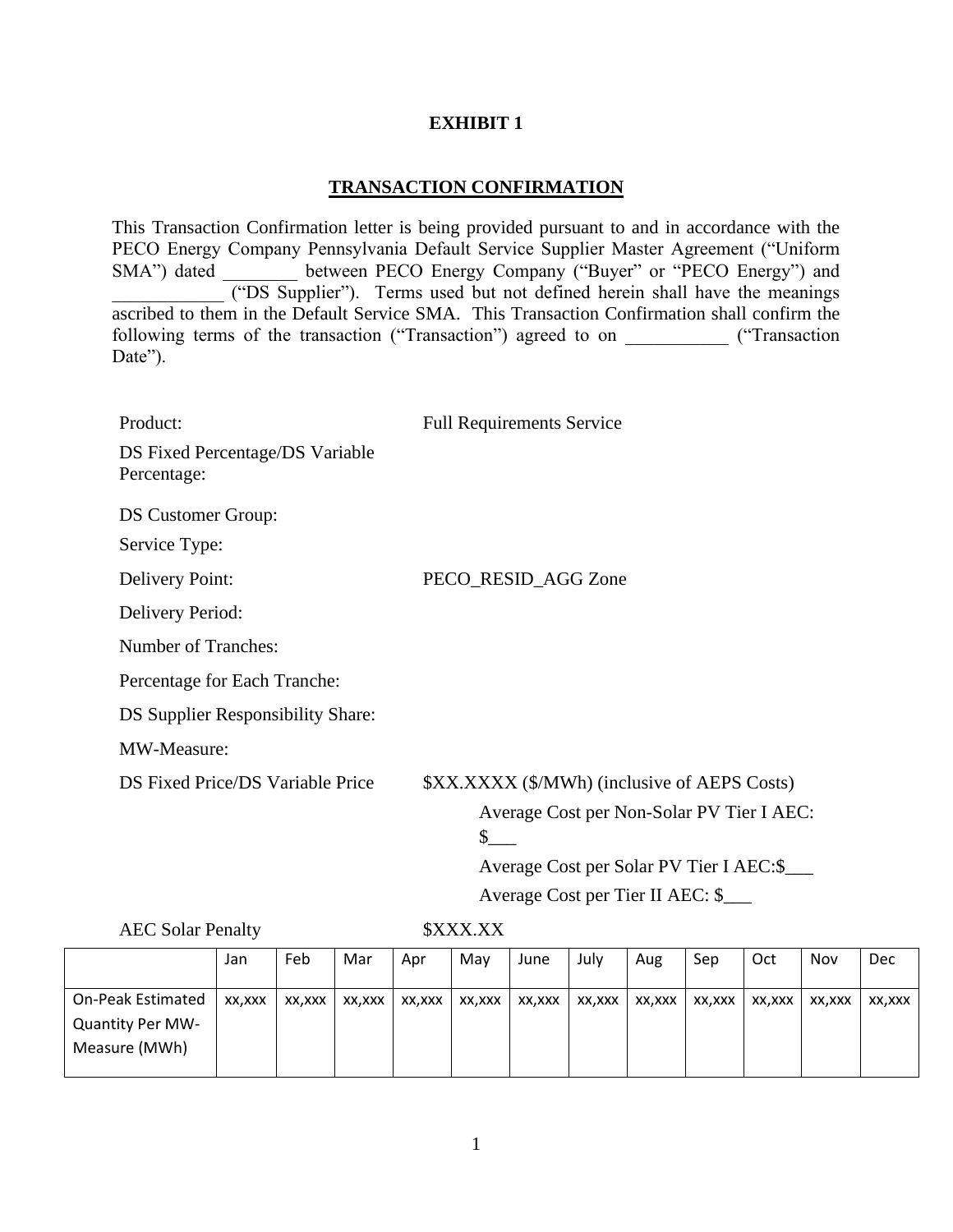| Off-Peak Estimated      | XX.XXX | XX,XXX | XX.XXX | XX.XXX | XX.XXX | XX,XXX | XX,XXX | XX,XXX | XX.XXX | XX.XXX | XX.XXX | XX.XXX |
|-------------------------|--------|--------|--------|--------|--------|--------|--------|--------|--------|--------|--------|--------|
| <b>Quantity Per MW-</b> |        |        |        |        |        |        |        |        |        |        |        |        |
| Measure (MWh)           |        |        |        |        |        |        |        |        |        |        |        |        |
|                         |        |        |        |        |        |        |        |        |        |        |        |        |

Alternative Energy Credit (AEC) Allocation:

| <b>Alternative Energy Portfolio</b>  | Tier I (non-solar PV) |                   | Tier I (solar PV) |                   |
|--------------------------------------|-----------------------|-------------------|-------------------|-------------------|
| <b>Standards - Reporting Period:</b> |                       |                   |                   |                   |
|                                      | <b>AEC Allocation</b> | <b>Total AEC</b>  | <b>AEC</b>        | <b>Total AEC</b>  |
|                                      | per Tranche,          | <b>Allocation</b> | <b>Allocation</b> | <b>Allocation</b> |
|                                      | (AECs)                | (AECs)            | per Tranche,      | (AECs)            |
|                                      |                       |                   | (AECs)            |                   |
| 2021-2022                            |                       |                   |                   |                   |
| 2022-2023                            |                       |                   |                   |                   |
| 2023-2024                            |                       |                   |                   |                   |

Please confirm that the terms stated herein accurately reflect the agreement reached on the date above between DS Supplier and Buyer by returning an executed copy of this Transaction Confirmation to PECO Energy Company. The signatories to this Transaction must have the authority to enter into this Transaction.

| PECO ENERGY COMPANY (BUYER)                                                                                                                                                                                                          | <b>DS SUPPLIER</b>  |
|--------------------------------------------------------------------------------------------------------------------------------------------------------------------------------------------------------------------------------------|---------------------|
| By:<br>the control of the control of the control of the control of the control of the control of the control of the control of the control of the control of the control of the control of the control of the control of the control | By: $\qquad \qquad$ |
| Name:                                                                                                                                                                                                                                | Name:               |
| Title:                                                                                                                                                                                                                               | Title:              |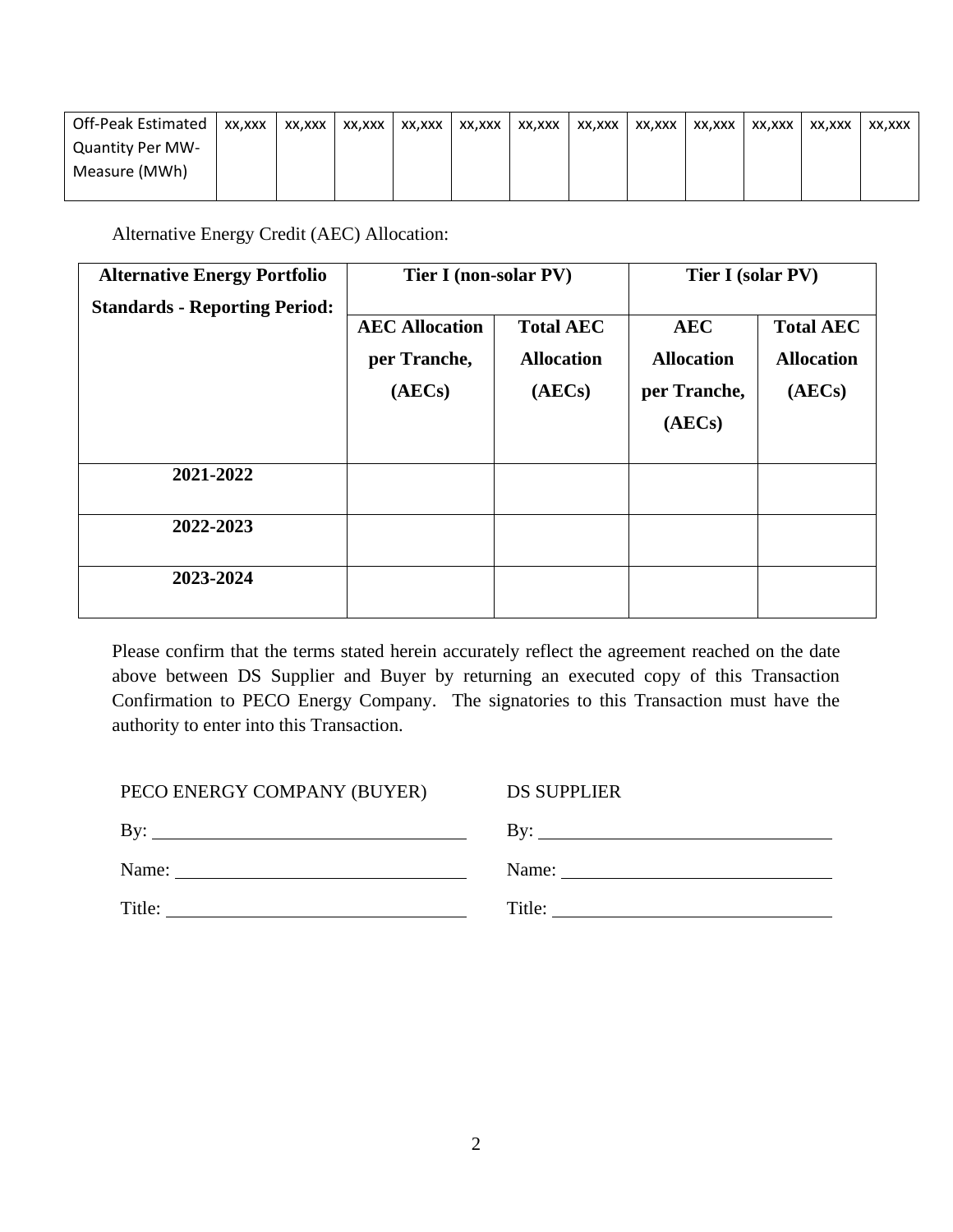# **EXHIBIT 2**

# **FORM OF NOTICE**

Any notices required under this Agreement shall be made as follows:

| <b>Buyer:</b>                  | <b>DS Supplier:</b>            |
|--------------------------------|--------------------------------|
| <b>All Notices:</b>            | <b>All Notices:</b>            |
| Street:                        | Street:                        |
| City/State/Zip:                | City/State/Zip:                |
| Attn:                          | Attn:                          |
| Email:                         | Email:                         |
| Duns:                          | Duns:                          |
| Federal Tax ID Number:         | Federal Tax ID Number:         |
| <b>Invoices:</b>               | <b>Invoices:</b>               |
| Attn:                          | Attn:                          |
| Phone:                         | Phone:                         |
| Email:                         | Email:                         |
| <b>Scheduling:</b>             | <b>Scheduling:</b>             |
| Attn:                          | Attn:                          |
| Phone:                         | Phone:                         |
| Email:                         | Email:                         |
| <b>Payments:</b>               | <b>Payments:</b>               |
| Attn:                          | Attn:                          |
| Phone:                         | Phone:                         |
| Email:                         | Email:                         |
| <b>Wire Transfer:</b>          | <b>Wire Transfer</b>           |
| BNK:                           | <b>BNK:</b>                    |
| ABA:                           | ABA:                           |
| ACCT:                          | ACCT:                          |
| <b>Credit and Collections:</b> | <b>Credit and Collections:</b> |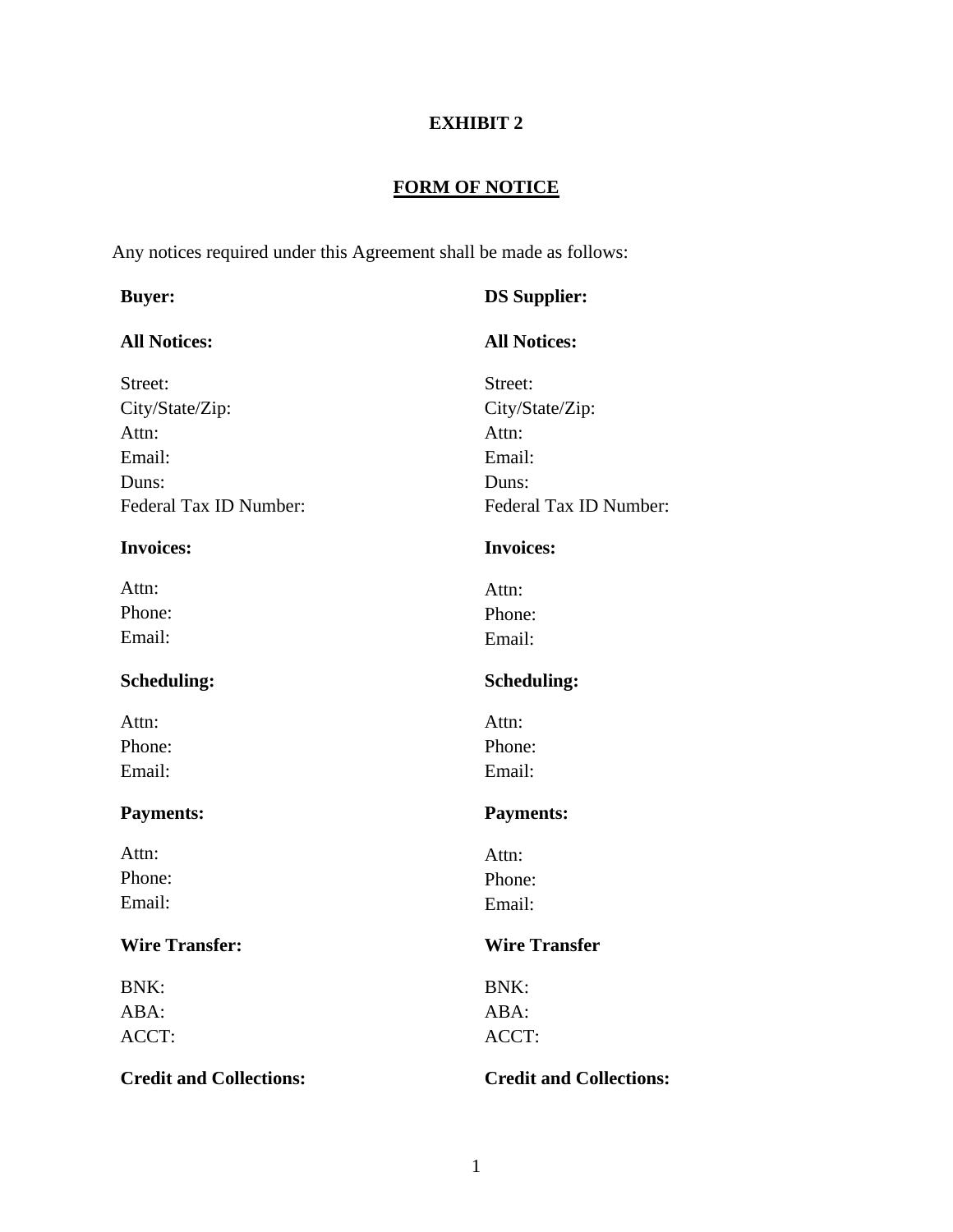| Attn:  |  |
|--------|--|
| Phone: |  |
| Email: |  |

Attn: Phone: Email: Email:

## **With additional Notices of an With Additional Notices of an**

Attn: Attn: Attn: Attn: Attn: Attn: Attn: Attn: Attn: Attn: Attn: Attn: Attn: Attn: Attn: Attn: Attn: Attn: Attn: Attn: Attn: Attn: Attn: Attn: Attn: Attn: Attn: Attn: Attn: Attn: Attn: Attn: Attn: Attn: Attn: Attn: Attn: Phone: Phone: Email: Email:

## **Event of Default to: Event of Default to:**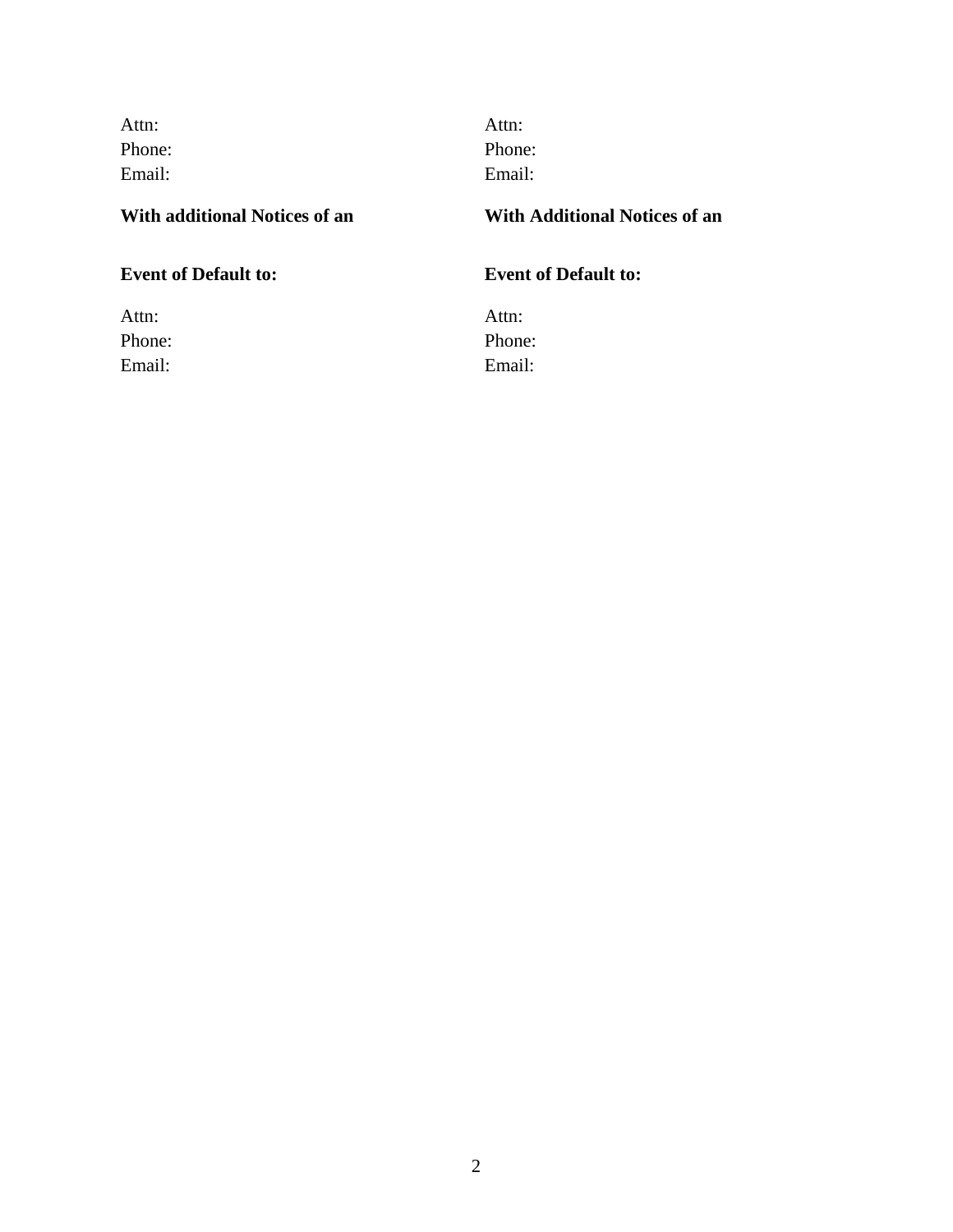## **EXHIBIT 3**

## **FORM OF PJM DECLARATION OF AUTHORITY**

| This Declaration of Authority ("Declaration") is made this | day of        |
|------------------------------------------------------------|---------------|
| $\sim$ , 20 $\sim$ by the following:                       |               |
| PRINCIPAL:                                                 | ("Principal") |
| AGENT:                                                     | ("Agent").    |

## **RECITALS**

WHEREAS, PJM is a Regional Transmission Organization ("RTO") subject to the jurisdiction of the Federal Energy Regulatory Commission ("FERC");

WHEREAS, PJM Settlement, Inc ("PJM Settlement") is a Pennsylvania Non-Profit Corporation, incorporated for the purpose of providing billing and settlement functions and credit and risk management functions for PJM. References to "PJM" in this Declaration are intended to apply to PJM and/or PJM Settlement, as appropriate, with regard to their respective functions.

WHEREAS, PJM and PJM Settlement administer centralized markets that clear various electric energy and energy-related products among multiple buyers and DS Suppliers;

WHEREAS, PJM additionally exercises operational control over its members' transmission facilities whereby PJM provides open-access transmission service and control area functions, including economic dispatch and emergency response to ensure reliability;

WHEREAS, Principal is a PJM Member and seeks to obtain, or is obtaining, services provided or administered by PJM, seeks to participate, or is participating in, markets administered by PJM, or seeks to engage in, or is engaging in, operations that use or affect the integrated transmission system operated by PJM;

WHEREAS, such activities or contemplated activities by Principal and Agent are governed by rights and obligations established by or under the PJM Open Access Transmission Tariff ("Tariff"), the Amended and Restated Operating Agreement of PJM Interconnection, L.L.C. ("Operating Agreement"), the Reliability Assurance Agreement Among Load-serving Entities in the MAAC Control Zone ("RAA"), and other agreements, manuals, and practices of PJM (the Tariff, the Operating Agreement, the RAA, and such other agreements manuals, and practices of PJM, the "PJM Agreements"); and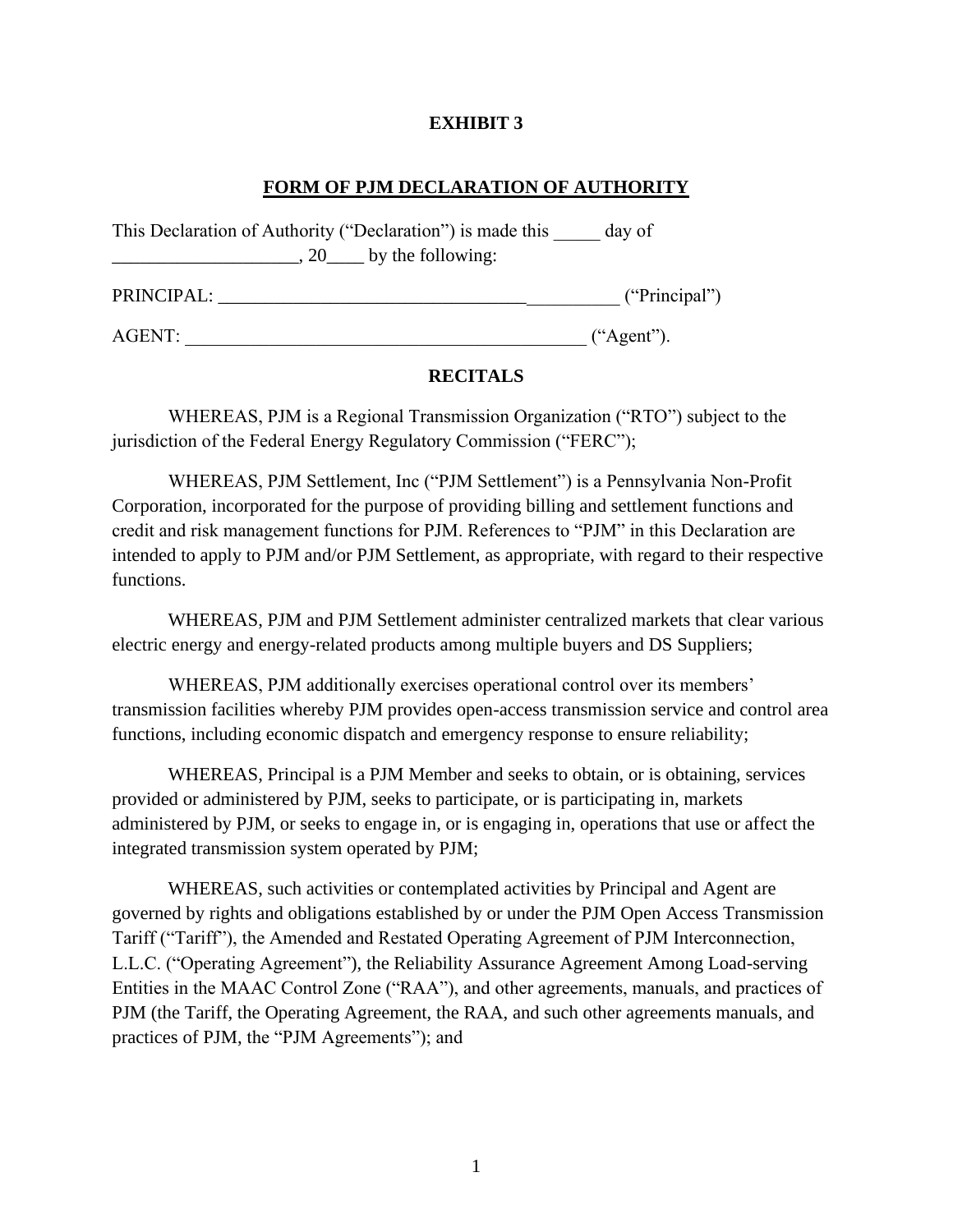WHEREAS, Principal and Agent desire to declare to PJM their respective authorities concerning such rights and obligations, intend that PJM rely upon such declaration, and acknowledge that PJM may rely upon such declaration to its detriment.

#### **DECLARATION**

NOW, THEREFORE, acknowledging that PJM will rely on the truth, accuracy and completeness of the declarations made below, Principal and Agent, as identified below, make the following declarations:

#### **1. Exclusivity of Agent's Authority.**

Pursuant to a binding, legally enforceable agreement, Principal has authorized Agent to act for Principal with respect to certain rights and responsibilities as specified in Section 2 of this Declaration ("the Authorized Rights and Responsibilities"). With respect to the Authorized Rights and Responsibilities, Agent is authorized to communicate and transact with PJM as Principal's sole and exclusive agent, and PJM is authorized to communicate and transact directly and exclusively with Agent as Principal's agent. With respect to Authorized Rights and Responsibilities, Principal will abide by any direction issued by PJM to Agent.

#### **2. Specification of Authorized Rights and Responsibilities.**

In the following parts (a) through (h), Principal and Agent specify the rights and responsibilities with respect to which Agent is authorized to act for Principal. Specification shall be effective only if both Principal and Agent have placed the initials of their authorized representatives in the space provided for each applicable right or responsibility from among the options provided below:

(a) Load Server Responsibilities.

\_\_\_\_\_ \_\_\_\_\_ Agent is authorized to satisfy Principal's obligations as a Load-Serving Entity under the RAA, including, without limitation, its obligations to provide Unforced Capacity, submit capacity plans, provide or arrange for Capacity Resources, satisfy Accounted-for Obligations and Peak Season Maintenance Obligations, comply with any capacity audits, make payment of all deficiency, data submission, and emergency procedure charges incurred, coordinate planning and operation of Capacity Resources with other parties; and develop and submit planned outage schedules.

Agent is authorized to satisfy Principal's obligations under the Tariff, RAA and to provide or arrange for transmission service to its loads; provide or arrange for sufficient reactive capability, voltage control facilities, and black start capability for service to its loads; submit firm transmission service schedules, and designate Network Resources and other points of receipt and delivery for transmission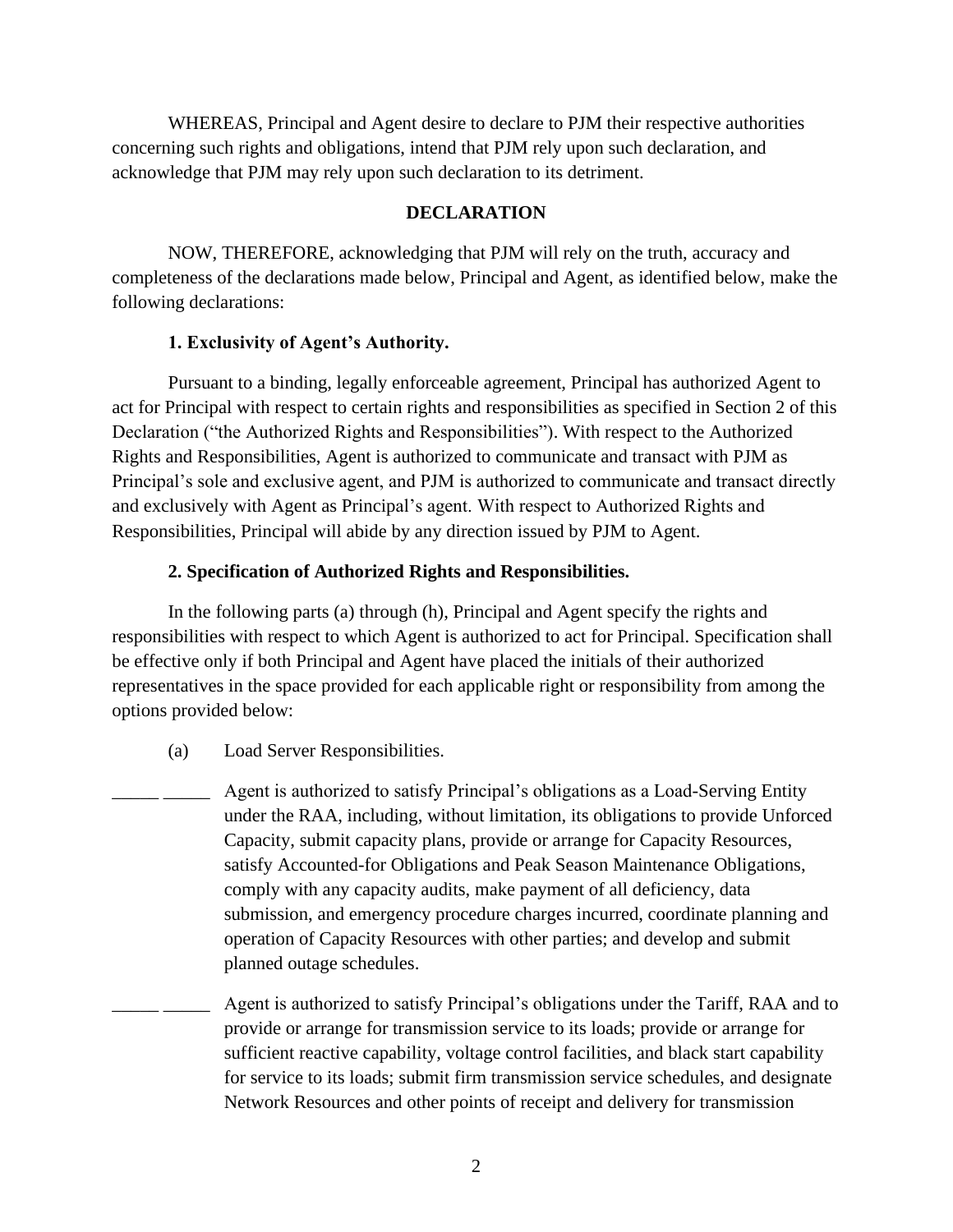service. Agent is authorized to request changes to the transmission service required for service to Principal's loads, and to enter into, on Principal's behalf, any feasibility, system impact, facilities study, or other agreements required to process such request for a change in service.

- Agent is authorized to satisfy Principal's rights and obligations under the Tariff and Operating Agreement to submit bids on, obtain, administer, and receive payments or credits for Financial Transmission Rights and Auction Revenue Rights with respect to service to Principal's loads.
	- Agent is authorized to provide data required by PJM with respect to service to Principal's loads, including, but not limited to, data required for coordination of operations, accounting for all interchange transactions, preparation of required reports and maintenance schedules, and analysis of system disturbances.
	- Agent is authorized to provide the facilities and personnel required to coordinate operations with PJM and other PJM Members.
- (b) Electric Distributor Responsibilities.
	- Agent is authorized to satisfy Principal's rights and obligations as an Electric Distributor under the Operating Agreement, including, but not limited to, assuring the continued compatibility of its local energy management, monitoring, and telecommunications systems with PJM's technical requirements; providing or arranging for the services of a 24-hour local control center to coordinate with PJM; providing to PJM all system, accounting, customer tracking, load forecasting, and other data necessary or appropriate to implement or administer the Operating Agreement, RAA; shedding connected load, initiating active load management programs, and taking such other coordination actions as may be necessary in accordance with PJM's directions in Emergencies; maintaining or arranging for a portion of its connected load to be subject to control by automatic underfrequency, under-voltage, or other load-shedding devices; and complying with the underfrequency relay obligations and charges specified in the Operating Agreement.
- (c) Generator Responsibilities.

Agent is authorized to operate the Principal's generation resources in all events, including, but not limited to, in the event of Emergencies, and shall operate such resources in a manner that is consistent with the standards, requirements or directions of PJM and that will permit PJM to perform its obligations under the Operating Agreement, Tariff, RAA, and other applicable agreements, manuals, and practices.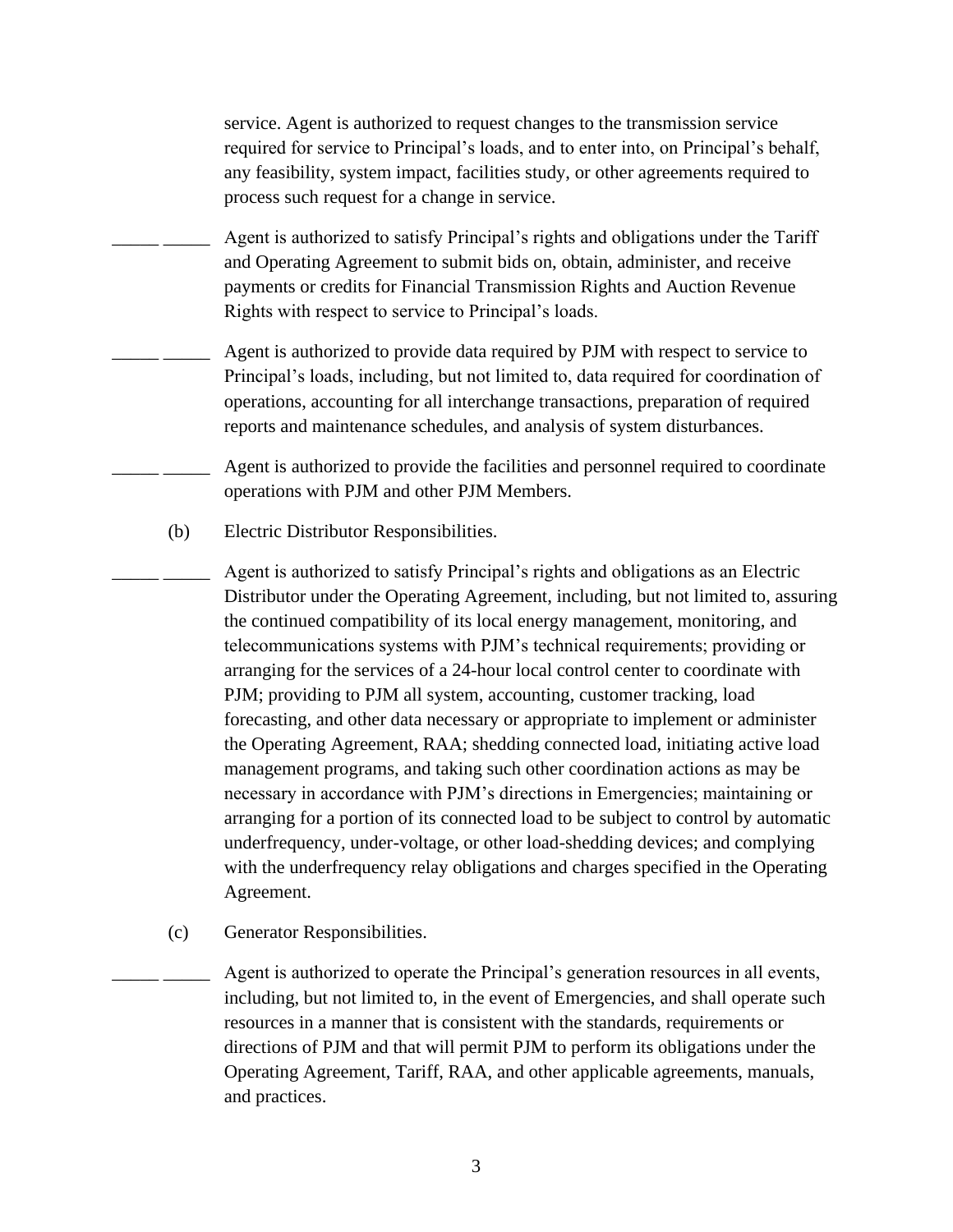Agent is authorized to ensure that the required portion of Principal's Capacity Resources have the ability to go from a shutdown condition to an operating condition and start delivering power without assistance from the power system.

 $-$  Or  $-$ 

Agent is authorized to direct the operation of Principal's generation resources by relaying PJM's instructions to the resource in all events, including, but not limited to, in the event of Emergencies, and shall direct such resources in a manner that is consistent with the standards, requirements or directions of PJM and that will permit PJM to perform its obligations under the Operating Agreement, Tariff, RAA, and other applicable agreements, manuals, and practices.

Agent is authorized to communicate with PJM in all matters concerning the provision of capacity, energy, or ancillary services from Principal's generation resources, including, without limitation, information required in connection with Capacity Resources, dispatch of any unit, provision of reactive power, regulation, synchronous condensing, spinning or other reserves, establishment or maintenance of a unit as a Black-Start Unit, satisfaction of must-run obligations, and costs or revenue requirements for any product or service offered by any such unit.

- Agent is authorized to provide information on outages of Principal's generation facilities, whether planned, forced, or for maintenance, and to coordinate such outages with PJM
- Agent is authorized to act on behalf of Principal with respect to Principal's rights and obligations under any Feasibility Study, System Impact Study, or Facilities Study Agreements.
- Agent is authorized to act on behalf of Principal with respect to Principal's rights and obligations under any Construction Service Agreements.
- Agent is authorized to act on behalf of Principal with respect to Principal's rights and obligations under any Interconnection Service Agreements.

Agent is authorized to receive from PJM historic and real time data collected by PJM from, or provided to PJM by, Principal with respect to Principal's generation resources.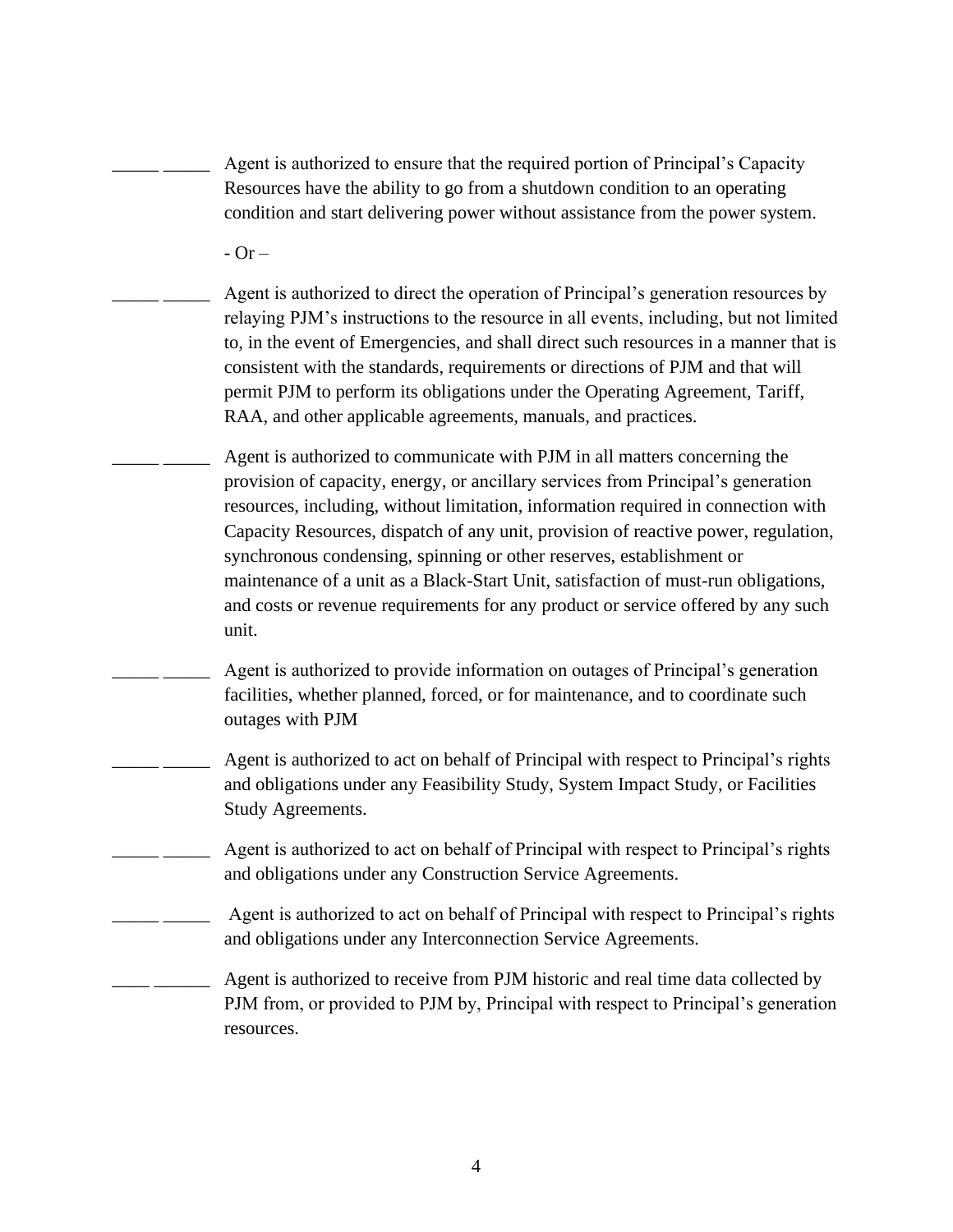Agent is authorized to act on behalf of Principal for the following specific unit(s) in Principal primary and subaccounts:

Resource Name: Resource ID:

(d) Market Buyer/Market Seller Responsibilities.

Agent is authorized to satisfy Principal's rights and obligations as a Market Buyer or Market Seller under the Operating Agreement, including, but not limited to, arranging for a Market Operations Center capable of real-time communication with PJM during normal and Emergency conditions; reporting to PJM sources of energy available for operation; providing to PJM scheduling and other information, including, but not limited to, maintenance and other anticipated outages of generation or transmission facilities, scheduling and related information on bilateral transactions and self-scheduled resources, and implementation of active load management, interruption of load, and other load reduction measures; obtaining Spot Market Backup for bilateral transactions; submitting to PJM binding offers to purchase or sell energy and ancillary services in compliance with all applicable Offer Data specifications; responding to PJM's directives to start, shut down or change output levels of generation units, or change scheduled voltages or reactive output levels; responding to PJM's directives to schedule delivery or change delivery schedules for external resources; and following PJM's directions to take actions to prevent, manage, alleviate or end an Emergency.

(e) Billing and Payment Responsibilities.

In connection with all rights and responsibilities specified by Principal and Agent in any of subparts (a) through (d) of this Section, or as specified in the attached Addendum, Agent shall be billed for, and shall make payment to PJM for, all charges, penalties, costs and fees. (If this option is not specified, PJM will issue billings to, and collect amounts due from, Principal.)

- In connection with all rights and responsibilities specified by Principal and Agent above, Agent is entitled to receive from PJM in Agent's account all credits, revenues, distributions, and disbursements. (If this option is not specified, PJM will pay such amounts to Principal.)
- (f) General Membership Responsibilities.

Agent is authorized to participate and vote in all PJM committees, working groups, and other stakeholder bodies on Principal's behalf.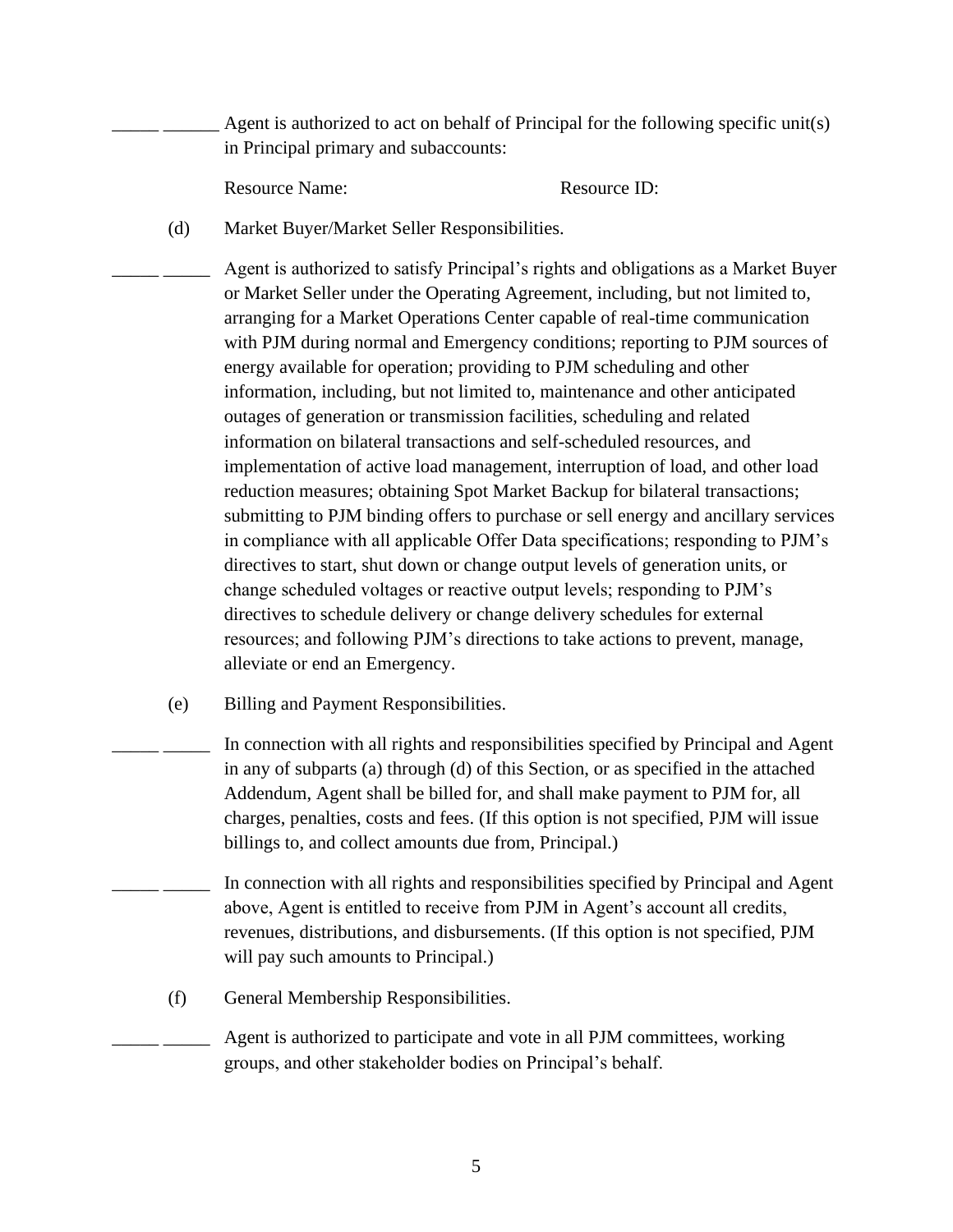|     | Agent is authorized to participate on Principal's behalf in the regional<br>transmission expansion planning process.                                                                                                                                                                                                                                                                                                                                      |
|-----|-----------------------------------------------------------------------------------------------------------------------------------------------------------------------------------------------------------------------------------------------------------------------------------------------------------------------------------------------------------------------------------------------------------------------------------------------------------|
|     | Agent is authorized to provide information or otherwise cooperate on Principal's<br>behalf in connection with any investigation or request for information by PJM or<br>the PJM Market Monitoring Unit in accordance with the Operating Agreement<br>and Attachment M to the Tariff. (If this option is specified, PJM and the PJM<br>Market Monitoring Unit shall have the right to request and obtain such<br>information from Agent and/or Principal.) |
|     | Agent shall be billed for, and shall make payment of, Principal's costs of<br>membership in PJM, including payment of the Membership fee, and payment of<br>any other general assessments on the PJM members, including, but not limited to,<br>amounts assessed as a consequence of defaults by other Members.                                                                                                                                           |
| (g) | Additional Responsibilities.                                                                                                                                                                                                                                                                                                                                                                                                                              |
|     | Agent has been Authorized other rights and responsibilities of Principal as<br>specified on Attachment "A" to this Declaration.                                                                                                                                                                                                                                                                                                                           |
| (h) | Limitation on Responsibilities.                                                                                                                                                                                                                                                                                                                                                                                                                           |

The rights and responsibilities specified in parts (a) through (f) above apply to a limited portion of Principal's facilities or loads located in the PJM Region, as specified on Attachment "B" to this Declaration, and to no other facilities or loads of Principal.

# **3. Continuing Responsibilities and Liabilities of Principal.**

- 3.1 The Authorized Rights and Responsibilities are the only rights and responsibilities under the PJM Agreements for which Agent is authorized to act for Principal, and Principal retains all rights and responsibilities under the PJM Agreements not specified by Principal and Agent in Section 2.
- 3.2 With respect to the Authorized Rights and Responsibilities, and notwithstanding any other provision of this Agreement, Principal shall remain liable to PJM for all amounts due or to become due to PJM under the PJM Agreements, and Agent's authorization to make payment of any such amounts hereunder (if specified in Section 2) shall not release Principal from liability for any financial obligations to PJM not satisfied by Agent.

# **4. Reliance and Indemnity, Duty to Inform, Liability Waiver, and Rules of Construction.**

4.1 Principal and Agent each recognizes, accepts and intends that PJM will rely, upon on the truth, accuracy and completeness of the declarations herein in matters including but not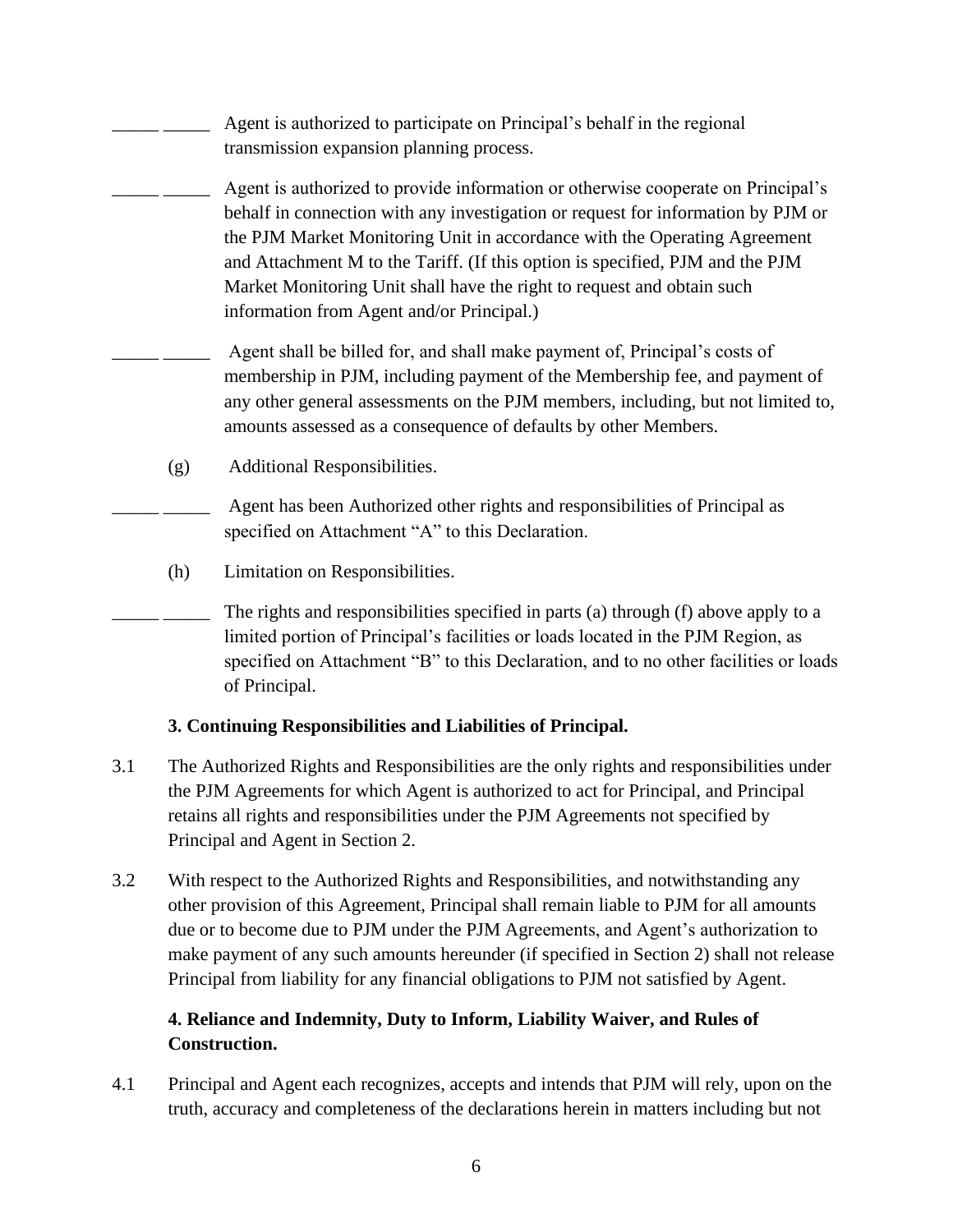limited to creditworthiness and in assuring compliance with the PJM Agreements. Principal and Agent each recognizes and accepts that PJM or its members may suffer losses and damages if any declaration is or becomes untrue, inaccurate or incomplete, and each agrees to indemnify PJM for any such losses and damages.

- 4.2 Principal and Agent each has a continuing duty to notify PJM if and when any declaration herein ceases to be truthful, accurate or complete. Until such time as PJM receives written notification of any change to any declaration, in accordance with the terms contained herein, PJM shall be entitled to rely perpetually on this Declaration as governing its relationship with Principal and Agent as to the subject matter of this Declaration. Written notice of changes to the declarations contained herein must be provided by Principal (PJM Member) to PJM at least thirty days in advance of their effectiveness. If Agent is also a PJM Member, then both parties will be required to provide thirty days prior written notification in order for such changes to be effective. Such notification is required for changes to the declarations and responsibilities contained herein and/or termination of this Declaration. Upon such termination, all rights, responsibilities and accounts will revert back to the original status quo prevailing before the Declaration became effective. Should less than thirty days notice be provided, PJM shall use its best efforts to accommodate and process the declarations herein, but all attempts should be made to provide such notice.
- 4.3 Nothing in this Declaration shall be construed to create or give rise to any liability on the part of PJM and Principal and Agent expressly waive any claims that may arise against PJM under this Declaration. This Declaration shall not be construed to modify any of the PJM Agreements and in the event of conflict between this Declaration and a PJM Agreement, the applicable PJM Agreement shall control.
- 4.4 Capitalized terms used herein that are not defined herein have the meanings given in the PJM Agreements, as applicable.
- 4.5 The Recitals are hereby incorporated into the body of this Declaration.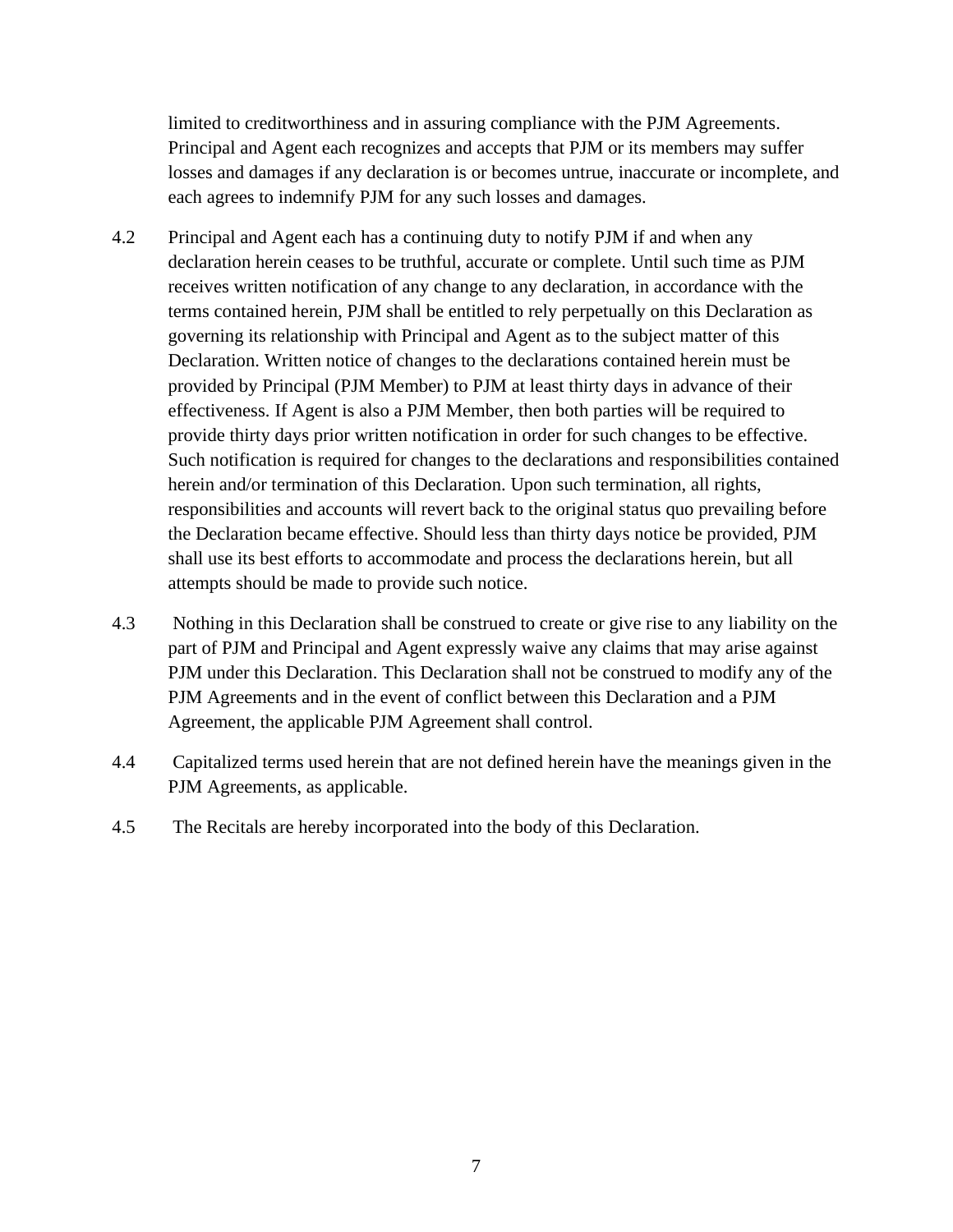IN WITNESS WHEREOF, Principal and Agent execute this Declaration to be effective as of the date written above or upon receipt of a fully executed original by PJM, whichever date is later.

# **PRINCIPAL: AGENT:**

| Company Name: 2008 | Company Name: 1988 |
|--------------------|--------------------|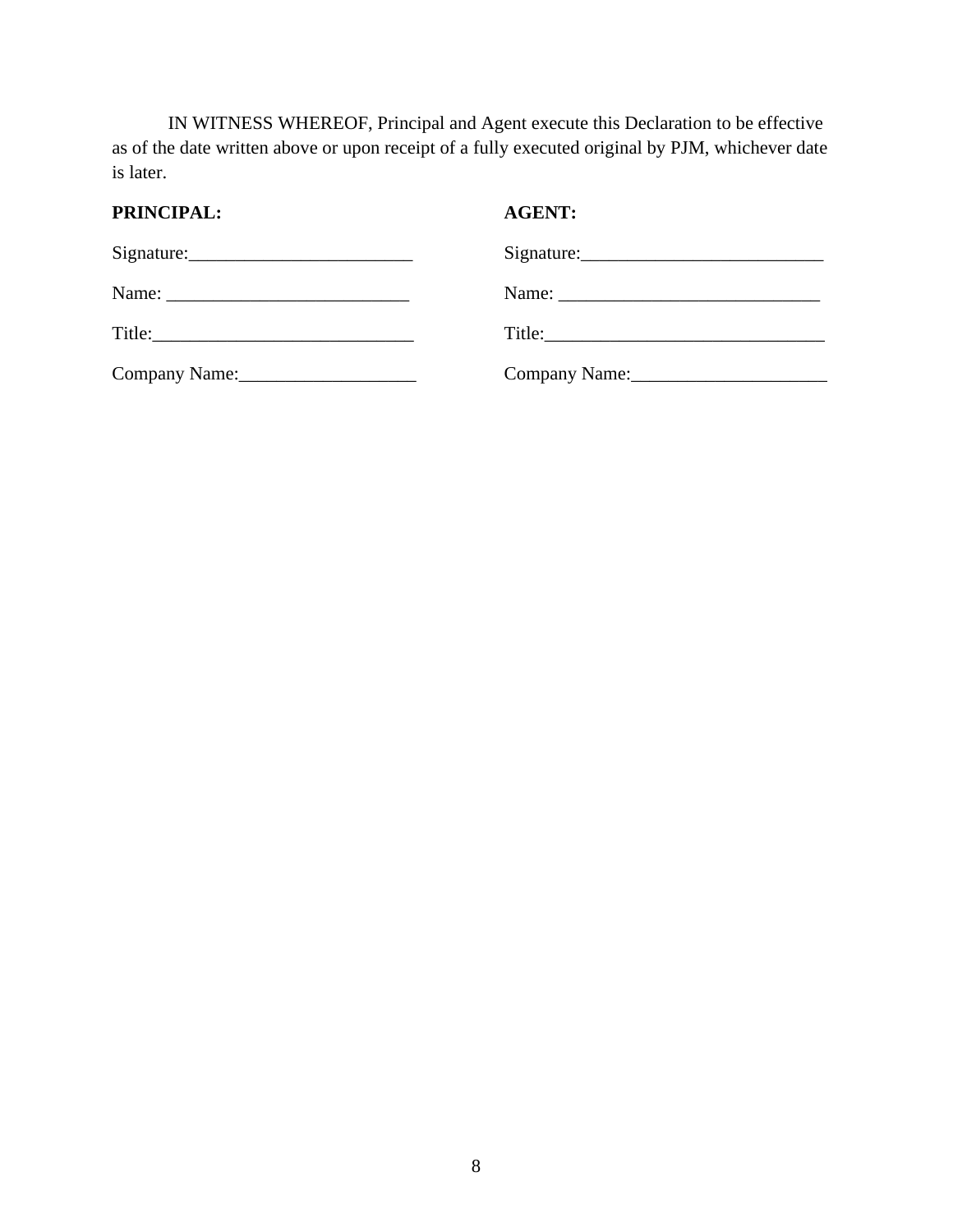# **APPENDIX D**

## **RESPONSIBILITIES FOR PJM BILLING LINE ITEMS AS DEFINED IN APPLICABLE PJM AGREEMENT OR MANUAL**

 $\mathbb{R}^2$ 

|      | <b>PJM Billing Statement</b><br><b>Line Items</b>           | <b>Responsible Party</b> |                                    |
|------|-------------------------------------------------------------|--------------------------|------------------------------------|
| ID#  |                                                             | <b>PECO</b><br>(Buyer)   | <b>DSP</b> (DS<br><b>Supplier)</b> |
| ID#  | <b>CHARGES</b>                                              |                          |                                    |
| 1100 | <b>Network Integration</b>                                  | X                        |                                    |
| 1102 | <b>Transmission Service</b>                                 | X                        |                                    |
|      | Network Integration<br><b>Transmission Service (exempt)</b> |                          |                                    |
| 1104 | Network Integration                                         | X                        |                                    |
|      | <b>Transmission Service Offset</b>                          |                          |                                    |
| 1108 | <b>Transmission Enhancement</b>                             | X                        |                                    |
| 1110 | <b>Direct Assignment Facilities</b>                         | X                        |                                    |
| 1120 | <b>Other Supporting Facilities</b>                          | X                        |                                    |
| 1130 | Firm Point-to-Point                                         |                          | X                                  |
|      | <b>Transmission Service</b>                                 |                          |                                    |
| 1133 | Firm Point-to-Point                                         |                          | X                                  |
|      | <b>Transmission Service Resale</b>                          |                          |                                    |
|      | Charge                                                      |                          |                                    |
| 1140 | Non-Firm Point-to-Point                                     |                          | X                                  |
|      | <b>Transmission Service</b>                                 |                          |                                    |
| 1143 | Non-Firm Point-to-Point                                     |                          | X                                  |
|      | <b>Transmission Service Resale</b>                          |                          |                                    |
| 1200 | Charge<br>Day-ahead Spot Market Energy                      |                          | X                                  |
|      |                                                             |                          |                                    |
| 1205 | <b>Balancing Spot Market Energy</b>                         |                          | X                                  |
| 1210 | Day-ahead Transmission                                      |                          | X                                  |
|      | Congestion                                                  |                          |                                    |
| 1215 | <b>Balancing Transmission</b><br>Congestion                 |                          | X                                  |
| 1218 | <b>Planning Period Congestion</b>                           |                          | X                                  |
|      | Uplift                                                      |                          |                                    |
| 1220 | Day-ahead Transmission Losses                               |                          | X                                  |
| 1225 | <b>Balancing Transmission Losses</b>                        |                          | X                                  |
| 1230 | Inadvertent Interchange                                     |                          | X                                  |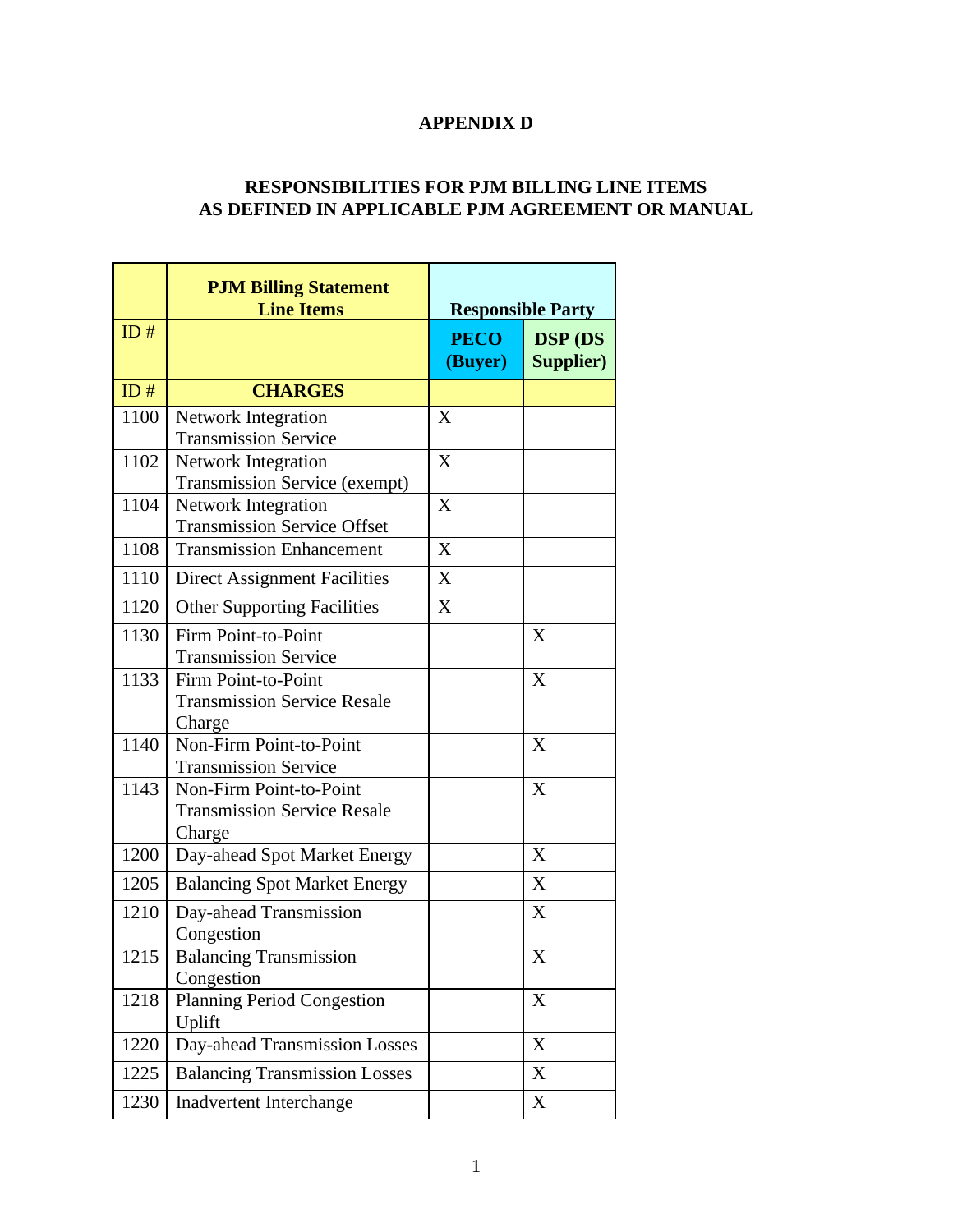| 1240 | Day-ahead Economic Load                                       | X |
|------|---------------------------------------------------------------|---|
|      | Response                                                      |   |
| 1241 | Real-time Economic Load                                       | X |
|      | Response                                                      |   |
|      |                                                               |   |
| 1245 | <b>Emergency Load Response</b>                                | X |
|      |                                                               |   |
|      |                                                               |   |
| 1250 | <b>Meter Error Correction</b>                                 | X |
| 1260 | <b>Emergency Energy</b>                                       | X |
|      |                                                               |   |
| 1301 | PJM Scheduling, System                                        | X |
|      | Control and Dispatch Service -                                |   |
|      | <b>Control Area Administration</b>                            |   |
| 1302 | PJM Scheduling, System                                        | X |
|      | Control and Dispatch Service -                                |   |
|      | <b>FTR</b> Administration                                     |   |
| 1303 | PJM Scheduling, System                                        | X |
|      | Control and Dispatch Service -                                |   |
|      | <b>Market Support</b>                                         |   |
| 1304 | PJM Scheduling, System                                        | X |
|      | Control and Dispatch Service -                                |   |
|      | <b>Regulation Market</b>                                      |   |
|      | Administration                                                |   |
| 1305 | PJM Scheduling, System                                        | X |
|      | Control and Dispatch Service -                                |   |
|      | Capacity Resource/Obligation                                  |   |
|      | Mgmt.                                                         |   |
| 1306 | PJM Scheduling, System                                        | X |
|      | Control and Dispatch Service -                                |   |
|      | <b>Advanced Second Control</b>                                |   |
|      | Center                                                        |   |
| 1308 | PJM Scheduling, System<br><b>Control and Dispatch Service</b> | X |
|      | Refund - Control Area                                         |   |
|      | Administration                                                |   |
| 1309 | PJM Scheduling, System                                        | X |
|      | <b>Control and Dispatch Service</b>                           |   |
|      | Refund - FTR Administration                                   |   |
| 1310 | PJM Scheduling, System                                        | X |
|      | <b>Control and Dispatch Service</b>                           |   |
|      | <b>Refund - Market Support</b>                                |   |
| 1311 | PJM Scheduling, System                                        | X |
|      | <b>Control and Dispatch Service</b>                           |   |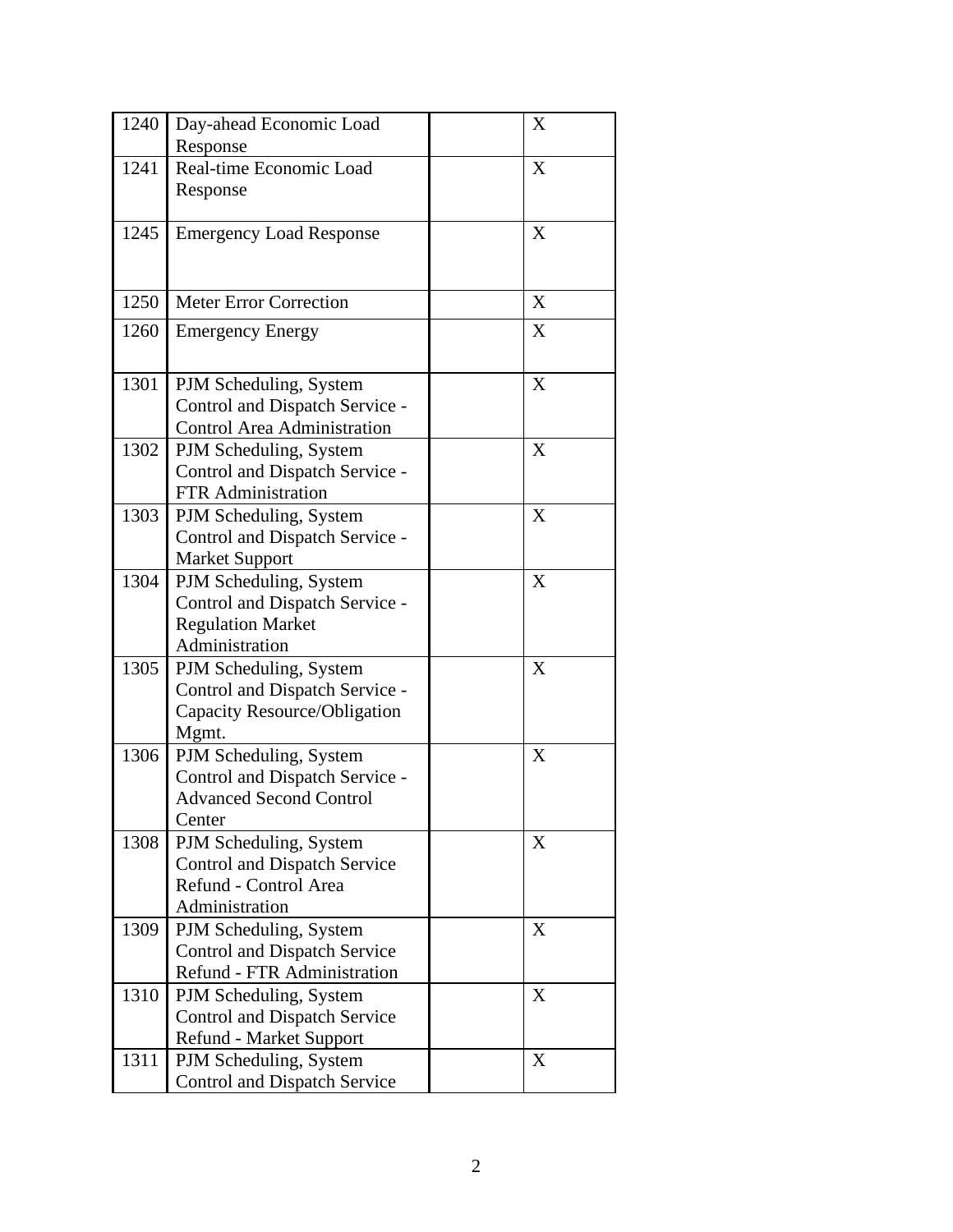| Refund - Regulation Market |  |
|----------------------------|--|
| Administration             |  |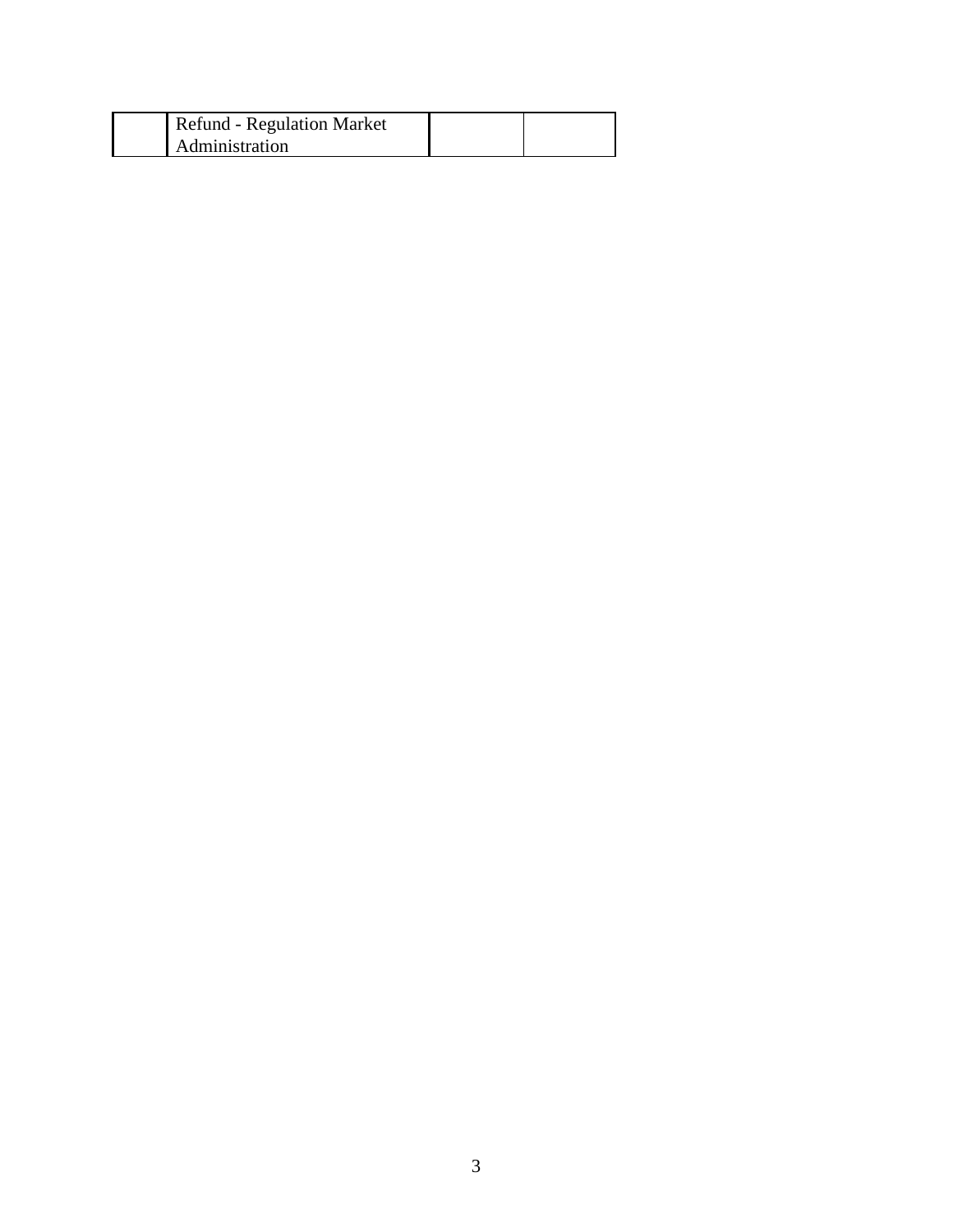| 1312 | PJM Scheduling, System                                         | X |
|------|----------------------------------------------------------------|---|
|      | <b>Control and Dispatch Service</b>                            |   |
|      | Refund - Capacity                                              |   |
|      | Resource/Obligation Mgmt.                                      |   |
| 1314 | Market Monitoring Unit (MMU)                                   | X |
|      | Funding                                                        |   |
| 1315 | FERC Annual Charge Recovery                                    | X |
| 1316 | Organization of PJM States, Inc.<br>(OPSI) Funding             | X |
| 1317 | North American Electric                                        | X |
|      | Reliability Corporation (NERC)                                 |   |
| 1318 | <b>Reliability First Corporation</b><br>(RFC)                  | X |
| 1320 | <b>Transmission Owner</b>                                      | X |
|      | Scheduling, System Control and<br><b>Dispatch Service</b>      |   |
| 1330 | <b>Reactive Supply and Voltage</b>                             | X |
|      | <b>Control from Generation and</b>                             |   |
|      | <b>Other Sources Service</b>                                   |   |
| 1340 | <b>Regulation and Frequency</b>                                | X |
|      | <b>Response Service</b>                                        |   |
| 1350 | <b>Energy Imbalance Service</b>                                | X |
| 1360 | <b>Synchronized Reserve</b>                                    | X |
| 1365 | Day-ahead Scheduling Reserve                                   | X |
| 1370 | Day-ahead Operating Reserve                                    | X |
| 1371 | Day-ahead Operating Reserve                                    | X |
|      | for Load Response                                              |   |
| 1375 | <b>Balancing Operating Reserve</b>                             | X |
| 1376 | <b>Balancing Operating Reserve for</b><br><b>Load Response</b> | X |
| 1377 | <b>Synchronous Condensing</b>                                  | X |
| 1378 | <b>Reactive Services</b>                                       | X |
| 1380 | <b>Black Start Service</b>                                     | X |
| 1400 | Load Reconciliation for Spot                                   | X |
|      | Market Energy                                                  |   |
| 1410 | <b>Load Reconciliation for</b>                                 | X |
|      | <b>Transmission Congestion</b>                                 |   |
| 1420 | <b>Load Reconciliation for</b>                                 | X |
|      | <b>Transmission Losses</b>                                     |   |
| 1430 | Load Reconciliation for                                        | X |
|      | Inadvertent Interchange                                        |   |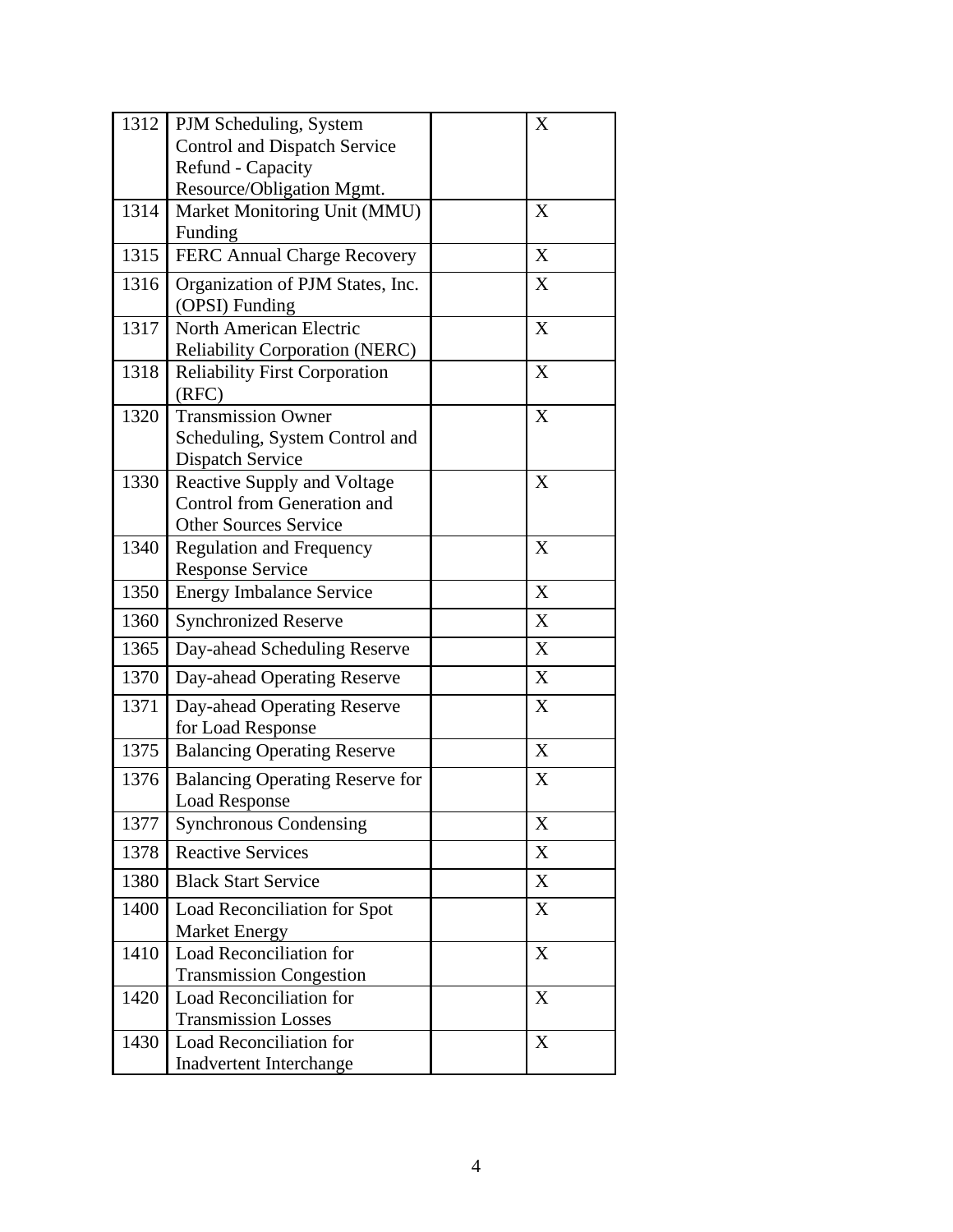| 1440 | Load Reconciliation for PJM          |   | X |
|------|--------------------------------------|---|---|
|      | Scheduling, System Control and       |   |   |
|      | <b>Dispatch Service</b>              |   |   |
| 1441 | Load Reconciliation for PJM          |   | X |
|      | Scheduling, System Control and       |   |   |
|      | Dispatch Service Refund              |   |   |
| 1445 | Load Reconciliation for FERC         |   | X |
|      | <b>Annual Charge Recovery</b>        |   |   |
| 1446 | <b>Load Reconciliation for</b>       |   | X |
|      | Organization of PJM States, Inc.     |   |   |
|      | (OPSI) Funding                       |   |   |
| 1447 | <b>Load Reconciliation for North</b> |   | X |
|      | American Electric Reliability        |   |   |
|      | Corporation (NERC)                   |   |   |
| 1448 | <b>Load Reconciliation for</b>       |   | X |
|      | <b>Reliability First Corporation</b> |   |   |
|      | (RFC)                                |   |   |
| 1450 | <b>Load Reconciliation for</b>       |   | X |
|      | <b>Transmission Owner</b>            |   |   |
|      | Scheduling, System Control and       |   |   |
|      | <b>Dispatch Service</b>              |   |   |
| 1460 | Load Reconciliation for              |   | X |
|      | <b>Regulation and Frequency</b>      |   |   |
|      | <b>Response Service</b>              |   |   |
| 1470 | <b>Load Reconciliation for</b>       |   | X |
|      | <b>Synchronized Reserve</b>          |   |   |
| 1475 | <b>DASR</b> Load Reconciliation      |   | X |
| 1478 | Load Reconciliation for              |   | X |
|      | <b>Operating Reserve</b>             |   |   |
| 1480 | Load Reconciliation for              |   | X |
|      | <b>Synchronous Condensing</b>        |   |   |
| 1490 | Load Reconciliation for              |   | X |
|      | <b>Reactive Services</b>             |   |   |
| 1500 | <b>Financial Transmission Rights</b> |   | X |
|      | Auction                              |   |   |
| 1600 | <b>RPM</b> Auction                   |   | X |
|      |                                      |   |   |
| 1610 | <b>Locational Reliability</b>        |   | X |
|      |                                      |   |   |
| 1650 | Non-Unit Specific Capacity           |   | X |
|      | Transaction                          |   |   |
| 1660 | Demand Resource and ILR              | X |   |
|      | <b>Compliance Penalty</b>            |   |   |
|      |                                      |   |   |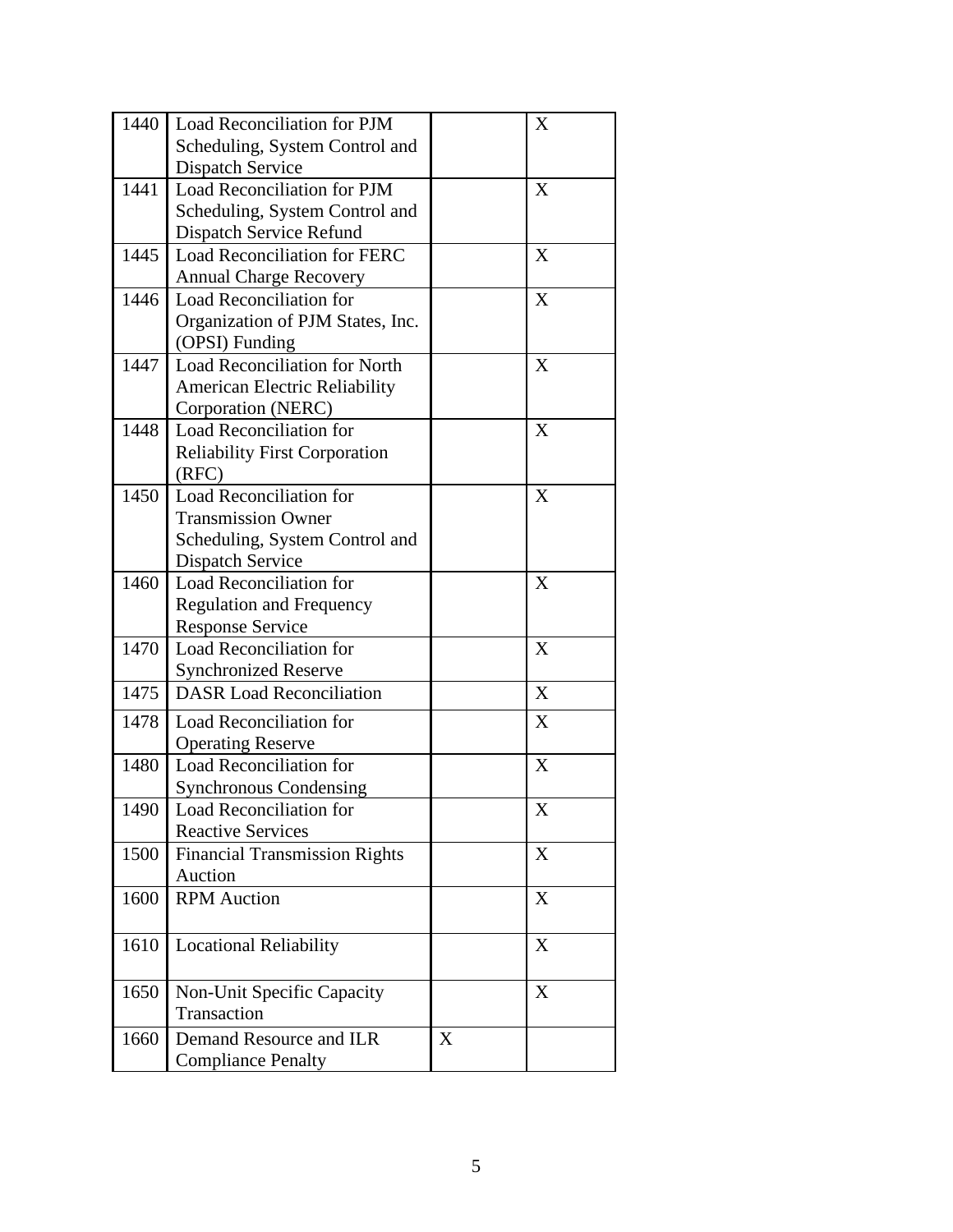| 1661 | <b>Capacity Resource Deficiency</b>                                 |   | X |
|------|---------------------------------------------------------------------|---|---|
|      |                                                                     |   |   |
|      |                                                                     |   |   |
|      |                                                                     |   |   |
| 1662 | <b>Generation Resource Rating</b>                                   |   | X |
|      | <b>Test Failure</b>                                                 |   |   |
| 1663 | <b>Qualifying Transmission</b>                                      |   | X |
| 1664 | <b>Upgrade Compliance Penalty</b><br><b>Peak Season Maintenance</b> |   | X |
|      | <b>Compliance Penalty</b>                                           |   |   |
| 1665 | Peak-Hour Period Availability                                       |   | X |
|      | PJM/MISO Seams Elimination                                          |   |   |
| 1710 | <b>Cost Assignment</b>                                              | X |   |
| 1720 | RTO Start-up Cost Recovery                                          | X |   |
|      |                                                                     |   |   |
| 1730 | <b>Expansion Cost Recovery</b>                                      | X |   |
| 1900 | <b>Unscheduled Transmission</b>                                     | X |   |
|      | Service                                                             |   |   |
|      |                                                                     |   |   |
| 1910 | Ramapo Phase Angle Regulators                                       | X |   |
| 1920 | <b>Station Power</b>                                                | X |   |
| 1930 | <b>Generation Deactivation</b>                                      | X |   |
|      |                                                                     |   |   |
|      |                                                                     |   |   |
| 1950 | Virginia Retail Administrative                                      | X |   |
|      | Fee                                                                 |   |   |
|      |                                                                     |   |   |
|      |                                                                     |   |   |
|      |                                                                     |   |   |
|      |                                                                     |   |   |
|      |                                                                     |   |   |
| 1980 | Miscellaneous Bilateral                                             | X |   |
|      |                                                                     |   |   |
| 1995 | PJM Annual Membership Fee                                           | X |   |
| ID#  | <b>CREDITS</b>                                                      |   |   |
| 2100 | <b>Network Integration</b>                                          | X |   |
|      | <b>Transmission Service</b>                                         |   |   |
| 2102 | <b>Network Integration</b>                                          | X |   |
|      | <b>Transmission Service (exempt)</b>                                |   |   |
| 2104 | Network Integration                                                 | X |   |
|      | <b>Transmission Service Offset</b>                                  |   |   |
| 2106 | Non-Zone Network Integration<br><b>Transmission Service</b>         | X |   |
|      |                                                                     |   |   |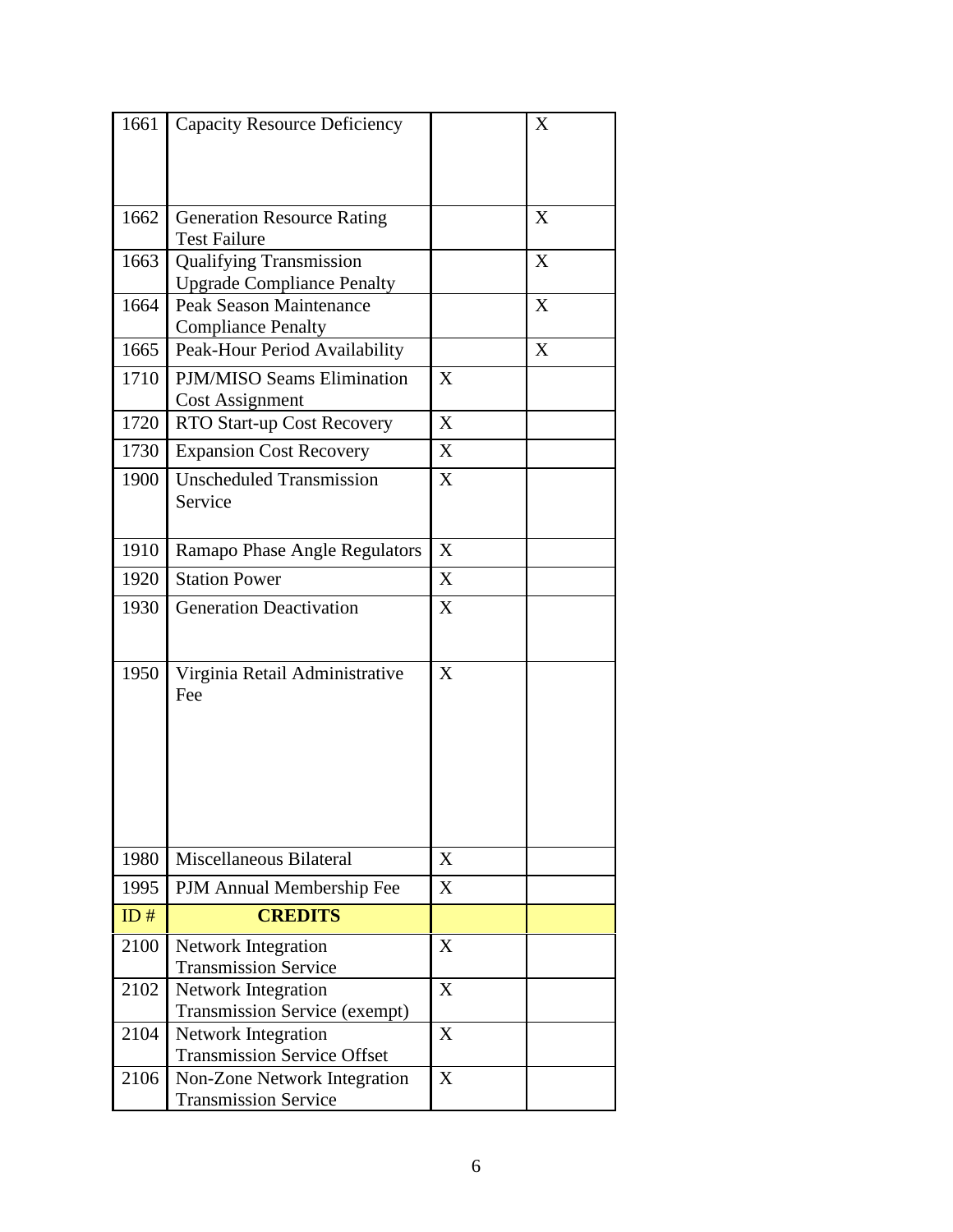| 2108 | <b>Transmission Enhancement</b>     | X |   |
|------|-------------------------------------|---|---|
| 2110 | <b>Direct Assignment Facilities</b> | X |   |
| 2120 | <b>Other Supporting Facilities</b>  | X |   |
| 2130 | Firm Point-to-Point                 | X |   |
|      | <b>Transmission Service</b>         |   |   |
| 2132 | <b>Internal Firm Point-to-Point</b> | X |   |
|      | <b>Transmission Service</b>         |   |   |
| 2133 | Firm Point-to-Point                 |   | X |
|      | <b>Transmission Service Resale</b>  |   |   |
|      | Credit                              |   |   |
| 2140 | Non-Firm Point-to-Point             | X |   |
|      | <b>Transmission Service</b>         |   |   |
| 2142 | <b>Internal Non-Firm Point-to-</b>  | X |   |
|      | <b>Point Transmission Service</b>   |   |   |
| 2143 | Non-Firm Point-to-Point             |   | X |
|      | <b>Transmission Service Resale</b>  |   |   |
|      | Credit                              |   |   |
| 2210 | <b>Transmission Congestion</b>      |   | X |
| 2217 | <b>Planning Period Excess</b>       |   | X |
|      | Congestion                          |   |   |
| 2218 | <b>Planning Period Congestion</b>   |   | X |
|      | Uplift                              |   |   |
| 2220 | <b>Transmission Losses</b>          |   | X |
|      |                                     |   |   |
| 2240 | Day-ahead Economic Load             | X |   |
|      | Response                            |   |   |
| 2241 | Real-time Economic Load             | X |   |
|      | Response                            |   |   |
| 2245 | <b>Emergency Load Response</b>      | X |   |
|      |                                     |   |   |
|      |                                     |   |   |
| 2260 | <b>Emergency Energy</b>             |   | X |
|      |                                     |   |   |
|      |                                     |   |   |
| 2320 | <b>Transmission Owner</b>           | X |   |
|      | Scheduling, System Control and      |   |   |
|      | <b>Dispatch Service</b>             |   |   |
| 2330 | <b>Reactive Supply and Voltage</b>  |   | X |
|      | Control from Generation and         |   |   |
|      | <b>Other Sources Service</b>        |   |   |
| 2340 | <b>Regulation and Frequency</b>     |   | X |
|      | <b>Response Service</b>             |   |   |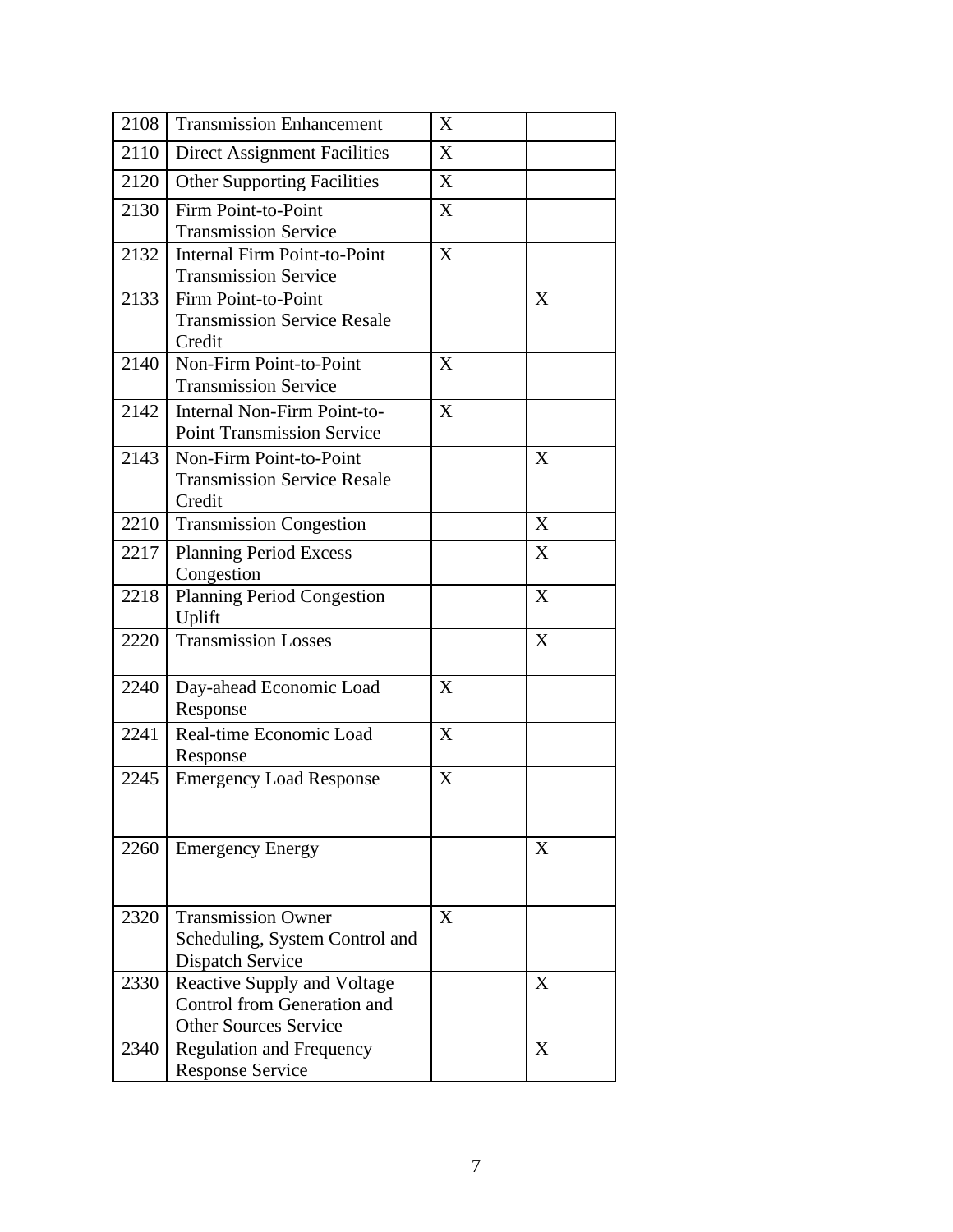| 2350 | <b>Energy Imbalance Service</b>                                     |   | X |
|------|---------------------------------------------------------------------|---|---|
| 2360 | <b>Synchronized Reserve</b>                                         |   | X |
| 2365 | Day-ahead Scheduling Reserve                                        |   | X |
| 2370 | Day-ahead Operating Reserve                                         |   | X |
| 2371 | Day-ahead Operating Reserve<br>for Load Response                    |   | X |
| 2375 | <b>Balancing Operating Reserve</b>                                  |   | X |
| 2376 | <b>Balancing Operating Reserve for</b><br><b>Load Response</b>      |   | X |
| 2377 | <b>Synchronous Condensing</b>                                       |   | X |
| 2378 | <b>Reactive Services</b>                                            |   | X |
| 2380 | <b>Black Start Service</b>                                          |   | X |
| 2420 | Load Reconciliation for<br><b>Transmission Losses</b>               |   | X |
| 2500 | <b>Financial Transmission Rights</b><br>Auction                     |   | X |
| 2510 | <b>Auction Revenue Rights</b>                                       |   | X |
| 2600 | <b>RPM</b> Auction                                                  |   | X |
| 2620 | Interruptible Load for Reliability                                  | X |   |
| 2630 | <b>Capacity Transfer Rights</b>                                     |   | X |
| 2640 | <b>Incremental Capacity Transfer</b><br>Rights                      |   | X |
| 2650 | Non-Unit Specific Capacity<br>Transaction                           |   | X |
| 2660 | Demand Resource and ILR<br><b>Compliance Penalty</b>                | X |   |
| 2661 | <b>Capacity Resource Deficiency</b>                                 |   | X |
| 2662 | <b>Generation Resource Rating</b><br><b>Test Failure</b>            |   | X |
| 2663 | <b>Qualifying Transmission</b><br><b>Upgrade Compliance Penalty</b> |   | X |
| 2664 | <b>Peak Season Maintenance</b><br><b>Compliance Penalty</b>         |   | X |
| 2665 | Peak-Hour Period Availability                                       |   | X |
| 2710 | PJM/MISO Seams Elimination<br><b>Cost Assignment</b>                | X |   |
| 2720 | RTO Start-up Cost Recovery                                          | X |   |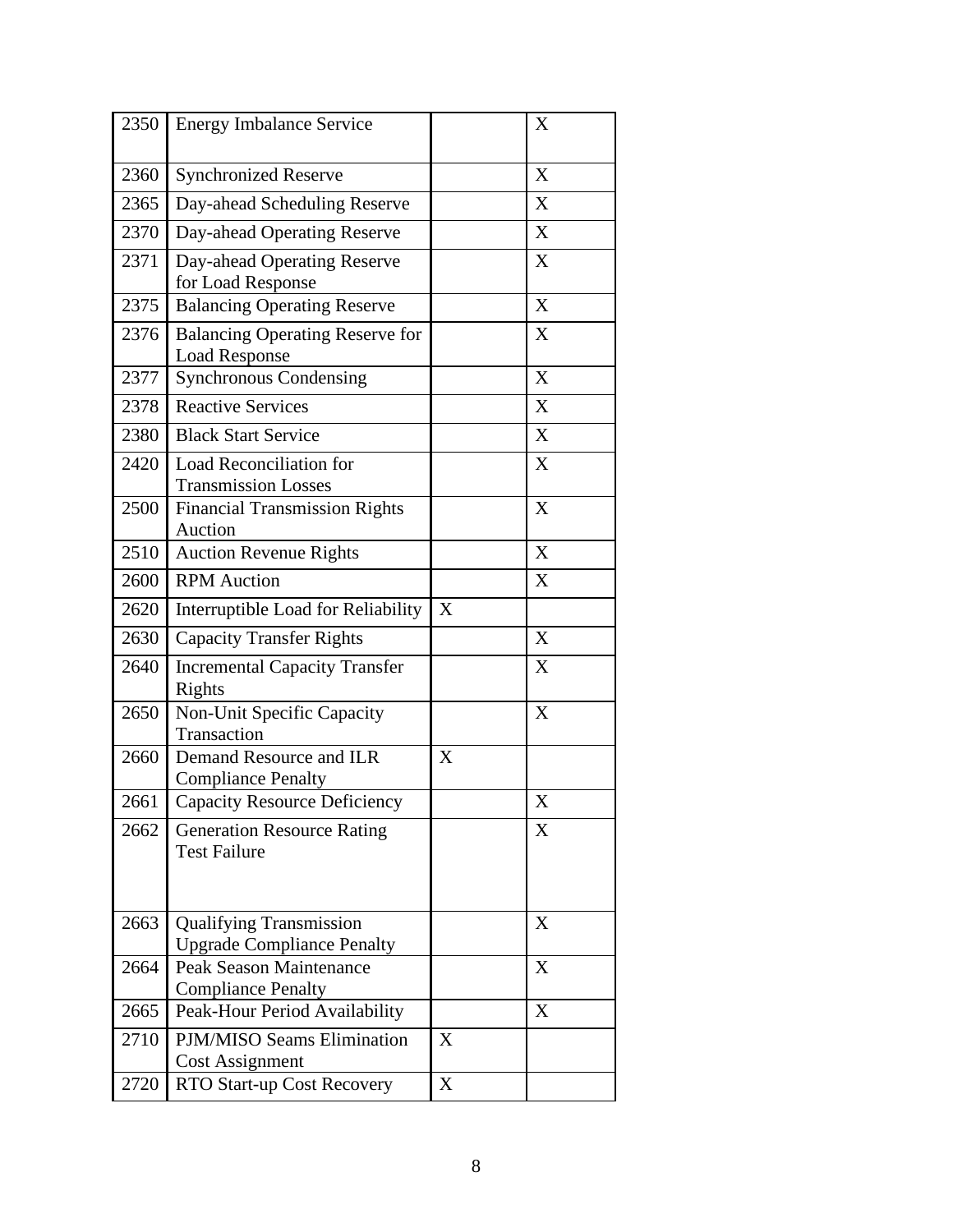| 2730 | <b>Expansion Cost Recovery</b>        | X |
|------|---------------------------------------|---|
| 2910 | Ramapo Phase Angle Regulators         | X |
| 2930 | <b>Generation Deactivation</b>        | X |
| 2950 | Virginia Retail Administrative<br>Fee | X |
| 2980 | Miscellaneous Bilateral               | X |
| 2996 | <b>Annual PJM Cell Tower</b>          | X |
| 2997 | <b>Annual PJM Building Rent</b>       | X |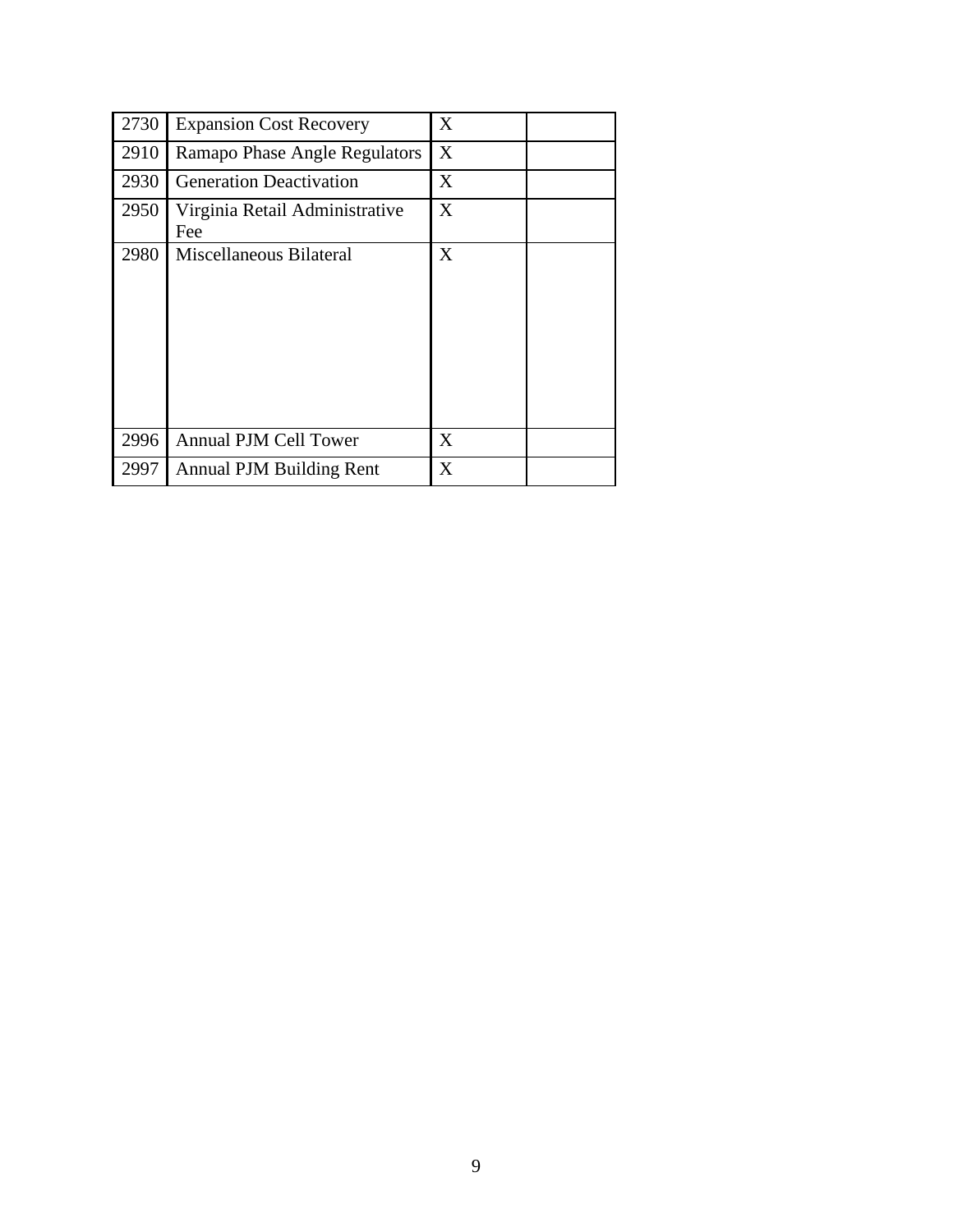### **APPENDIX E**

### **DS SUPPLIER'S OBLIGATIONS FOR AEPS COMPLIANCE**

To satisfy AEPS requirements with respect to the DS Supplier Responsibility Share, DS Supplier shall fulfill the following obligations:

(1) Providing sufficient AECs for each tranche award via the DS Solicitation less the allocated AECs. Appendix E and Exhibit 1 will apply during the term of the Agreement and will be used to determine the number of AECs a DS Supplier must deliver to Buyer to fulfill DS Supplier's AEPS obligation except to the extent that DS Supplier's AEPS obligation may be reduced by any AECs obtained separately by the Buyer and allocated to DS Supplier's AEPS obligation as shown on a Transaction Confirmation. Any Buyer AECs allocated to DS Supplier's AEPS obligation as set forth in Exhibit 1 shall remain the property of Buyer and shall not be transferred to DS Supplier;

(2) Paying any AEC penalties, costs, charges, etc. assessed against the DS Supplier and/or the Company associated with the DS Supplier's non-performance with AEPS requirements;

(3) Submitting to the Company proof of AEPS compliance under this agreement in such form and manner as may be required by the Company.

(4) Provide to the Company all information the Company may require to comply with the AEPS Act and its implementing regulations and other Requirements of Law, including, but not limited to the price paid per AEC required by 73 Pa.C.S. §1648.3(e)(8).

This Appendix E shall conform the AEPS obligation of the Transaction agreed to on \_\_\_\_\_\_\_\_\_\_\_\_\_\_\_("Transaction Due Date").

AEPS obligations for the period beginning 6/1/2021 based on the total MWh supplied by the DS Supplier:

| <b>Reporting Period</b>   | Tier 1* | РV    | Tier 2 |
|---------------------------|---------|-------|--------|
| $6/1/2021$ to $5/31/2025$ | 8.00%   | 0.50% | 10.00% |

\*Tier 1 requirements include Tier 1 PV requirements.

The percentages set forth above are those applicable for the DS Solicitation and may be revised for future DS Solicitations to reflect changes in law or other applicable regulatory requirements.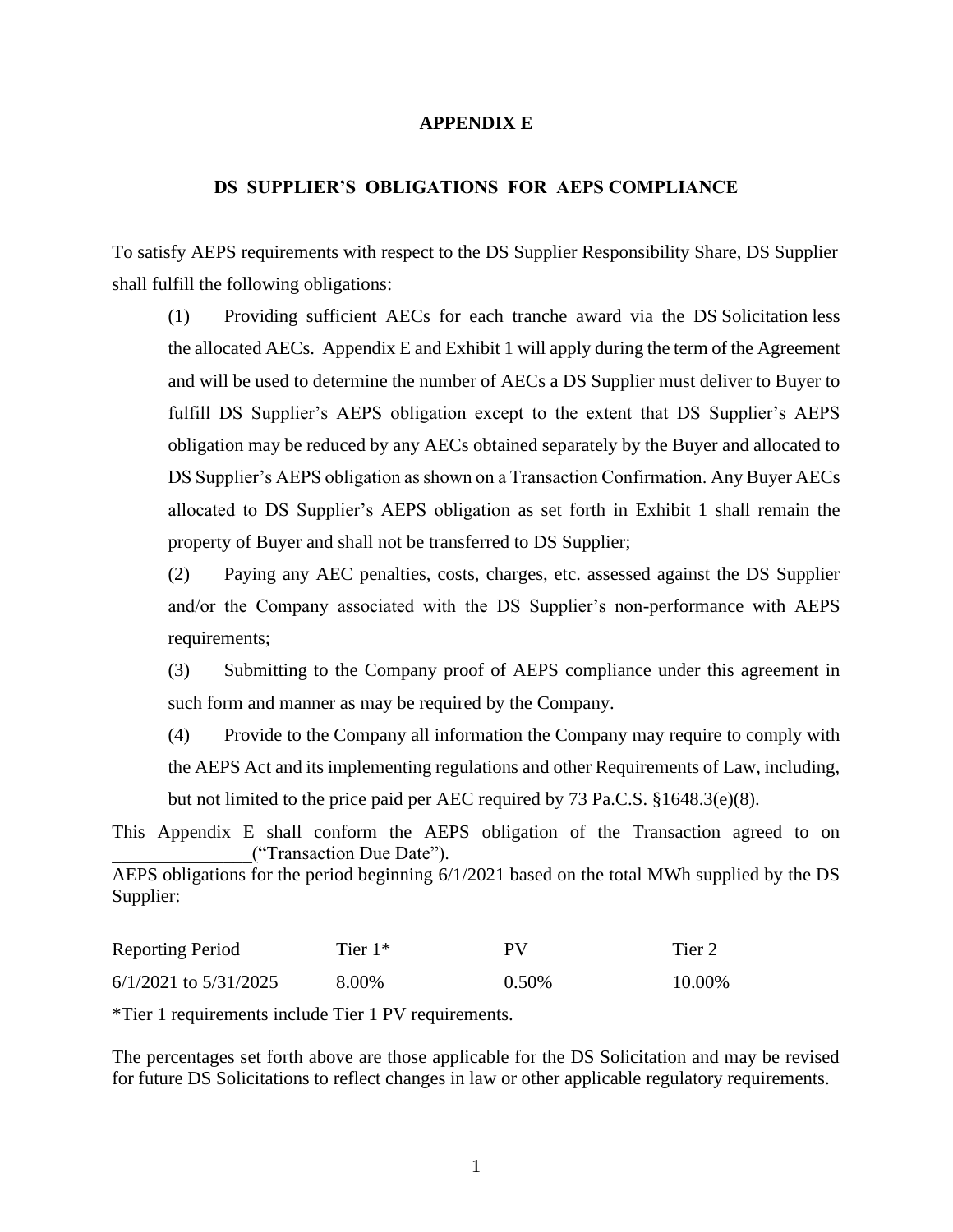DS Supplier shall transfer all AECs to Buyer using GATS. Buyer will provide with an estimate of DS Supplier's AEPS obligation following the second quarter of the AEPS reporting period and with a final statement within thirty (30) calendar days of the end of AEPS reporting period. DS Supplier shall transfer the amount of AECs shown on Buyer's estimate and on the final statement within forty-five (45) calendar days after the date of each such estimate or statement. DS Supplier warrants that all AECs transferred to Buyer during an AEPS reporting period (or during the twenty calendar days thereafter) shall be eligible for Buyer's use for compliance during such AEPS reporting period.

If AEPS requirements change by law or any other reason, DS Supplier shall be responsible for providing the credits at its expense in order to comply with its obligations under Full Requirements Service.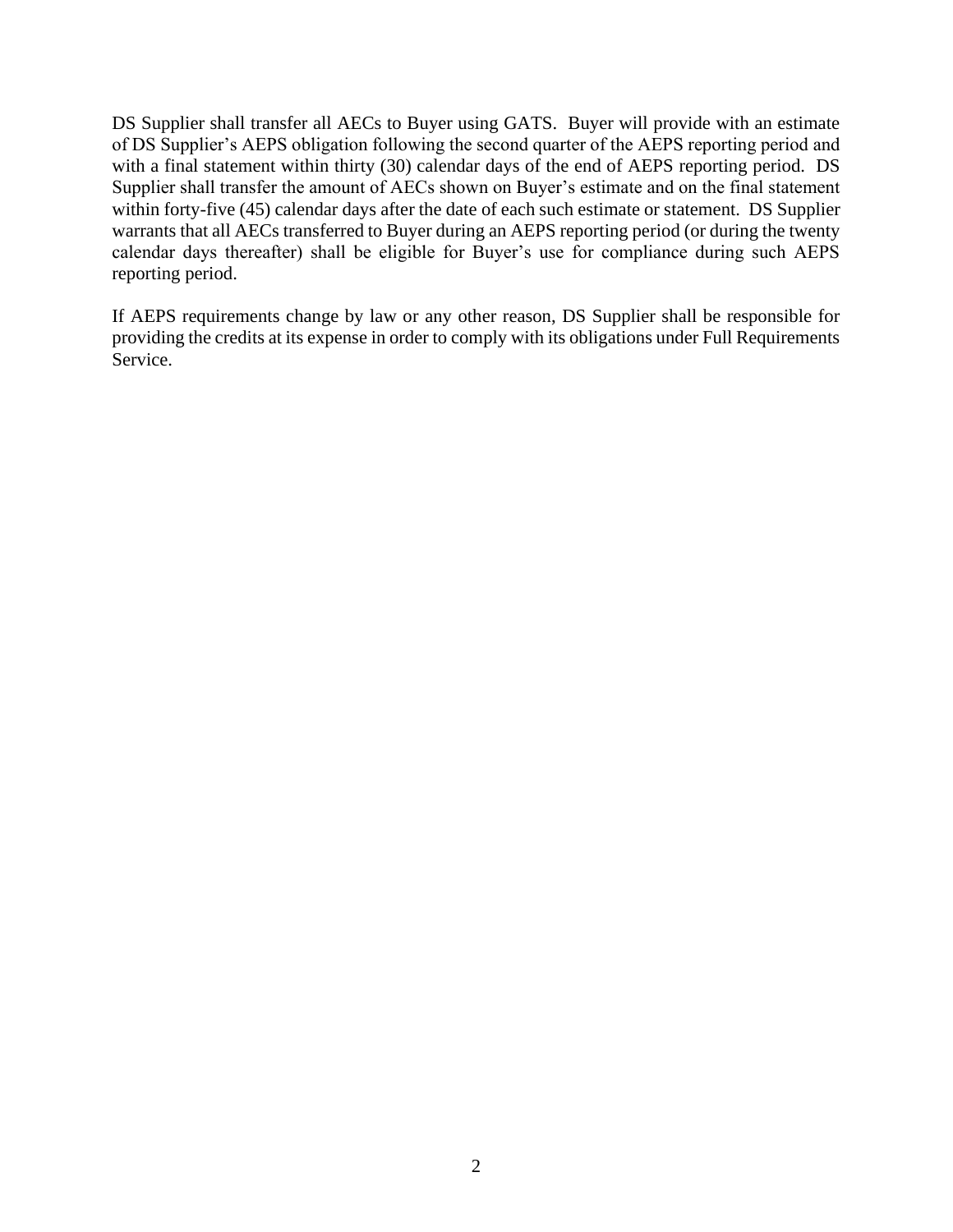## **APPENDIX F**

# **LETTER OF CREDIT DOCUMENTATION** *{TO BE ISSUED ON THE LETTERHEAD OF THE ISSUING BANK}*

### IRREVOCABLE LETTER OF CREDIT NO.

ISSUE DATE \_\_\_\_\_\_\_\_\_\_\_\_\_\_\_\_\_\_\_\_ EXPIRY DATE\_\_\_\_\_\_\_\_\_\_\_\_\_

APPLICANT [NAME] [ADDRESS]

**BENEFICIARY** [NAME] [ADDRESS]

# **CURRENCY AMOUNT USD \*\*\*\*\*\*\*\*\*\$**

WE HEREBY ISSUE IN YOUR FAVOR OUR IRREVOCABLE LETTER OF CREDIT NO: \_\_\_\_\_\_\_\_\_\_ FOR THE ACCOUNT OF \_\_\_\_\_\_\_\_\_\_\_\_\_\_\_\_\_\_\_\_\_\_\_ (APPLICANT) FOR AN AMOUNT OR AMOUNTS NOT TO EXCEED IN THE AGGREGATE US DOLLARS \_\_\_\_\_\_\_\_\_\_\_\_\_\_\_\_\_\_\_\_\_\_\_\_\_\_\_\_\_ AVAILABLE BY YOUR DRAFT(S) AT SIGHT ON THE BANK OF  $("ISSUER")$  (ADDRESS), EFFECTIVE \_\_\_\_\_\_\_\_\_\_\_\_\_ AND EXPIRING AT OUR COUNTERS ON OR ANY AUTOMATICALLY EXTENDED EXPIRY DATE, AS PROVIDED HEREIN. THIS LETTER OF CREDIT IS AVAILABLE IN ONE OR MORE DRAFTS UP TO THE AGGREGATE AMOUNT SET FORTH HEREIN.

THIS LETTER OF CREDIT IS PRESENTABLE AND PAYABLE AT OUR COUNTERS AND WE HEREBY ENGAGE WITH YOU THAT DRAFTS DRAWN UNDER AND IN COMPLIANCE WITH THE TERMS OF THIS LETTER OF CREDIT WILL BE HONORED ON PRESENTATION IF ACCOMPANIED BY THE REQUIRED DOCUMENTS PURSUANT TO THE TERMS OF THIS LETTER OF CREDIT.

THE BELOW MENTIONED DOCUMENT(S) MUST BE PRESENTED ON OR BEFORE THE EXPIRY DATE OF THIS INSTRUMENT IN ACCORDANCE WITH THE TERMS AND CONDITIONS OF THIS LETTER OF CREDIT.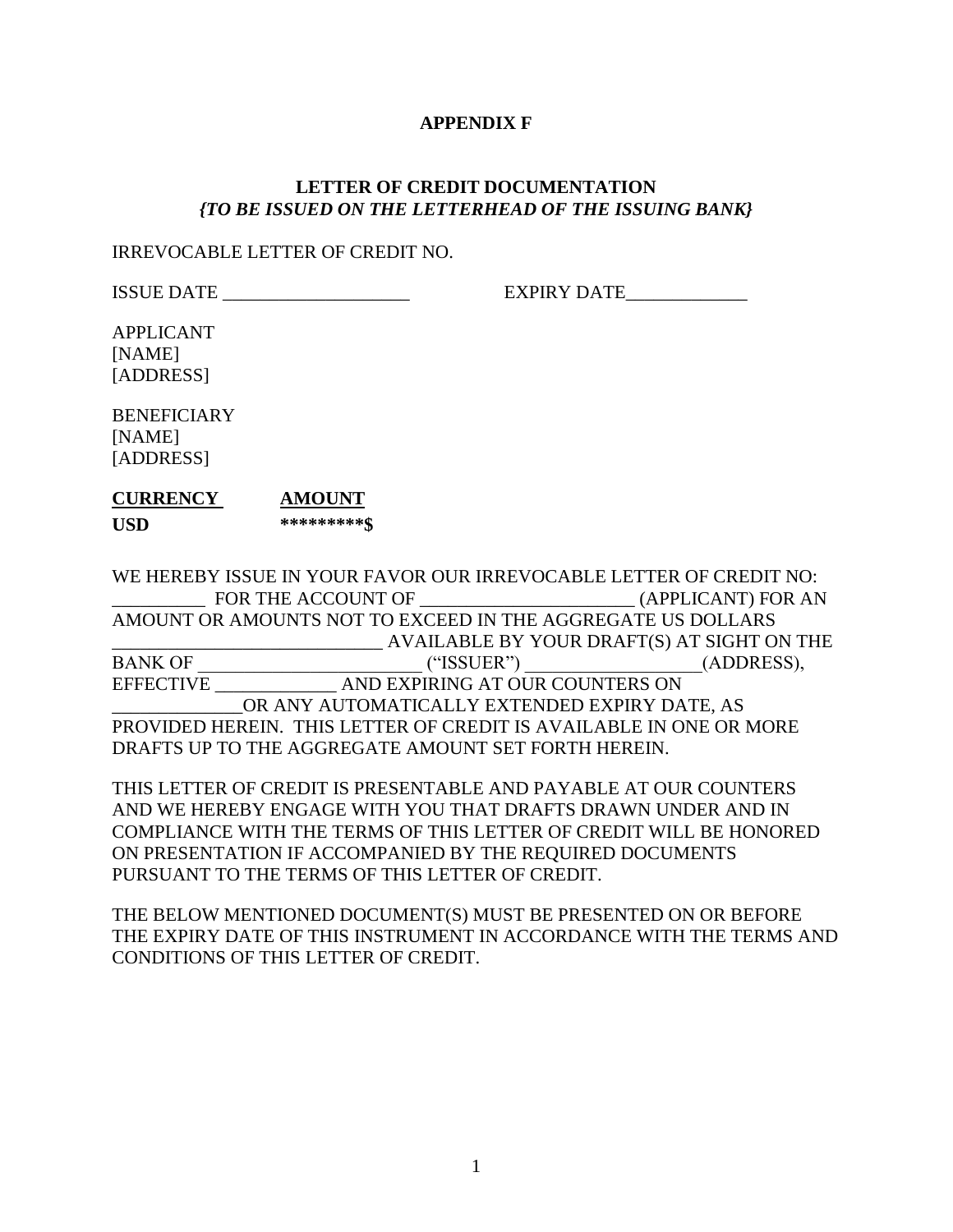1. YOUR SIGNED AND DATED STATEMENT, READING AS FOLLOWS:

"THE AMOUNT FOR THIS DRAWING, USD (INSERT AMOUNT), BEING MADE UNDER THE BANK OF \_\_\_\_\_\_\_\_\_\_\_\_\_\_\_\_\_\_\_\_ (BANK) LETTER OF CREDIT NUMBER (INSERT LETTER OF CREDIT REFERENCE NUMBER), REPRESENTS AN AMOUNT DUE AND PAYABLE TO BENEFICIARY FROM APPLICANT FOR PERFORMANCE ASSURANCE RELATED TO THE BENEFICIARY'S PECO ENERGY COMPANY PENNSYLVANIA DEFAULT SERVICE SUPPLIER MASTER AGREEMENT DATED BETWEEN  $AND$  \_\_\_\_\_\_\_\_\_\_\_\_\_\_\_\_\_\_\_\_."

2. THIS ORIGINAL LETTER OF CREDIT AND ANY AMENDMENT(S).

IF PRESENTATION OF ANY DRAWING IS MADE ON A BUSINESS DAY (AS HEREIN DEFINED) AND SUCH PRESENTATION IS MADE ON OR BEFORE 11:00 A.M. NEW YORK TIME, ISSUER SHALL SATISFY SUCH DRAWING REQUEST ON THE NEXT BUSINESS DAY. IF THE DRAWING IS RECEIVED AFTER 11:00 A.M. NEW YORK TIME, ISSUER WILL SATISFY SUCH DRAWING REQUEST ON THE SECOND FOLLOWING BUSINESS DAY.

IT IS A CONDITION OF THIS LETTER OF CREDIT THAT IT WILL BE AUTOMATICALLY EXTENDED WITHOUT AMENDMENT FOR ONE YEAR FROM THE EXPIRATION DATE HEREOF, OR ANY FUTURE EXPIRATION DATE, UNLESS AT LEAST 90 DAYS PRIOR TO ANY EXPIRATION DATE WE NOTIFY YOU AT THE ABOVE ADDRESS BY REGISTERED MAIL OR HAND DELIVERED COURIER THAT WE ELECT NOT TO CONSIDER THIS LETTER OF CREDIT RENEWED FOR ANY SUCH PERIOD.

THIS LETTER OF CREDIT MAY BE TERMINATED UPON BENEFICIARY'S RECEIPT OF FULL PAYMENT FROM THE APPLICANT AND ISSUER'S RECEIPT OF A WRITTEN RELEASE FROM THE BENEFICIARY RELEASING THE ISSUER FROM ITS OBLIGATIONS UNDER THIS LETTER OF CREDIT.

THE TERM "BUSINESS DAY" AS USED HEREIN MEANS ANY DAY OTHER THAN (I) A SATURDAY, (II) A SUNDAY, OR (III) A DAY ON WHICH BANKING INSTITUTIONS LOCATED IN THE CITY OF NEW YORK, NEW YORK ARE REQUIRED OR AUTHORIZED BY LAW TO BE CLOSED.

APPLICANT'S FILING OF A BANKRUPTCY, RECEIVERSHIP OR OTHER DEBTOR-RELIEF PETITION, AND/OR APPLICANT'S DISCHARGE THEREUNDER, SHALL IN NO WAY AFFECT THE LIABILITY OF [BANK] UNDER THIS LETTER OF CREDIT AND [BANK] SHALL ALWAYS REMAIN LIABLE TO [BENEFICIARY] FOR THE FULL AMOUNT OF APPLICANT'S OBLIGATIONS HEREIN TO [BENEFICIARY] NOT TO EXCEED THE AVAILABLE AMOUNT IN THIS LETTER OF CREDIT.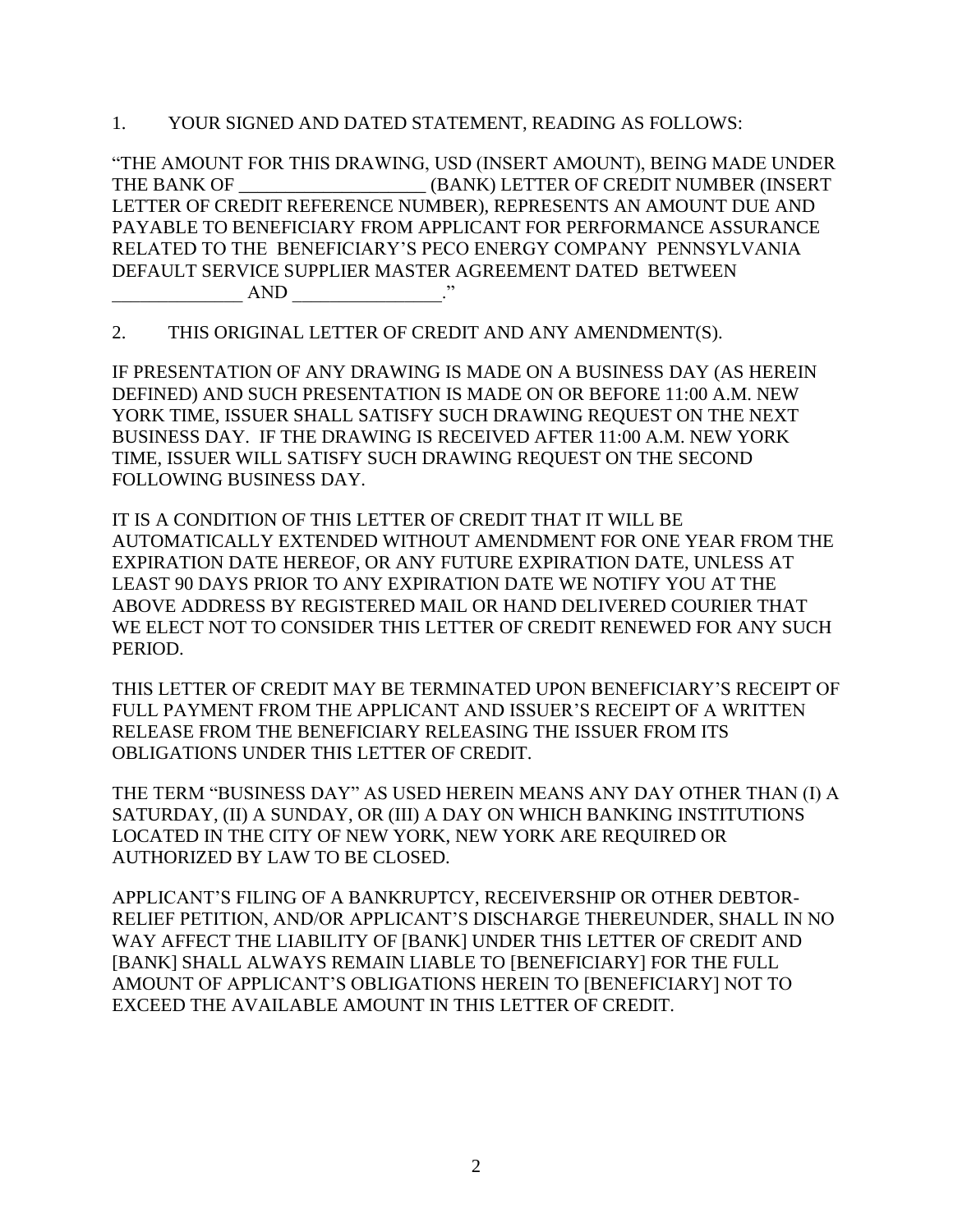ADDITIONAL TERMS AND CONDITIONS:

- 1. ALL COMMISSIONS AND OTHER BANKING CHARGES WILL BE BORNE BY THE APPLICANT.
- 2. THIS LETTER OF CREDIT MAY NOT BE TRANSFERRED OR ASSIGNED.
- 3. THIS LETTER OF CREDIT IS IRREVOCABLE.
- 4. THIS LETTER OF CREDIT IS SUBJECT TO THE INTERNATIONAL STANDBY PRACTICES (1998) OF THE INTERNATIONAL CHAMBER OF COMMERCE PUBLICATION NO. 590 ("ISP98"). AS TO MATTERS NOT GOVERNED BY ISP98, THIS LETTER OF CREDIT SHALL BE GOVERNED BY AND CONSTRUED IN ACCORDANCE WITH THE LAWS OF THE STATE OF NEW YORK, INCLUDING, TO THE EXTENT NOT INCONSISTENT WITH ISP98, THE UNIFORM COMMERCIAL CODE AS IN EFFECT IN THE STATE OF NEW YORK. THIS LETTER OF CREDIT MAY NOT BE AMENDED, CHANGED OR MODIFIED WITHOUT THE EXPRESS WRITTEN CONSENT OF THE BENEFICIARY AND THE ISSUER.
- 5. THE BENEFICIARY SHALL NOT BE DEEMED TO HAVE WAIVED ANY RIGHTS UNDER THIS LETTER OF CREDIT, UNLESS THE BENEFICIARY OR AN AUTHORIZED AGENT OF THE BENEFICIARY SHALL HAVE SIGNED A DATED WRITTEN WAIVER. NO SUCH WAIVER, UNLESS EXPRESSLY SO STATED THEREIN, SHALL BE EFFECTIVE AS TO ANY TRANSACTION THAT OCCURS SUBSEQUENT TO THE DATE OF THE WAIVER, NOR AS TO ANY CONTINUANCE OF A BREACH AFTER THE WAIVER.
- 6. A FAILURE TO MAKE ANY PARTIAL DRAWINGS AT ANY TIME SHALL NOT IMPAIR OR REDUCE THE AVAILABILITY OF THIS LETTER OF CREDIT IN ANY SUBSEQUENT PERIOD OR OUR OBLIGATION TO HONOR YOUR SUBSEQUENT DEMANDS FOR PAYMENT MADE IN ACCORDANCE WITH THE TERMS OF THIS LETTER OF CREDIT.

Authorized Signature:

Title:

Please direct any written correspondence, including drawing or inquiries to:

[Bank name, address and phone number]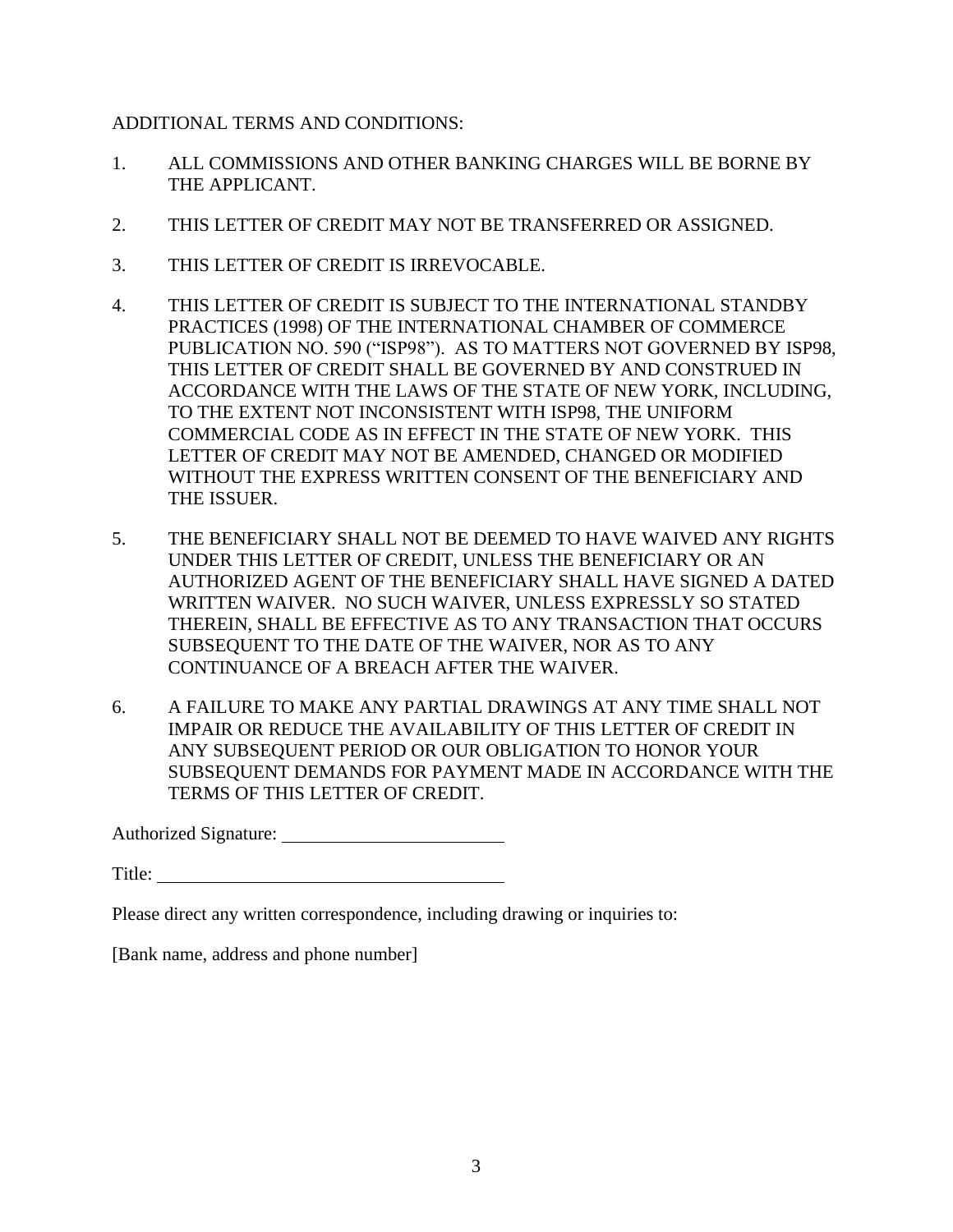### **APPENDIX G**

#### **GUARANTY**

THIS GUARANTY (this "Guaranty"), dated as of \_\_\_\_\_\_\_\_\_\_\_\_\_\_\_\_\_\_\_\_\_\_\_\_ , 202\_, is made by  $(the "Guarator"),$ a\_\_\_\_\_\_\_\_\_\_\_\_\_\_\_\_\_\_\_\_\_organized and existing under the laws of \_\_\_\_\_\_\_\_\_\_\_\_ [a state of the United States or of the District of Columbia], in favor of PECO Energy Company (the "Guaranteed Party"), a corporation organized and existing under the laws of the Commonwealth of Pennsylvania. Terms not defined herein shall have the meanings given to them in the PECO Energy Company Pennsylvania Default Service Supplier Master Agreement dated \_\_\_\_\_\_\_ , 202 (as amended, modified or extended from time to time, the "Agreement(s)"), between the Guaranteed Party and \_\_\_\_\_\_\_\_\_\_\_\_\_\_\_\_\_\_\_\_\_\_\_, a \_\_\_\_\_\_\_\_\_\_\_\_ organized and existing under the laws of \_\_\_\_\_\_\_\_\_\_\_\_\_\_\_(the "DS Supplier"). This Guaranty is made by Guarantor in consideration for, and as an inducement for the Guaranteed Party to enter into, the Agreement(s) with the DS Supplier. Guarantor, subject to the terms and conditions hereof, hereby unconditionally, irrevocably and absolutely guarantees to the Guaranteed Party the full and prompt payment when due, subject to any applicable grace period, of all payment obligations of the DS Supplier to the Guaranteed Party arising out of the Agreement(s). Without limiting the generality of the foregoing, Guarantor further agrees as follows:

1. The Guarantor, as primary obligor and not merely as surety, hereby irrevocably and unconditionally guarantees the full and prompt payment when due (whether by acceleration or otherwise) of any sums due and payable by the DS Supplier as a result of an Event of Default under the Agreement(s) (including, without limitation, indemnities, damages, fees and interest thereon, pursuant to the terms of the Agreement(s)). [Notwithstanding anything to the contrary herein, the maximum aggregate liability of the Guarantor under this Guaranty shall in no event exceed \$\_\_\_, less the value other liquid securities posted by the DS Supplier under the Agreement(s).] All such principal, interest, obligations and liabilities, collectively, are the "Guaranteed Obligations". This Guaranty is a guarantee of payment and not of collection.

2. The Guarantor hereby waives diligence, acceleration, notice of acceptance of this Guaranty and notice of any liability to which it may apply, and waives presentment and all demands whatsoever except as noted herein, notice of protest, notice of dishonor or nonpayment of any such liability, suit or taking of other action by Guaranteed Party against, and any other notice to, any party liable thereon (including the Guarantor), filing of claims with a court in the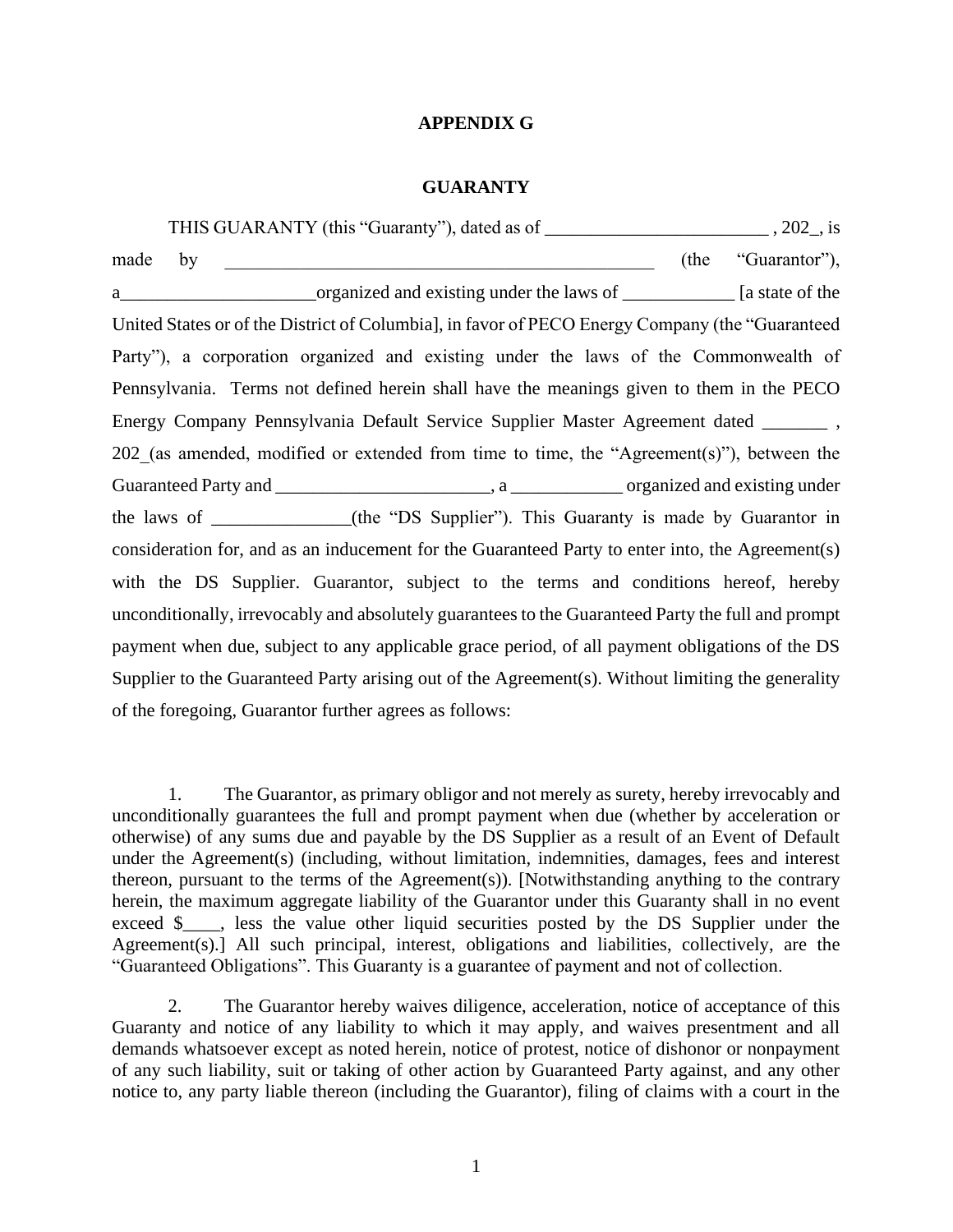event of the insolvency or bankruptcy of the DS Supplier, and any right to require a proceeding first against the DS Supplier.

3. The Guaranteed Party may, at any time and from time to time, without notice to or consent of the Guarantor, without incurring responsibility to the Guarantor and without impairing or releasing the obligations of the Guarantor hereunder, upon or without any terms or conditions: (a) take or refrain from taking any and all actions with respect to the Guaranteed Obligations, any Agreement(s) with respect to the Guaranteed Obligations or any person (including the DS Supplier) that the Guaranteed Party determines in its sole discretion to be necessary or appropriate; (b) take or refrain from taking any action of any kind in respect of any security for any Guaranteed Obligation(s) or liability of the DS Supplier to the Guaranteed Party; or (c) compromise or subordinate any Guaranteed Obligation(s) or liability of the DS Supplier to the Guaranteed Party including any security therefor.

4. Subject to the terms and conditions hereof, the obligations of the Guarantor under this Guaranty are absolute, irrevocable and unconditional and, shall not be released, discharged or otherwise affected by: (a) any extension, renewal, settlement, compromise, waiver, consent, discharge or release by the DS Supplier concerning any provision of the Agreement(s) governing any of the Guaranteed Obligations of the DS Supplier; (b) the rendering of any judgment against the DS Supplier or any action to enforce the same; (c) the existence, or extent of, any release, exchange, surrender, non-perfection or invalidity of any direct or indirect security for any of the Guaranteed Obligations; (d) any modification, amendment, waiver, extension of or supplement to any of the Agreement(s) or the Guaranteed Obligations agreed to from time to time by the DS Supplier and the Guaranteed Party; (e) any change in the corporate existence (including its constitution, laws, rules, regulations or powers), structure or ownership of the DS Supplier or the Guarantor, or any insolvency, bankruptcy, reorganization or other similar proceedings affecting the DS Supplier, its assets or the Guarantor; (f) the existence of any claim, set-off or other rights which the Guarantor may have at any time against the DS Supplier, the Guaranteed Party, whether in connection herewith or in connection with any unrelated transaction; provided that nothing herein shall prevent the assertion of any such claim by separate suit or compulsory counterclaim; and (g) the invalidity, irregularity or unenforceability in whole or in part of the Agreement(s) or any Guaranteed Obligations or any instrument evidencing any Guaranteed Obligations or the absence of any action to enforce the same.

5. The Guarantor hereby irrevocably waives (a) any right of reimbursement or contribution, and (b) any right of salvage against the DS Supplier or any collateral security or guaranty or right of offset held by the Guaranteed Party therefor.

6. The Guarantor will not exercise any rights, which it may acquire by way of subrogation until all Guaranteed Obligations to the Guaranteed Party pursuant to the Agreement(s) have been paid in full.

7. Subject to the terms and conditions hereof, this Guaranty is a continuing Guaranty and all liabilities to which it applies or may apply under the terms hereof shall be conclusively presumed to have been created in reliance hereon. Except for a failure to comply with any applicable statute of limitations, no failure or delay on the part of the Guaranteed Party in exercising any right, power or privilege hereunder, and no course of dealing between the Guarantor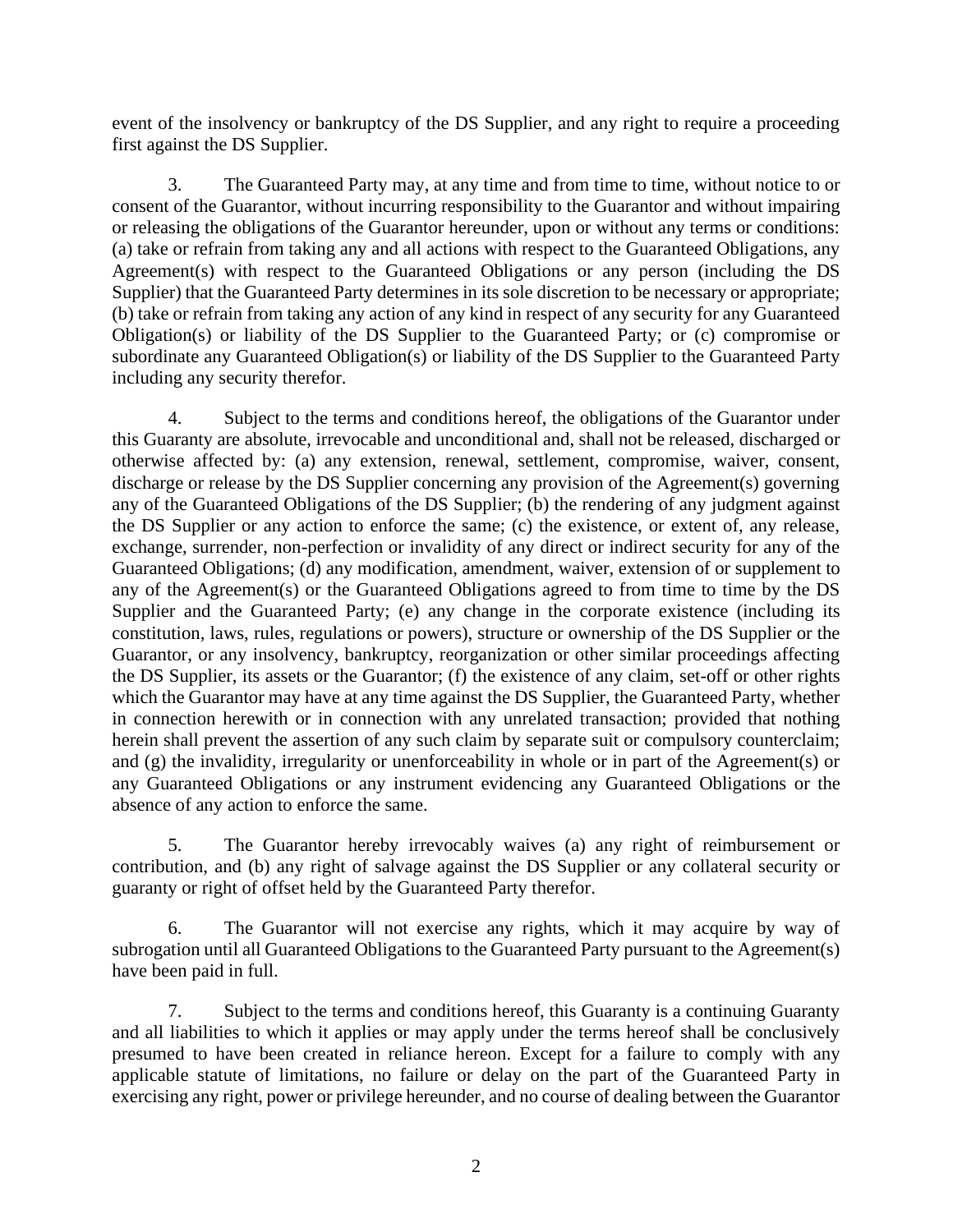and the Guaranteed Party, shall operate as a waiver thereof; nor shall any single or partial exercise of any right, power or privilege hereunder preclude any other or further exercise thereof or the exercise of any other right, power or privilege. The rights, powers and remedies herein expressly provided are cumulative and not exclusive of any rights, powers or remedies, which the Guaranteed Party would otherwise have. No notice to or demand on the Guarantor in any case shall entitle the Guarantor to any other or further notice or demand in similar or other circumstances or constitute a waiver of the rights of the Guaranteed Party to any other or further action in any circumstances without notice or demand.

8. This Guaranty shall be binding upon the Guarantor and upon its successors and assigns and shall inure to the benefit of and be enforceable by the Guaranteed Party and its successors and assigns; provided, however, that the Guarantor may not assign or transfer any of its rights or obligations hereunder without the prior written consent of the Guaranteed Party. The assignment rights of the Guaranteed Party will be in accordance with any applicable terms of the Agreement(s).

9. Neither this Guaranty nor any provision hereof may be changed, waived, discharged or terminated except upon written agreement of the Guaranteed Party and the Guarantor.

10. The Guarantor's liability as guarantor shall continue and remain in full force and effect in the event that all or any part of any payment made hereunder or any obligation or liability guaranteed hereunder is recovered (as a fraudulent conveyance, preference or otherwise) rescinded or must otherwise be reinstated or returned due to bankruptcy or insolvency laws or otherwise. If claim is ever made upon the Guaranteed Party for repayment or recovery of any amount or amounts received from the Guarantor or the DS Supplier in payment or on account of any of the Guaranteed Obligations and the Guaranteed Party repays all or part of such amount by reason of (a) any judgment, decree or order of any court or administrative body having jurisdiction over such payee or any of its property, or (b) any settlement or compromise of any such claim effected by such payee with any such claimant (including the Guarantor), then and in such event the Guarantor agrees that any such judgment, decree, order, settlement or compromise shall be binding upon it, notwithstanding any revocation hereof or the cancellation of the Agreement(s) or other instrument evidencing any liability of the Guarantor, and the Guarantor shall be and remain liable to the Guaranteed Party hereunder for the amount so repaid or recovered to the same extent as if such amount had never originally been received by the Guaranteed Party.

11. Subject to Paragraph 10, this Guaranty shall remain in full force and effect until all Guaranteed Obligations have been fully and finally performed, at which point it will expire. The Guarantor may terminate this Guaranty upon thirty (30) days prior written notice to the Guaranteed Party which termination shall be effective only upon receipt by the Guaranteed Party of alternative means of security or credit support, as specified in the Agreement(s) and in a form reasonably acceptable to the Guaranteed Party. Upon the effectiveness of any such expiration or termination, the Guarantor shall have no further liability under this Guaranty, except with respect to the Guaranteed Obligations arising or created prior to the time the expiration or termination is effective, which Guaranteed Obligations shall remain guaranteed pursuant to the terms of this Guaranty until finally and fully performed.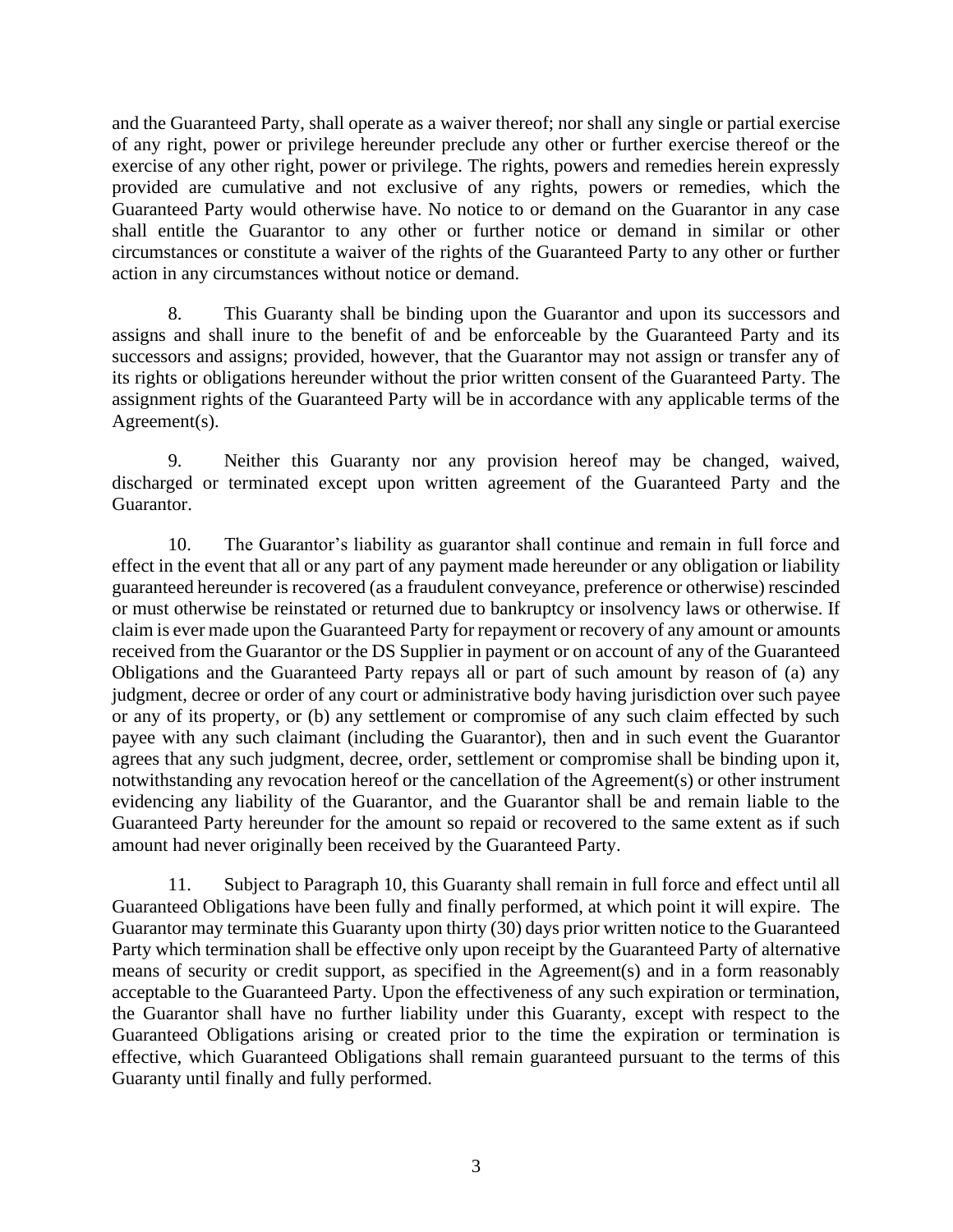12. All notices and other communications hereunder shall be made at the addresses by hand delivery, by next day delivery service effective upon receipt, or by certified mail return receipt requested (effective upon scheduled weekday delivery day) or telefacsimile (effective upon receipt of evidence, including telefacsimile evidence, that telefacsimile was received)

If to the Guarantor: [*To be completed*]

If to the Guaranteed Party: [*To be completed*]

13. The Guarantor represents and warrants that: (a) it is duly organized and validly existing under the laws of the jurisdiction in which it was organized and has the power and authority to execute, deliver, and perform this Guaranty; (b) no authorization, approval, consent or order of, or registration or filing with, any court or other governmental body having jurisdiction over the Guarantor is required on the part of the Guarantor for the execution, delivery and performance of this Guaranty except for those already made or obtained; (c) this Guaranty constitutes a valid and legally binding agreement of the Guarantor, and is enforceable against the Guarantor; and (d) the execution, delivery and performance of this Guaranty by the Guarantor have been and remain duly authorized by all necessary corporate or comparable action and do not contravene any provision of its [insert appropriate corporate organizational document, such as Declaration of Trust, Limited Liability Company Agreement, Articles of Incorporation and bylaws] or any law, regulation or contractual restriction binding on it or its assets.

14. This Guaranty and the rights and obligations of the DS Supplier and the Guarantor hereunder shall be construed in accordance with and governed by the laws of the Commonwealth of Pennsylvania. The Guarantor and Guaranteed Party jointly and severally agree and irrevocably submit to the exclusive jurisdiction of state and federal courts located in the Commonwealth of Pennsylvania over any disputes arising or relating to this Guaranty and waive and agree not to assert as a defense any objections to venue or inconvenient forum. The Guarantor and the Guaranteed Party consent to and grant any such court jurisdiction over the person of such party and over the subject matter of such dispute and agree that summons or other legal process in connection with any such action or proceeding shall be deemed properly and effectively served when sent by certified U.S. mail, return receipt requested, to the address of the other party set forth in Paragraph 12 hereof, or in such other manner as may be permitted by law. The Guarantor and the Guaranteed Party each hereby irrevocably waives any and all rights to trial by jury with respect to any legal proceeding arising out of or relating to this Guaranty.

15. This writing is the complete and exclusive statement of the terms of this Guaranty and supersedes all prior oral or written representations, understandings, and agreement(s) between the Guaranteed Party and the Guarantor with respect to subject matter hereof. The Guaranteed Party and the Guarantor agree that there are no conditions to the full effectiveness of this Guaranty.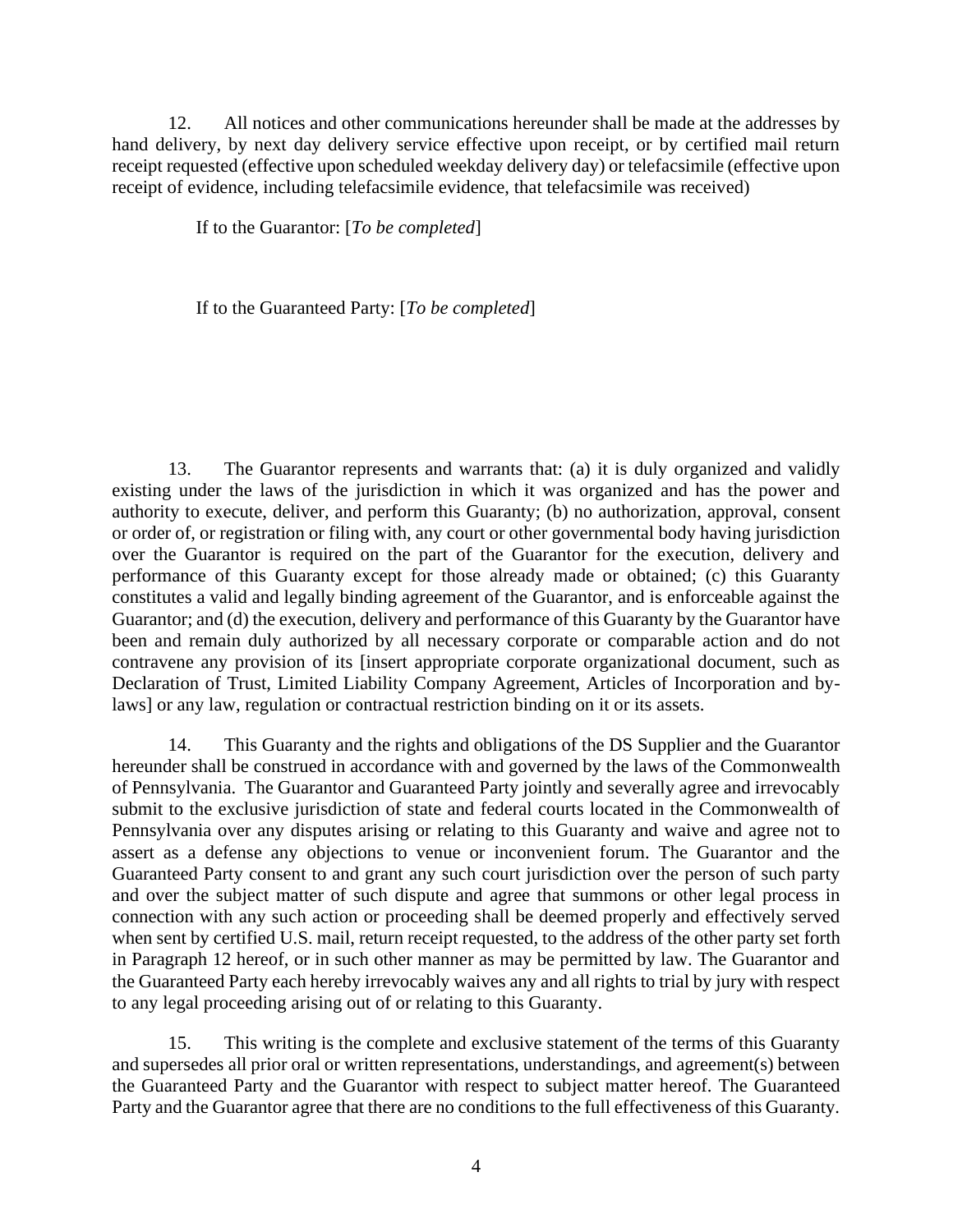16. Every provision of this Guaranty is intended to be severable. If any term or provision hereof is declared to be illegal or invalid for any reason whatsoever by a court of competent jurisdiction, such illegality or invalidity shall not affect the balance of the terms and provisions hereof, which terms and provisions shall remain binding and enforceable.

17. If the Guarantor is a trust: no trustee of the Guarantor shall be held to any liability whatsoever for any obligation under this Guaranty, and this Guaranty shall not be enforceable against any such trustee in their or its, his or her individual capacities or capacity; and this Guaranty shall be enforceable against the trustees of the Guarantor only as such, and every person, firm, association, trust or corporation having any claim or demand arising under this Guaranty and relating to the Guarantor or any trustee of the Guarantor shall look solely to the trust estate of the Guarantor for the payment or satisfaction thereof.

IN WITNESS WHEREOF, the Guarantor and the Guaranteed Party have caused this Guaranty to be executed and delivered as of the date first written above to be effective as of the earliest effective date of any of the Agreement(s).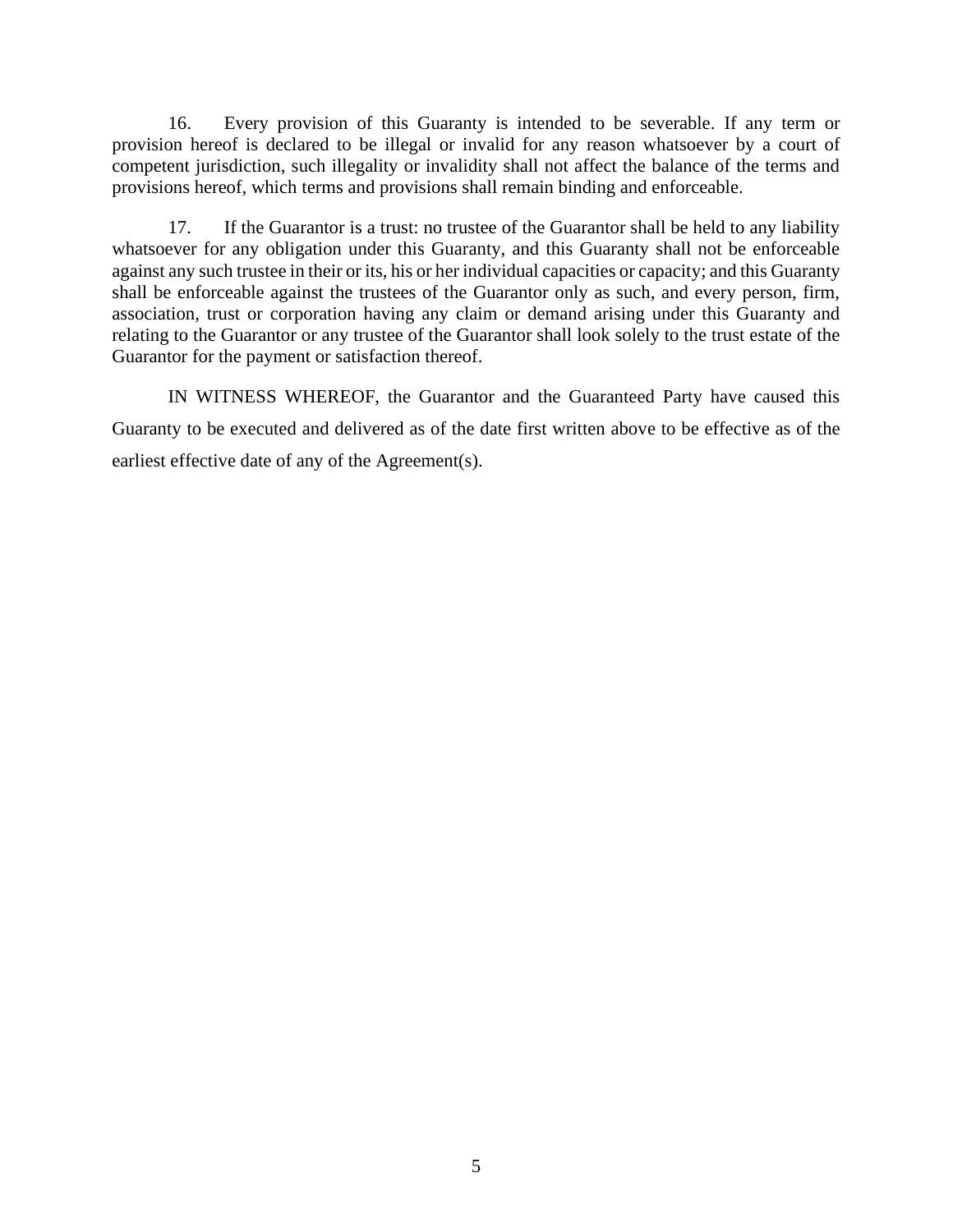Accepted and Agreed to:

| [GUARANTOR]         |
|---------------------|
|                     |
|                     |
| $\text{Title:}$     |
|                     |
|                     |
| PECO ENERGY COMPANY |
|                     |
|                     |
|                     |
|                     |